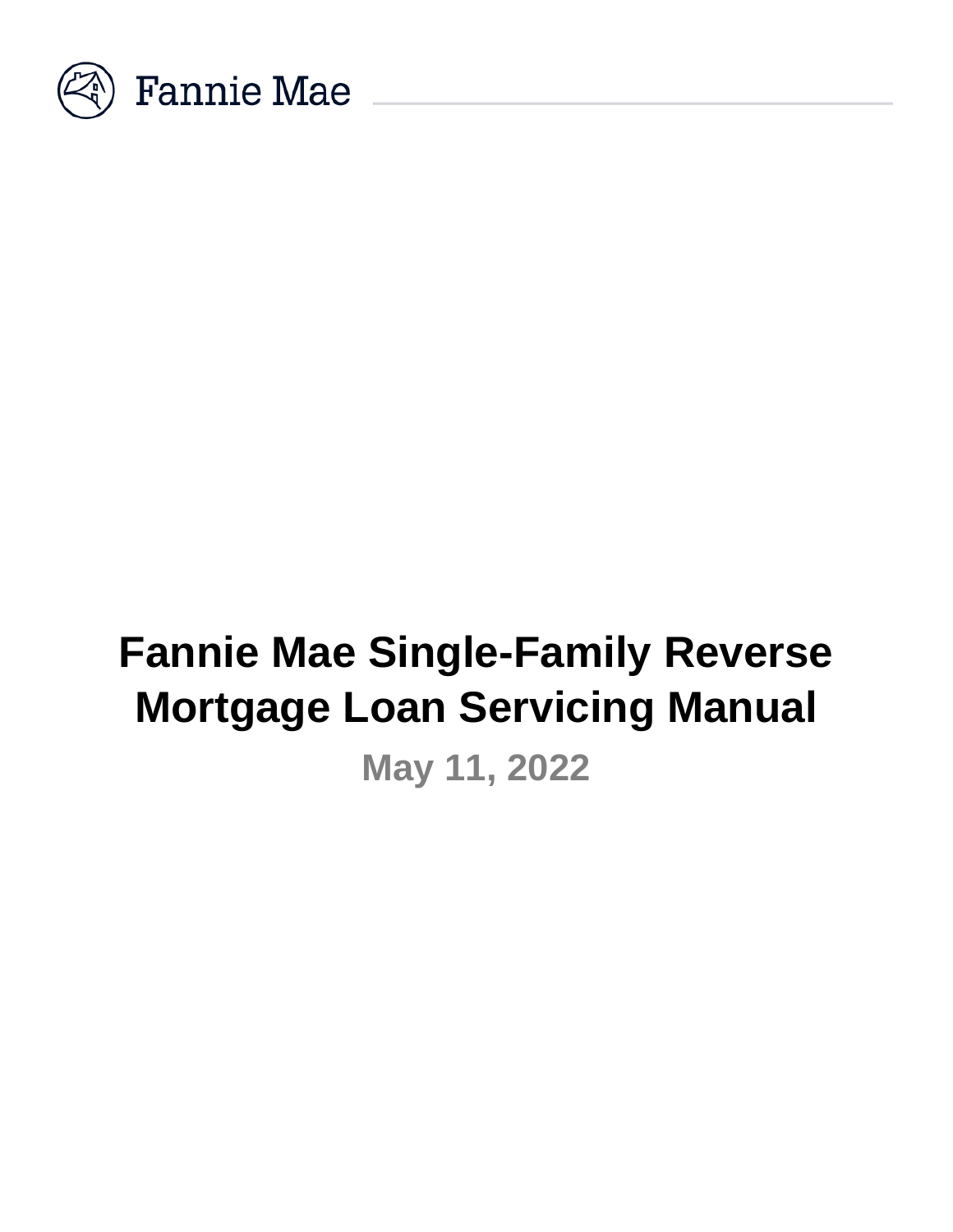# **Fannie Mae Copyright Notice**

(1) © 2022 Fannie Mae. No part of this publication may be reproduced in any form or by any means without Fannie Mae's prior written permission, except as may be provided herein or unless otherwise permitted by law. Limited permission to reproduce this publication in print in whole or in part and limited permission to distribute electronically parts of this publication are granted to Fannie Mae-approved lenders, servicers, and other mortgage finance professionals, strictly for their own use in originating mortgages, selling mortgages to Fannie Mae, or servicing mortgages for Fannie Mae. Fannie Mae may revoke these limited permissions by written notice to any or all Fannie Mae-approved users.

Trademarks are the property of their respective owners.

A full version of this publication is available on Fannie Mae's website. If there should ever be a difference between this publication as it appears on the AllRegs® website and the version published by Fannie Mae, the difference is an error. In such event, the Fannie Mae version of this publication shall be deemed the correct authoritative version. Material discrepancies between the two versions, identified by Fannie Mae or otherwise brought to our attention, may be addressed by Announcement.

(2) Disclaimer: This publication is posted on the AllRegs website of Mortgage Resource Center, Inc., ("MRC") under license from and with the express permission of Fannie Mae. MRC is the exclusive third-party electronic publisher of this publication. Fannie Mae makes no representation or warranty regarding any of the features, functionality, or other contents of the AllRegs website.

You acknowledge and agree (individually and on behalf of the entity for which you are accessing this publication, "You") that You may not make any claim against Fannie Mae or MRC for any errors, and: (i) neither Fannie Mae nor MRC shall be liable to You for any losses or damages whatsoever resulting directly or indirectly from any errors, and (ii) MRC expressly disclaims any warranty as to the results to be obtained by You from use of the AllRegs website, and MRC shall not be liable to You for any damages arising directly or indirectly out of the use of the AllRegs website by You.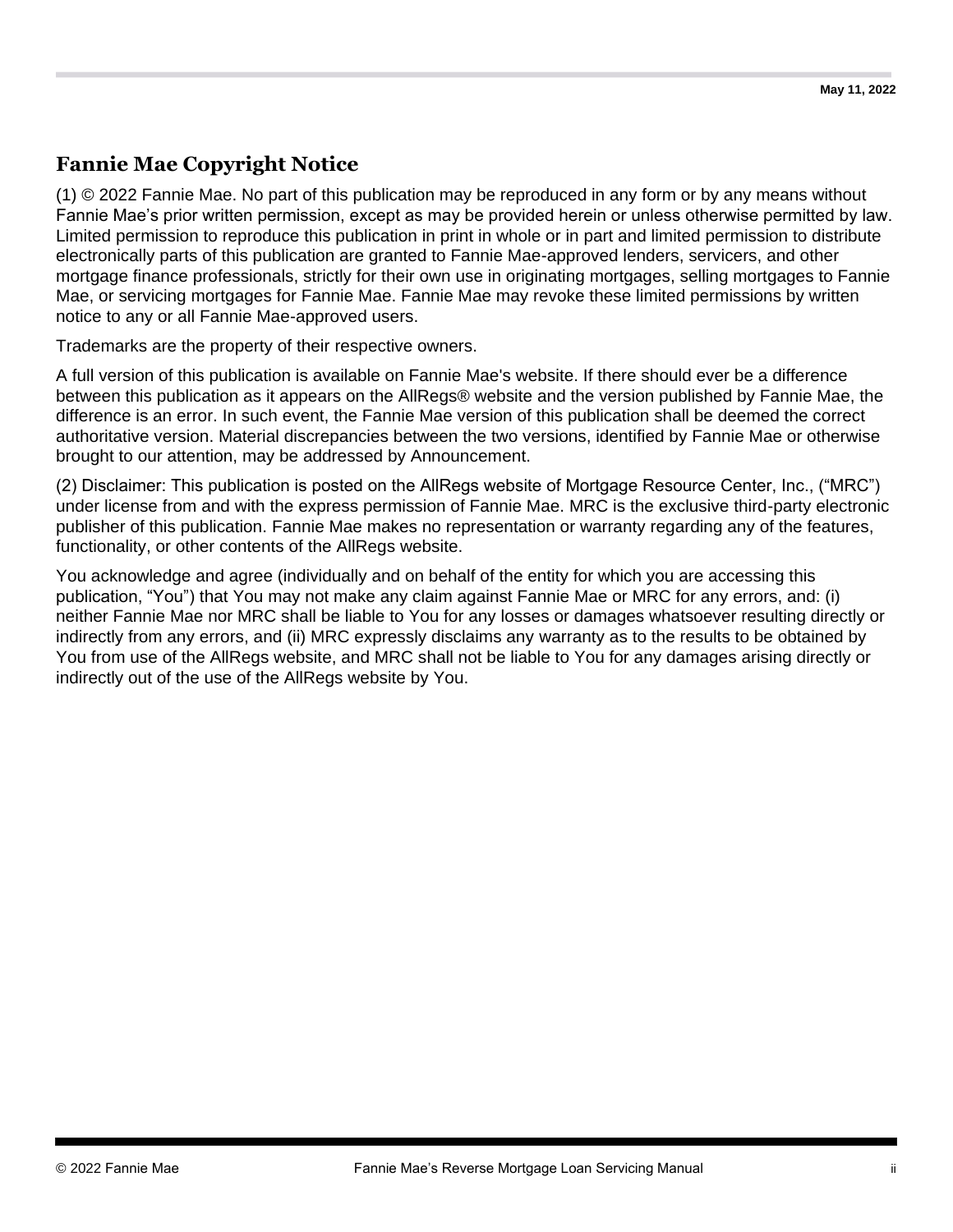# <span id="page-2-0"></span>**Preface**

This *Reverse Mortgage Loan Servicing Manual* (Manual) incorporates all Fannie Mae servicing-related guidelines for reverse mortgage loans. While the Manual sets forth specific servicing requirements unique to reverse mortgage loans, servicers must continue to comply with servicing requirements in the Fannie Mae Single-Family *Servicing Guide* (*Servicing Guide*) for reverse mortgage loans to the extent such requirements are not in conflict with the provisions contained in the Manual. In the event that the Manual and the *Servicing Guide* are conflicting, the servicer must follow the requirements in the *Servicing Guide*. If Fannie Mae does not specifically address a particular servicing responsibility, Fannie Mae's standard requirements apply for reverse mortgage loans.

This Manual covers the standard requirements for servicing reverse mortgage loans for one- to four-unit properties owned or securitized by Fannie Mae. On behalf of Fannie Mae, servicers are servicing two reverse mortgage loan products: conventional Home Keeper™ mortgage loans and FHA HECM loans.

For HECM loans, the servicer must follow all applicable requirements of the HECM program found in the Department of Housing and Urban Development (HUD) Handbook 4235.1 REV-1: Home Equity Conversion Mortgages, Handbook 4330.1 REV-5: Administration of Insured Home Mortgages, all related HUD Mortgagee Letters, and all other guidance provided by HUD. This Manual includes requirements for HECMs that Fannie Mae imposes as a result of its purchase and securitization of those mortgage loans and is not intended to contradict HUD's requirements. In the event that this Manual and guidance provided by HUD are conflicting, the servicer must follow HUD's requirements.

In addition, special rules apply in Texas for both HECMs and Home Keeper mortgage loans as noted in Fannie Mae Lender Letters and HUD Mortgagee Letters. Information on how to service these reverse mortgage loans may be obtained through the servicer's Servicing Representative or on Fannie Mae's website.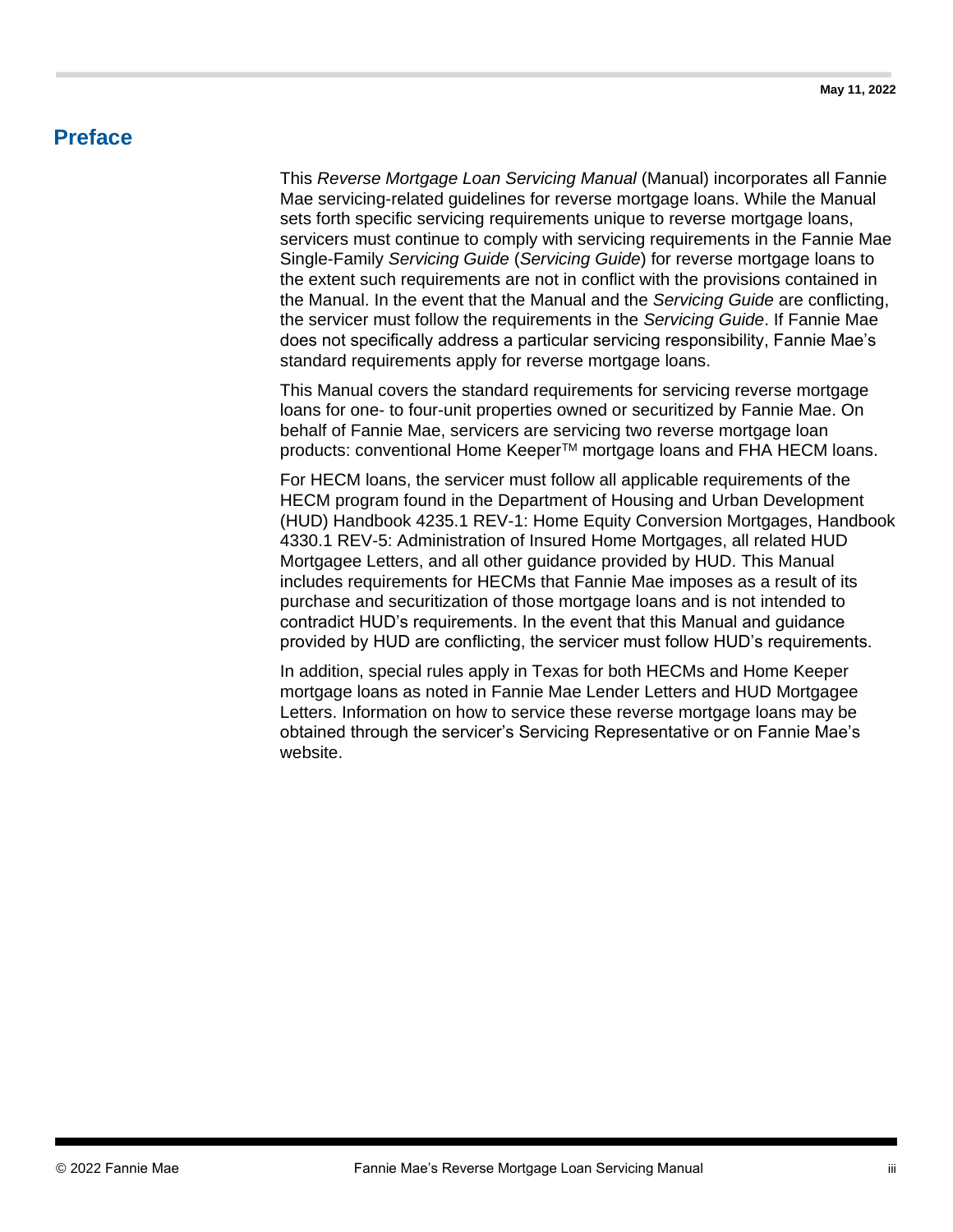| <b>Content Organization</b>               | This Manual is organized into chapters that reflect how servicers generally<br>categorize various aspects of their business relationship with Fannie Mae:                                                                                                                                                                                                        |  |
|-------------------------------------------|------------------------------------------------------------------------------------------------------------------------------------------------------------------------------------------------------------------------------------------------------------------------------------------------------------------------------------------------------------------|--|
|                                           | • Chapter 1: Reverse Mortgage Loan Products                                                                                                                                                                                                                                                                                                                      |  |
|                                           | • Chapter 2: Doing Reverse Mortgage Loan Business with Fannie Mae                                                                                                                                                                                                                                                                                                |  |
|                                           | • Chapter 3: General Servicing Requirements                                                                                                                                                                                                                                                                                                                      |  |
|                                           | Chapter 4: Assisting Borrowers At Risk of Default or In Default                                                                                                                                                                                                                                                                                                  |  |
|                                           | • Chapter 5: Processing Claims and Managing Acquired Properties                                                                                                                                                                                                                                                                                                  |  |
|                                           | • Chapter 6: Reporting through eBoutique                                                                                                                                                                                                                                                                                                                         |  |
|                                           | Chapter 7: Quick Reference Materials                                                                                                                                                                                                                                                                                                                             |  |
|                                           | Chapters 1 through 6 are structured hierarchically to state Fannie Mae's<br>requirements logically and with increasing levels of detail, so that readers can<br>quickly locate a subject of interest and find desired content. Chapter 7 includes a<br>variety of support components, including the Glossary and Table of Acronyms.                              |  |
|                                           | To learn more about the details on the content included in a chapter, see Table<br>of Contents.                                                                                                                                                                                                                                                                  |  |
| <b>Access Options</b>                     | The Manual is available on AllRegs and in Adobe® PDF format on Fannie Mae's<br>website. Related Announcements, Lender Letters, and Notices may be obtained<br>through a variety of mediums, including                                                                                                                                                            |  |
|                                           | using a free electronic version on the AllRegs website through a link from<br>Fannie Mae's website;                                                                                                                                                                                                                                                              |  |
|                                           | ■ a subscription paid directly to AllRegs for an enhanced electronic version with<br>additional features and a higher degree of functionality (than the free version);<br>and                                                                                                                                                                                    |  |
|                                           | ■ in PDF format on Fannie Mae's website.                                                                                                                                                                                                                                                                                                                         |  |
| <b>Amendments to the</b><br><b>Manual</b> | Fannie Mae may at any time alter or waive any of the requirements of this<br>Manual, impose other additional requirements, or rescind or amend any and all<br>material set forth in this Manual. The servicer must ensure that its staff is<br>thoroughly familiar with the content and requirements of the Manual as it now<br>exists and as it may be changed. |  |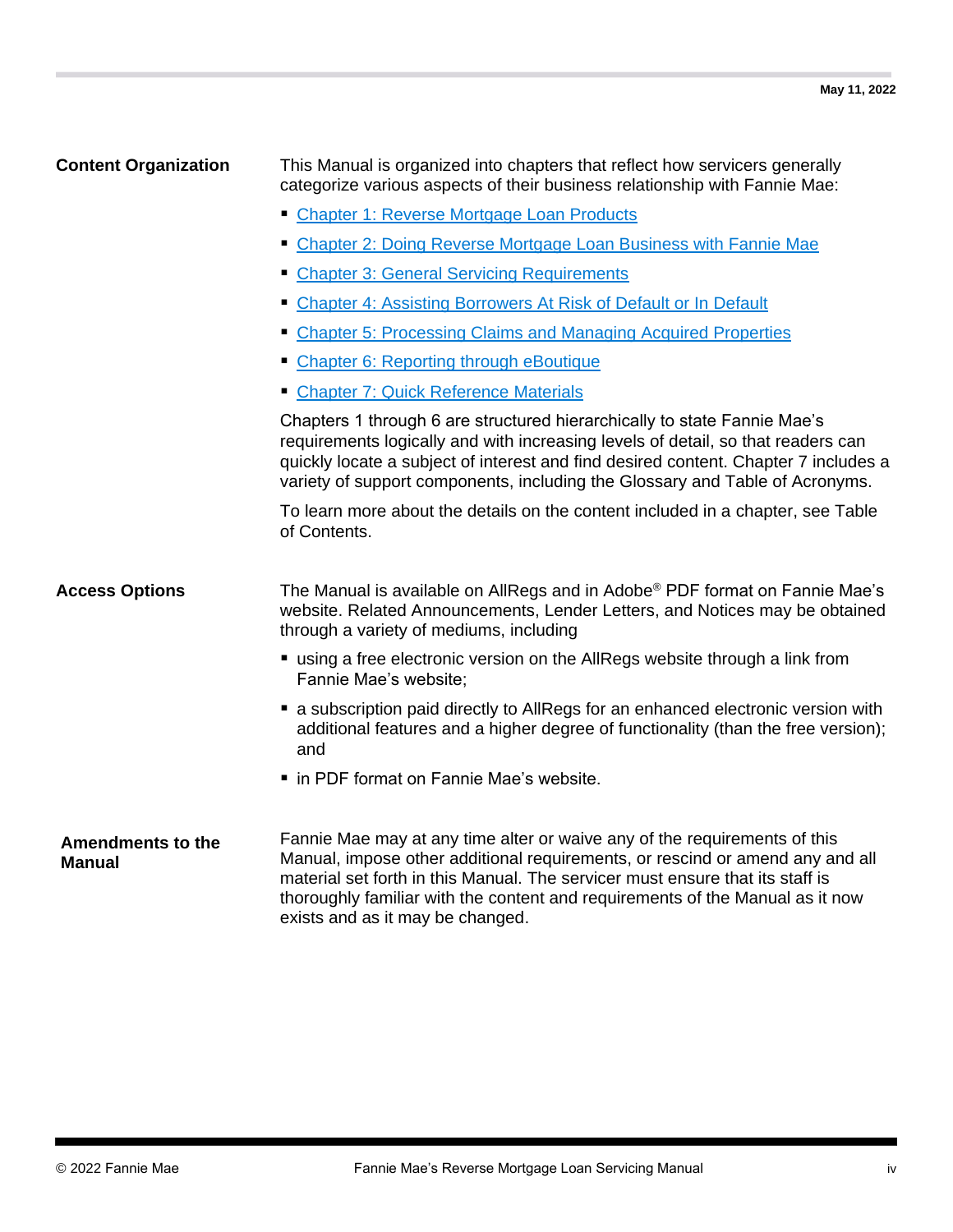| <b>Notification of</b><br><b>Changes and</b><br><b>Manual Updates</b> | Fannie Mae notifies servicers of changes and updates to its Manual policies and<br>procedures, as communicated in Announcements, Lender Letters, and Notices,<br>in two ways:                                                                                                                                                                                          |
|-----------------------------------------------------------------------|------------------------------------------------------------------------------------------------------------------------------------------------------------------------------------------------------------------------------------------------------------------------------------------------------------------------------------------------------------------------|
|                                                                       | ■ posting the documents on Fannie Mae's website and the AllRegs website, and                                                                                                                                                                                                                                                                                           |
|                                                                       | ■ e-mail notification of those postings to servicers that subscribe to Fannie Mae's<br>e-mail subscription service and select the option "Servicing News."                                                                                                                                                                                                             |
| Forms, Exhibits, and<br><b>Content Incorporated</b><br>by Reference   | The Manual provides information about the specific forms servicers must use to<br>fulfill Fannie Mae's requirements. Servicers can access the actual forms on<br>Fannie Mae's website.                                                                                                                                                                                 |
|                                                                       | Some materials are only referenced in the Manual and are posted in their entirety<br>on Fannie Mae's website. Fannie Mae also periodically issues reverse mortgage<br>loan-specific guidance, which is incorporated into the Manual by reference. Such<br>specific guidance—whether it currently exists or is subsequently created is<br>legally a part of the Manual. |
| <b>Technical Issues</b>                                               | In the event of technical difficulties or system failures with FannieMae.com, the<br>delivery of the "Servicing News" option of Fannie Mae's e-mail subscription<br>service, or the AllRegs website, users may contact the following resources:                                                                                                                        |
|                                                                       | For Fannie Mae's website and Fannie Mae's e-mail subscription service, use the<br>"Contact Us" link on the website to ask questions or obtain more information or<br>contact Fannie Mae's Single-Family Technology Support at 1-800-2FANNIE (1-<br>800-232-6643).                                                                                                      |
|                                                                       | For the AllRegs website, submit an e-mail support request from the website or<br>contact AllRegs Customer Service at 1-800-848-4904.                                                                                                                                                                                                                                   |
| <b>When Questions Arise</b>                                           | The Manual provides information about normal and routine reverse mortgage<br>loan servicing matters. Servicers must address questions relevant to a particular<br>situation not covered in the Manual to their Servicing Representative.                                                                                                                               |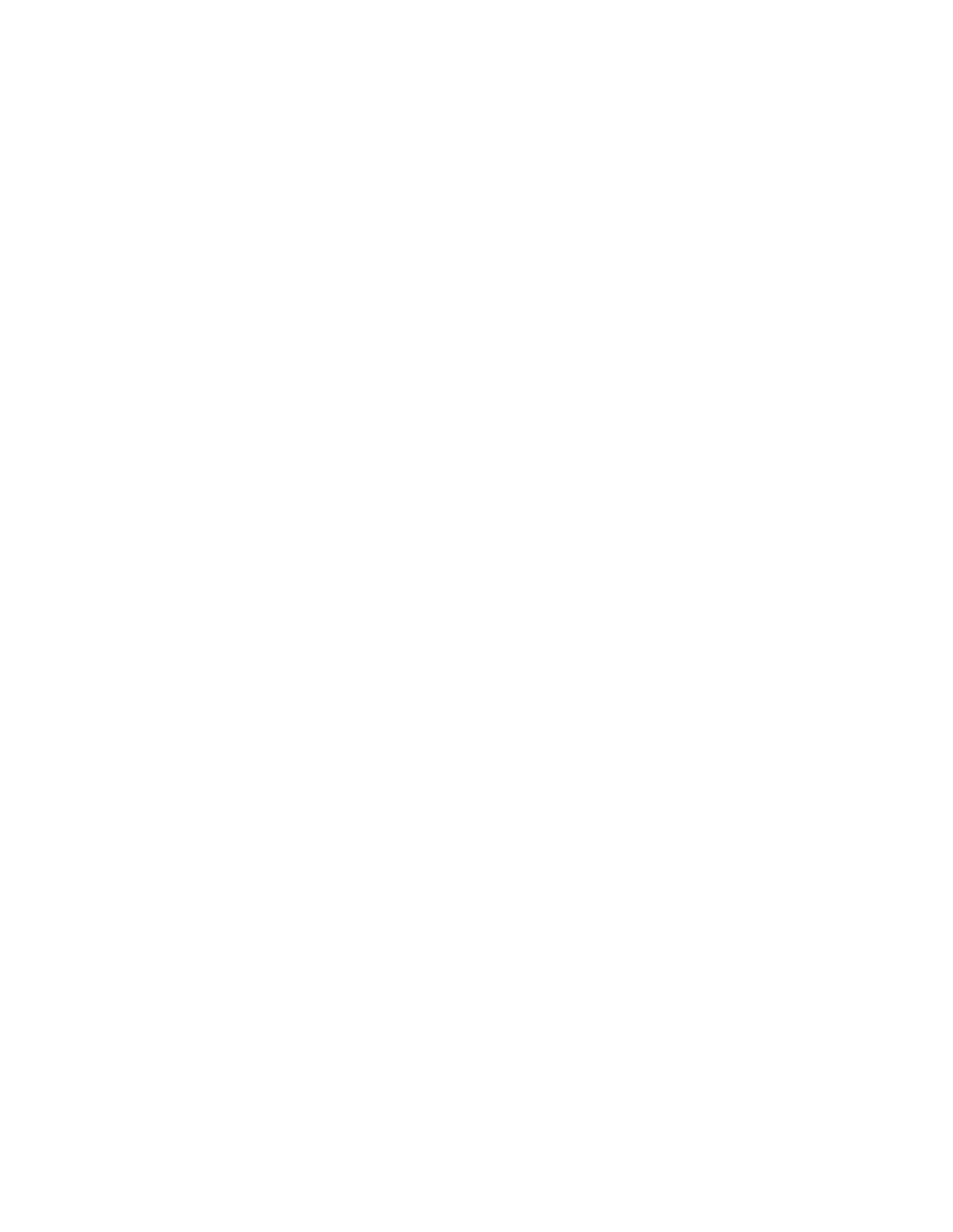| May 11, 2022<br><b>Table of Contents</b>                                                             |
|------------------------------------------------------------------------------------------------------|
|                                                                                                      |
|                                                                                                      |
|                                                                                                      |
|                                                                                                      |
|                                                                                                      |
|                                                                                                      |
|                                                                                                      |
|                                                                                                      |
|                                                                                                      |
|                                                                                                      |
|                                                                                                      |
|                                                                                                      |
|                                                                                                      |
|                                                                                                      |
|                                                                                                      |
|                                                                                                      |
|                                                                                                      |
|                                                                                                      |
|                                                                                                      |
|                                                                                                      |
|                                                                                                      |
| 3-10, Home Equity Conversion Mortgage Loan-Specific Requirements for the Assignment of the Mortgage  |
| 3-11, Evaluating a Request for the Release, or Partial Release, of Property Securing a Mortgage Loan |
|                                                                                                      |
|                                                                                                      |
|                                                                                                      |
|                                                                                                      |
|                                                                                                      |
|                                                                                                      |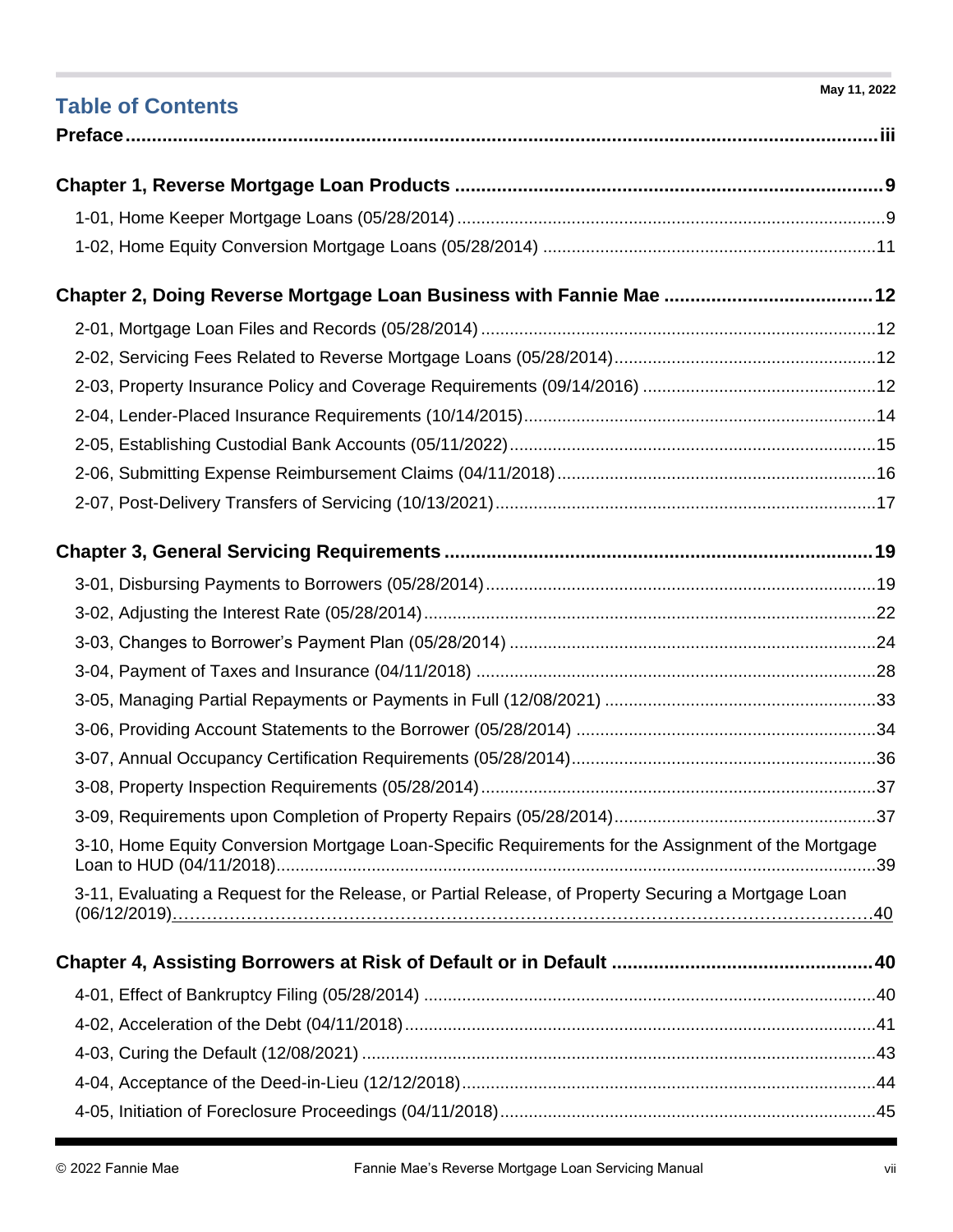| 4-06, Determination of Payoff Proceeds Due From Borrower-Specific to Home Keeper Mortgage Loans      |  |
|------------------------------------------------------------------------------------------------------|--|
| 4-07, Determination of Payoff Proceeds Due From Borrower-Specific to Home Equity Conversion Mortgage |  |
|                                                                                                      |  |
|                                                                                                      |  |
| 5-02, Home Equity Conversion Mortgage Loan-Specific Mortgage Insurance Claim Requirements            |  |
|                                                                                                      |  |
|                                                                                                      |  |
|                                                                                                      |  |
|                                                                                                      |  |
|                                                                                                      |  |
|                                                                                                      |  |
|                                                                                                      |  |
|                                                                                                      |  |
|                                                                                                      |  |
|                                                                                                      |  |
|                                                                                                      |  |
|                                                                                                      |  |
|                                                                                                      |  |
|                                                                                                      |  |
|                                                                                                      |  |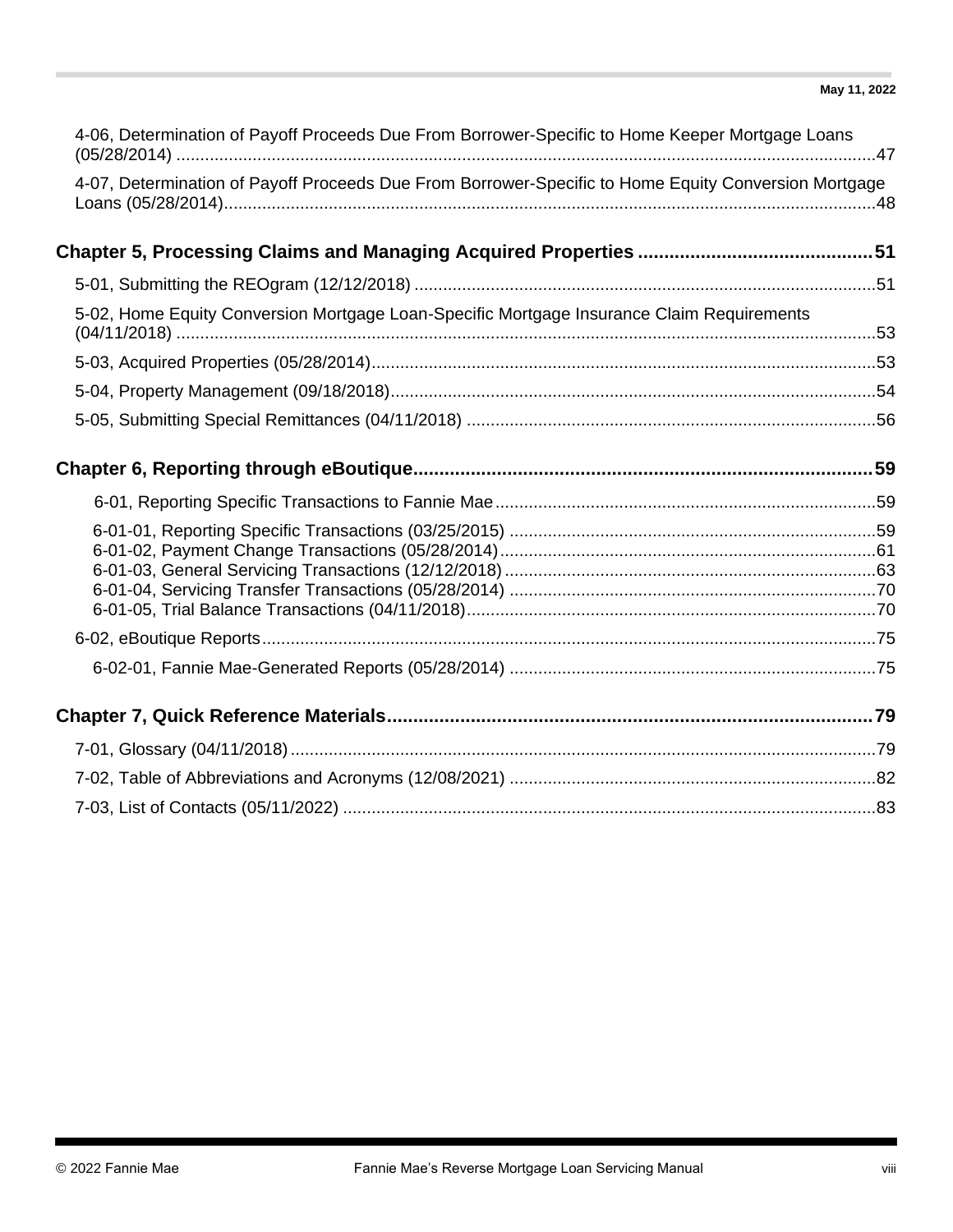# <span id="page-8-0"></span>**Chapter 1, Reverse Mortgage Loan Products**

#### **In this Chapter**

This chapter contains the following topics:

- [1-01, Home Keeper Mortgage Loans](#page-8-1)
- [1-02, Home Equity Conversion Mortgage Loans](#page-10-0)

#### <span id="page-8-1"></span>**1-01, Home Keeper Mortgage Loans (05/28/2014)**

The Home Keeper mortgage loan is a conventional reverse mortgage loan that is designed to assist older homeowners in converting the equity in their homes to cash.

This topic contains information on the following:

- Determining the Principal Limit
- Payment Plan Options
- Determining the Borrowers Mortgage Loan Balance

**Determining the Principal Limit** 

The principal limit is the amount of cash that is available when a Home Keeper mortgage is originated. It is a function of

- the age and number of borrowers,
- the value of the property, and
- whether the borrower chose an equity share feature, for some older mortgage loans originated before August 10, 2000.

The borrower's original principal limit is reduced by

- any allowable closing costs or third-party fees that the borrower wants to finance,
- an allocation for the expected servicing fees that will be paid over the life of the mortgage loan, and
- if applicable, set-asides to reserve funds for the payment of the first year's property charges and the costs of property repairs that must be completed as a condition of granting the mortgage loan, as well as by any mortgage loan advances that will be made at loan closing.

The principal limit that remains after these adjustments are made, which is called the "net principal limit at origination," is the amount used to determine the line of credit or scheduled payments that will be available to the borrower.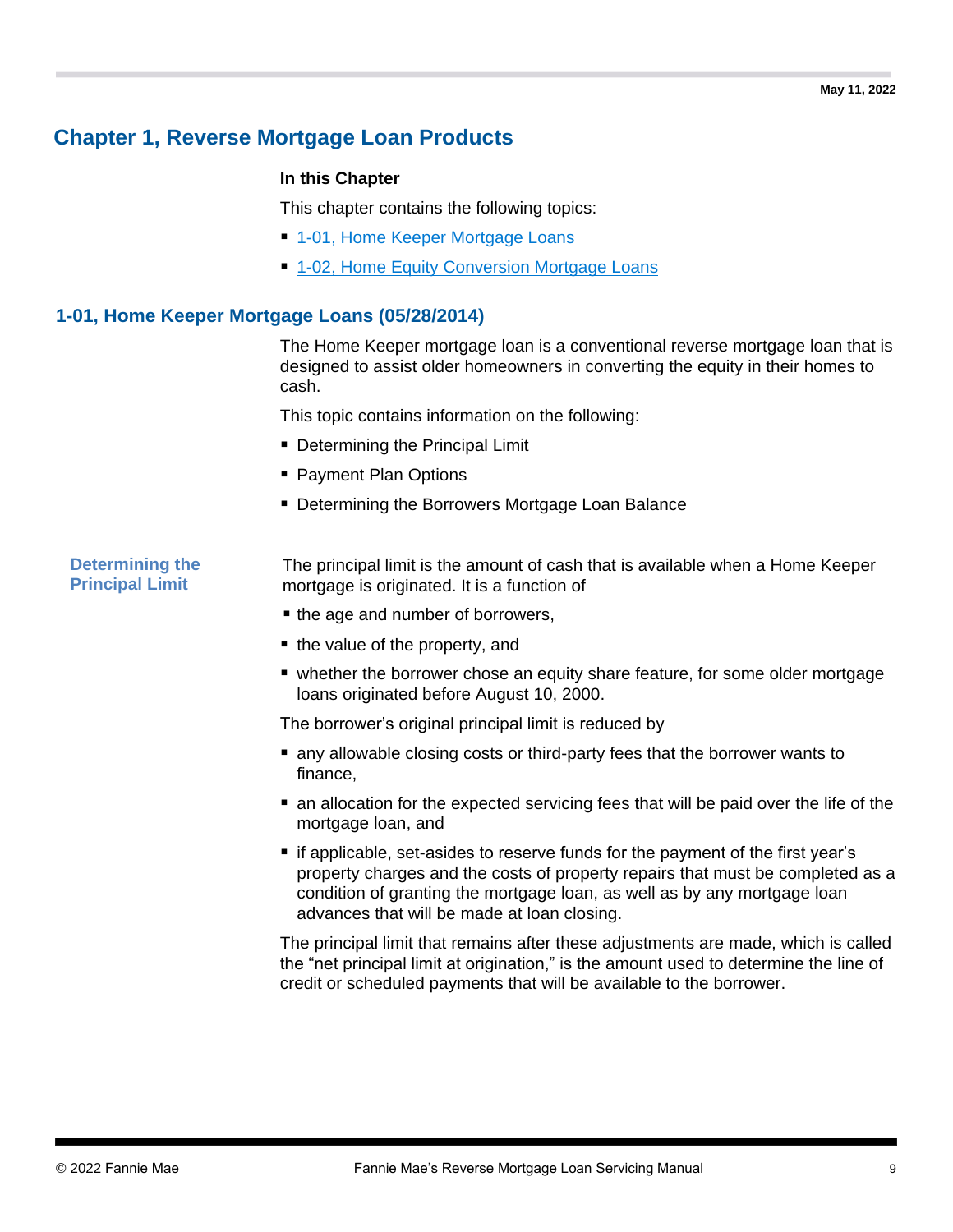**Payment Plan Options** The following table describes the types of payment plans offered through which a borrower may obtain mortgage loan advances.

| <b>Payment Plan</b>             | <b>Frequency of Disbursement</b>                                                                                                                                                                                                                                                                                                                                      |  |
|---------------------------------|-----------------------------------------------------------------------------------------------------------------------------------------------------------------------------------------------------------------------------------------------------------------------------------------------------------------------------------------------------------------------|--|
| Tenure payment<br>plan          | Scheduled equal monthly payments beginning on the first day of<br>the month after the mortgage loan is closed.                                                                                                                                                                                                                                                        |  |
| Line of credit<br>payment plan  | Unscheduled payments to be made to the borrower whenever a<br>disbursement is requested from the servicer. The borrower must<br>specify the amount of the disbursement each time payment is<br>requested. The borrower may request that the entire amount of the<br>line of credit be disbursed at closing.                                                           |  |
| Modified tenure<br>payment plan | The borrower sets aside part of the principal limit as a line of credit<br>to receive<br>• scheduled equal monthly payments based on the reduced<br>principal limit beginning on the first day of the month after the<br>mortgage loan is closed and<br>• unscheduled payments that may be requested at any time as<br>prescribed in the line of credit payment plan. |  |

For the tenure, line of credit, and modified payment plans, the payments will continue to be made to the borrower as long as

- $\blacksquare$  the principal limit has not been reached,
- $\blacksquare$  the borrower occupies the property as the principal residence, and
- the borrower has not violated any of the mortgage covenants that would result in the mortgage loan becoming due and payable (see 4-02, Acceleration of the [Debt\)](#page-40-0).

The borrower selects a payment plan at closing. However, the borrower may change from one payment plan to another as often as he or she wishes. When the borrower changes the payment plan,

- a new monthly payment and/or line of credit is established; however, any funds in a set-aside account will not be affected, and
- the servicer may charge the borrower up to \$50 to process each request for a payment plan change.

The borrower also may choose to have the scheduled payments under his or her current payment plan suspended for a period of time and then restarted, without having to pay a plan change processing fee.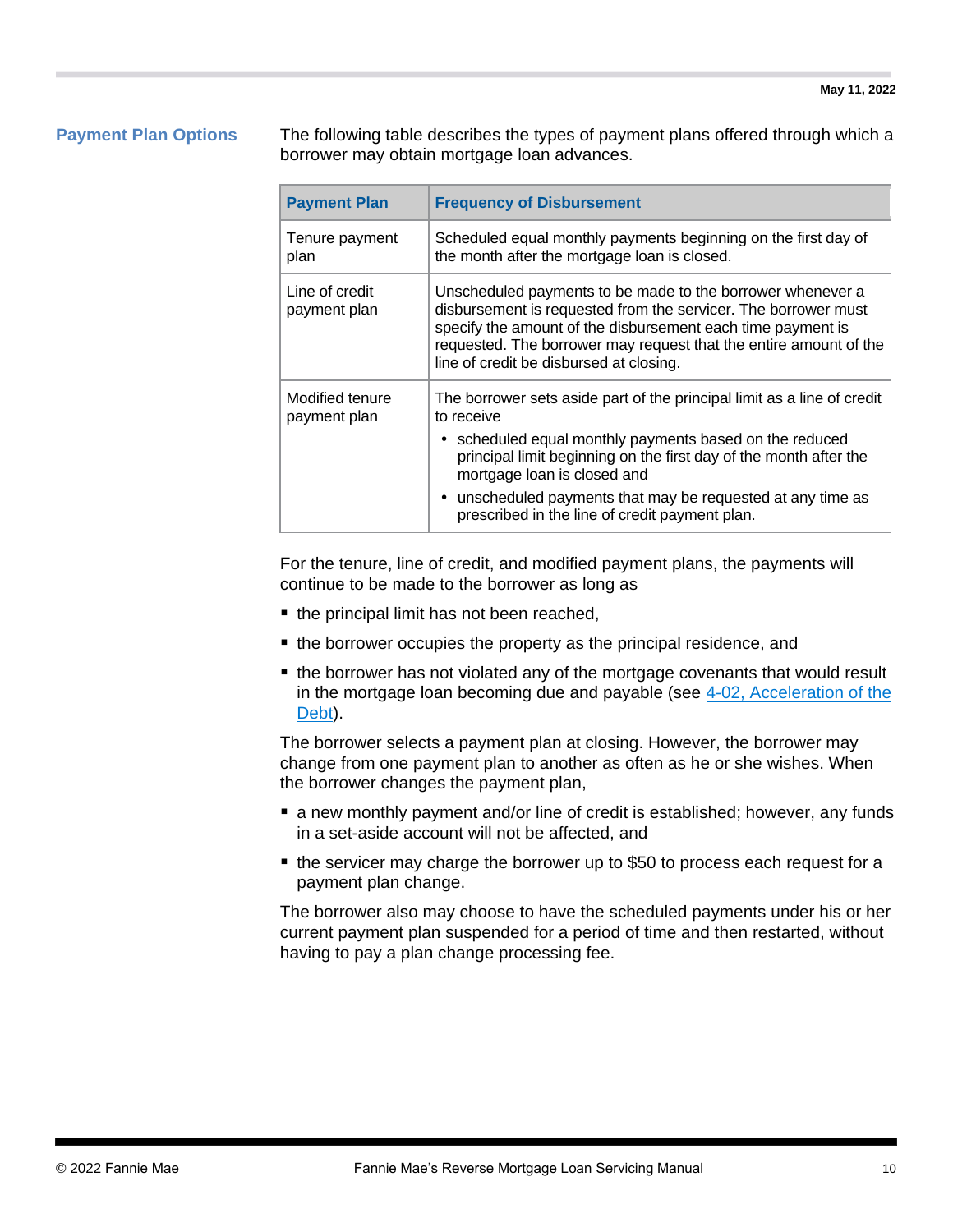#### **Determining the Borrower's Mortgage Loan Balance**

The beginning balance is the sum of all disbursements the seller/servicer made to, or on behalf of, the borrower at closing. The mortgage loan balance will increase over time

- as payments to, or on behalf of, the borrower are made;
- as adjustments for accrued interest and servicing fees are capitalized at the end of each month;
- as interest and servicing fee accruals or the payment of set-aside funds on the borrower's behalf take place even if the borrower's scheduled payments have been suspended or the borrower does not request a line of credit withdrawal for that month; and/or
- if the borrower changes payment plans and chooses to finance the processing fee.

A borrower may obtain a mortgage loan advance (either as a scheduled payment or as an unscheduled line of credit draw), repay the mortgage loan advance, and then withdraw the same funds again. Any partial repayments of mortgage loan advances that a borrower makes will decrease the borrower's mortgage loan amount equally and will be available for future withdrawal as long as the mortgage loan remains outstanding. Also see [3-05, Managing Partial](#page-32-0)  [Repayments or Payments in Full.](#page-32-0)

#### <span id="page-10-0"></span>**1-02, Home Equity Conversion Mortgage Loans (05/28/2014)**

A HECM loan is an FHA-insured reverse mortgage loan that is designed to assist older homeowners in converting the equity in their homes to cash. The servicer must follow all applicable requirements of the HECM program found in HUD Handbook 4235.1 REV-1: Home Equity Conversion Mortgages, Handbook 4330.1 REV-5: Administration of Insured Home Mortgages, all related HUD Mortgagee Letters, and all other guidance provided by HUD.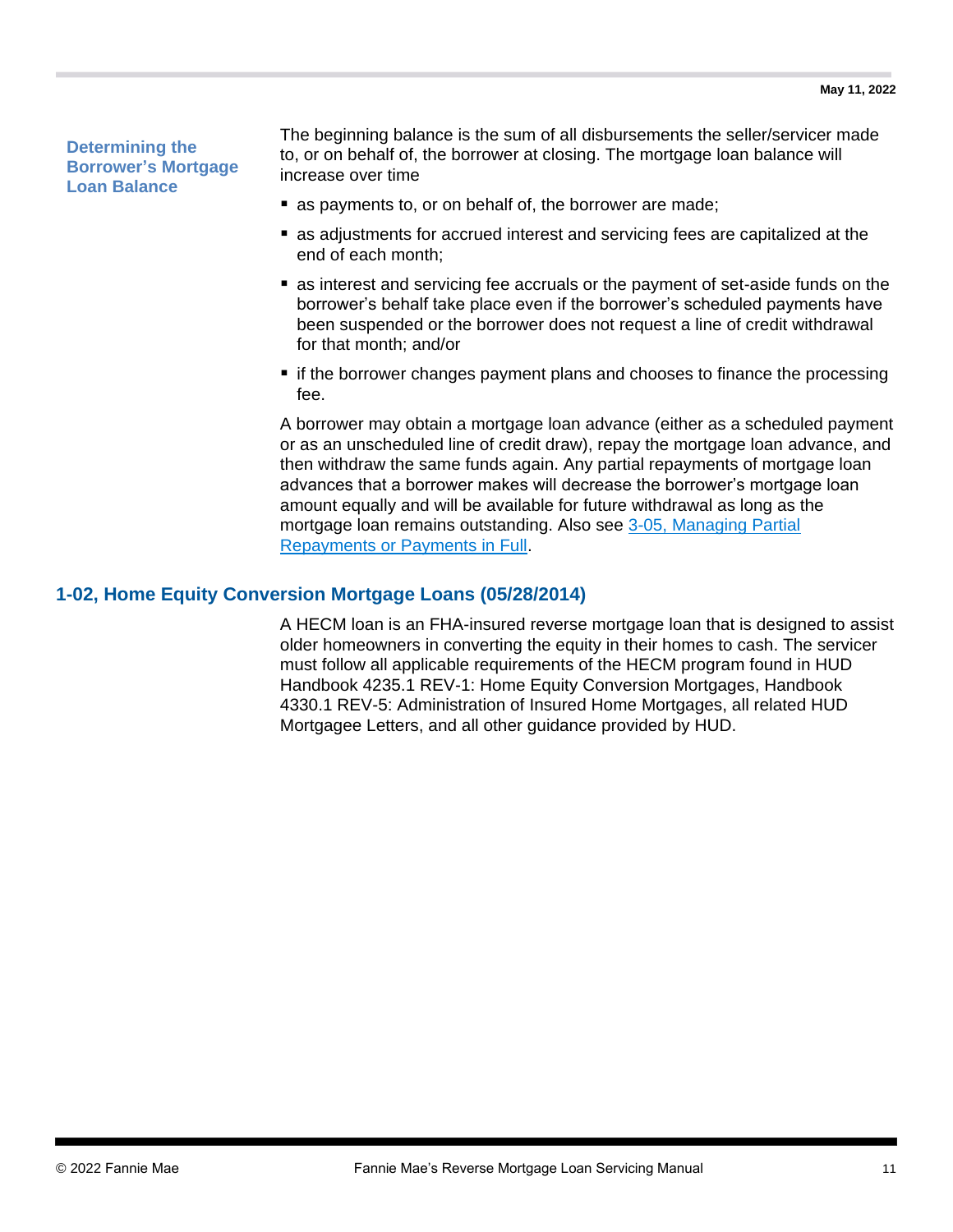# <span id="page-11-0"></span>**Chapter 2, Doing Reverse Mortgage Loan Business with Fannie Mae**

As a condition of the servicers approval to service reverse mortgage loans for Fannie Mae, the servicer must demonstrate a proven ability to service reverse mortgage loans and must employ a staff with adequate experience in this area. (Refer to *Servicing Guide* [A1-1-01, Application and Approval of Seller/Servicer](https://www.fanniemae.com/content/guide/servicing/a1/1/01.html) for additional information.)

#### **In this Chapter**

This chapter contains the following topics:

- [2-01, Mortgage Loan Files and Records](#page-11-1)
- [2-02, Servicing Fees Related to Reverse Mortgage Loans](#page-11-2)
- 2-03, Property [Insurance Policy and Coverage Requirements](#page-11-3)
- [2-04, Lender-Placed Insurance Requirements](#page-13-0)
- [2-05, Establishing Custodial Bank Accounts](#page-14-0)
- [2-06, Submitting Expense Reimbursement Claims](#page-15-0)
- **[2-07, Post-Delivery Transfers of Servicing](#page-16-0)**

#### <span id="page-11-1"></span>**2-01, Mortgage Loan Files and Records (05/28/2014)**

The servicer must retain all evidence of compliance with Fannie Mae policy and make all records, regardless of the format, available to Fannie Mae upon request. See *Servicing Guide* [A2-5, Individual Mortgage Loan Files and Records](https://www.fanniemae.com/content/guide/servicing/a/index.html) for additional information.

#### <span id="page-11-2"></span>**2-02, Servicing Fees Related to Reverse Mortgage Loans (05/28/2014)**

The servicer's total servicing fee for a reverse mortgage loan is a specified dollar amount as indicated in the mortgage loan documents, rather than the difference between the mortgage loan interest rate and the rate at which the servicer passes through interest to Fannie Mae.

#### <span id="page-11-3"></span>**2-03, Property Insurance Policy and Coverage Requirements (09/14/2016)**

The servicer must follow all applicable HUD requirements for property insurance policy and coverage requirements for HECM loans.

The requirements of a property insurance policy for the insurable improvements of the property securing Home Keeper mortgage loans are as follows:

■ The coverage must protect against loss or damage from fire, windstorm, hurricane, hail, and other hazards covered by the standard extended coverage endorsement.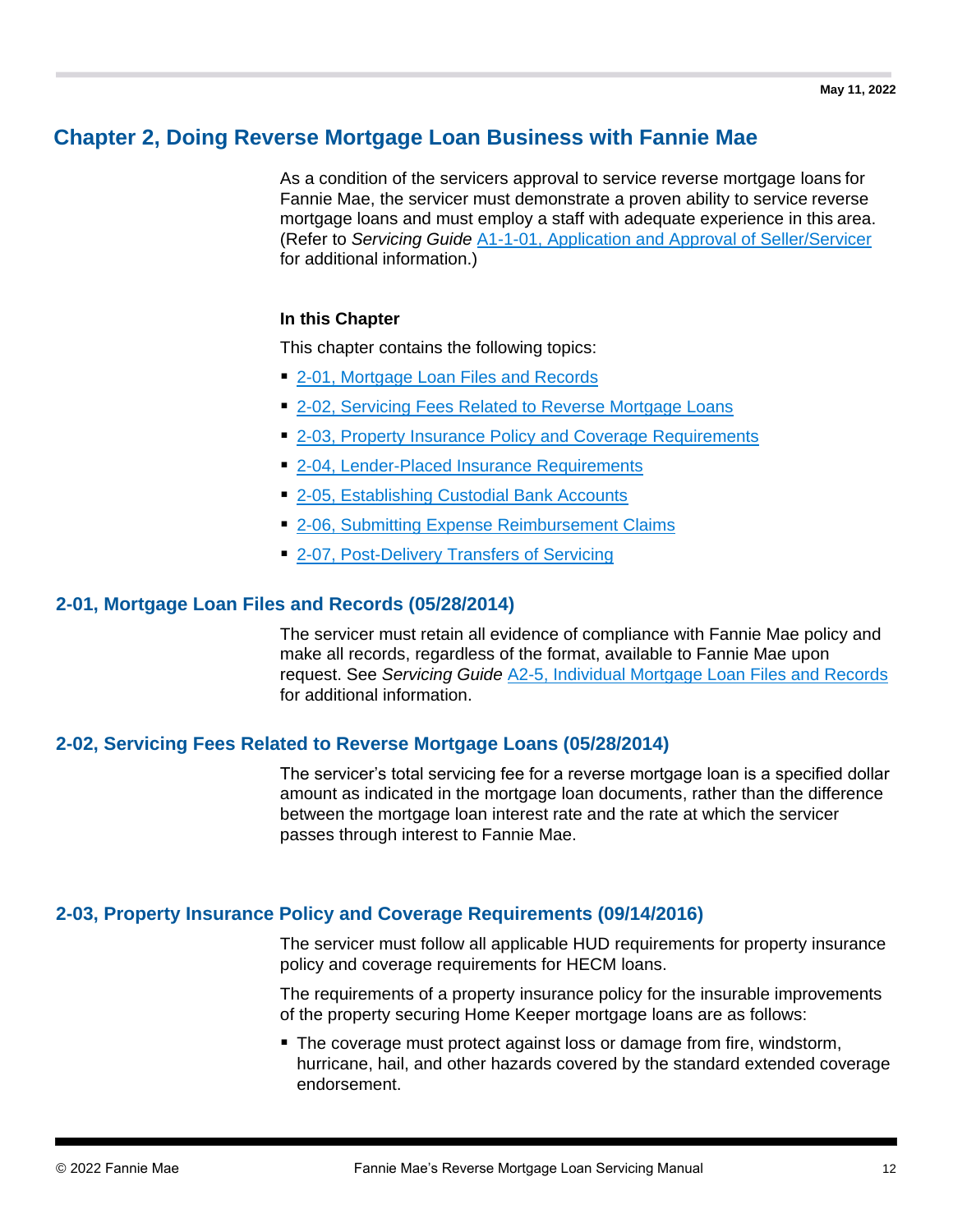- If the property insurance policy includes limitations or exclusions, the borrower must obtain a separate policy or endorsement from another insurer that provides adequate coverage for the limited or excluded peril.
- The coverage must provide for claims to be settled on a replacement cost basis.
- **The servicer must change the insurance coverage for a mortgage loan when it** is inadequate to protect Fannie Mae's interests. Examples include properties that become vacant and home renovation or construction mortgage loans where the renovation or construction work is completed or the borrower occupies the property. Also, see *Servicing Guide* [B-4-02, Builder's](https://www.fanniemae.com/content/guide/servicing/b/4/02.html)  [Risk/Construction Site Insurance](https://www.fanniemae.com/content/guide/servicing/b/4/02.html) for additional information.

See *Servicing Guide* [B-2-01, Property Insurance Requirements Applicable to All](https://www.fanniemae.com/content/guide/servicing/b/2/01.html)  [Property Types](https://www.fanniemae.com/content/guide/servicing/b/2/01.html) for additional information.

This topic contains information on the following:

- **Property Insurance Carrier Rating Requirements**
- **Determining Coverage Amounts and Deductible Requirements for Reverse** Mortgage Loans Secured by a One- to Four-Unit Property
- **E** Determining Coverage Amounts and Deductible Requirements for Reverse Mortgage Loans Secured by a Unit in PUD, Condo, or Co-op

The property insurance policy for the insurable improvements of the property securing the reverse mortgage loan must be written by a carrier that meets one of the following rating requirements, even if it is rated by more than one of the rating agencies.

| <b>Rating Agency</b>       | <b>Rating Category</b>                                                                                                                                                                                                              |
|----------------------------|-------------------------------------------------------------------------------------------------------------------------------------------------------------------------------------------------------------------------------------|
| A.M. Best<br>Company, Inc. | Either a "B" or better Financial Strength Rating in Best's<br>Insurance Reports, or an "A" or better Financial Strength Rating<br>and a Financial Size Category of "VIII "or greater in Best's<br>Insurance Reports Non-US Edition. |
| Demotech, Inc.             | "A" or better rating in Demotech's Hazard Insurance Financial<br>Stability Ratings.                                                                                                                                                 |
| Standard & Poor's          | "BBB" or better Insurer Financial Strength Rating in Standard &<br>Poor's Ratings Direct Insurance Service.                                                                                                                         |

Fannie Mae continues to accept pre-existing property insurance policies for a reverse mortgage loan if the insurance carrier does not meet Fannie Mae rating requirements. However, if the reverse mortgage loan borrower obtains a new property insurance policy, the carrier of that policy must satisfy Fannie Mae's rating requirements.

#### **Property Insurance Carrier Rating Requirements**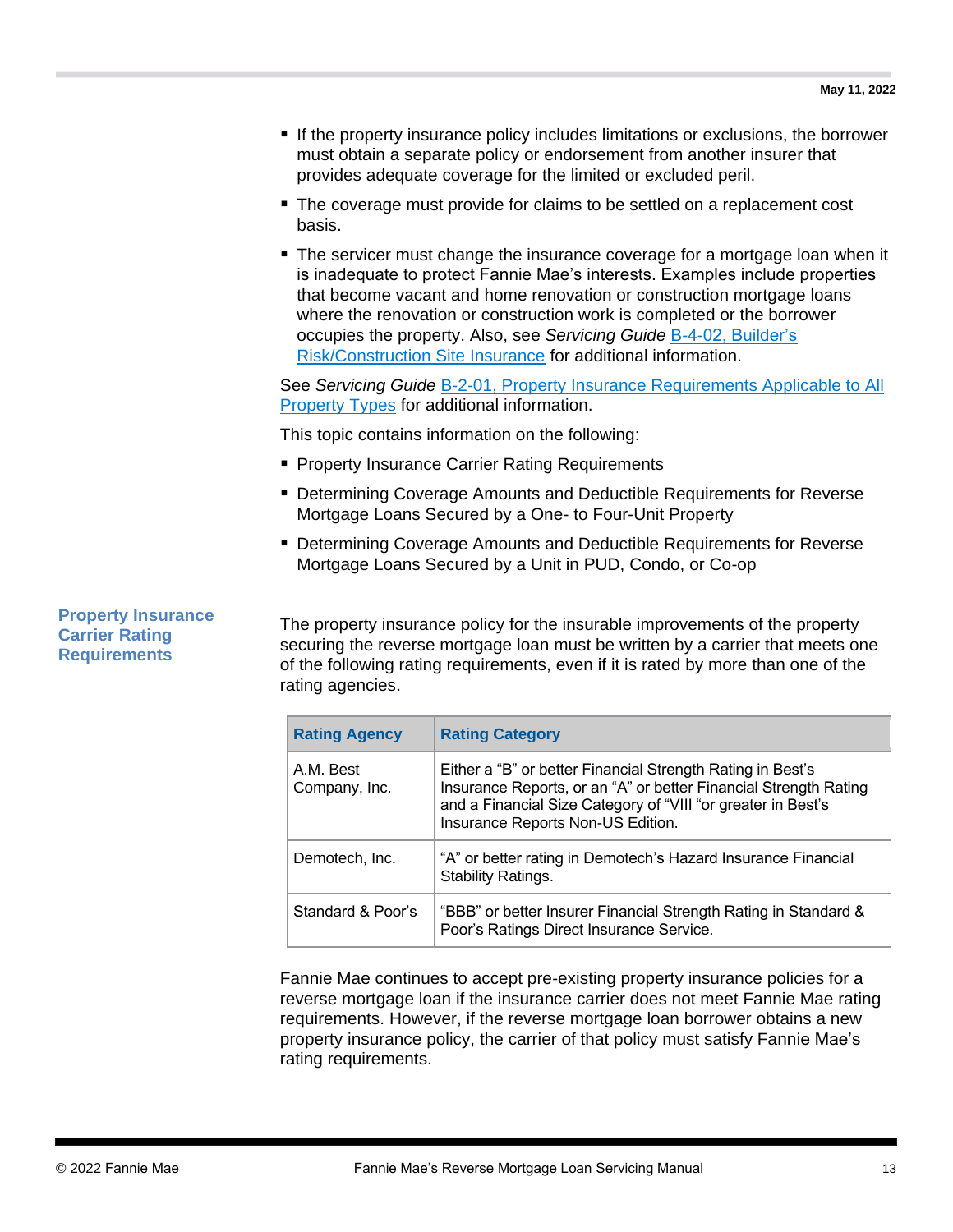**Determining Coverage Amounts and Deductible Requirements for Reverse Mortgage Loans Secured by a One- to Four-Unit Property**

Coverage must be equal to 100% of the insurable value of the improvements.

The maximum allowable deductible for a home mortgage loan is 5% of the face amount of the policy. See *Servicing Guide* [B-6-01, Lender-Placed Insurance](https://www.fanniemae.com/content/guide/servicing/b/6/01.html)  [Requirements](https://www.fanniemae.com/content/guide/servicing/b/6/01.html) for the deductible requirements for lender-placed insurance policies.

**Determining Coverage Amounts and Deductible Requirements for Reverse Mortgage Loans Secured by a Unit in PUD, Condo, or Co-op**

Coverage must be equal to 100% of the insurable value of the improvements.

The maximum allowable deductible is as follows:

- For policies covering the common elements in a PUD project, a PUD unit mortgage loan, condo projects, or co-op projects, 5% of the face amount of the policy. See *Servicing Guide* [B-6-01, Lender-Placed Insurance Requirements](https://www.fanniemae.com/content/guide/servicing/b/6/01.html) for the deductible requirements for lender-placed insurance policies.
- For blanket insurance policies covering the individual units and the common elements, 5% of the replacement cost of the unit.

#### **Related Announcements**

The table below provides references to the Announcements that have been issued that are related to this topic.

| <b>Announcements</b>     | <b>Issue Date</b>  |
|--------------------------|--------------------|
| Announcement RVS-2016-01 | September 14, 2016 |
| Announcement RVS-2015-03 | October 14, 2015   |

#### <span id="page-13-0"></span>**2-04, Lender-Placed Insurance Requirements (10/14/2015)**

The servicer must follow all lender-placed insurance requirements found in the *Servicing Guide* [B-6-01, Lender-Placed Insurance Requirements.](https://www.fanniemae.com/content/guide/servicing/b/6/01.html)

#### **Related Announcements**

The table below provides references to the Announcements that have been issued that are related to this topic.

| ∣ Announcements          | <b>Issue Date</b> |
|--------------------------|-------------------|
| Announcement RVS-2015-03 | October 14, 2015  |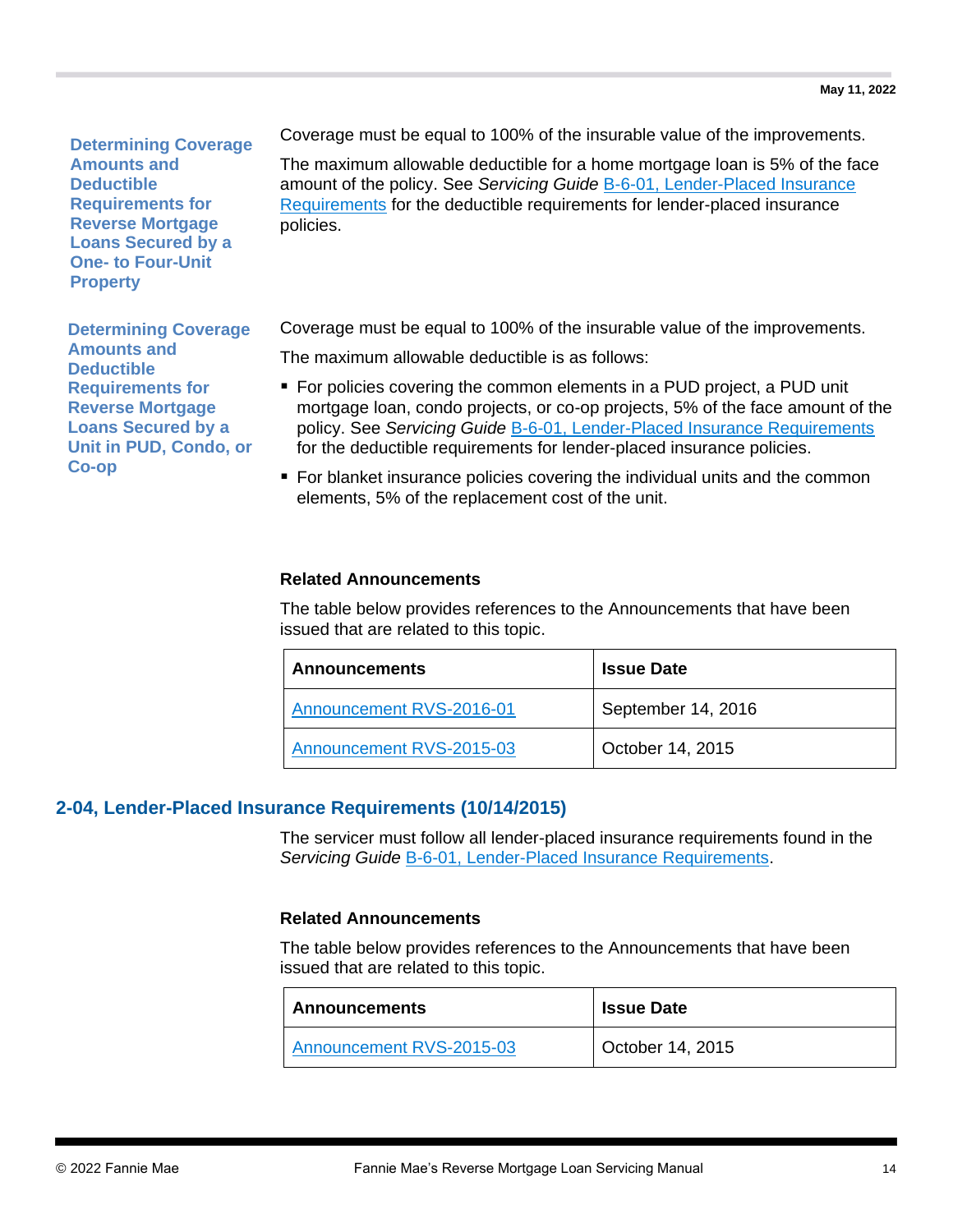### <span id="page-14-0"></span>**2-05, Establishing Custodial Bank Accounts (05/11/2022)**

The servicer must hold in a custodial bank account prior to its remittance to Fannie Mae any funds it receives for a portfolio mortgage loan or an MBS mortgage loan.

The servicer must provide Fannie Mae with a status of the funds in the custodial account at the end of each month.

The servicer is responsible for the safekeeping of custodial funds at all times. Even if the servicer has complied with all of the requirements of the Manual and the *Servicing Guide*, Fannie Mae will hold the servicer responsible for any loss of funds deposited in a custodial account and any damages Fannie Mae suffers because of delays in obtaining the funds from the custodial account.

The servicer must reconcile its cash book to the custodial accounts on a monthly basis. The servicer must refer to *Servicing Guide* [A4-1-02, Establishing Custodial](https://www.fanniemae.com/content/guide/servicing/a4/1/02.html)  [Bank Accounts](https://www.fanniemae.com/content/guide/servicing/a4/1/02.html) for additional information on the requirements for establishing and maintaining custodial accounts and funds on behalf of Fannie Mae.

This topic contains information on the following:

- Requirements for Custodial Bank Accounts
- Use of Clearing Accounts
- Establishing Drafting Arrangements

If the servicer uses a custodial account for reverse mortgage loans, the custodial account must be separate from those used for regularly amortizing mortgage loans. The servicer must use the separate custodial account only for

- disbursing funds to the borrower (and, if applicable, an insurance carrier, taxing authority, repair contractor, or mortgage insurer),
- depositing funds received from Fannie Mae,
- remitting funds to Fannie Mae, and
- transferring servicing fees into the servicer's internal operating account.

The servicer must take the following steps for each custodial account that is established (or changed).

| <b>Step</b> | <b>Servicer Action</b>                                                                           |  |
|-------------|--------------------------------------------------------------------------------------------------|--|
|             | Obtain a fully executed Form 1013 signed by both the servicer and the depository<br>institution. |  |
| 2           | Forward the executed original form to the address listed on the form for<br>processing.          |  |
| 3           | Retain a copy of each form in its files.                                                         |  |

The P&I custodial account must be titled as follows:

**Requirements for Custodial Bank Accounts**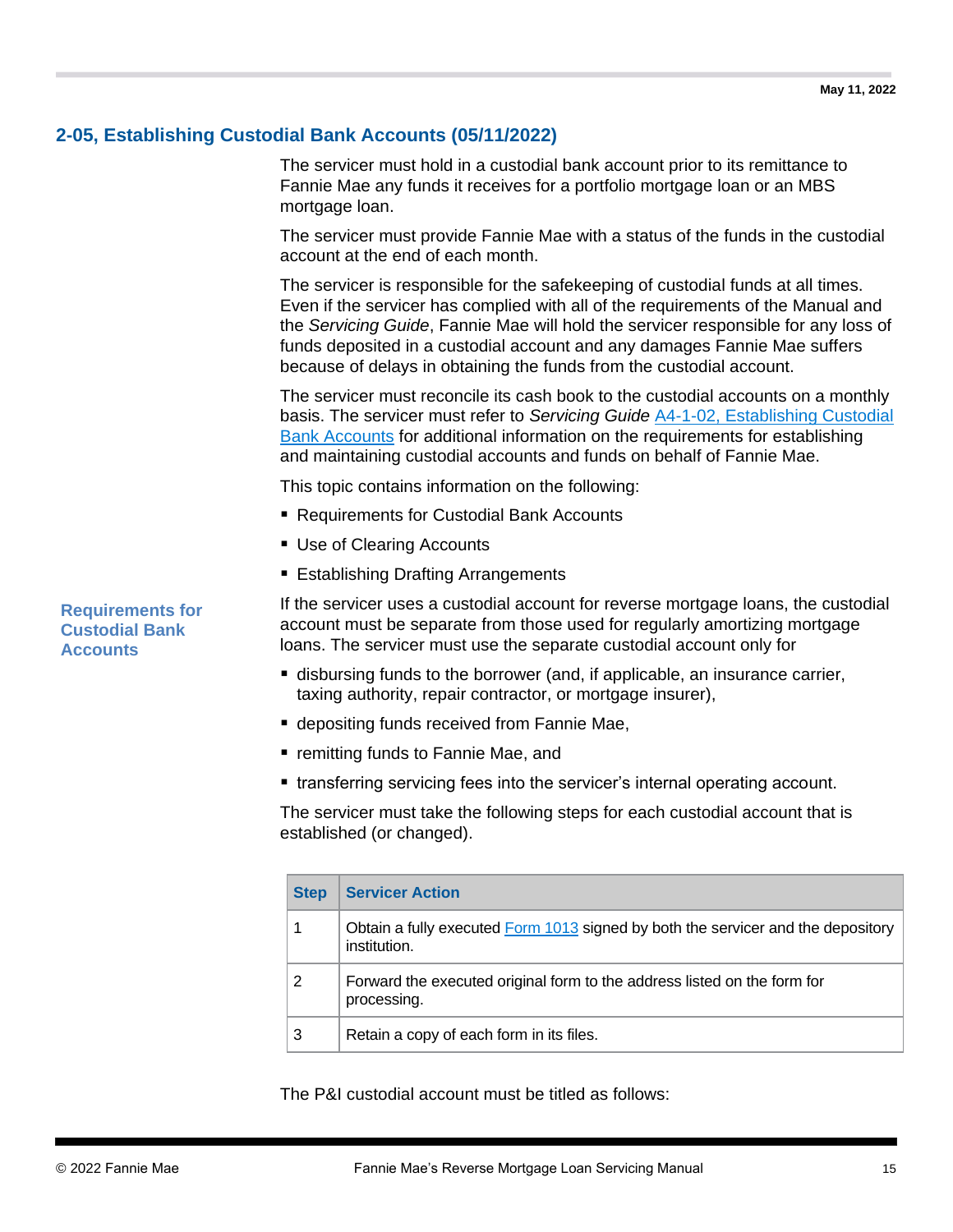|                                 | (Name of servicer), as agent, trustee, and/or bailee for the benefit of Fannie Mae<br>and/or payments of various mortgagors and/or various owners of interests in<br>mortgage-backed securities (Custodial Account).                                                                                                                                                                                                                                                                                                                   |
|---------------------------------|----------------------------------------------------------------------------------------------------------------------------------------------------------------------------------------------------------------------------------------------------------------------------------------------------------------------------------------------------------------------------------------------------------------------------------------------------------------------------------------------------------------------------------------|
| <b>Use of Clearing Accounts</b> | When clearing accounts are used for reverse mortgage loans, the servicer is not<br>required to establish separate accounts for collections and disbursements.<br>However, if the servicer chooses to establish a separate custodial account,<br>deposits to the clearing account must be subsequently recorded in a separate<br>custodial account meeting Fannie Mae's custodial requirements within one<br>business day (including any period during which funds were in a clearing account<br>or general ledger account) of receipt. |
|                                 | The servicer may use general ledger or internal operating accounts as clearing<br>accounts provided that:                                                                                                                                                                                                                                                                                                                                                                                                                              |

- the institution is an eligible depository and meets the requirements outlined in *Servicing Guide* [A4-1-02, Establishing Custodial Bank Accounts](https://www.fanniemae.com/content/guide/servicing/a4/1/02.html)*,*
- $\blacksquare$  the account is titled to indicate it is custodial in nature and includes "for the benefit of Fannie Mae" in the account title, and
- adequate records and audit trails must be maintained to support all credits to, and charges from, the borrower's payment records and the clearing accounts.

NOTE: *Servicing fees and, if applicable, purchase proceeds can be transferred directly from this clearing account into the servicer's internal operating account without going through the separate custodial account.*

#### **Establishing Drafting Arrangements**

The servicer must designate a drafting arrangement for a custodial account from which Fannie Mae will draft funds or to change an existing arrangement for reverse mortgage loans as described in Fannie Mae's *[CRS User Guide](singlefamily.fanniemae.com/media/document/pdf/cash-remittance-system-user-guide)*.

#### **Related Announcements**

The table below provides references to the Announcements that have been issued that are related to this topic.

| <b>Announcements</b>     | <b>Issue Date</b> |
|--------------------------|-------------------|
| Announcement SVC-2022-03 | May 11, 2022      |
| Announcement SVC-2018-04 | June 13, 2018     |

#### <span id="page-15-0"></span>**2-06, Submitting Expense Reimbursement Claims (04/11/2018)**

Prior to foreclosure, the servicer must submit expense reimbursement claims via eBoutique. (See [5-01, Submitting the REOgram.](#page-50-1))

After foreclosure, the servicer must submit expense reimbursement claims via Property 360™. The servicer must not submit expense reimbursement claims via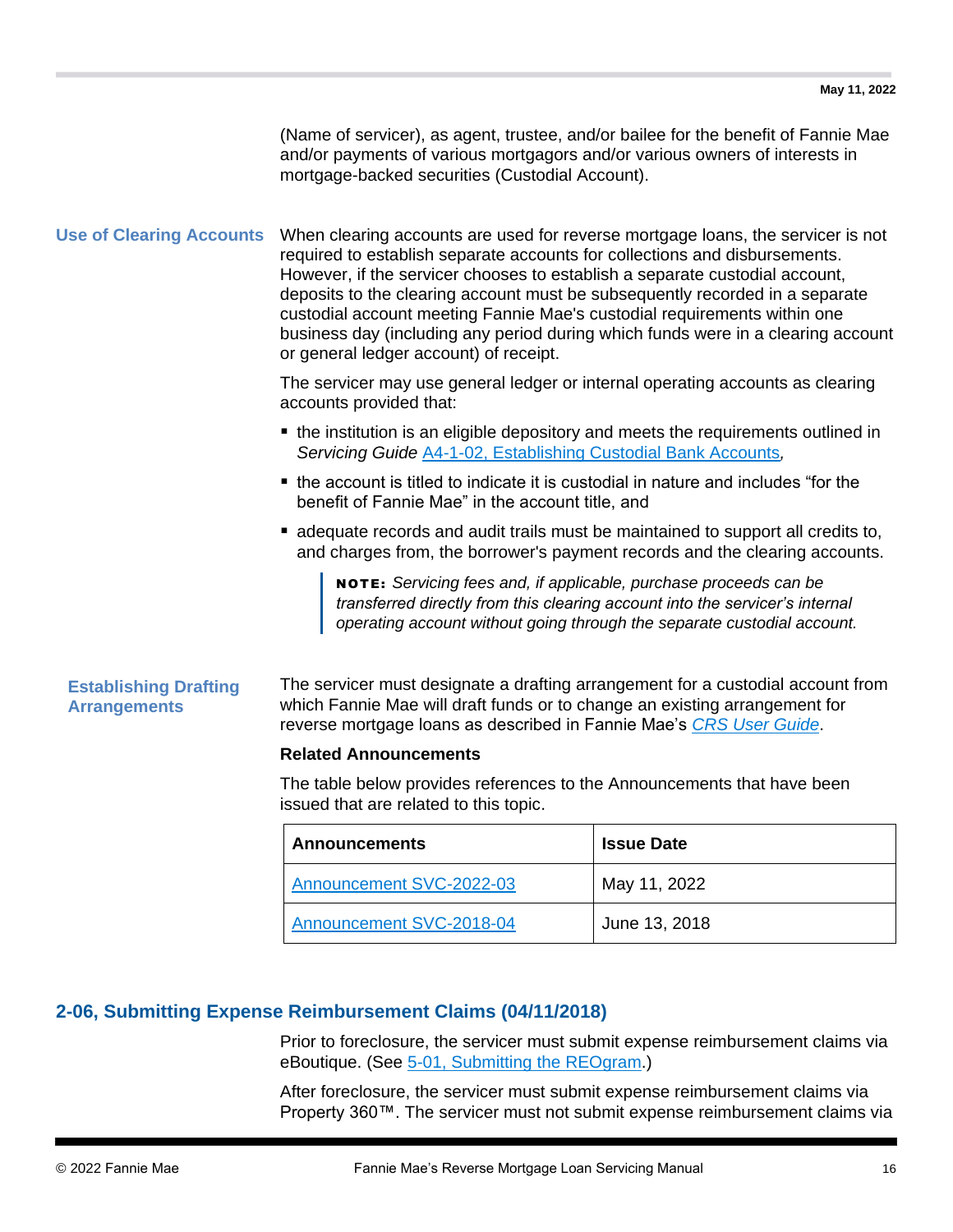Property 360 prior to the mortgage loan's liquidation date. Failure to submit a reimbursement claim through the appropriate system may result in denial of the claim.

The servicer must submit its final expense reimbursement claim no later than 60 days after the date Fannie Mae disposes of an acquired property.

For HECM loans, the servicer is authorized to submit its final expense reimbursement claim beyond 60 days after the date Fannie Mae disposes of an acquired property, as long as it is submitted within 30 days of receipt of an initial or supplemental AOP from HUD.

NOTE**:** *Any expense reimbursement claim submitted more than 60 days post-disposition must include an AOP in the supporting documents.*

If the servicer submits an expense reimbursement claim after the final deadline, Fannie Mae will deny the request.

#### **Related Announcements**

The table below provides references to the Announcements that have been issued that are related to this topic.

| <b>Announcements</b>     | <b>Issue Date</b> |
|--------------------------|-------------------|
| Announcement RVS-2018-01 | April 11, 2018    |
| Announcement RVS-2016-02 | November 9, 2016  |

#### <span id="page-16-0"></span>**2-07, Post-Delivery Transfers of Servicing (10/13/2021)**

The servicer of reverse mortgage loans must refer to *Servicing Guide* [A2-7-03,](https://www.fanniemae.com/content/guide/servicing/a2/7/03.html)  [Post-Delivery Servicing Transfers](https://www.fanniemae.com/content/guide/servicing/a2/7/03.html) for detailed requirements related to postdelivery transfers of servicing.

The servicer must submit a separate *Request for Approval of Servicing or Subservicing Transfer* [\(Form 629\)](https://singlefamily.fanniemae.com/applications-technology/servicing-transfer-approval) for all reverse mortgage loans that are part of the portfolio of mortgage loans being transferred.

With regard to the submission of final accounting reports and remittances, the transferee servicer must submit the monthly Loan Activity Reports in eBoutique.

#### **Related Announcements**

The table below provides references to the Announcements that have been issued that are related to this topic.

| Announcements            | <b>Issue Date</b> |
|--------------------------|-------------------|
| Announcement SVC-2021-07 | October 13, 2021  |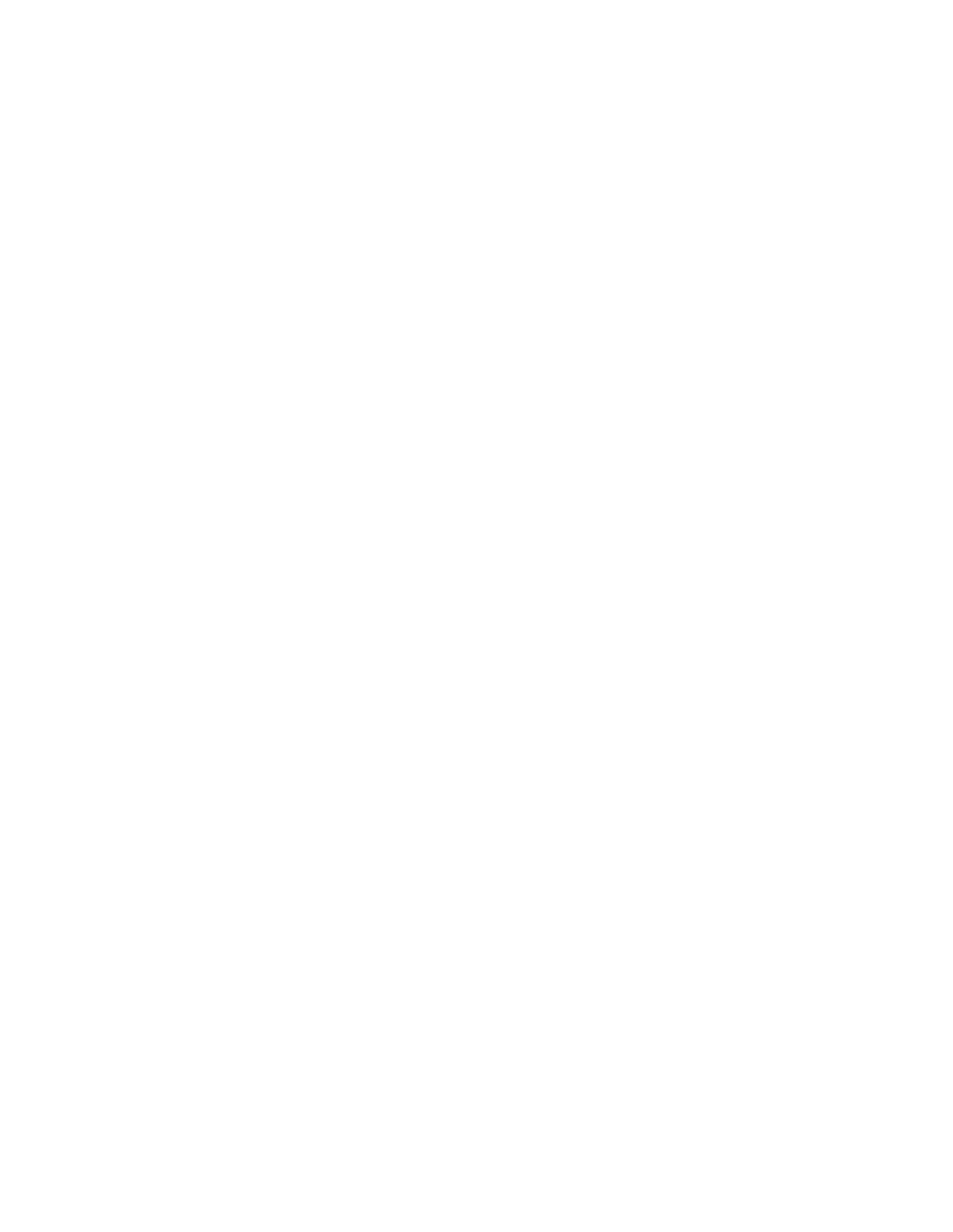# <span id="page-18-0"></span>**Chapter 3, General Servicing Requirements**

#### **In this Chapter**

This chapter contains the following topics:

- [3-01, Disbursing Payments to Borrowers](#page-18-1)
- 3-02, Adiusting the Interest Rate
- [3-03, Changes to Borrower's Payment Plan](#page-23-0)
- [3-04, Payment of Taxes and Insurance](#page-27-0)
- [3-05, Managing Partial Repayments or Payments in Full](#page-32-0)
- [3-06, Providing Account Statements to the Borrower](#page-33-0)
- [3-07, Annual Occupancy Certification Requirements](#page-35-0)
- [3-08, Property Inspection Requirements](#page-36-0)
- [3-09, Requirements Upon Completion of Property Repairs](#page-36-1)
- 3-10, Home Equity Conversion Mortgage Loan-Specific Requirements for the [Assignment of the Mortgage Loan](#page-38-1)
- 3-11, Evaluating a Request for the Release, or Partial Release, of Property [Securing a Mortgage Loan](#page-39-2)

#### <span id="page-18-1"></span>**3-01, Disbursing Payments to Borrowers (05/28/2014)**

This topic contains information on the following:

- **Disbursing Payments Requirements Applicable to All Reverse Mortgage Loans**
- **Disbursing Payments Requirements Specific to Home Keeper Mortgage Loans**
- Disbursing Payments Requirements Specific to Home Equity Conversion Mortgage Loans

**Disbursing Payments Requirements Applicable to All Reverse Mortgage Loans**

The servicer must advance funds to make allowable payments to the borrower. At the end of each month the servicer must include in the outstanding mortgage loan balance the following:

- all payments made to (or on behalf of) the borrower as payments are disbursed, and
- the servicing fee.

The servicer must advise Fannie Mae when a borrower requests the suspension of payments and again when the borrower requests resumption of the payments to ensure that Fannie Mae's regular scheduled monthly disbursements accurately reflect the payments due the borrower for that month. (Also see [6-01-](#page-58-2) [01, Reporting Specific Transactions.](#page-58-2))

The servicer must disburse payments to a borrower either by sending them through the mail or by electronically transferring them into the borrower's bank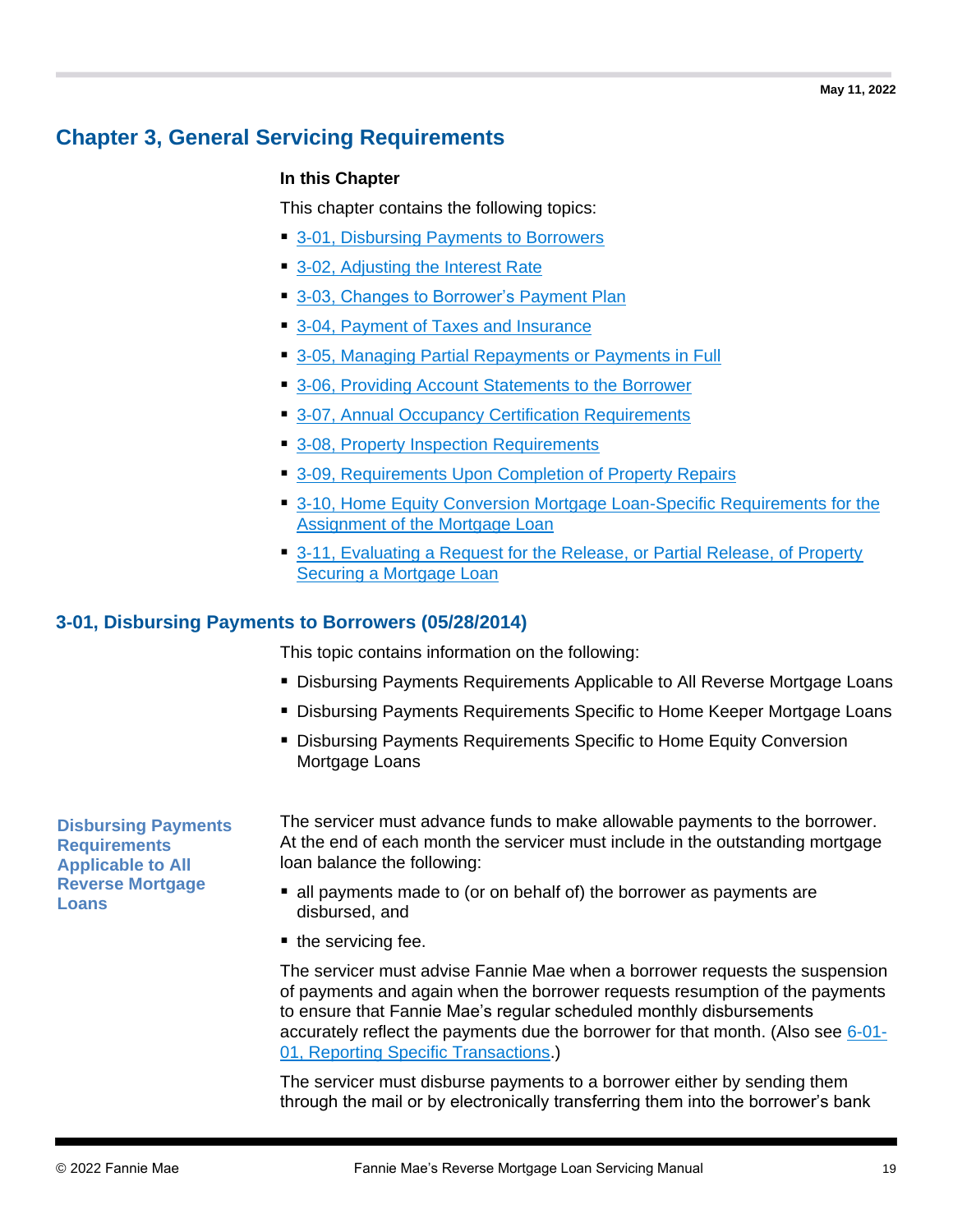account. The servicer must not disburse funds for draws against a line of credit until after it receives a written request from the borrower.

The servicer must not submit an expense reimbursement claim via Property 360 prior to the mortgage loan's liquidation date.

#### **Disbursing Payments Requirements Specific to Home Keeper Mortgage Loans**

Fannie Mae reimburses the servicer for all authorized advances. The servicer must request reimbursement for all unscheduled payments. Fannie Mae reimburses the servicer as described in the following table.

| <b>Type of Reimbursement</b>                                                                                                                                                                                                                                                                                                                                     | <b>Frequency</b>                                                          |
|------------------------------------------------------------------------------------------------------------------------------------------------------------------------------------------------------------------------------------------------------------------------------------------------------------------------------------------------------------------|---------------------------------------------------------------------------|
| Scheduled payments for tenure and modified tenure<br>payment plans                                                                                                                                                                                                                                                                                               | On the first business day of<br>the month                                 |
| Payments for:<br>• servicing fees due for the previous month, and<br>any adjustments necessary for scheduled payments<br>made in the previous month                                                                                                                                                                                                              | On the third business day<br>of the month                                 |
| Unscheduled payments for:<br>• a line of credit draw,<br>• disbursement from the set-asides for repairs or the first<br>year's property charges, or<br>• disbursement for the payment of tax assessments or<br>insurance premiums (on behalf of the borrower)<br>Also see Unscheduled Payment Transactions in 6-01-03,<br><b>General Servicing Transactions.</b> | Within two business days<br>after receipt of request for<br>reimbursement |

The servicer is authorized, however, to provide a borrower who has a line of credit "checks" that can be used both as the official request for funds and the means by which the funds are withdrawn from an account the servicer has established for the borrower.

NOTE: *Fannie Mae will not reimburse the servicer for draws against the line of credit that are in excess of the remaining balance of the borrower's credit line; therefore, a servicer that issues checks to a borrower must establish appropriate controls to monitor the borrower's use of the checks.*

The servicer must pay the borrower a late charge for any payment that it does not make to the borrower in a timely manner. A scheduled tenure payment is considered late if the servicer does not mail or electronically transfer it to the borrower on the first business day of the month. An unscheduled line of credit payment is considered late if the servicer does not mail or electronically transfer it to the borrower within five business days after the date it receives the borrower's written request for the draw. The initial late charge will be 10% of the entire amount that should have been paid to the borrower. For each additional day that the servicer fails to make payment to the borrower, it also must pay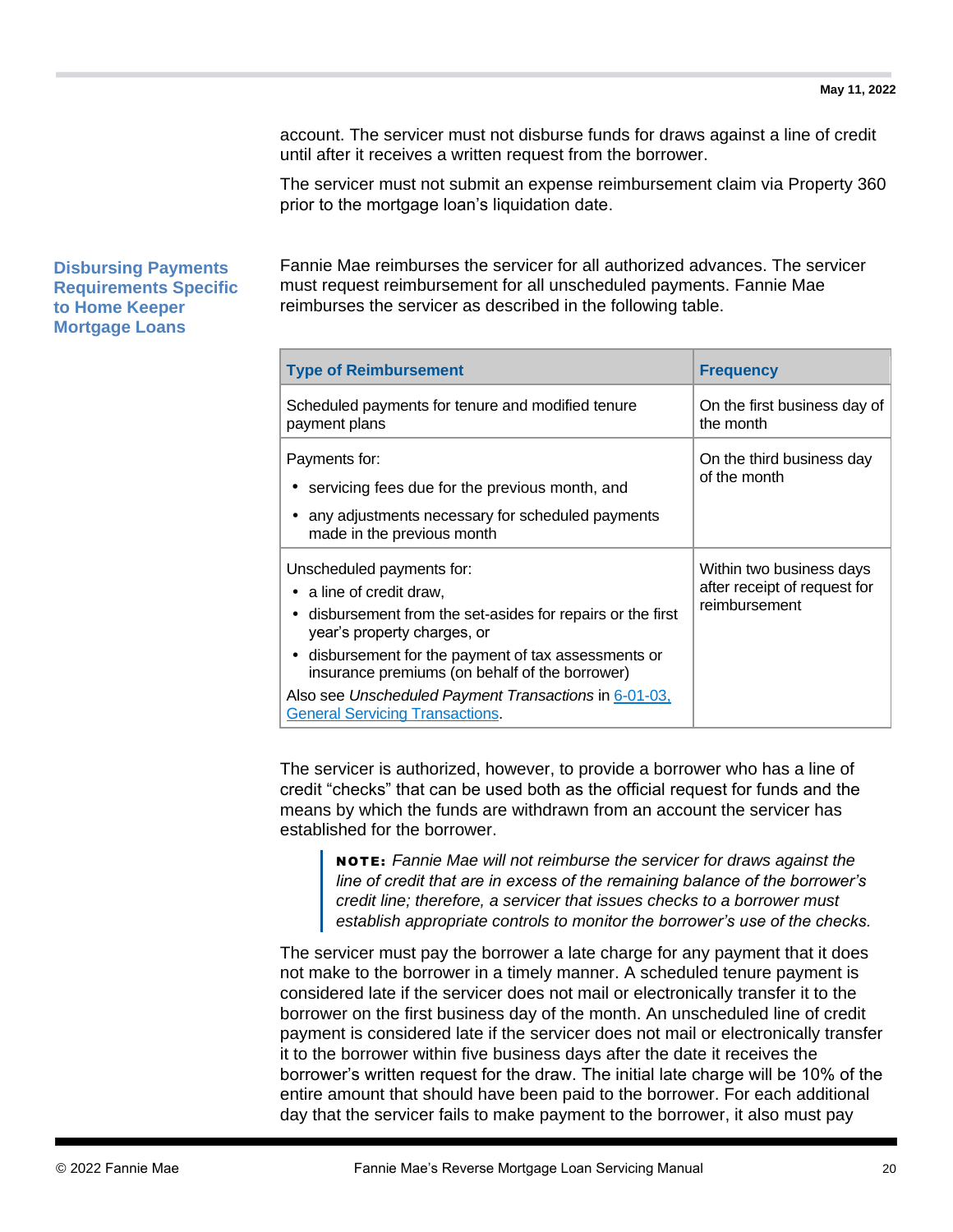interest on the late payment (which should be calculated by using the thencurrent interest rate for the mortgage loan).

Fannie Mae will not reimburse the servicer for any late charges that the servicer pays.

**Disbursing Payments Requirements Specific to Home Equity Conversion Mortgage Loans**

The servicer must follow all applicable HUD requirements for disbursing payments to borrowers for HECM loans.

Fannie Mae reimburses the servicer for all authorized advances. The servicer must request reimbursement for all unscheduled payments. Fannie Mae reimburses the servicer as described in the following table.

| <b>Type of Reimbursement</b>                                                                                                                                                                                                                                                                                                                                 | <b>Frequency</b>                                                          |
|--------------------------------------------------------------------------------------------------------------------------------------------------------------------------------------------------------------------------------------------------------------------------------------------------------------------------------------------------------------|---------------------------------------------------------------------------|
| Scheduled payments                                                                                                                                                                                                                                                                                                                                           | On the first business day of<br>the month                                 |
| Scheduled payments for:<br>servicing fees due for the previous month,<br>the mortgage insurance premium accrual for the<br>previous month, and<br>any adjustments necessary for payments made the<br>previous month                                                                                                                                          | On the third calendar day of<br>the month                                 |
| Unscheduled payments for:<br>a line of credit draw,<br>disbursement from the set-asides for repairs or the<br>first year's property charges, or<br>• disbursement for the payment of tax assessments or<br>insurance premiums (on behalf of the borrower)<br>Also see Unscheduled Payment Transactions in 6-01-03,<br><b>General Servicing Transactions.</b> | Within two business days<br>after receipt of request for<br>reimbursement |

NOTE: *Fannie Mae will not reimburse the servicer for any late charges that the servicer pays, including any late charges paid to HUD for any mortgage insurance premium payment.*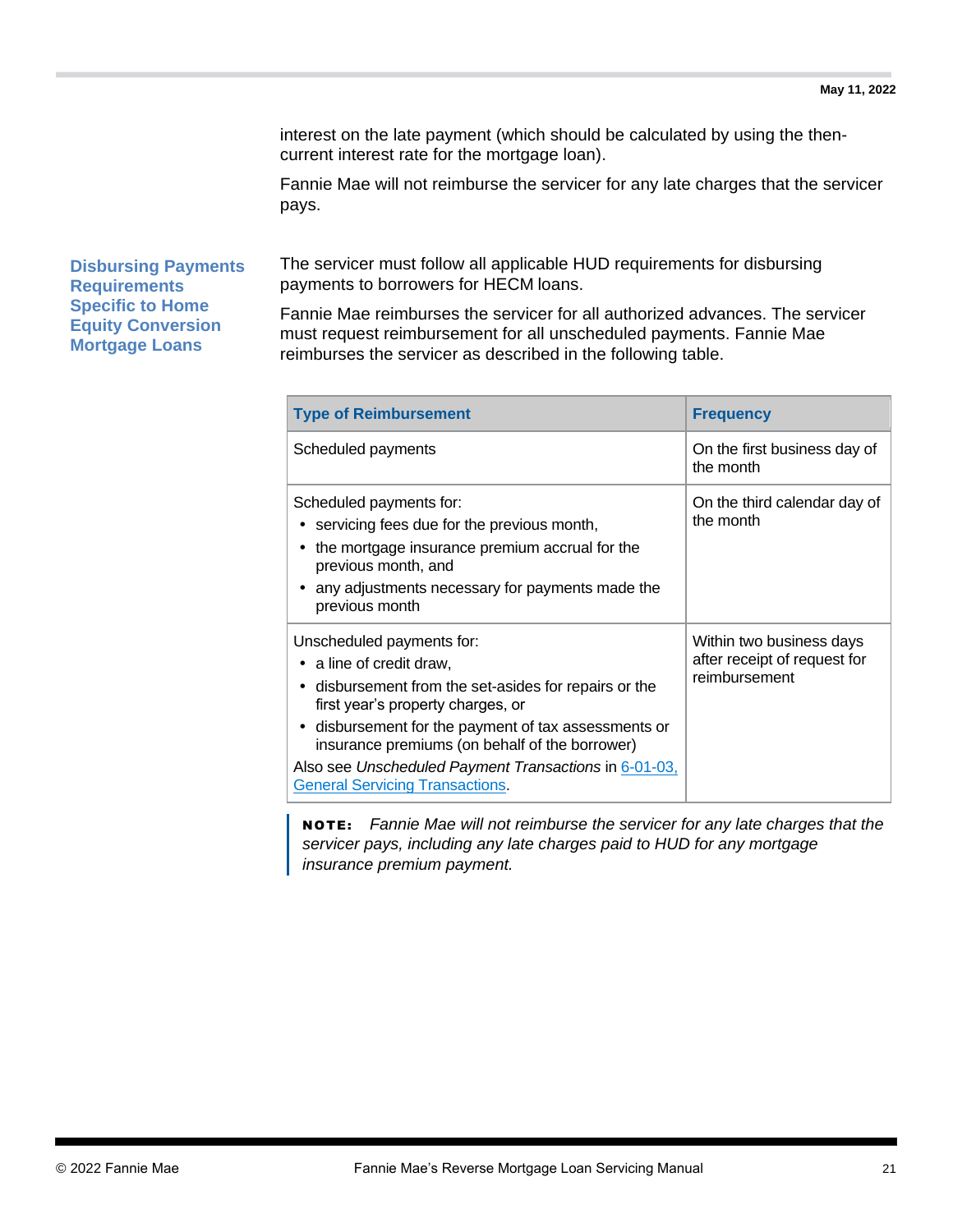### <span id="page-21-0"></span>**3-02, Adjusting the Interest Rate (05/28/2014)**

Fannie Mae will independently calculate each scheduled interest rate change and notify the servicer of its calculation by providing the Reverse Mortgage Rate Changes Report to the servicer on the second business day of the month before each interest rate adjustment date via eBoutique. If the servicer disagrees with Fannie Mae's calculations, it should contact its reverse mortgage loan Single Family Operations Specialist. (Also see *Monthly Reports* in 6.2-01, [Fannie Mae-](#page-74-1)[Generated Reports\)](#page-74-1).

This topic contains information on the following:

- Adjusting the Interest Rate Specific to Home Keeper Mortgage Loans
- Adjusting the Interest Rate Specific to Home Equity Conversion Mortgage Loans

#### **Adjusting the Interest Rate Specific to Home Keeper Mortgage Loans**

All Home Keeper mortgage loans are originated using ARM Plan 1526. The characteristics of this plan are that it has no per-adjustment interest rate cap and has a lifetime interest rate adjustment cap of 12%. Adjustments to the mortgage loan interest rate will change the monthly interest accrual that is added to the mortgage loan balance, but will have no effect on the size of the borrower's scheduled payments or the amount available for withdrawal under a line of credit.

The servicer must adjust the mortgage loan interest rate on the first day of the month following the date of mortgage loan closing and on the first day of each subsequent month for the remaining term of the mortgage loan—as long as changes in the index value dictate such adjustments. The new interest rate will be the sum of the index value that was in effect 30 days before the scheduled interest rate adjustment date and the mortgage loan margin specified in the note, rounded to the nearest 0.125%. When the cumulative interest rate adjustments result in a new interest rate that would be more than 12% above the initial mortgage loan interest rate, the interest rate must be the capped rate and no additional interest rate increases will be permitted for the remaining term of the mortgage loan (although downward adjustments can be made). The servicer must advise the borrower of the new interest rate (including the index value and the publication date on which the new rate is based) before each rate adjustment goes into effect, if required by applicable law.

The interest that accrues on any payments made to the borrower during the month, along with any interest that accrues on the mortgage loan balance that was outstanding on the first of the month, will be based on the interest rate that became effective on the first day of the month and will be included in the outstanding mortgage loan balance as of the end of the month.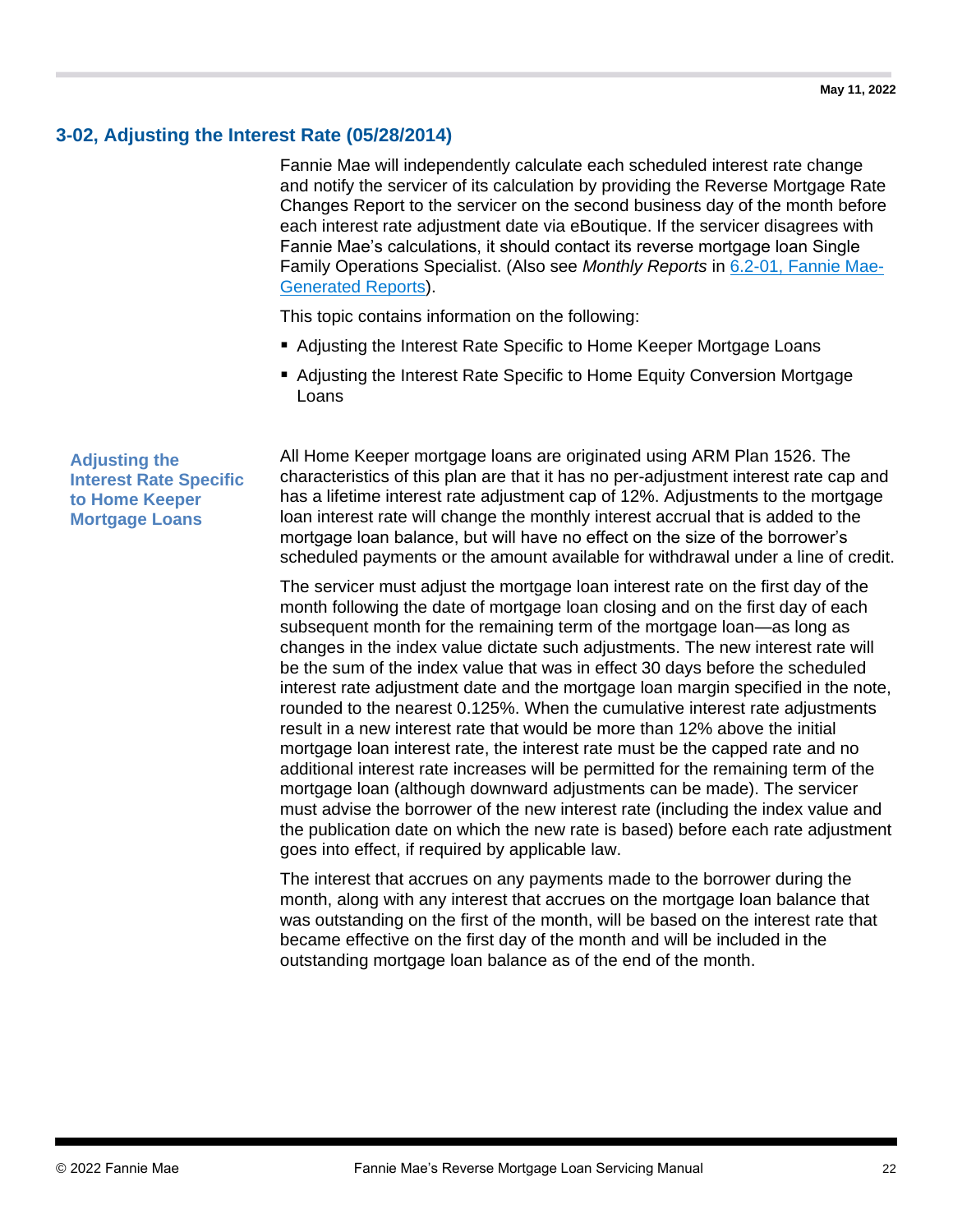#### **Adjusting the Interest Rate Specific to Home Equity Conversion Mortgage Loans**

The FHA HECM loans that Fannie Mae purchased were ARMs originated under the three plans described in the following table.

| <b>Plan</b> | <b>HECM ARM   Characteristics</b>                                                                                                                                                                                                       |  |
|-------------|-----------------------------------------------------------------------------------------------------------------------------------------------------------------------------------------------------------------------------------------|--|
| 856         | CMT-indexed plan that provides for annual interest rate adjustments.<br>٠<br>Interest rate cap of 2% per adjustment.<br>٠<br>The interest rate may not increase or decrease by more than 5% over<br>٠<br>the term of the mortgage loan. |  |
| 857         | CMT-indexed plan that provides for monthly interest rate adjustments.<br>٠<br>Lifetime interest rate cap that is 10% above the initial mortgage loan<br>$\bullet$<br>interest rate.<br>This plan has no floor.                          |  |
| 4287        | LIBOR-indexed plan that provides for monthly interest rate<br>٠<br>adjustments.<br>Lifetime interest rate cap that is 10% above the initial mortgage loan<br>$\bullet$<br>interest rate.<br>This plan has no floor.                     |  |

The initial interest rate—and all subsequent rate adjustments—for these plans may be rounded to the nearest 0.125% only if the lender specifies the rounding option at mortgage loan closing.

The servicer must adjust the mortgage loan interest rate in accordance with the terms of the ARM plan the borrower selected. The servicer must use the weekly average index value that is in effect for one-year Treasury securities or the LIBOR index on the day that is exactly 30 days before the interest rate adjustment date.

The new interest rate will be the sum of the index value and the mortgage loan margin specified in the note, rounded to the nearest 0.125% if the borrower selected the rounding option at mortgage loan closing. If this calculated rate exceeds the previous interest rate for an ARM Plan 856 by more than 2%, the new interest rate will be the sum of the previous interest rate and 2%. If the calculated rate exceeds the original interest rate by more than a specified percentage—5% for ARM Plan 856 and 10% for ARM Plan 857—the new interest rate will be the sum of the original interest rate and 5% or 10% (as applicable) and no additional interest rate increases will be permitted for the remaining term of the mortgage loan (although downward adjustments may be made). On the other hand, if the calculated rate for an ARM Plan 856 is less than the original interest rate, the borrower's interest rate must be reduced accordingly—although it does not have to be decreased by more than 5% (even if the difference is greater than that). The servicer must advise the borrower of the new interest rate (including the index value and the publication date on which the new rate is based) at least 25 days before the new interest rate becomes effective.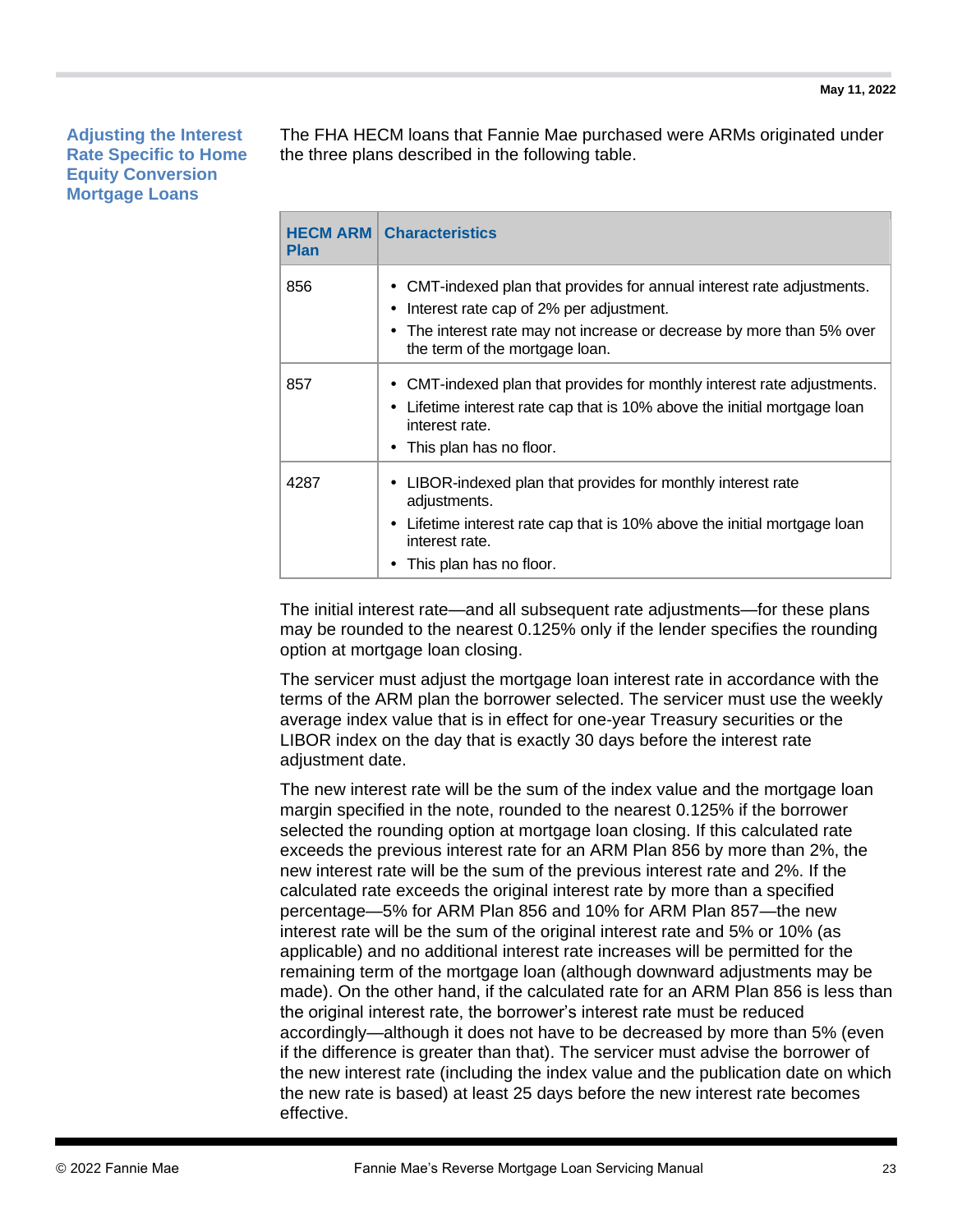Adjustments to the mortgage loan interest rate will change the monthly interest accrual that is added to the borrower's mortgage loan balance, but will have no effect on the size of the borrower's scheduled payments or the amount available for withdrawal under a line of credit. The interest that accrues on any payments made to the borrower during a month, along with any interest that accrues on the mortgage loan balance that was outstanding on the first of the month, will be based on the interest rate in effect on the first day of the month and will be included in the outstanding mortgage loan balance as of the end of the month.

#### <span id="page-23-0"></span>**3-03, Changes to Borrower's Payment Plan (05/28/2014)**

This topic contains information on the following:

- Changes to Borrower's Payment Plan Applicable to All Reverse Mortgage Loans
- Changes to Borrower's Payment Plan Specific to Home Keeper Mortgage Loans

**Changes to Borrower's Payment Plan Applicable to All Reverse Mortgage Loans**

The borrower may request a change to his or her payment plan at any time. The new payment plan is effective on the first day of the month following the date the servicer reports the payment plan change to Fannie Mae. The servicer must process the payment plan change promptly. If, for any reason, it fails to report the plan change to Fannie Mae in a timely manner, the servicer must nevertheless make payments to the borrower according to the terms of the new plan, even if it has to advance its own funds to do so. Also see [6-01-02, Payment](#page-60-0)  [Change Transactions.](#page-60-0)

The servicer must send its calculations of the new payment terms to the borrower and provide a standardized acceptance statement on which the borrower must

- indicate acceptance of the change to a new payment plan in writing, and
- acknowledge the effective date of the change.

The servicer must retain the borrower's signed acceptance of the payment plan change and all related documents in the borrower's individual mortgage loan file.

For HECM loans, the servicer must follow all applicable HUD requirements for changes to a borrower's payment plan.

#### **Changes to Borrower's Payment Plan Specific to Home Keeper Mortgage Loans**

The servicer may charge the borrower up to \$50 for each payment plan change it processes. The borrower may finance the payment of this fee, but if he or she does so, the new net principal limit used in the calculations of the payment terms for the new plans must be reduced accordingly. A change in payment plans will have no effect on the funds remaining in any set-aside accounts that have been previously established.

When a borrower requests a payment plan change, the servicer must determine the new payments and/or line of credit. To make this determination, the servicer must have access to the original net principal limit and a tenure conversion factor, both of which were determined at mortgage loan origination.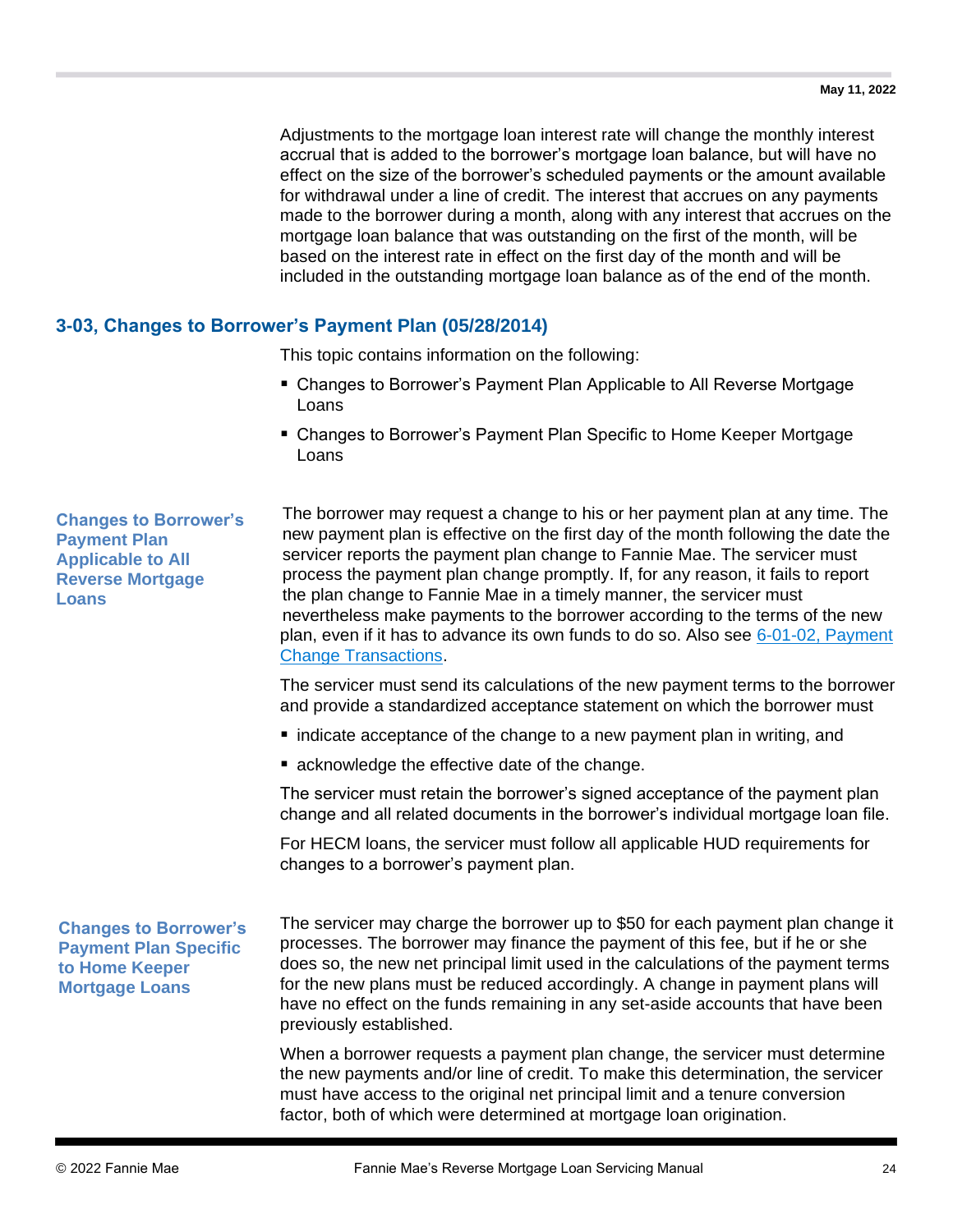The borrower's signed acceptance of the payment plan change must be retained in the individual mortgage loan file.

The procedures for processing different types of changes to the borrower's payment plan are described in the following table.

| If a borrower<br>changes    | Then the servicer must                                                                                                                                                                                      |  |
|-----------------------------|-------------------------------------------------------------------------------------------------------------------------------------------------------------------------------------------------------------|--|
| to a line of credit<br>plan | 1. determine a new net principal limit by reducing the original net<br>principal limit by the sum of all payments that have been made to<br>the borrower, then                                              |  |
|                             | 2. increase the result by any partial repayments of mortgage loan<br>advances that the borrower has made.                                                                                                   |  |
|                             | This new net principal limit will be the line of credit that is available to<br>the borrower under the new line of credit payment plan.                                                                     |  |
| to a tenure plan            | 1. determine a new net principal limit by reducing the original net<br>principal limit by the sum of all payments that have been made to<br>the borrower, then                                              |  |
|                             | 2. increase the result by any partial repayments of mortgage loan<br>advances that the borrower has made.                                                                                                   |  |
|                             | To determine the new tenure payments the borrower will be able to<br>receive under the new tenure payment plan, the servicer must<br>multiply this new net principal limit by the tenure conversion factor. |  |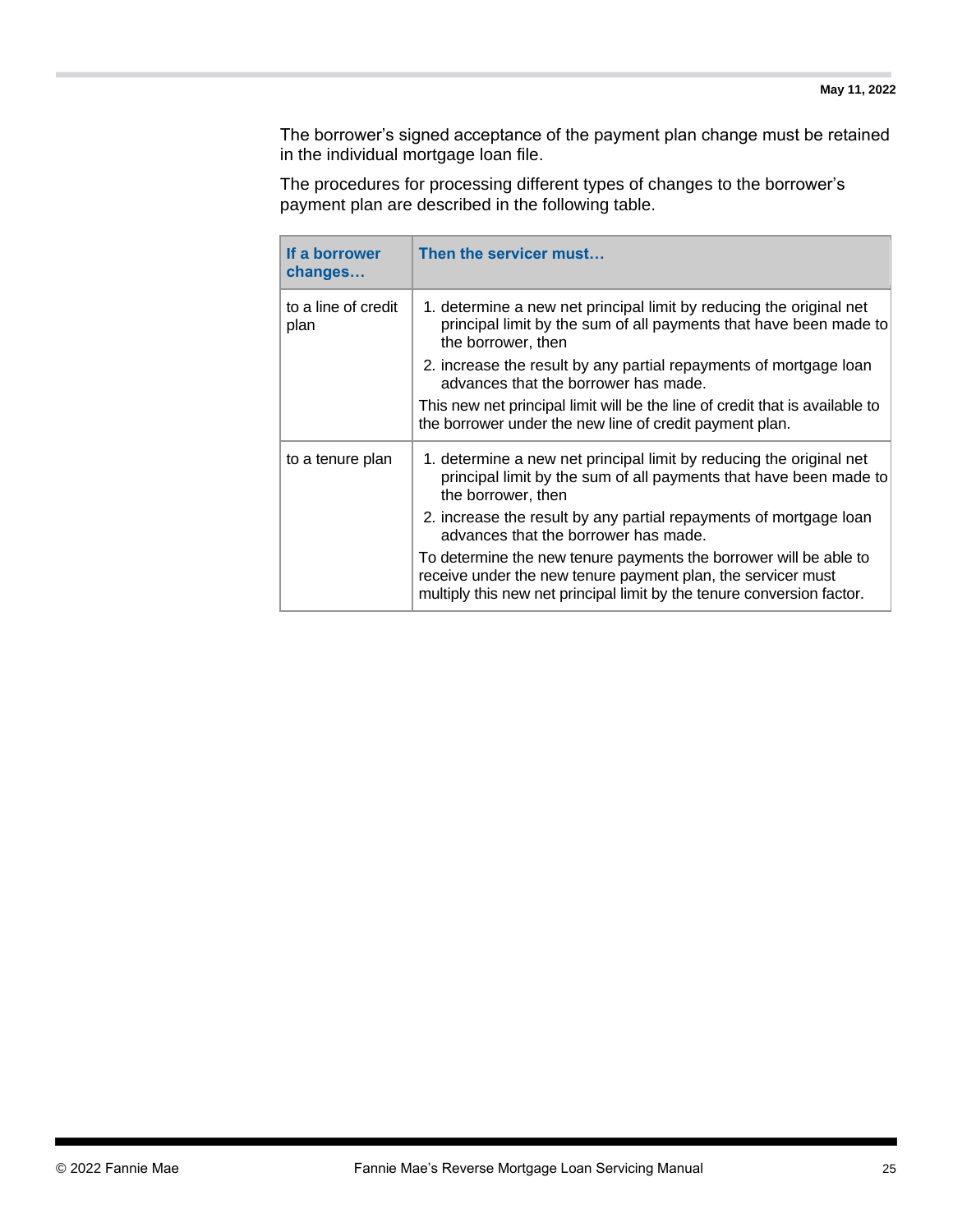| If a borrower<br>changes     | Then the servicer must                                                                                                                                                                                                                                |                                                                                                                                                                                                                                                                                                                                                                                                                                                                                                                                                           |
|------------------------------|-------------------------------------------------------------------------------------------------------------------------------------------------------------------------------------------------------------------------------------------------------|-----------------------------------------------------------------------------------------------------------------------------------------------------------------------------------------------------------------------------------------------------------------------------------------------------------------------------------------------------------------------------------------------------------------------------------------------------------------------------------------------------------------------------------------------------------|
| to a modified<br>tenure plan | determine a new net principal limit.<br>The following table describes the method for doing this, which will<br>vary depending on whether the borrower specifies the size of the<br>desired line of credit or the size of the desired tenure payments. |                                                                                                                                                                                                                                                                                                                                                                                                                                                                                                                                                           |
|                              | If the borrower<br>requests                                                                                                                                                                                                                           | Then the servicer must                                                                                                                                                                                                                                                                                                                                                                                                                                                                                                                                    |
|                              | line of credit of a<br>specified size                                                                                                                                                                                                                 | 1. determine the new net principal limit by<br>reducing the original net principal limit by the<br>sum of all payments that have been made to<br>the borrower.                                                                                                                                                                                                                                                                                                                                                                                            |
|                              |                                                                                                                                                                                                                                                       | 2. increase it by any partial repayments of<br>mortgage loan advances that the borrower<br>has made, and finally deducting an amount<br>equal to the desired line of credit, and then                                                                                                                                                                                                                                                                                                                                                                     |
|                              |                                                                                                                                                                                                                                                       | 3. determine the new tenure payments the<br>borrower will be able to receive under the<br>new modified tenure payment plan by<br>multiplying this new net principal limit by the<br>tenure conversion factor.                                                                                                                                                                                                                                                                                                                                             |
|                              |                                                                                                                                                                                                                                                       | The borrower's line of credit under the new<br>payment plan will be the amount the borrower<br>specified.                                                                                                                                                                                                                                                                                                                                                                                                                                                 |
|                              | tenure payments<br>of a specified size                                                                                                                                                                                                                | 1. divide the desired payment amount by the<br>tenure conversion factor, then                                                                                                                                                                                                                                                                                                                                                                                                                                                                             |
|                              |                                                                                                                                                                                                                                                       | 2. determine the new net principal limit by<br>reducing the original net principal limit by the<br>sum of the result of this division and the total<br>payments that have been made to the<br>borrower and then increasing it by any<br>partial repayments of mortgage loan<br>advances that the borrower has made.<br>This new net principal limit will be the line of<br>credit that is available to the borrower under the<br>new modified tenure payment plan. The<br>borrower's new tenure payments will be in the<br>amount the borrower specified. |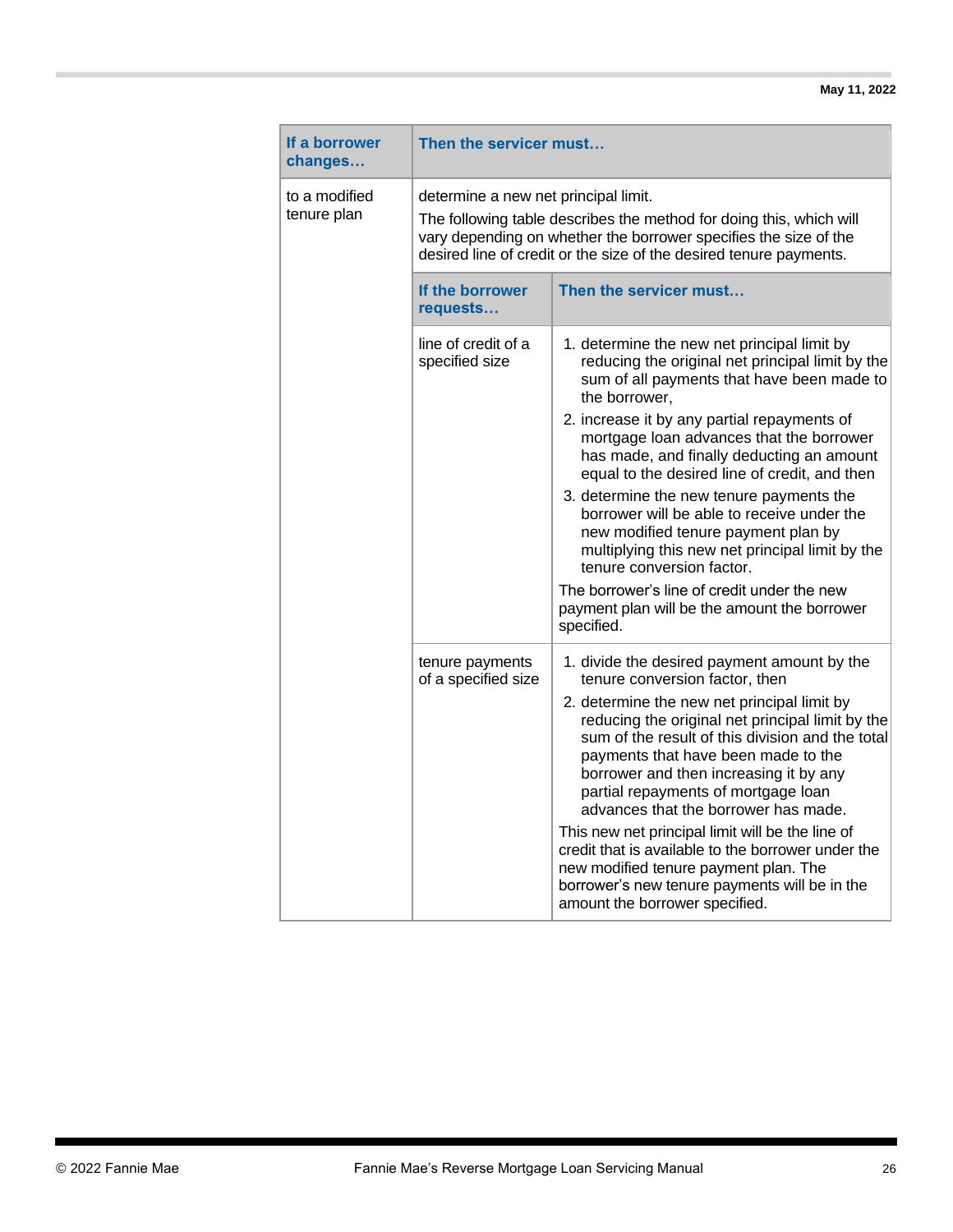| If a borrower<br>changes                                                                  | Then the servicer must                                    |                                                                                                                                                                                                                                                                                                                                                                                                                                                                                                                                                                                                                                                        |
|-------------------------------------------------------------------------------------------|-----------------------------------------------------------|--------------------------------------------------------------------------------------------------------------------------------------------------------------------------------------------------------------------------------------------------------------------------------------------------------------------------------------------------------------------------------------------------------------------------------------------------------------------------------------------------------------------------------------------------------------------------------------------------------------------------------------------------------|
| the terms of a<br>modified tenure<br>and the tenure payments.<br>plan<br>tenure payments. |                                                           | reallocate the net principal limit that exists between the line of credit<br>The following table describes the method used to reallocate the net<br>principal limit, which will differ, depending on whether the borrower<br>wants to increase the size of the line of credit or the size of the                                                                                                                                                                                                                                                                                                                                                       |
|                                                                                           | If the borrower<br>requests to<br>increase the size<br>of | Then the servicer must                                                                                                                                                                                                                                                                                                                                                                                                                                                                                                                                                                                                                                 |
|                                                                                           | the line of credit                                        | 1. determine the new net principal limit by<br>reducing the original net principal limit by the<br>sum of all payments that have been made to<br>the borrower and the amount of the desired<br>new line of credit,<br>2. increase it by any partial repayments of                                                                                                                                                                                                                                                                                                                                                                                      |
|                                                                                           |                                                           | mortgage loan advances that the borrower<br>has made, and then<br>3. determine the new tenure payments the<br>borrower will be able to receive under the<br>revised modified tenure payment plan by<br>multiplying this new net principal limit by the<br>tenure conversion factor.                                                                                                                                                                                                                                                                                                                                                                    |
|                                                                                           |                                                           | The borrower's line of credit under the revised<br>payment plan will be the amount the borrower<br>specified.                                                                                                                                                                                                                                                                                                                                                                                                                                                                                                                                          |
|                                                                                           | the tenure<br>payment                                     | 1. divide the desired payment amount by the<br>tenure conversion factor,<br>2. determine the new net principal limit by<br>3. reducing the original net principal limit by the<br>sum of the result of this division and the total<br>payments that have been made to the<br>borrower and then<br>4. increasing it by any partial repayments of<br>mortgage loan advances that the borrower<br>has made.<br>This new net principal limit will be the line of<br>credit that is available to the borrower under the<br>revised modified tenure payment plan.<br>The borrower's revised tenure payments will be<br>in the amount the borrower specified. |

NOTE: *The tenure conversion factor is the ratio of the maximum monthly*  tenure payment available to the borrower at origination to the maximum line of *credit available to the same borrower at origination.*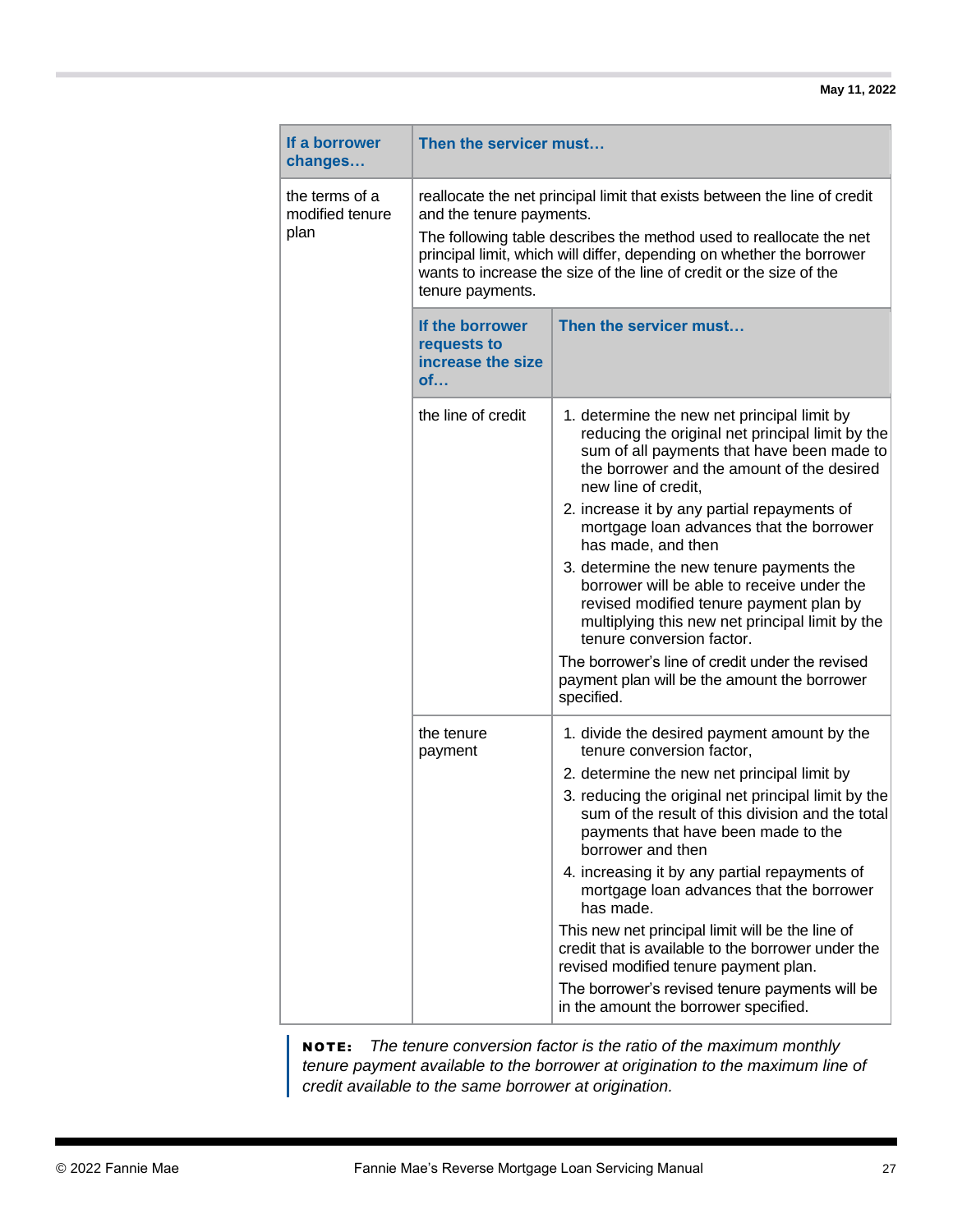#### <span id="page-27-0"></span>**3-04, Payment of Taxes and Insurance (04/11/2018)**

Generally, the borrower is responsible for the timely payment of all applicable property taxes, ground rent, special assessments, property insurance premiums, and flood insurance premiums. However, in certain circumstances, the borrower may request that the servicer pay these expenses from the proceeds of the reverse mortgage loan. In such cases, the borrower must again take responsibility once all the proceeds have been exhausted.

For Home Keeper mortgage loans, if the servicer uses a third-party tax vendor to advise it about when a borrower is delinquent in making a property tax payment, the servicer must include a question as part of its annual occupancy verification form to ascertain whether the borrower has entered into a tax deferral program and also must include the same or a similar question on other documents it sends to the borrower—such as a notification of a change to the mortgage loan interest rate or an account activity statement—along with a reminder that the borrower must contact the servicer if he or she ever enters into a tax deferral program. If the borrower's response indicates that he or she has entered into a tax deferral plan or the servicer discovers there is a tax deferral, the servicer must obtain confirmation that the program is subordinate to the Home Keeper mortgage lien and retain evidence of that confirmation in the individual mortgage loan file. Also see [3-07, Annual Occupancy Certification Requirements.](#page-35-0)

This topic contains information on the following:

- When the Servicer Makes Payments
- When the Borrower Makes Payments

#### **When the Servicer Makes Payments**

When a borrower requests the servicer to pay T&I premiums on his or her behalf from the proceeds of the reverse mortgage loan, the servicer must ensure that the borrower is aware of the following:

- how payment of the property charges will be handled,
- payments will be made only if funds are available in the borrower's "net principal limit," and
- the responsibility for payment of these expenses is back with the borrower once all of the proceeds from the reverse mortgage loan have been exhausted.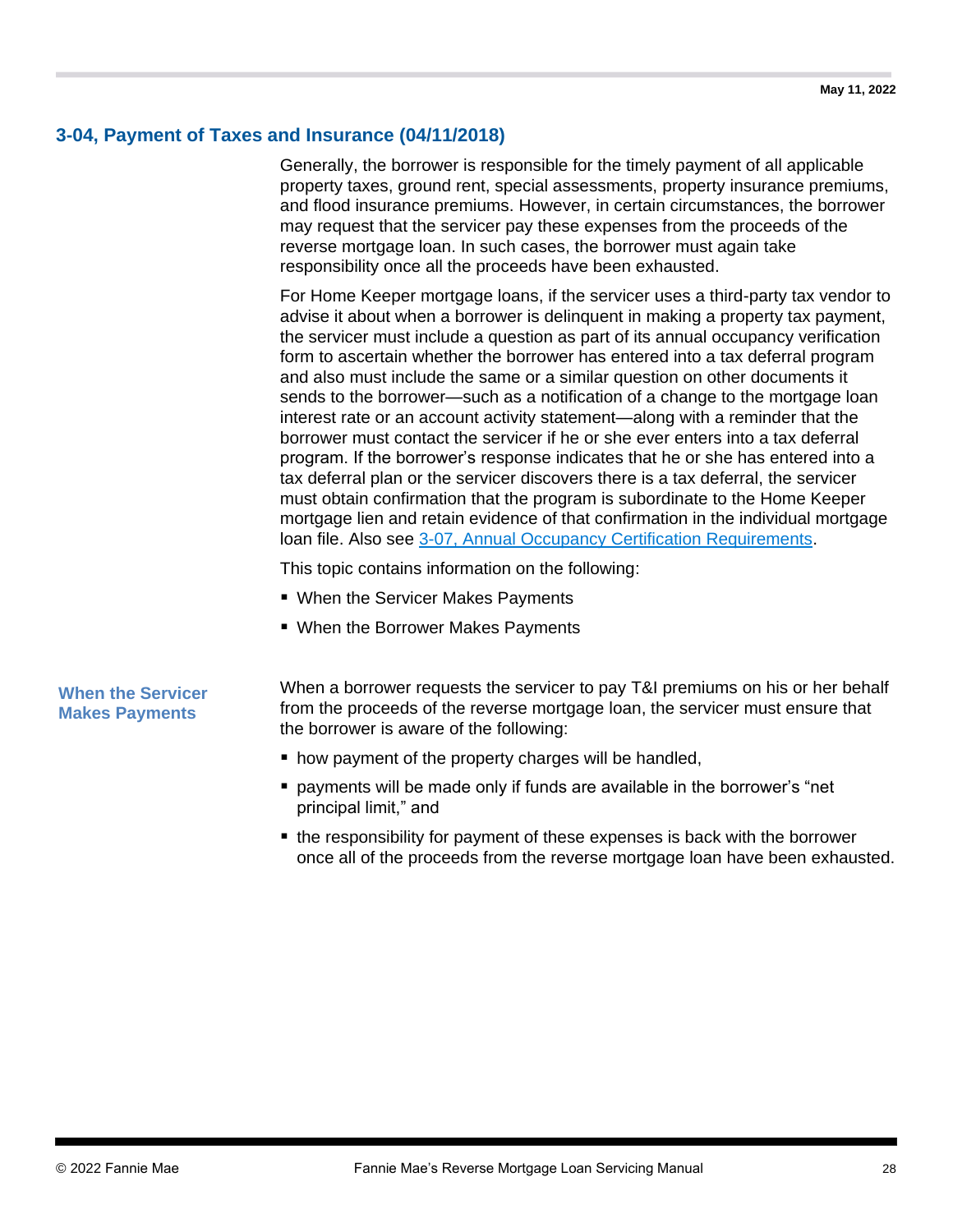The method the servicer uses to make payments for T&I premiums varies according to the payment plan. The servicer must follow the process described in the following table.

| If a borrower<br>changes                                                                                  | Then the servicer must                                                                                                                                                                                      |  |
|-----------------------------------------------------------------------------------------------------------|-------------------------------------------------------------------------------------------------------------------------------------------------------------------------------------------------------------|--|
| to a line of<br>credit plan                                                                               | 1. determine a new net principal limit by reducing the original net<br>principal limit by the sum of all payments that have been made to<br>the borrower, then                                              |  |
|                                                                                                           | 2. increase the result by any partial repayments of mortgage loan<br>advances that the borrower has made.                                                                                                   |  |
|                                                                                                           | This new net principal limit will be the line of credit that is available to<br>the borrower under the new line of credit payment plan.                                                                     |  |
| to a tenure plan                                                                                          | 1. determine a new net principal limit by reducing the original net<br>principal limit by the sum of all payments that have been made to<br>the borrower, then                                              |  |
| 2. increase the result by any partial repayments of mortgage loan<br>advances that the borrower has made. |                                                                                                                                                                                                             |  |
|                                                                                                           | To determine the new tenure payments the borrower will be able to<br>receive under the new tenure payment plan, the servicer must multiply<br>this new net principal limit by the tenure conversion factor. |  |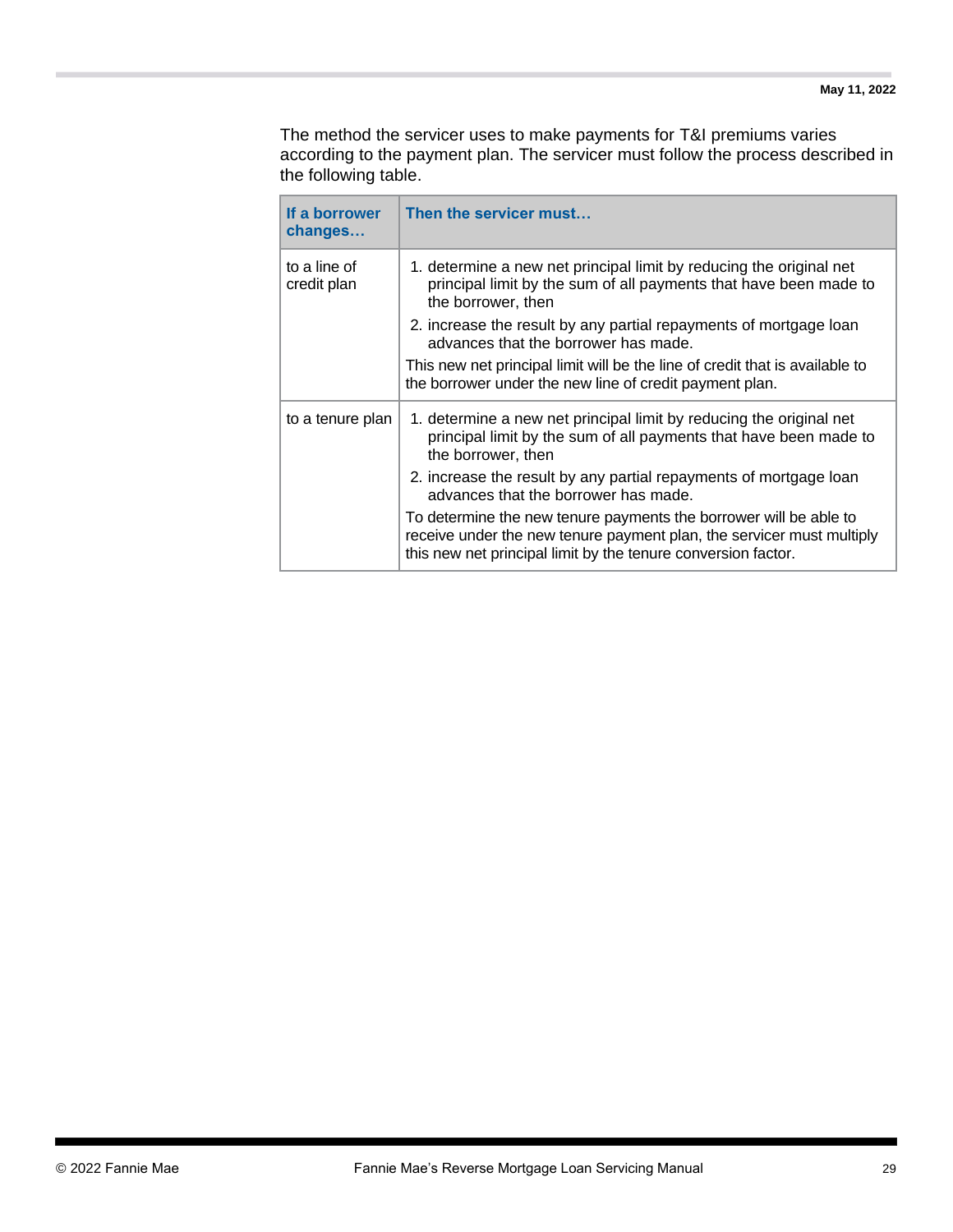| If a borrower<br>changes     | Then the servicer must                                                                                                                                                                                                                                |                                                                                                                                                                                                                                                                                                                                                                                                                                                                                                                                                                                                                                            |
|------------------------------|-------------------------------------------------------------------------------------------------------------------------------------------------------------------------------------------------------------------------------------------------------|--------------------------------------------------------------------------------------------------------------------------------------------------------------------------------------------------------------------------------------------------------------------------------------------------------------------------------------------------------------------------------------------------------------------------------------------------------------------------------------------------------------------------------------------------------------------------------------------------------------------------------------------|
| to a modified<br>tenure plan | determine a new net principal limit.<br>The following table describes the method for doing this, which will vary<br>depending on whether the borrower specifies the size of the desired<br>line of credit or the size of the desired tenure payments. |                                                                                                                                                                                                                                                                                                                                                                                                                                                                                                                                                                                                                                            |
|                              | If the borrower<br>requests                                                                                                                                                                                                                           | Then the servicer must                                                                                                                                                                                                                                                                                                                                                                                                                                                                                                                                                                                                                     |
|                              | a line of credit of a<br>specified size                                                                                                                                                                                                               | 1. determine the new net principal limit by<br>reducing the original net principal limit by the<br>sum of all payments that have been made to<br>the borrower,                                                                                                                                                                                                                                                                                                                                                                                                                                                                             |
|                              |                                                                                                                                                                                                                                                       | 2. increase it by any partial repayments of<br>mortgage loan advances that the borrower<br>has made, and finally deducting an amount<br>equal to the desired line of credit, and then                                                                                                                                                                                                                                                                                                                                                                                                                                                      |
|                              |                                                                                                                                                                                                                                                       | 3. determine the new tenure payments the<br>borrower will be able to receive under the<br>new modified tenure payment plan by<br>multiplying this new net principal limit by the<br>tenure conversion factor.                                                                                                                                                                                                                                                                                                                                                                                                                              |
|                              |                                                                                                                                                                                                                                                       | The borrower's line of credit under the new<br>payment plan will be the amount the borrower<br>specified.                                                                                                                                                                                                                                                                                                                                                                                                                                                                                                                                  |
|                              | tenure payments of a<br>specified size                                                                                                                                                                                                                | 1. divide the desired payment amount by the<br>tenure conversion factor, then<br>2. determine the new net principal limit by<br>reducing the original net principal limit by the<br>sum of the result of this division and the total<br>payments that have been made to the<br>borrower and then increasing it by any<br>partial repayments of mortgage loan<br>advances that the borrower has made.<br>This new net principal limit will be the line of<br>credit that is available to the borrower under the<br>new modified tenure payment plan. The<br>borrower's new tenure payments will be in the<br>amount the borrower specified. |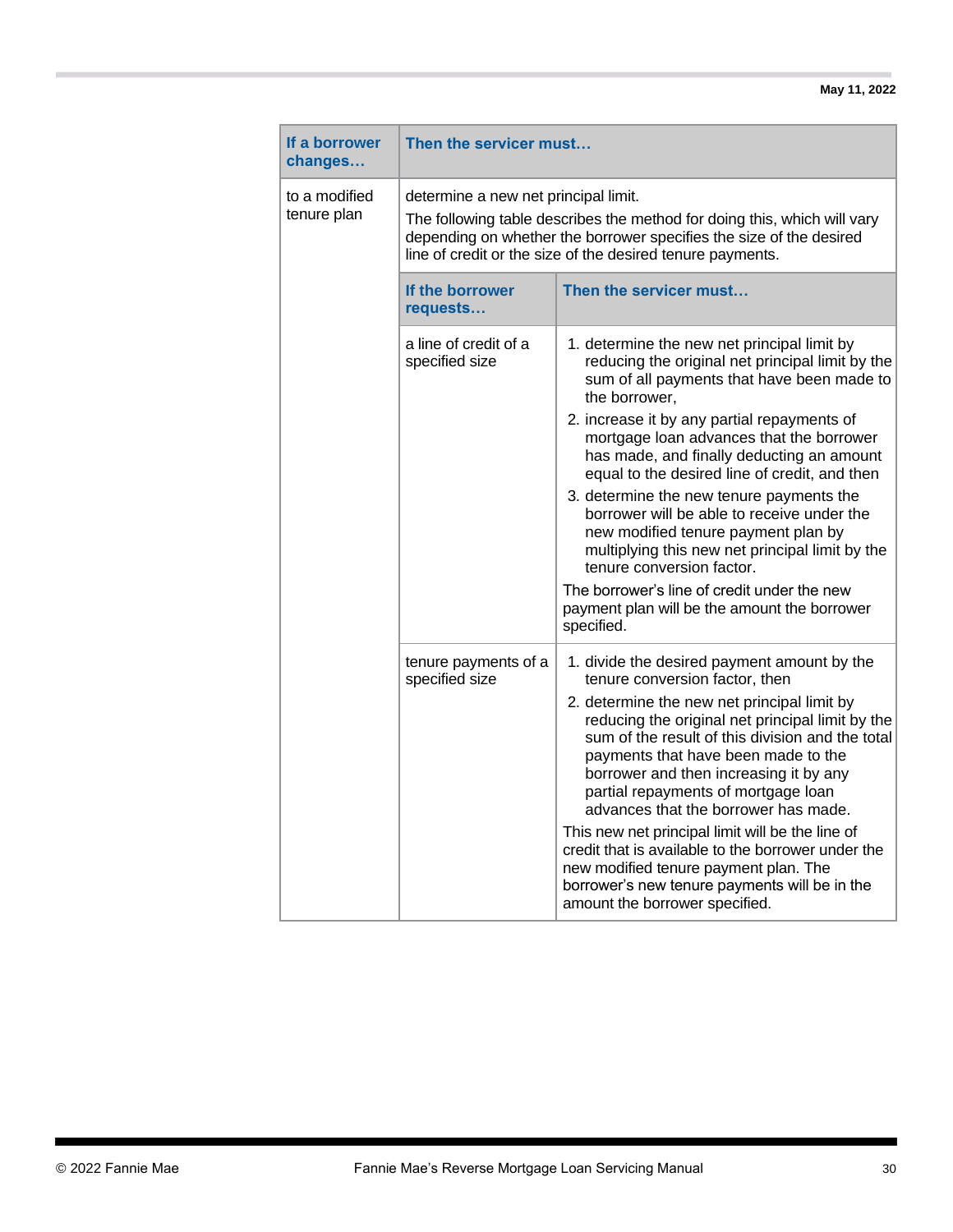| If a borrower<br>changes                  | Then the servicer must<br>reallocate the net principal limit that exists between the line of credit and<br>the tenure payments.<br>The following table describes the method used to reallocate the net<br>principal limit, which will differ, depending on whether the borrower<br>wants to increase the size of the line of credit or the size of the tenure<br>payments. |                                                                                                                                                                                                                    |
|-------------------------------------------|----------------------------------------------------------------------------------------------------------------------------------------------------------------------------------------------------------------------------------------------------------------------------------------------------------------------------------------------------------------------------|--------------------------------------------------------------------------------------------------------------------------------------------------------------------------------------------------------------------|
| the terms of a<br>modified tenure<br>plan |                                                                                                                                                                                                                                                                                                                                                                            |                                                                                                                                                                                                                    |
|                                           | If the borrower<br>requests to<br>increase the size<br>of                                                                                                                                                                                                                                                                                                                  | Then the servicer must                                                                                                                                                                                             |
|                                           | the line of credit                                                                                                                                                                                                                                                                                                                                                         | 1. determine the new net principal limit by<br>reducing the original net principal limit by the<br>sum of all payments that have been made to<br>the borrower and the amount of the desired<br>new line of credit, |
|                                           |                                                                                                                                                                                                                                                                                                                                                                            | 2. increase it by any partial repayments of<br>mortgage loan advances that the borrower<br>has made, and then                                                                                                      |
|                                           |                                                                                                                                                                                                                                                                                                                                                                            | 3. determine the new tenure payments the<br>borrower will be able to receive under the<br>revised modified tenure payment plan by<br>multiplying this new net principal limit by the<br>tenure conversion factor.  |
|                                           |                                                                                                                                                                                                                                                                                                                                                                            | The borrower's line of credit under the revised<br>payment plan will be the amount the borrower<br>specified.                                                                                                      |
|                                           | the tenure payment                                                                                                                                                                                                                                                                                                                                                         | 1. divide the desired payment amount by the<br>tenure conversion factor,                                                                                                                                           |
|                                           |                                                                                                                                                                                                                                                                                                                                                                            | 2. determine the new net principal limit by<br>3. reducing the original net principal limit by the<br>sum of the result of this division and the total<br>payments that have been made to the<br>borrower and then |
|                                           |                                                                                                                                                                                                                                                                                                                                                                            | 4. increasing it by any partial repayments of<br>mortgage loan advances that the borrower<br>has made.                                                                                                             |
|                                           |                                                                                                                                                                                                                                                                                                                                                                            | This new net principal limit will be the line of<br>credit that is available to the borrower under the<br>revised modified tenure payment plan.                                                                    |
|                                           |                                                                                                                                                                                                                                                                                                                                                                            | The borrower's revised tenure payments will be<br>in the amount the borrower specified.                                                                                                                            |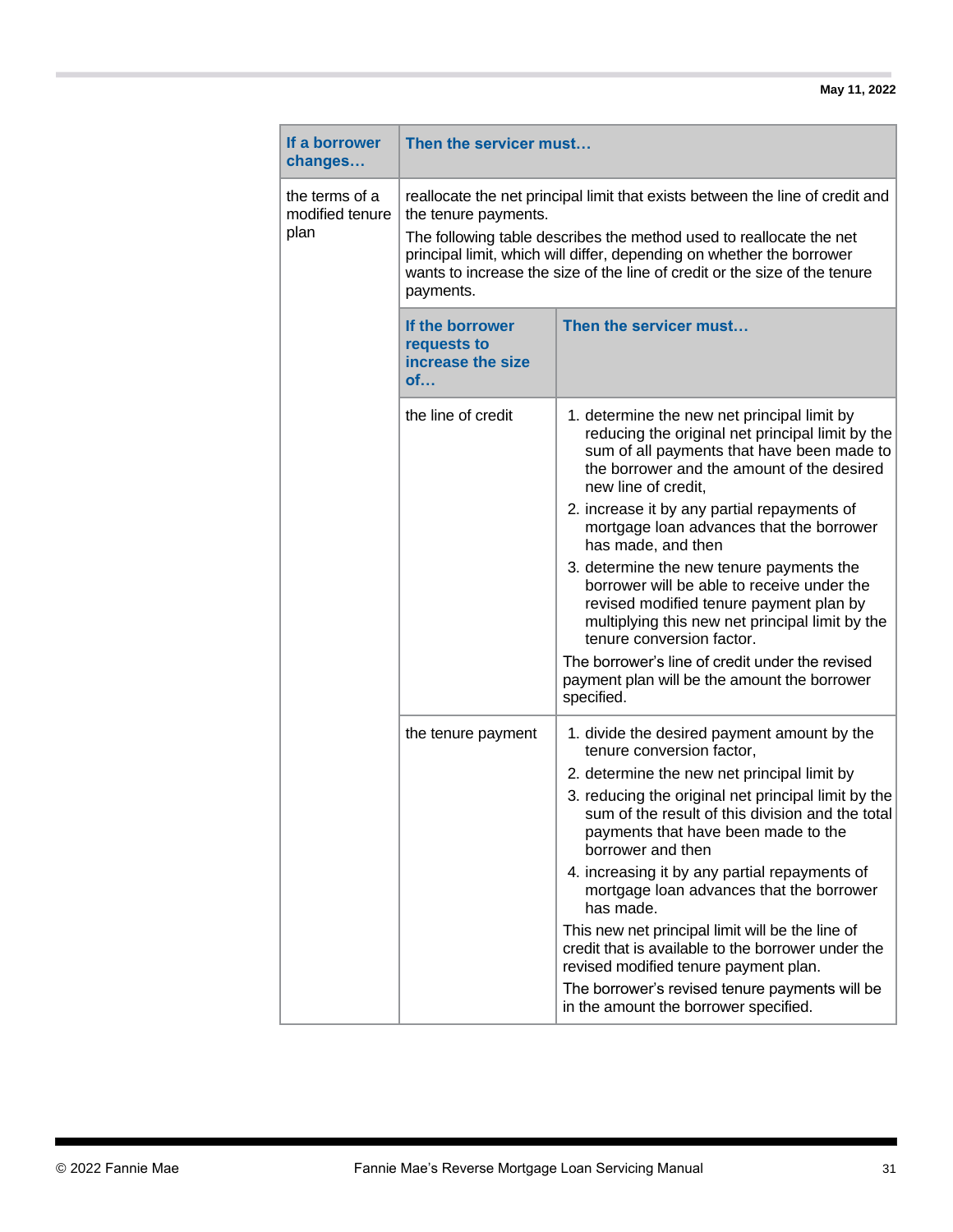#### **When the Borrower Makes Payments**

When the borrower decides to make the payments for T&I premiums, proof that a payment has been made must be sent to the servicer no later than 30 days after the due date of the payment. If the borrower does not provide this proof of payment, fails to respond to the servicer's written request for proof of payment within 30 days, or if the servicer receives a delinquency notice from the taxing authority or insurer, then the servicer must contact the applicable taxing authority or insurer to determine whether the payment has been paid. If payment has not been made, the servicer must make the payment plus any applicable late charges or penalties and add the amount paid to the borrower's monthly mortgage loan balance at the end of the month in which the payment is made.

The servicer must contact the borrower after verifying the delinquency with the taxing authority or insurance agent, but no more than 30 days after the date of the delinquency notice. The contact with the borrower with respect to a delinquency in making property tax payments should be made both by telephone and by mail. Only written contact with the borrower is required for a delinquency in paying insurance premiums; however, the servicer should follow up with the insurance agent to make sure that the borrower's payment is received. The written communication with the borrower must

- emphasize the seriousness of the borrower's failure to pay the taxes and/or insurance premium and the need to work with the servicer to avoid future delinquencies in making these payments;
- refer the borrower to a counselor who can give the borrower information about agencies in the area that may be able to assist the borrower (the counselor may be the counselor that advised the borrower about the Home Keeper mortgage loan at loan closing or a HUD-approved counseling agency); and
- describe the next action the servicer intends to take, which will depend on the terms and status of the borrower's payment plan.

In all cases, the servicer must remind the borrower that the failure to make timely payment of these property-related charges can be considered a default under the terms of the mortgage loan. The servicer also should indicate to the borrower that it can handle the payment of these expenses on the borrower's behalf in the future if funds are available in the borrower's net principal limit.

When the borrower does not provide proof of payment or respond to the servicer's letter within 20 days, the servicer must make the payment (including any late charges or penalties) and add the amount it paid to the borrower's mortgage loan balance at the end of the month in which the payment is made. The servicer should then request Fannie Mae to reimburse it for the unscheduled payment under Fannie Mae's standard disbursement procedures.

If, after 30 days from the date of the servicer's initial letter, the borrower still has not responded to either the letter or repeated follow-up telephone calls, the servicer must send the borrower an occupancy verification request. At the same time, the servicer must attempt to contact the borrower's nearest relative or thirdparty contact person (making sure that such communications are in compliance with the requirements of the Fair Debt Collections Practices Act). Then, if the servicer still does not hear from the borrower or the borrower's representative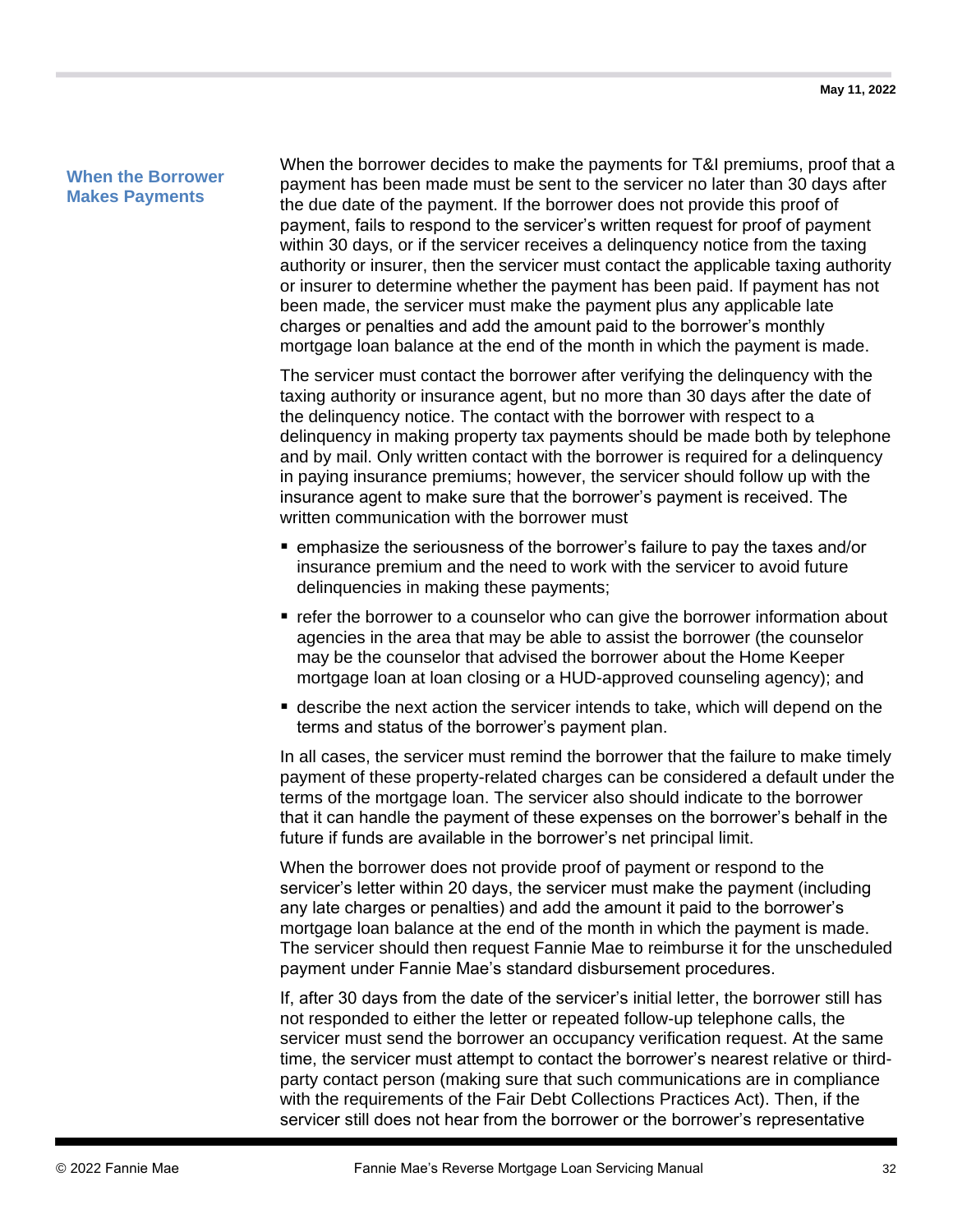within 30 days of the date of the occupancy verification request, it must contact its Reverse Mortgage Loan Servicing Representative to request approval to call the mortgage loan due and payable.

For HECM loans, the servicer must follow all applicable HUD requirements for tax and insurance payments.

The following table describes required actions by the servicer depending on the payment plan type.

| <b>Payment Plan</b><br><b>Type</b>                   | <b>Servicer Action</b>                                                                                                                                                                                                                                                                                                                                                                                                                                                                                                                                                                                                                                                                                                                                                                                                                                              |  |
|------------------------------------------------------|---------------------------------------------------------------------------------------------------------------------------------------------------------------------------------------------------------------------------------------------------------------------------------------------------------------------------------------------------------------------------------------------------------------------------------------------------------------------------------------------------------------------------------------------------------------------------------------------------------------------------------------------------------------------------------------------------------------------------------------------------------------------------------------------------------------------------------------------------------------------|--|
| Term or tenure<br>payment plan                       | The servicer must notify the borrower that the payment plan will<br>have to be changed to a payment plan that provides a line of<br>credit sufficient to fund the servicer's unscheduled payment.<br>For HECMs specifically, if the servicer elects to make future<br>payments on the borrower's behalf, it must also advise the<br>borrower that it will deduct an estimated accrual for those<br>payments from the borrower's scheduled payments each month.                                                                                                                                                                                                                                                                                                                                                                                                      |  |
| Line of credit or<br>modified term or<br>tenure plan | When there are sufficient funds remaining in the credit line to<br>cover the servicer's advance, the servicer must inform the<br>borrower that it will initiate a draw against the credit line for the<br>amount it advanced to pay the tax or insurance bill.                                                                                                                                                                                                                                                                                                                                                                                                                                                                                                                                                                                                      |  |
|                                                      | When the balance remaining in the credit line is not sufficient to<br>cover the servicer's advance, the servicer must issue a demand<br>for repayment of the advance. The servicer must advise the<br>borrower that, if the advance is not repaid within 30 days, the<br>servicer will use whatever funds that are still available to the<br>borrower (either in the credit line or through scheduled tenure<br>payments) to repay the advance and, if appropriate, will change<br>the terms of the repayment plan to reallocate any remaining funds.<br>Should there be no additional funds available to the borrower<br>under the payment plan, the servicer must advise the borrower<br>that he or she will be declared "in default under the terms of the<br>mortgage loan" if the advance is not promptly repaid. Also see 4-<br>02, Acceleration of the Debt. |  |

#### <span id="page-32-0"></span>**Related Announcements**

The table below provides references to the Announcements that have been issued that are related to this topic.

| <b>Announcements</b>     | <b>Issue Date</b> |
|--------------------------|-------------------|
| Announcement RVS-2018-01 | April 11, 2018    |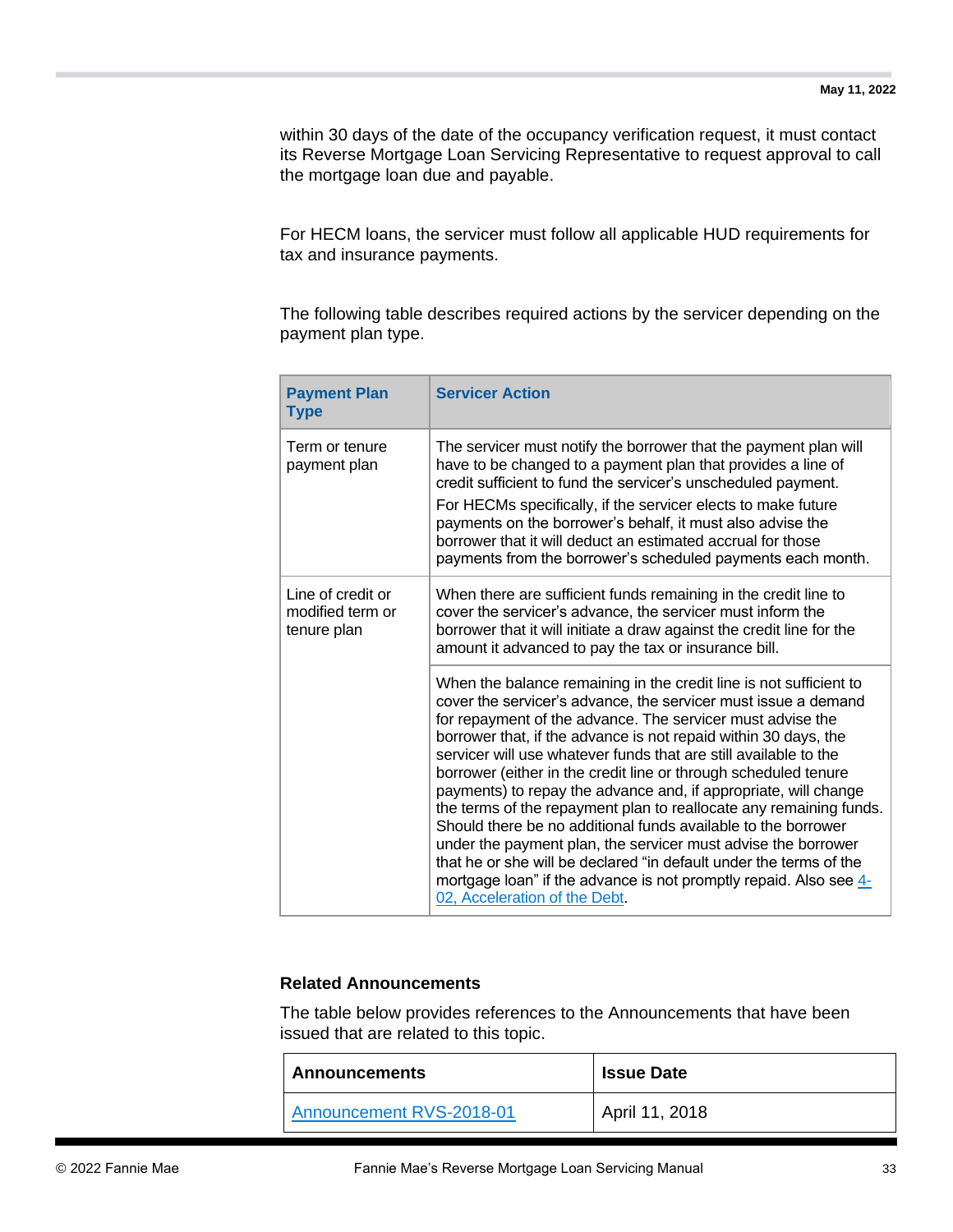#### **3-05, Managing Partial Repayments or Payments in Full (12/08/2021)**

The servicer must accept partial repayments or payments-in-full from the borrower at any time during the month, without imposing a prepayment premium. Such payments must be applied to the mortgage loan balance on the date they are received so that any interest accrued for the month will be based on the reduced mortgage loan balance. The amount required to satisfy the mortgage loan in Fannie Mae's records is the total outstanding debt at the time of the mortgage loan payoff. The servicer must remit to Fannie Mae any payments received within 24 hours.

The mortgage loan balance for a reverse mortgage loan has three components: principal, interest, and fees. The servicer must track and account for each of these components separately. Partial repayments must be applied to the mortgage loan balance in the following order: first to interest, then to fees, and finally to principal.

Partial repayments increase the borrower's net principal limit. Partial repayments made by a borrower with a line of credit or modified tenure payment plan must be applied to the existing line of credit to increase the amount of funds available for the borrower's future use. Partial repayments made by a borrower with a tenure, modified term, or modified tenure payment plan must specify whether the payment should be applied to the credit line or to the term or tenure payment account. The servicer must create a line of credit in the amount of the partial repayment (which, in effect, changes the plan to a modified tenure payment plan). However, a borrower who has a term or tenure payment plan may request that, instead of creating a line of credit, the servicer recalculate his or her tenure payments to take into consideration the partial repayment. See [6-01-02, Payment](#page-60-0)  [Change Transactions](#page-60-0) for additional information.

When a mortgage loan is paid in full, the servicer must submit a release request to a Fannie Mae approved document custodian. If Fannie Mae needs to release a separate satisfaction document, the servicer must submit that document to Fannie Mae's SF CPM Division (see [7-03, List of Contacts\)](#page-82-0).

#### <span id="page-33-0"></span>**3-06, Providing Account Statements to the Borrower (05/28/2014)**

This topic contains information on the following:

- Annual Mortgage Loan Account Statements
- Periodic Account Statements

#### **Annual Mortgage Loan Account Statements**

By January 31 of each year, the servicer must send the borrower a statement of mortgage loan account activity during the past year. This statement may be used to satisfy the IRS requirement for notifying borrowers of the total interest received from them and reported to the IRS for the preceding year. The servicer is not authorized to charge the borrower for the annual statement or the detailed analysis.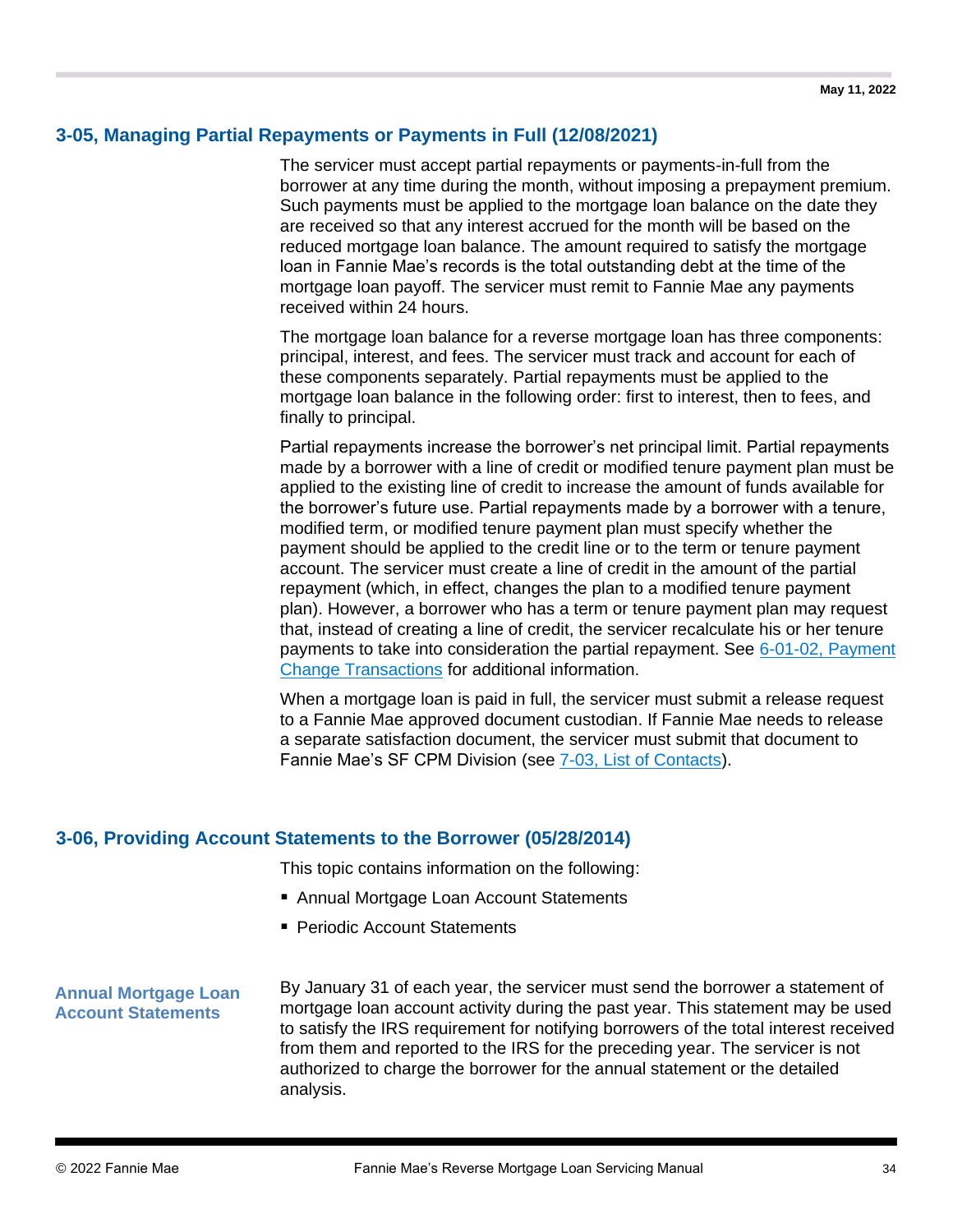The annual statement that the servicer sends to a borrower who has a reverse mortgage loan must advise the borrower to seek advice about the tax consequences of a reverse mortgage loan. The statement must provide detailed information regarding the elements described in the following table.

| ✓ | The annual statement must include detailed information regarding                                                                                  |
|---|---------------------------------------------------------------------------------------------------------------------------------------------------|
|   | all payments made to the borrower (whether they were scheduled payments or<br>unscheduled draws from a line of credit).                           |
|   | all payments for taxes, property insurance, mortgage insurance (if applicable),<br>and repair charges the servicer made on the borrower's behalf. |
|   | the total servicing fees paid to the servicer and any other fees the borrower<br>paid or financed for payment plan changes.                       |
|   | any payments made by the borrower.                                                                                                                |
|   | the total accrued interest (and, if the borrower made any payments, the total<br>interest he or she actually paid).                               |
|   | the mortgage loan balance at the end of the year.                                                                                                 |
|   | the original principal limit and the current net principal limit at year-end.                                                                     |
|   | the original line of credit, the current net line of credit at year-end, and any<br>outstanding cash balance due the borrower.                    |

#### **Periodic Account Statements**

The servicer also must provide a detailed analysis of all transactions relating to the borrower's payments or set-aside account whenever the borrower requests it.

**For Home Keeper mortgage loans:** Within 15 days after the end of each calendar quarter, the servicer must send a borrower who has a Home Keeper mortgage loan a statement summarizing all of the interest rates that were in effect during that quarter, as well as information about all other activity that occurred during the quarter. If required by applicable law, the servicer must send these statements more often.

The quarterly statement must provide detailed information regarding the mortgage loan activity as described in the following table.

| The quarterly statement must include detailed information regarding                                                                                                          |
|------------------------------------------------------------------------------------------------------------------------------------------------------------------------------|
| all monthly payments and draws against a line of credit that were sent to the<br>borrower.                                                                                   |
| an itemized list of all payments that were made on the borrower's behalf for<br>taxes, insurance premiums, repairs, fees for payment plan changes, and<br>appraisal charges. |
| total servicing fees paid to the servicer.                                                                                                                                   |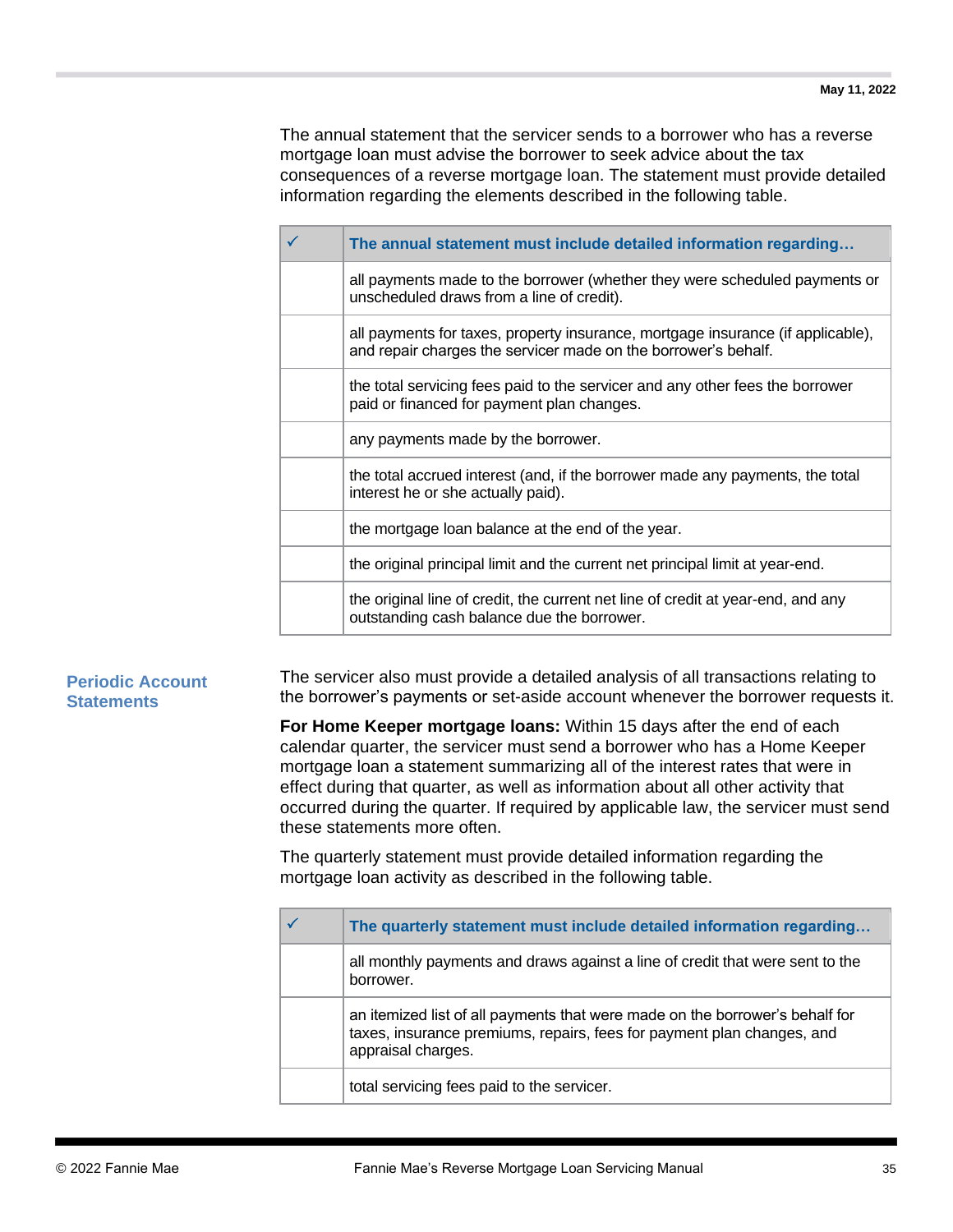| The quarterly statement must include detailed information regarding                                                 |
|---------------------------------------------------------------------------------------------------------------------|
| total amount of interest that accrued.                                                                              |
| the balance of the mortgage loan at the end of the statement period.                                                |
| the original principal limit and the current net principal limit.                                                   |
| the original line of credit, the current net line of credit, and the remaining<br>balance available for withdrawal. |

**For HECM loans:** The servicer must follow all applicable HUD requirements for providing account statements to borrowers.

#### <span id="page-35-0"></span>**3-07, Annual Occupancy Certification Requirements (05/28/2014)**

The borrower does not have to repay the outstanding mortgage loan balance as long as the security property is owner-occupied as a principal residence; for Home Keeper mortgage loans, the borrower also must not be absent from the property for more than 12 consecutive months. To verify that a borrower is complying with the terms of the mortgage loan, a servicer must send the borrower an occupancy certification annually as long as the debt remains outstanding.

The servicer must send an occupancy certification to the borrower no later than 30 days after the anniversary date of the first month after loan closing and annually thereafter. The certification must include the requirements outlined in the following table.

If the servicer uses a third-party tax vendor to advise it about when a borrower is delinquent in making a property tax payment, the servicer must include a question as part of its annual occupancy verification form to ascertain whether the borrower has entered into a tax deferral program and also must include the same or a similar question on other documents it sends to the borrower—such as a notification of a change to the mortgage loan interest rate or an account activity statement—along with a reminder that the borrower should contact the servicer if he or she ever enters into a tax deferral program.

| The annual occupancy certification must include                                                                                                                                                       |
|-------------------------------------------------------------------------------------------------------------------------------------------------------------------------------------------------------|
| a statement that the property continues to be the borrower's principal residence.                                                                                                                     |
| a reminder that the borrower must give the servicer written notice about any<br>absences from the property that are greater than two consecutive months (and<br>provide a temporary mailing address). |
| a request for confirmation of the borrower's designated third-party contact.                                                                                                                          |
| a question to ascertain whether the borrower has entered into a tax deferral<br>program and a reminder to inform the servicer if that is so.                                                          |
| a borrower's signature line that provides the following attestation:                                                                                                                                  |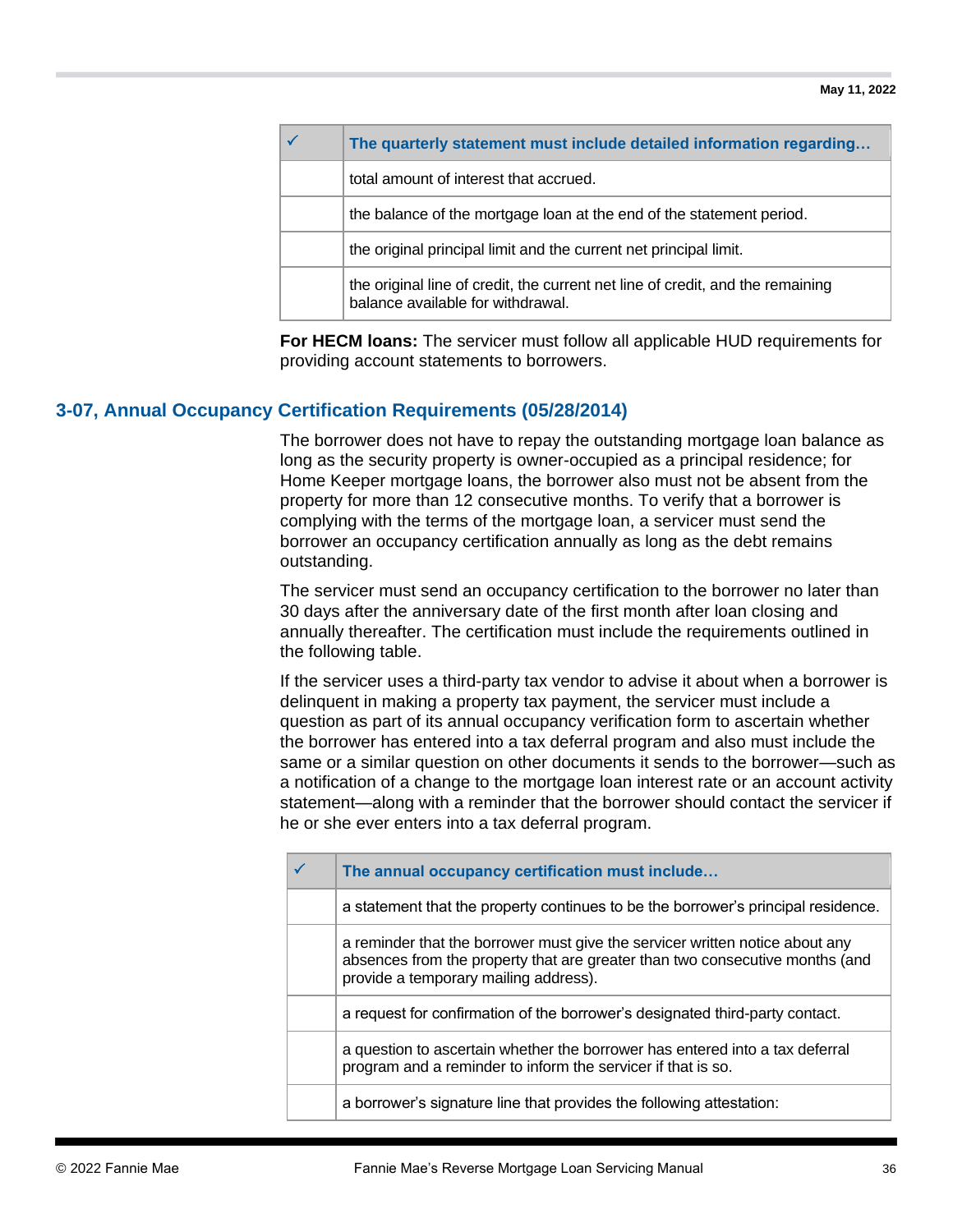|  | The annual occupancy certification must include                                                                                                                                                                                                                   |
|--|-------------------------------------------------------------------------------------------------------------------------------------------------------------------------------------------------------------------------------------------------------------------|
|  | "WARNING: Section 1001 of Title 18 of the United States Code makes it a<br>criminal offense to make a willfully false statement or misrepresentation to any<br>department or agency of the United States government as to any matter within<br>its jurisdiction." |

The servicer must advise the borrower that the certification must be signed and returned within 30 days.

### **3-08, Property Inspection Requirements (05/28/2014)**

The servicer must follow all applicable HUD requirements for property inspections for HECM loans.

### **3-09, Requirements upon Completion of Property Repairs (05/28/2014)**

A repair set-aside is available for a Home Keeper mortgage loan that has a line of credit payment plan or a modified tenure payment plan, if the completion of certain repairs is required as a condition of the borrower's obtaining the mortgage loan and the borrower prefers not to pay for the repairs from his or her funds.

When a repair set-aside was established at mortgage loan closing, the servicer must monitor the progress of the repairs. The required repairs must be completed within 12 months of the date of mortgage loan closing. The servicer must have in place an early warning system to notify a borrower when the time frame for completing repairs is about to elapse, as well as "post-warning" procedures to encourage a borrower who falls behind in making repairs to begin complying with the repair schedule as soon as possible so that the work can be completed as required.

For HECM loans, the servicer must follow all applicable HUD requirements for the completion of property repairs.

This topic contains information on the following:

- When Repairs Are Delayed
- Requirements Upon Completion of Repairs
- **When Repairs Are Delayed** If repairs are not completed within the required time frame, the servicer generally should not make any scheduled or unscheduled payments to the borrower until the repairs are satisfactorily completed. The servicer must assess each borrower's situation individually and make every effort not only to avoid causing the borrower undue hardship, but also to ensure that Fannie Mae is not exposed to losses as the result of the borrower's failure to have the necessary repairs completed. The servicer has the discretion to take the following actions:
	- continue making the payments if the servicer believes that the repairs will be completed in the near future—and cessation of the payments would create a severe hardship for the borrower, or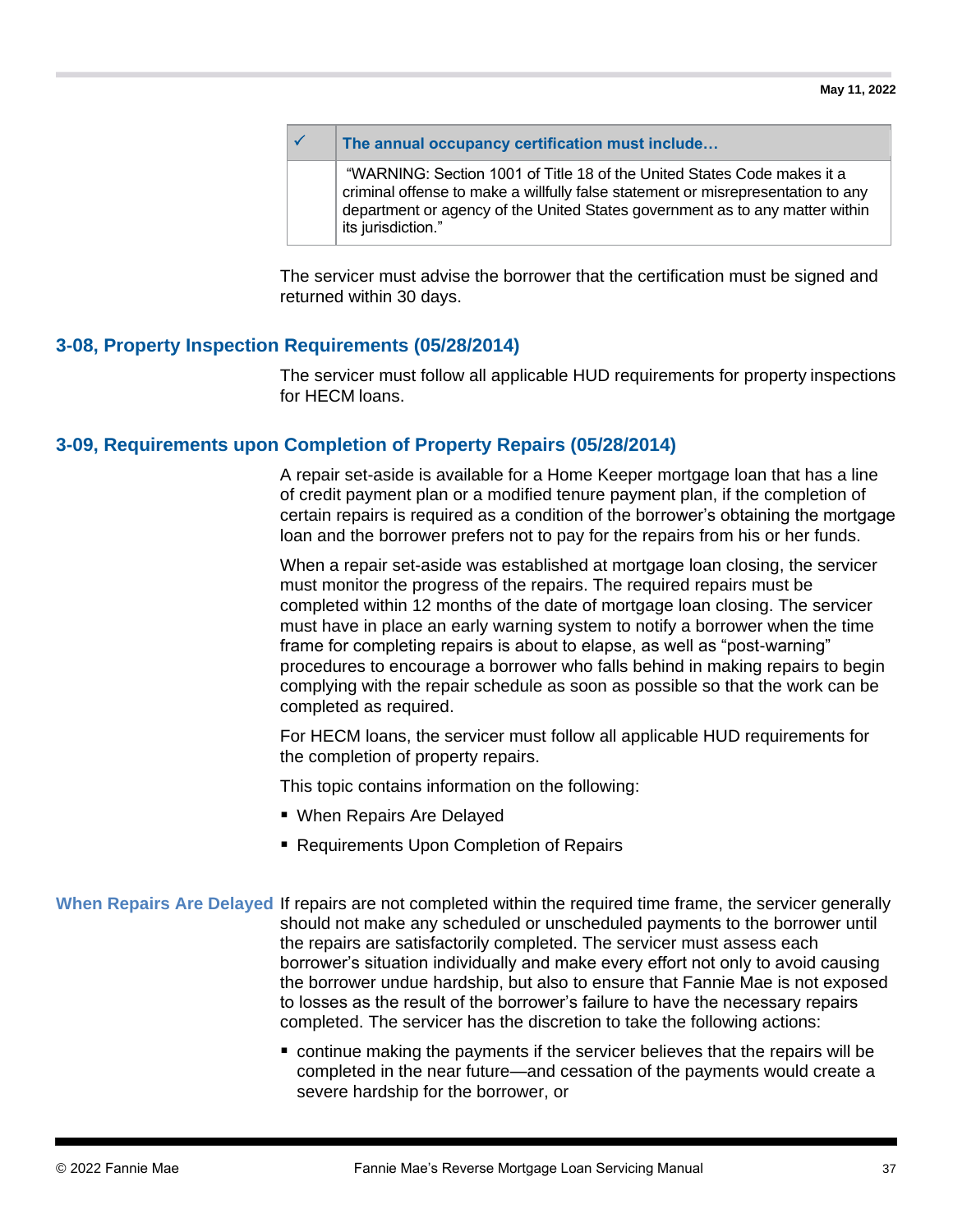■ discontinue making payments to the borrower and reserve the line of credit for funding repairs and other mandatory items (such as property charges, tax and insurance payments, etc.).

The servicer must provide the borrower with a written notice that explains the deficiencies, includes a statement that the mortgage loan may be called due and payable if the repairs are not completed.

If the borrower does not begin the repairs within 30 days of the date of this notice, the servicer must contact Fannie Mae to obtain its approval to declare the mortgage loan due and payable. Within 45 days after the end of the time period allowed for completing the repairs, the servicer must have the property inspected (and may charge the borrower an inspection fee of \$50 or less, which the borrower may pay from personal funds or by adding the expense to the mortgage loan balance in connection with a change in the payment plan).

### **Requirements Upon Completion of Repairs**

Once the servicer receives a certificate of completion or equivalent documentation indicating that the repairs have been completed as agreed (such as a punch list, contractor's sheet, or an inspection report), it must disburse the funds to pay for the completed work jointly to the borrower and the contractor(s). Payments may be made either as specific repairs are completed or after all of the required repairs have been completed. When the servicer disburses the funds to pay for completed work, it should use Fannie Mae's standard disbursement procedures to request an unscheduled payment from the repair set-aside and increase the mortgage loan balance accordingly.

**Surplus Funds in the Repair Set-Aside:** If the repair set-aside has funds remaining after all of the contractors have been paid, the amount in the set-aside will be transferred to the borrower's net line of credit. The borrower may then choose either to receive a direct cash payment or to have the balance added to his or her net principal limit (thus gaining additional borrowing power). If a borrower who has a modified tenure payment plan chooses to increase the net principal limit, the borrower's payment plan will need to be changed if he or she wants to increase the amount of the scheduled tenure payments. The servicer is not authorized to charge the borrower for this payment plan change.

For HECMs, if the repair set-aside has funds remaining after all of the contractors have been paid, the amount in the set-aside will be transferred to the borrower's net line of credit. If the borrower does not have a line of credit, the borrower's payment plan will need to be changed to one of the plans that includes a credit line.

#### Refer to [6-01-02, Payment Change Transactions.](#page-60-0)

**Insufficient Funds in the Repair Set-Aside:** If the repair set-aside does not have sufficient funds to pay for the entire cost of the repairs, the servicer must advance funds to pay the additional amount and inform the borrower that it will initiate a draw against the borrower's line of credit for the amount of its advance. If the borrower's line of credit balance is not sufficient to cover the servicer's advance, the servicer must notify the borrower that his or her payment plan will have to be changed to a plan that provides for a line of credit that is sufficient to fund the amount of the servicer's advance for the additional repair costs, unless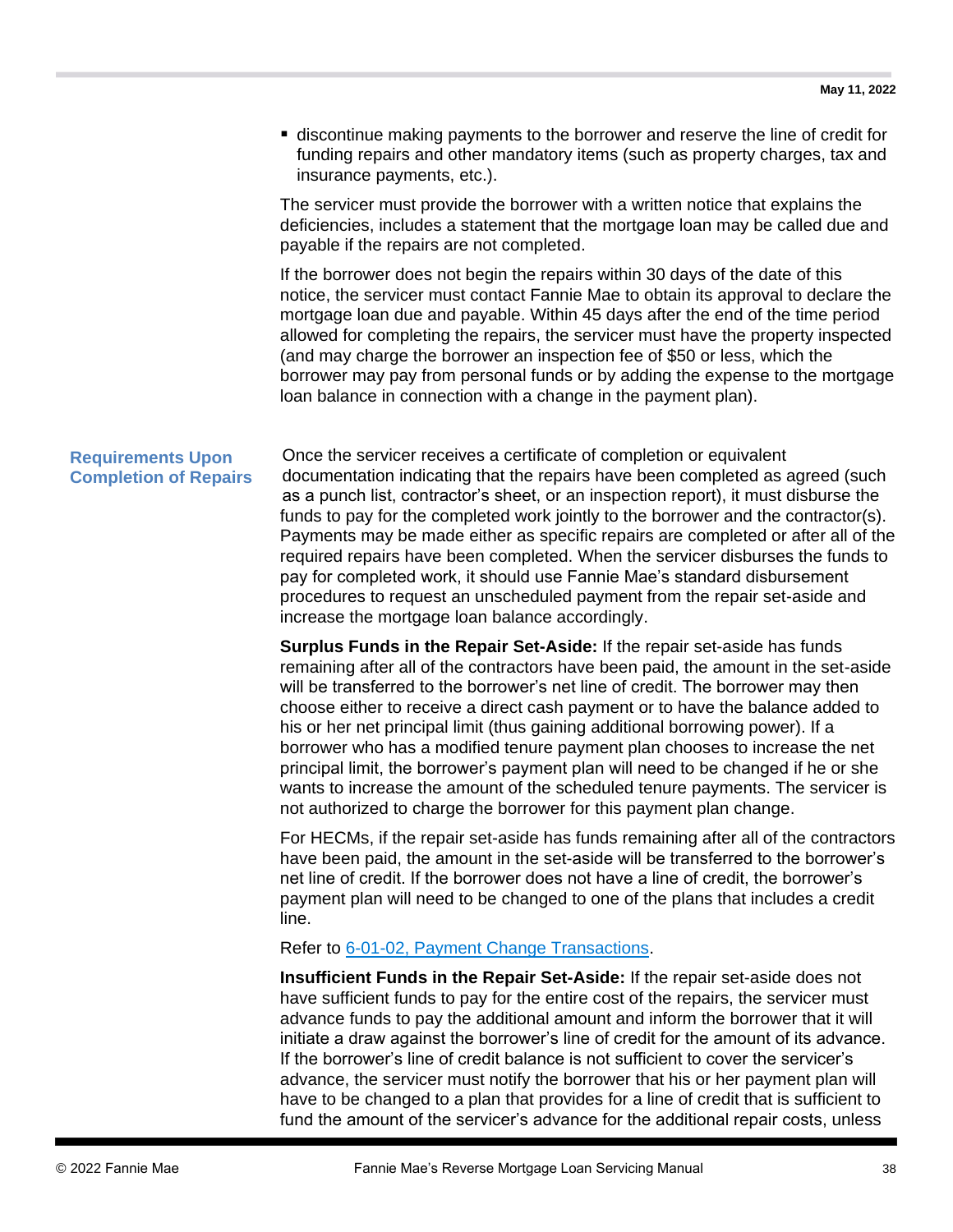the borrower chooses to use his or her own funds to reimburse the servicer for the additional amount it advanced.

Refer to *Declaring the Debt Due and Payable* in [4-02, Acceleration of the Debt,](#page-40-0) and [6-01-02, Payment Change Transactions.](#page-60-0)

# **3-10, Home Equity Conversion Mortgage Loan-Specific Requirements for the Assignment of the Mortgage Loan to HUD (04/11/2018)**

The servicer must follow all applicable HUD requirements for the assignment of a mortgage loan to HUD for HECM loans.

The servicer must assign a HECM loan eligible for assignment to HUD once the outstanding mortgage loan balance—including all payments made to or on behalf of the borrower, all mortgage insurance premium accruals, servicing fees, and accrued interest—equals 98% (but is not more than 100%) of the maximum claim amount shown on the Mortgage Insurance Certificate.

Requests to assign HECM loans when the outstanding mortgage loan balance is greater than 100% of the maximum claim amount must be sent to the servicer's Reverse Mortgage Loan Servicing Representative (see [7-03, List of Contacts\)](#page-82-0) for approval prior to assigning to HUD.

As soon as the servicer receives the custodial documents, it must prepare and execute the appropriate legal instruments to assign the mortgage loan to HUD. The servicer must file a claim for insurance benefits in Fannie Mae's name. FHA Mortgagee Number 9500109998 must be used if the claim forms require Fannie Mae's FHA Mortgagee Number. To ensure that HUD sends the claim settlement directly to Fannie Mae, the servicer must show Fannie Mae's name and address on the claim form as described in [7-03, List of Contacts.](#page-82-0)

To notify Fannie Mae of the forthcoming claim settlement, the servicer must send a copy of the applicable claim form filed with HUD along with documentation supporting the claim, to Fannie Mae's SF CPM division (see [7-03, List of](#page-82-0)  [Contacts\)](#page-82-0) within two business days after it files the claim. The claim form must be identified by the

- applicable Fannie Mae and servicer mortgage loan numbers,
- servicer's name, and
- seller/servicer identification number.

#### **Related Announcements**

The table below provides references to the Announcements that have been issued that are related to this topic.

| <b>Announcements</b>     | <b>Issue Date</b> |
|--------------------------|-------------------|
| Announcement RVS-2018-01 | April 11, 2018    |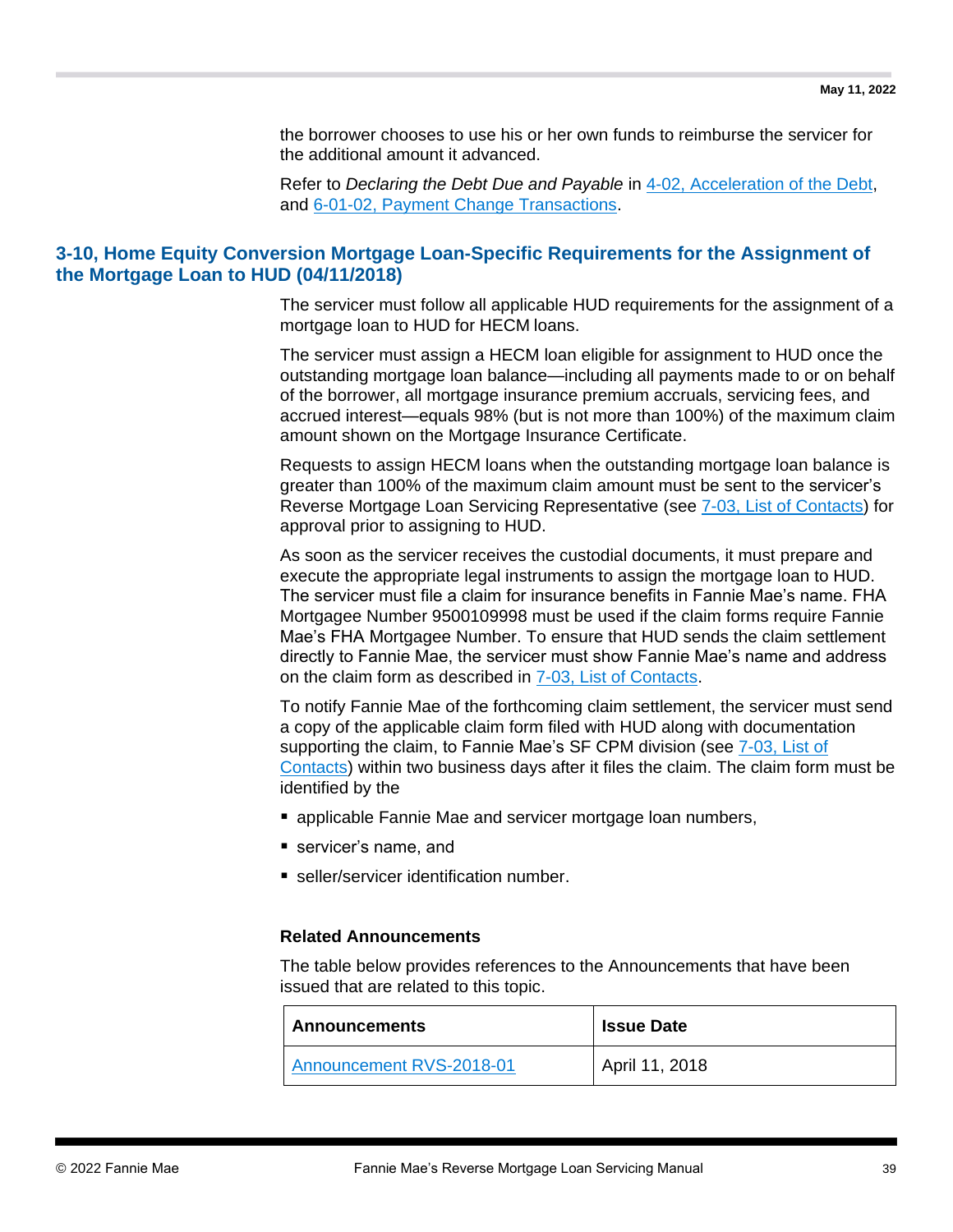# **3-11, Evaluating a Request for the Release, or Partial Release, of Property Securing a Mortgage Loan (06/12/2019)**

Servicers evaluating a borrower request for release or partial release (including but not limited to requests to grant or release easements; requests to lease land for the installation of a cellular base station or wind turbine; requests to lease oil, gas, or mineral rights; requests to partition or subdivide real property; and condemnation or eminent domain actions) related to reverse mortgage loans must obtain approval from their Reverse Mortgage Loan Servicing Representative (see [7-03, List of Contacts\)](#page-82-0).

# **Chapter 4, Assisting Borrowers at Risk of Default or in Default**

### **In this Chapter**

This chapter contains the following topics:

- [4-01, Effect of Bankruptcy Filing](#page-39-0)
- [4-02, Acceleration of the Debt](#page-40-0)
- 4-03, Curing the Default
- [4-04, Acceptance of the Deed-in-Lieu](#page-43-0)
- [4-05, Initiation of Foreclosure Proceedings](#page-44-0)
- [4-06, Determination of Payoff Proceeds Due From Borrower-Specific to Home](#page-46-0)  [Keeper Mortgage Loans](#page-46-0)
- 4-07. Determination of Payoff Proceeds Due From Borrower-Specific to Home [Equity Conversion Mortgage Loans](#page-47-0)

# <span id="page-39-0"></span>**4-01, Effect of Bankruptcy Filing (05/28/2014)**

A Fannie Mae mortgage loan may be the subject of a bankruptcy proceeding initiated by the borrower or someone other than the borrower (especially if the original borrower has died and the ownership of the property passed under a will or by intestacy). When a Fannie Mae mortgage loan is the subject of bankruptcy proceedings, the servicer must refer the mortgage loan to the selected law firm and seek guidance on whether to immediately stop making payments in accordance with the provisions of the reverse mortgage loan agreement and, if not, on the next course of action that it should take.

Regardless of the type of bankruptcy filed, the servicer must work with the law firm to ensure that the requirements of *Servicing Guide* [E-1.1-01, General](https://www.fanniemae.com/content/guide/servicing/e/1.1/01.html)  [Requirements for Referring a Mortgage Loan to a Law Firm](https://www.fanniemae.com/content/guide/servicing/e/1.1/01.html) are followed.

For HECM loans, the servicer must follow all applicable HUD requirements for bankruptcy filings.

This topic contains information on the following: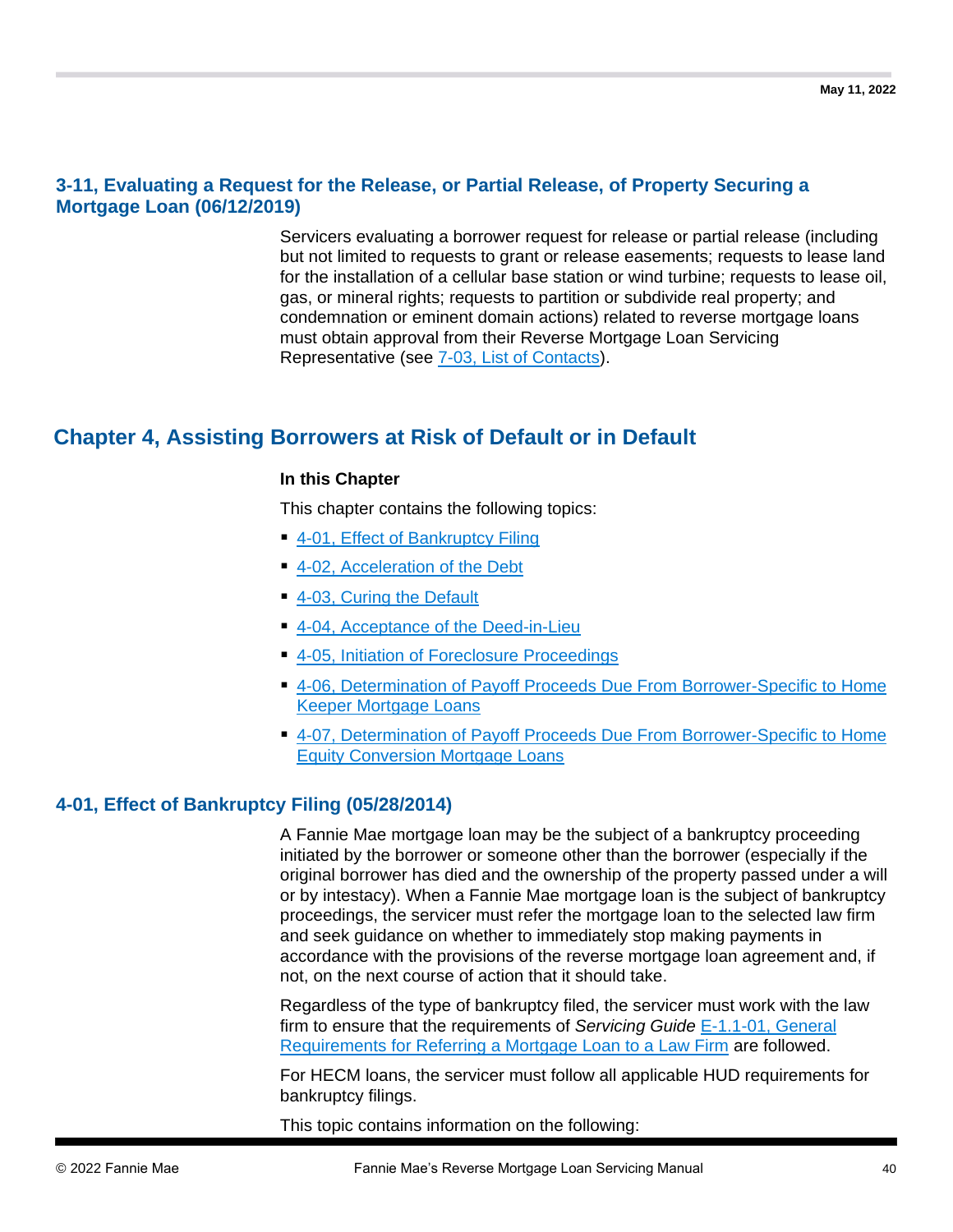- Chapter 7 Filings
- Chapter 13 Filings

### **Chapter 7 Filings** The reverse mortgage loan agreement permits the servicer to cease making payments to, or advances on behalf of, the borrower when a bankruptcy is filed under Chapter 7. However, the agreement does not provide for a declaration of bankruptcy to be a default event that allows the servicer to declare the mortgage loan due and payable.

If the servicer suspended periodic payments or advances as the result of the bankruptcy filing and the mortgage loan is subsequently discharged from the bankruptcy, the servicer must contact its Reverse Mortgage Loan Servicing Representative (see [7-03, List of Contacts\)](#page-82-0) to determine whether and in what manner payments or advances can be resumed.

### **Chapter 13 Filings** The reverse loan agreement does not provide for a declaration of bankruptcy to be a default event that allows the servicer to declare the mortgage loan due and payable when a bankruptcy is filed under Chapter 13. However, the agreement does authorize the servicer to suspend payments made to, or on behalf of, the borrower while the bankruptcy reorganization plan is in effect. In fact, making such payments is prohibited unless they are specifically authorized by the bankruptcy court.

Since a Chapter 13 reorganization plan can last for several years, the servicer must immediately advise the law firm on the occurrence of any event that would otherwise be grounds for accelerating the debt.

# <span id="page-40-0"></span>**4-02, Acceleration of the Debt (04/11/2018)**

This topic contains information on the following:

- Declaring the Debt Due and Payable
- **E** Home Keeper Specific Requirements

### **Declaring the Debt Due and Payable**

The determination of whether to declare the debt due and payable is dependent upon the reverse mortgage loan product. The servicer must request Fannie Mae's permission to call a Home Keeper mortgage loan due and payable if the default balance exceeds \$2,000. If the default balance of the Home Keeper mortgage loan is less than or equal to \$2,000, before calling the loan due and payable the servicer should first contact its Reverse Mortgage Loan Servicing Representative (see  $7-03$ , List of Contacts) to determine whether Fannie Mae supports some other alternative.

Once a mortgage loan has been called due and payable, the borrower (which also includes the borrower's estate) may not receive any further scheduled or unscheduled payments for as long as the mortgage loan remains due and payable. The servicer may continue to make required T&I payments and add them to the borrower's mortgage loan balance (if it is responsible for making such payments or the borrower fails to meet his or her responsibility for making them). In addition, the servicer must continue to add servicing fees and accrued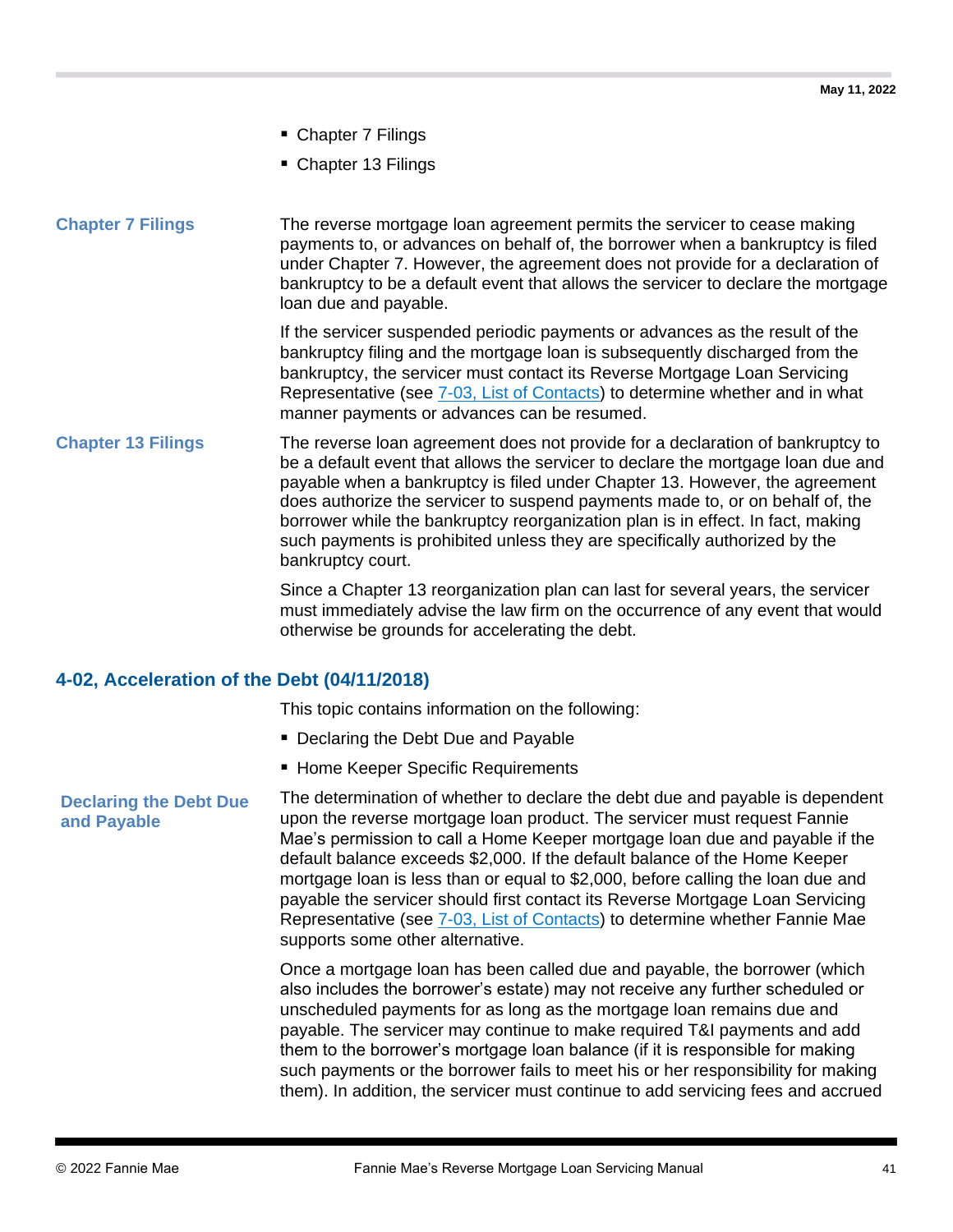interest to the outstanding balance of the mortgage loan until the debt is satisfied or the default is otherwise cured.

For HECM loans, the servicer must follow all applicable HUD requirements for declaring the debt due and payable.

## **Home Keeper Specific Requirements**

The debt for a Home Keeper mortgage loan may be accelerated by calling it due and payable under the terms of the mortgage loan when any of the following circumstances occur:

- the last surviving borrower dies or sells the property,
- interest in the property is transferred to another person, or
- the borrower defaults, including the borrower's
	- $\circ$  no longer occupying the property as the primary residence,
	- $\circ$  inability or unwillingness to maintain the property,
	- o failure to make T&I payments as they come due, or
	- o violation of any other covenant of the mortgage loan.

The servicer declares a mortgage loan due and payable by sending the borrower (which includes the borrower's estate) a Notice of Immediate Payment. The content of this notice will vary depending on the reason the mortgage loan debt is being accelerated and is described in the following table.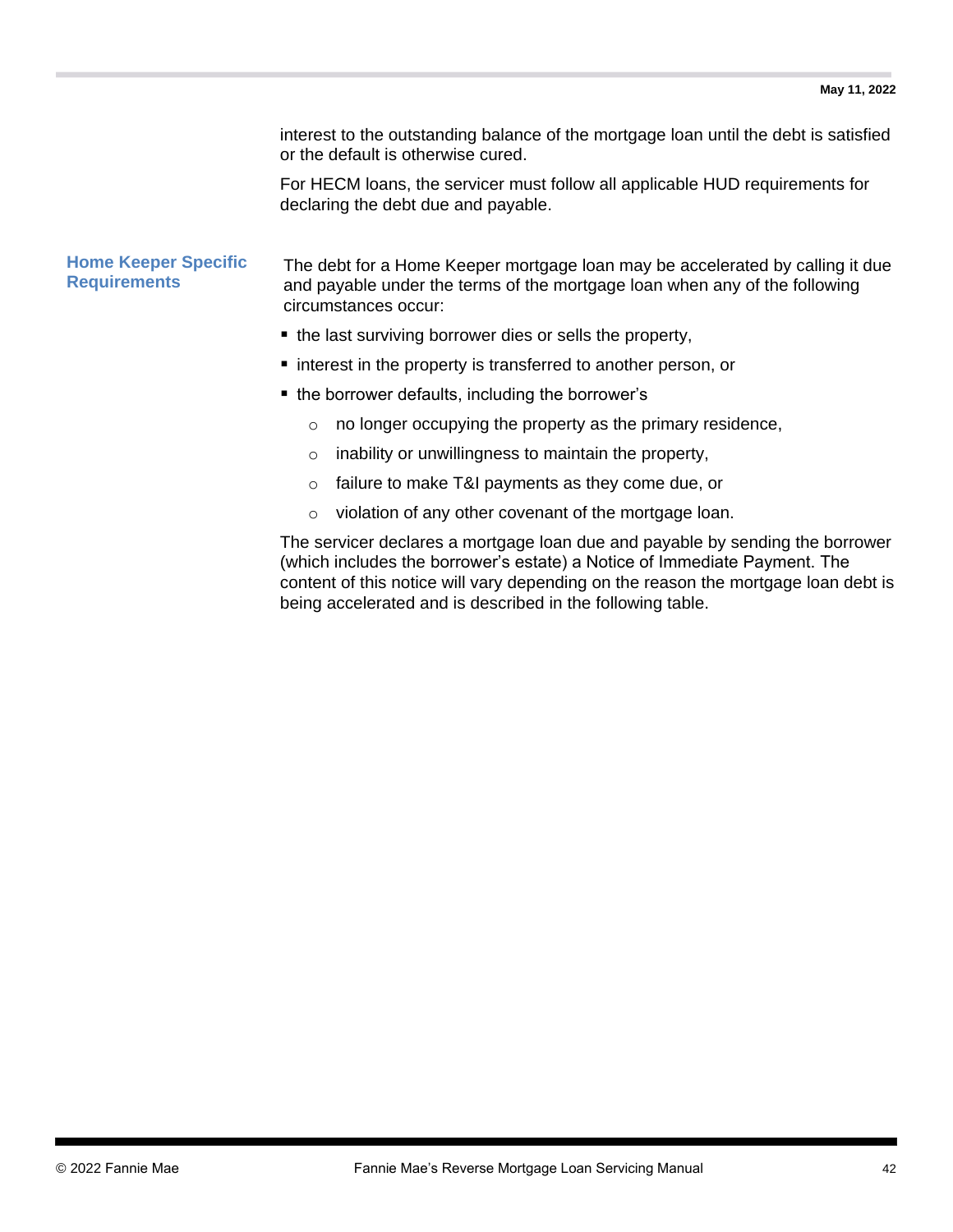| When the mortgage loan is<br>being called due and payable<br>because                                                                                                                                                                | Then the servicer must send a Notice of Immediate<br>Payment that                                                                                                                                                                                                                                                                                                                                                                                                                                                                                                                                                                                                                                                                                                                                                                       |
|-------------------------------------------------------------------------------------------------------------------------------------------------------------------------------------------------------------------------------------|-----------------------------------------------------------------------------------------------------------------------------------------------------------------------------------------------------------------------------------------------------------------------------------------------------------------------------------------------------------------------------------------------------------------------------------------------------------------------------------------------------------------------------------------------------------------------------------------------------------------------------------------------------------------------------------------------------------------------------------------------------------------------------------------------------------------------------------------|
| the last surviving borrower has<br>died or sold the property,                                                                                                                                                                       | specifies the outstanding mortgage loan balance, and<br>the amount that must be repaid to satisfy the debt,<br>and<br>• states that full repayment is due and payable<br>immediately and that, if the payment is not received<br>within 30 days, foreclosure proceedings will be<br>initiated.<br>If the borrower still owns the property, the servicer may<br>indicate that it may be willing to extend the time allowed<br>for the repayment if a good faith effort is currently being<br>made to sell the property.                                                                                                                                                                                                                                                                                                                  |
| the borrower has failed to<br>occupy the property, has failed<br>to make T&I payments (or to<br>reimburse the servicer for<br>advances it made to pay<br>them), or has otherwise<br>violated one of the mortgage<br>loan covenants, | specifies the nature of the default,<br>$\bullet$<br>describes the action(s) required to cure the default,<br>provides a period of not less than 30 days (from the<br>date the notice is delivered or mailed) within which<br>the borrower may cure the default,<br>indicates that, if the borrower fails to cure the default<br>within the allowed time period, all sums the borrower<br>owes will become due and payable, and<br>specifies the amount that would have to be repaid to<br>satisfy the debt.<br><b>NOTE:</b> Any advances the servicer made on<br>the borrower's behalf that have not already<br>been added to the borrower's outstanding<br>mortgage loan balance or repaid by the<br>borrower should be included in the mortgage<br>loan balance that is used to determine the<br>amount required to satisfy the debt |

#### **Related Announcements**

The table below provides references to the Announcements that have been issued that are related to this topic.

| Announcements            | <b>Issue Date</b> |
|--------------------------|-------------------|
| Announcement RVS-2018-01 | April 11, 2018    |

# **4-03, Curing the Default (12/08/2021)**

After receiving the Notice of Immediate Payment, the borrower may correct any covenant violations that led to the notice of acceleration or the borrower may sell the property to pay off the outstanding debt.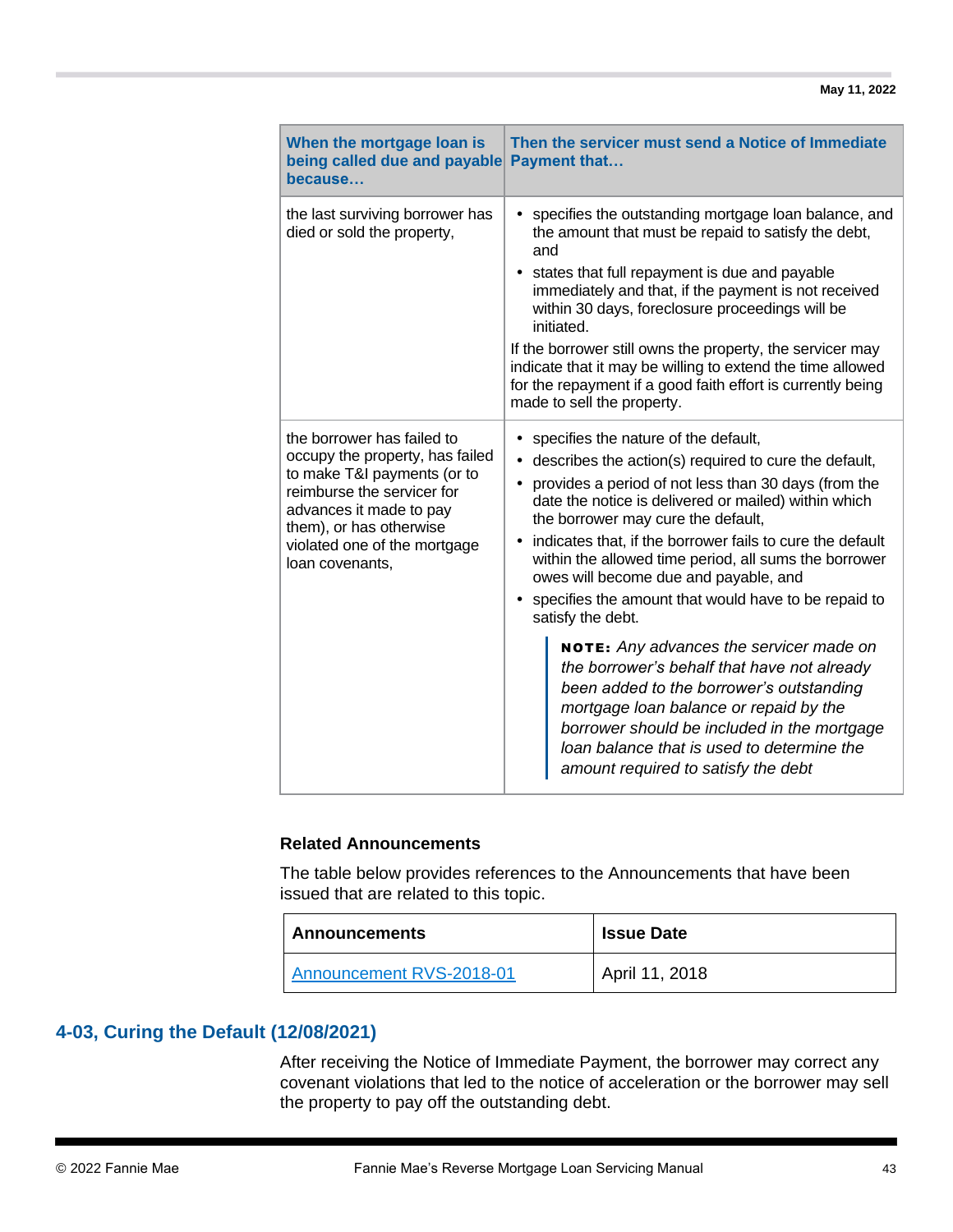The borrower may cure a default of one of the mortgage loan covenants by taking appropriate corrective action—reoccupying the property, providing proof of adequate insurance coverage, paying outstanding tax bills or assessments, repairing the property, etc. Following the curing of a default, the servicer must update the eBoutique status code in order to notify Fannie Mae that it can resume disbursing payments to the borrower. See [6-01-03, General Servicing](#page-62-0)  [Transactions](#page-62-0) for additional information.

If the borrower sells the property, the servicer must accept as the amount required to satisfy the indebtedness proceeds equal to the lesser of the outstanding debt or the current appraised value of the property, if Fannie Mae required an appraisal. If the property is sold after the initiation of foreclosure proceedings, any foreclosure expenses that were incurred should be included in the outstanding debt amount.

If the current appraised value is the less than the outstanding debt (including foreclosure expenses incurred), Fannie Mae may reduce the amount required to satisfy the debt by the sales commission that the real estate broker received for selling the property. The servicer must contact the Deed-In-Lieu Short Sale mailbox at dil-shortsale reverse@fanniemae.com if it believes that such a reduction in the amount required to satisfy the debt is appropriate.

When the debt is satisfied, the servicer must report the payoff to Fannie Mae and request the release of any custodial documents to a Fannie Mae approved document custodian.

Fannie Mae will draft the funds for satisfaction of the mortgage loan from the servicer's designated custodial account within 24 hours after the servicer notifies Fannie Mae that it has received the payoff proceeds. See [6-01-03, General](#page-62-0)  [Servicing Transactions](#page-62-0) for additional information.

For HECM loans, the servicer must follow all applicable HUD requirements for curing the default.

#### **Related Announcements**

The table below provides references to the Announcements that have been issued that are related to this topic.

| ∣ Announcements          | <b>Issue Date</b> |
|--------------------------|-------------------|
| Announcement RVS-2018-01 | April 11, 2018    |

## <span id="page-43-0"></span>**4-04, Acceptance of the Deed-in-Lieu (12/12/2018)**

After the Notice of Immediate Payment is received, the borrower may offer the servicer a deed to the property in exchange for full satisfaction of the debt. Fannie Mae will consider accepting a deed-in-lieu as long as good and marketable title to the property can be conveyed.

**For Home Keeper mortgage loans:** The servicer must refer any offer of a deed-in-lieu to the Deed-In-Lieu Short Sale mailbox at [dil-](mailto:dil-shortsale_reverse@fanniemae.com)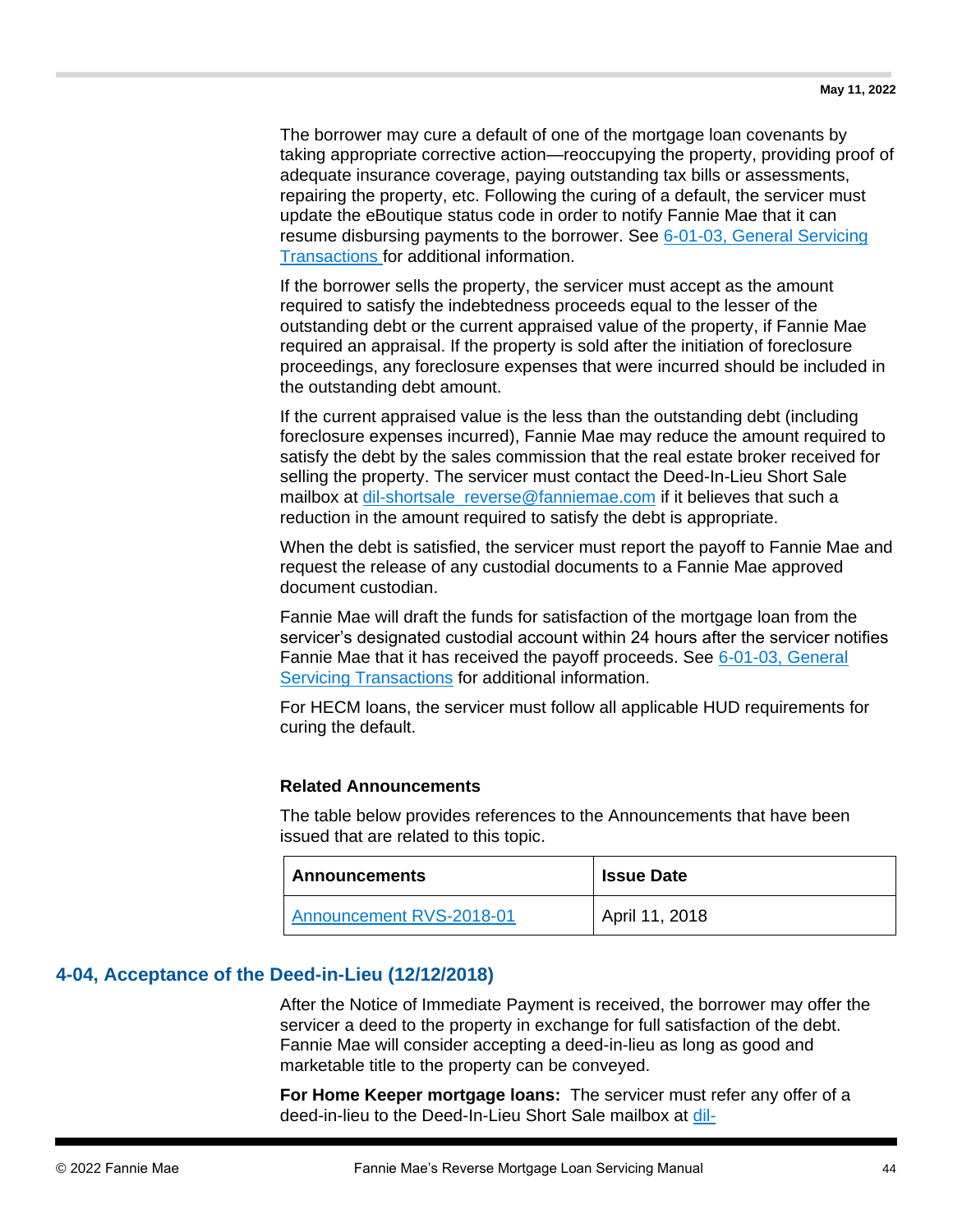[shortsale\\_reverse@fanniemae.com.](mailto:dil-shortsale_reverse@fanniemae.com) If Fannie Mae agrees to accept the offer, the servicer must advise the borrower that a deed conveying title of the property to Fannie Mae must be executed. Also see *Servicing Guide* [D2-3.3-02, Fannie](https://www.fanniemae.com/content/guide/servicing/d2/3.3/02.html)  [Mae Mortgage Release](https://www.fanniemae.com/content/guide/servicing/d2/3.3/02.html) for additional information.

**For HECM loans:** The servicer must follow all applicable HUD requirements for the acceptance of a deed-in-lieu.

**For both Home Keeper and HECM loans:** The servicer must schedule property inspections prior to the borrower's (or his or her estate's) execution of a deed-in-lieu in accordance with the requirements of *Obtaining a Property Valuation and Evaluating the Condition of the Property* in *Servicing Guide* [D2-](https://www.fanniemae.com/content/guide/servicing/d2/3.3/02.html) [3.3-02, Fannie Mae Mortgage Release.](https://www.fanniemae.com/content/guide/servicing/d2/3.3/02.html)

Within 24 hours after a borrower (or his or her estate) executes a deed-in-lieu, the servicer must submit an REOgram™ to notify Fannie Mae's SF Credit Ops division or its delegate of the property acquisition (see [5-01, Submitting the](#page-50-0)  [REOgram](#page-50-0) for additional information). When the servicer receives the executed deed, it must immediately submit it for recordation. The servicer must ensure that the property is vacant and in broom-swept condition at the time of delivery to Fannie Mae, however, the servicer is not responsible for conducting a final interior property inspection, unless otherwise instructed by Fannie Mae.

If after submitting the REOgram to Fannie Mae the servicer identifies an issue that requires the elimination of an acquired property from REO inventory, the servicer must submit a request for elimination to Fannie Mae within five days. See *Servicing Guide* [E-4.1-02, Eliminations and Rescissions of Foreclosure](https://www.fanniemae.com/content/guide/servicing/e/4.1/02.html)  [Sales for additional information.](https://www.fanniemae.com/content/guide/servicing/e/4.1/02.html)

#### **Related Announcements**

The table below provides references to the Announcements that have been issued that are related to this topic.

| <b>Announcements</b>     | <b>Issue Date</b> |
|--------------------------|-------------------|
| Announcement RVS-2018-04 | December 12, 2018 |

## <span id="page-44-0"></span>**4-05, Initiation of Foreclosure Proceedings (04/11/2018)**

If the borrower does not respond to the Notice of Immediate Payment by paying off the mortgage loan, offering a deed-in-lieu, or otherwise curing the default, the servicer must begin foreclosure proceedings by no later than the 180th day after the Notice of Immediate Payment.

Generally, the servicer should instruct the law firm to enter a foreclosure sale bid that is equal to the lesser of the borrower's outstanding mortgage loan balance (which should include any outstanding servicer advances) or the appraised value of the property. The servicer may instruct the law firm to bid the borrower's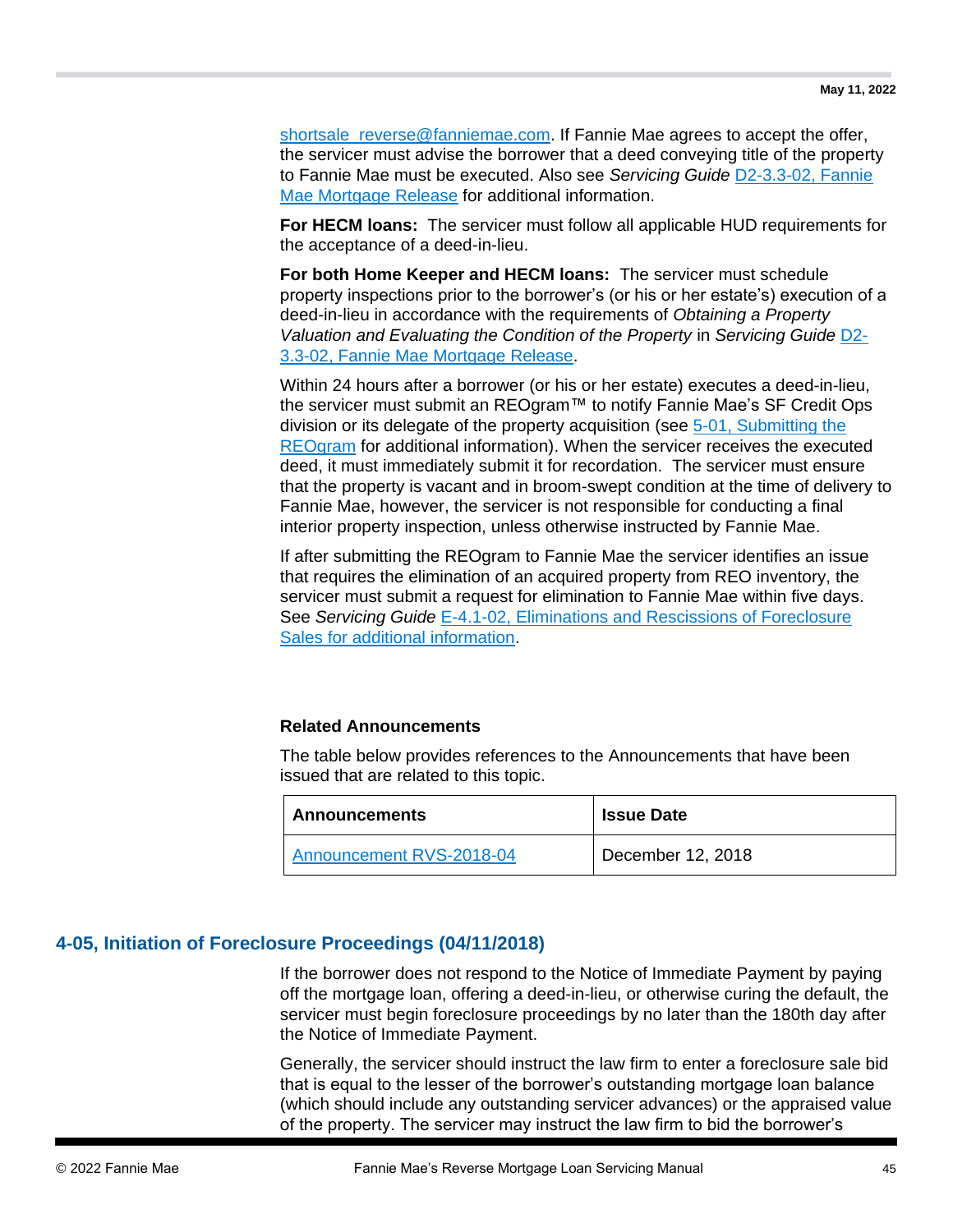outstanding mortgage loan balance unless it believes that the property value is less than the borrower's outstanding balance. If that is the case, the servicer must contact its Reverse Mortgage Loan Servicing Representative to determine whether Fannie Mae is willing to enter a "short" bid.

If a third-party acquires the property at the foreclosure sale, the servicer must report the acquisition of the property by removing the mortgage loan from Fannie Mae's accounting records, collect the sales proceeds, and remit the amount Fannie Mae is due within 5 business days. See [5-05, Submitting Special](#page-55-0)  [Remittances](#page-55-0) and [6-01-03, General Servicing Transactions](#page-62-0) for additional information.

When the servicer's foreclosure bid is successful, the servicer must notify Fannie Mae of the property acquisition by submitting an REOgram within 24 hours of the foreclosure sale. Fannie Mae will then develop an appropriate marketing strategy for disposing of the property. See [5-01, Submitting the REOgram](#page-50-0) for additional information.

The servicer must record Fannie Mae's title to the property in the appropriate land records at the earliest allowable time. Fannie Mae also may request that the servicer perform certain other administrative functions in connection with Fannie Mae's disposition of the acquired property. See Servicing Guide C-4.1-01, [Notifying Credit Repositories](https://www.fanniemae.com/content/guide/servicing/c/4.1/01.html) and *Chapter E-4, Managing Acquired Properties* for additional information.

The servicer may request reimbursement for any expenses incurred in connection with the foreclosure proceedings (including law firm's fees) or for expenses associated with any administrative functions it performs for an acquired property. To do this, the servicer should submit an expense reimbursement claim via the appropriate system. See 2-06, Submitting Expense Reimbursement [Claims](#page-15-0) and *Servicing Guide* [E-5-01, Requesting Reimbursement for Expenses](https://www.fanniemae.com/content/guide/servicing/e/5/01.html)  for additional information.

For HECM loans, the servicer must follow all applicable HUD requirements for the initiation of foreclosure proceedings.

This topic contains information on Home Keeper-Specific Requirements Related to the Initiation of Foreclosure Proceedings.

The servicer may initiate foreclosure proceedings:

- by the 60th day after the Notice of Immediate Payment was issued if the mortgage loan was called due and payable as the result of the borrower's death, sale of the property, or failure to occupy the property as a principal residence; or
- between the 30th and 60th days after the Notice of Immediate Payment was issued if the mortgage loan was called due and payable for any other reason and the borrower did not cure the default within the specified 30-day time period.

If appropriate, a servicer may tailor a foreclosure prevention workout plan to cure the default and avoid a foreclosure. The granting of an extension is often enough

**Home Keeper-Specific Requirements Related to the Initiation of Foreclosure Proceedings**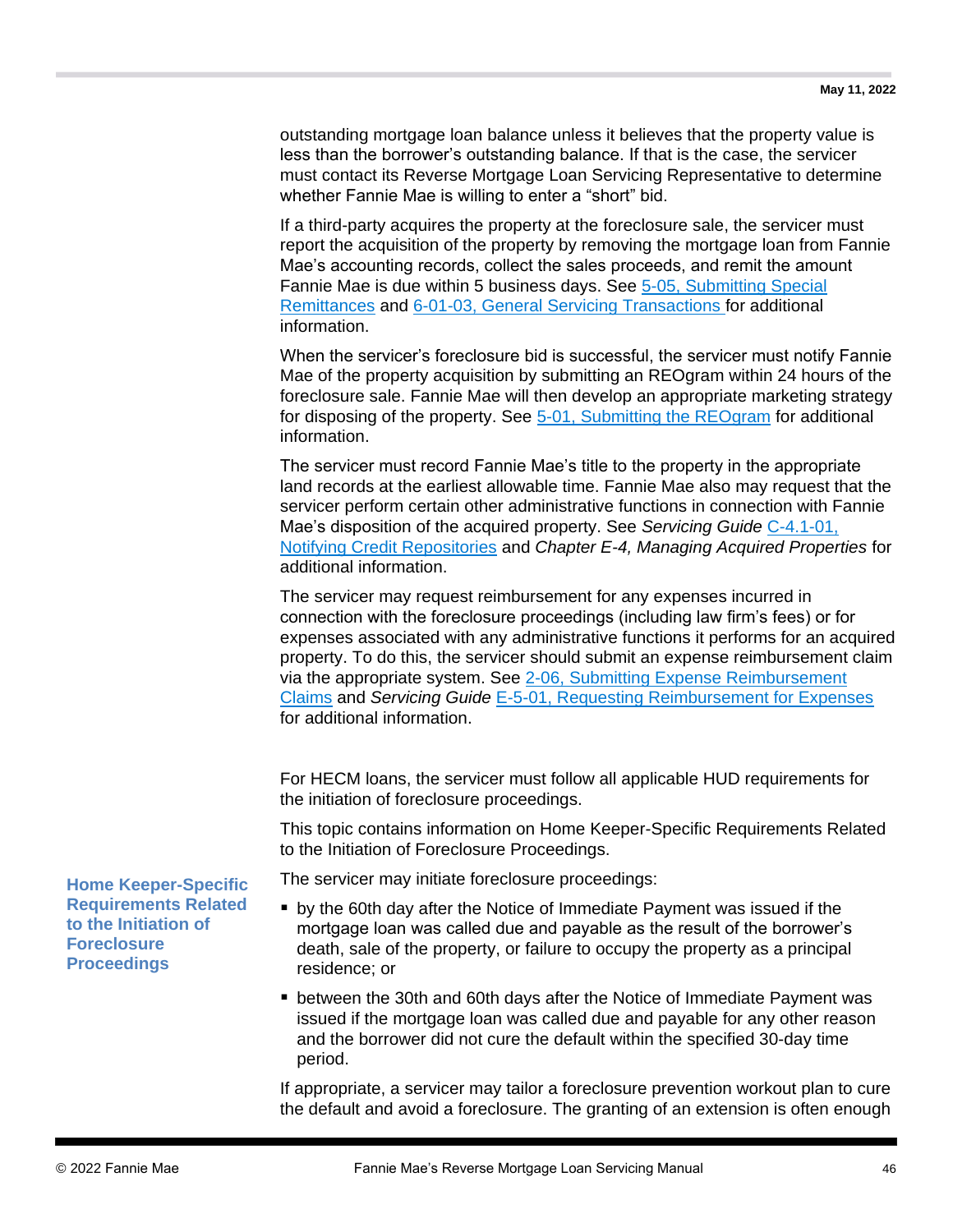to cure the default. On the other hand, if a permanent solution is called for, the servicer must consider proposing a short sale or deed-in-lieu before it initiates foreclosure proceedings.

The servicer is authorized to submit a request for a short sale when the surviving spouse or heirs desire to purchase the property and the transaction is not armslength. Parties involved in a short sale transaction are required to provide a signed Short Sale Affidavit [\(Form 191\)](https://www.fanniemae.com/content/guide_form/191.doc) at the closing; however, for transactions involving the surviving spouse or heirs as the purchaser, the servicer must revise the form to delete the arms-length requirement between the seller(s) and buyer(s).

When there is no practical alternative to foreclosure, Fannie Mae expects the servicer to foreclose the mortgage loan expeditiously by using competent and diligent law firms who are highly experienced in handling foreclosure proceedings. See *Servicing Guide* [E-1.1-01, General Requirements for Referring](https://www.fanniemae.com/content/guide/servicing/e/1.1/01.html)  [a Mortgage Loan to a Law Firm](https://www.fanniemae.com/content/guide/servicing/e/1.1/01.html) for additional information.

#### **Related Announcements**

The table below provides references to the Announcements that have been issued that are related to this topic.

| <b>Announcements</b>     | <b>Issue Date</b> |
|--------------------------|-------------------|
| Announcement RVS-2018-01 | April 11, 2018    |
| Announcement RVS-2015-02 | June 10, 2015     |

# <span id="page-46-0"></span>**4-06, Determination of Payoff Proceeds Due From Borrower-Specific to Home Keeper Mortgage Loans (05/28/2014)**

To determine the amount required to satisfy a Home Keeper mortgage loan, use the following formula:

| $+0$ | Ending Loan Balance from Prior Period                                                |
|------|--------------------------------------------------------------------------------------|
| $+0$ | Interest on Ending Loan Balance from Prior Period <sup>1</sup>                       |
| $+0$ | Scheduled Payment Amount for Current Period (if applicable)                          |
| $+0$ | Interest on Scheduled Payment Amount for Current Period (if applicable) <sup>2</sup> |
| $+0$ | Unscheduled Payments for Current Period (if applicable)                              |
| $+0$ | Interest on Unscheduled Payments for Current Period (if applicable) <sup>3</sup>     |
| - 0  | Partial Repayments for Current Period (if applicable)                                |
| - 0  | Interest on Partial Repayments for Current Period (if applicable) <sup>4</sup>       |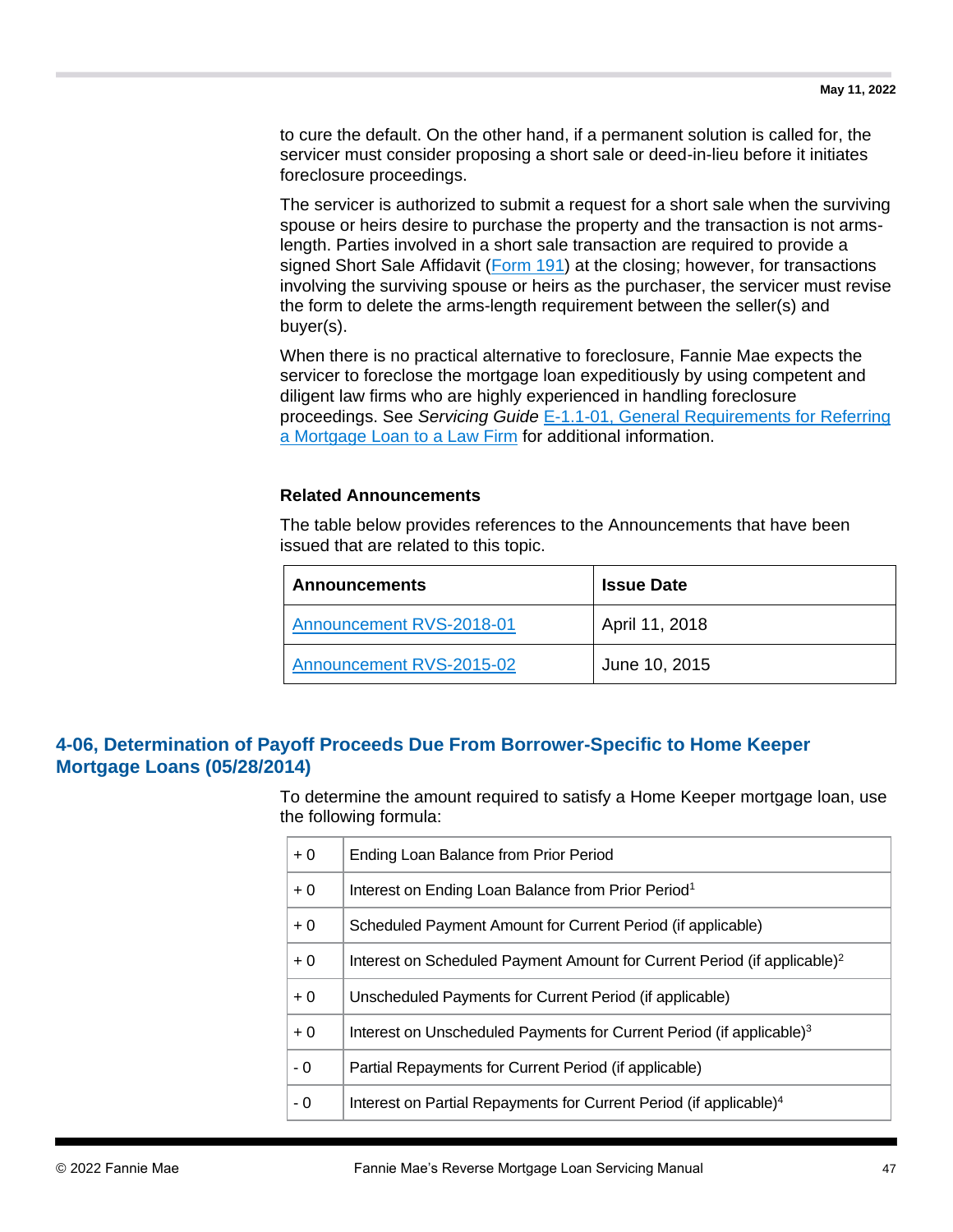| $+0$  | Servicing Fee for Current Period |
|-------|----------------------------------|
| $= 0$ | Total Payoff Due Fannie Mae      |

NOTE: *If this amount is greater than the current appraised value of the property, the borrower is required to pay Fannie Mae only the current appraised value of the property.*

## NOTE:

- *1. Beginning Balance Current Interest Rate / 365) (Elapsed Days Between End of Prior Reporting Period and Payoff Date)*
- *2. (Scheduled Payment Amount Current Interest Rate / 365) (Elapsed Days Between Date of Scheduled Payment and Payoff Date)*
- *3. (Unscheduled Payment Amount Current Interest Rate / 365) (Elapsed Days Between Date of Unscheduled Payment and Payoff Date)*
- *4. (Partial Repayment Amount Current Interest Rate / 365) (Elapsed Days Between Date of Partial Repayment and Payoff Date)*

# <span id="page-47-0"></span>**4-07, Determination of Payoff Proceeds Due From Borrower-Specific to Home Equity Conversion Mortgage Loans (05/28/2014)**

To determine the amount required to satisfy a HECM loan, use the following formula:

| $+0$ | Loan Balance from Prior Period                                                       |
|------|--------------------------------------------------------------------------------------|
| $+0$ | Interest on Loan Balance from Prior Period <sup>1</sup>                              |
| $+0$ | FHA Mortgage Insurance Premium (MIP) on Loan Balance from Prior Period <sup>2</sup>  |
| $+0$ | Scheduled Payment Amount for Current Period (if applicable)                          |
| $+0$ | Interest on Scheduled Payment Amount for Current Period (if applicable) <sup>3</sup> |
| $+0$ | MIP on Scheduled Payment Amount for Current Period <sup>4</sup>                      |
| $+0$ | Unscheduled Payments for Current Period (if applicable)                              |
| $+0$ | Interest on Unscheduled Payments for Current Period (if applicable) <sup>5</sup>     |
| $+0$ | MIP on Unscheduled Payments for Current Period (if applicable) <sup>6</sup>          |
| - 0  | Partial Repayments for Current Period (if applicable)                                |
| - 0  | Interest on Partial Repayments for Current Period (if applicable) <sup>7</sup>       |
| - 0  | MIP on Partial Repayments for Current Period (if applicable) <sup>8</sup>            |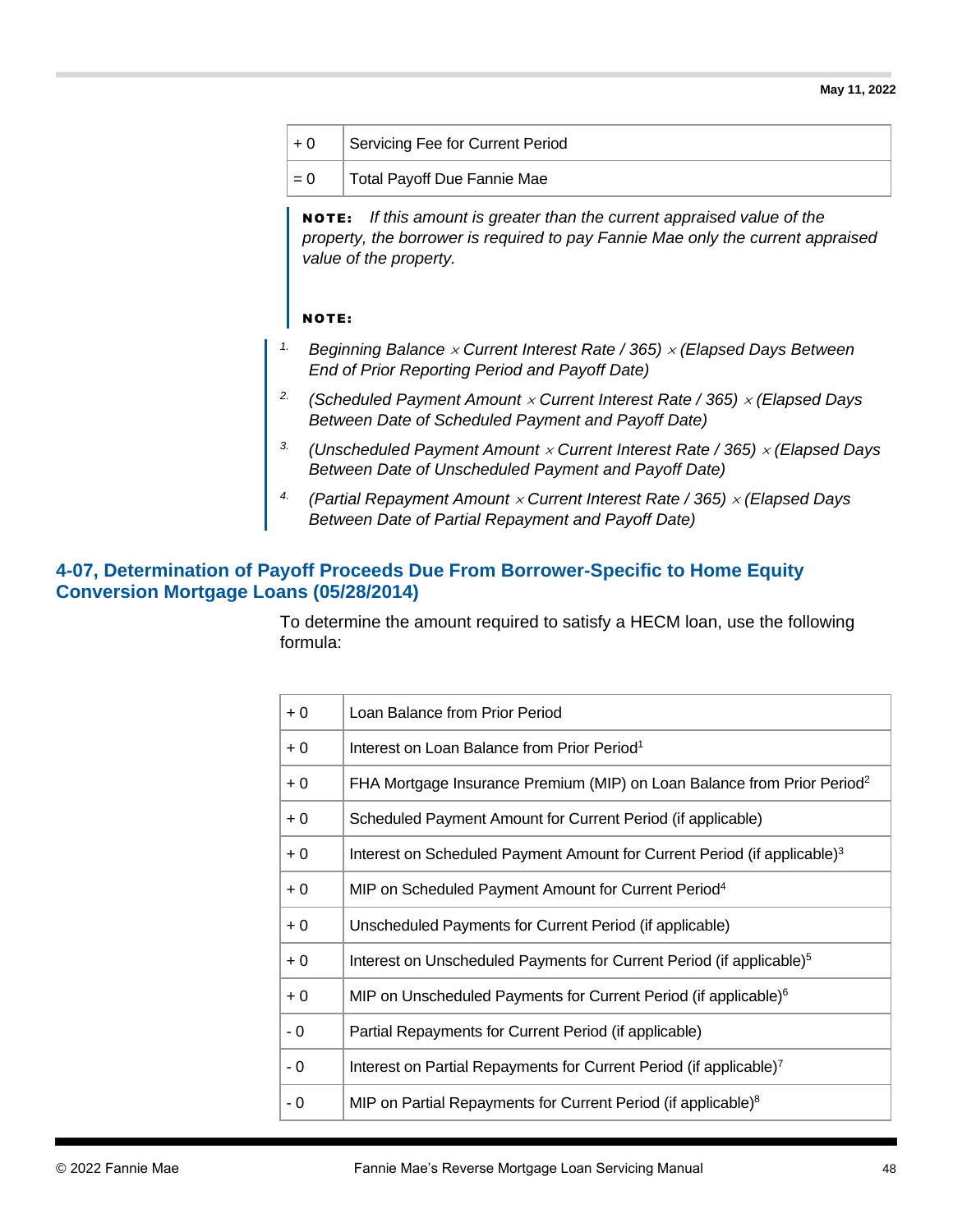| $+0$  | Servicing Fee for Current Period |
|-------|----------------------------------|
| $= 0$ | Total Payoff Due Fannie Mae      |

#### NOTE:

- *1. Beginning Balance x Current Interest Rate / 365) x (Elapsed Days Between End of Prior Reporting Period and Payoff Date)*
- *2. (Beginning Balance x Annual MIP Rate) / 365) x (Elapsed Days Between End of Prior Reporting Period and Payoff Date)*
- *3. (Scheduled Payment Amount x Current Interest Rate / 365) x (Elapsed Days Between Date of Scheduled Payment and Payoff Date)*
- *4. (Scheduled Payment Amount x Annual MIP Rate / 365) x (Elapsed Days Between Date of Scheduled Payment and Payoff Date)*
- *5. (Unscheduled Payment Amount x Current Interest Rate / 365) x (Elapsed Days Between Date of Unscheduled Payment and Payoff Date)*
- *6. (Unscheduled Payment Amount x Annual MIP Rate / 365) x (Elapsed Days Between Date of Unscheduled Payment and Payoff Date)*
- *7. (Partial Repayment Amount x Current Interest Rate / 365) x (Elapsed Days Between Date of Partial Repayment and Payoff Date)*
- *8. (Partial Repayment Amount x Annual MIP Rate / 365) x (Elapsed Days Between Date of Partial Repayment and Payoff Date*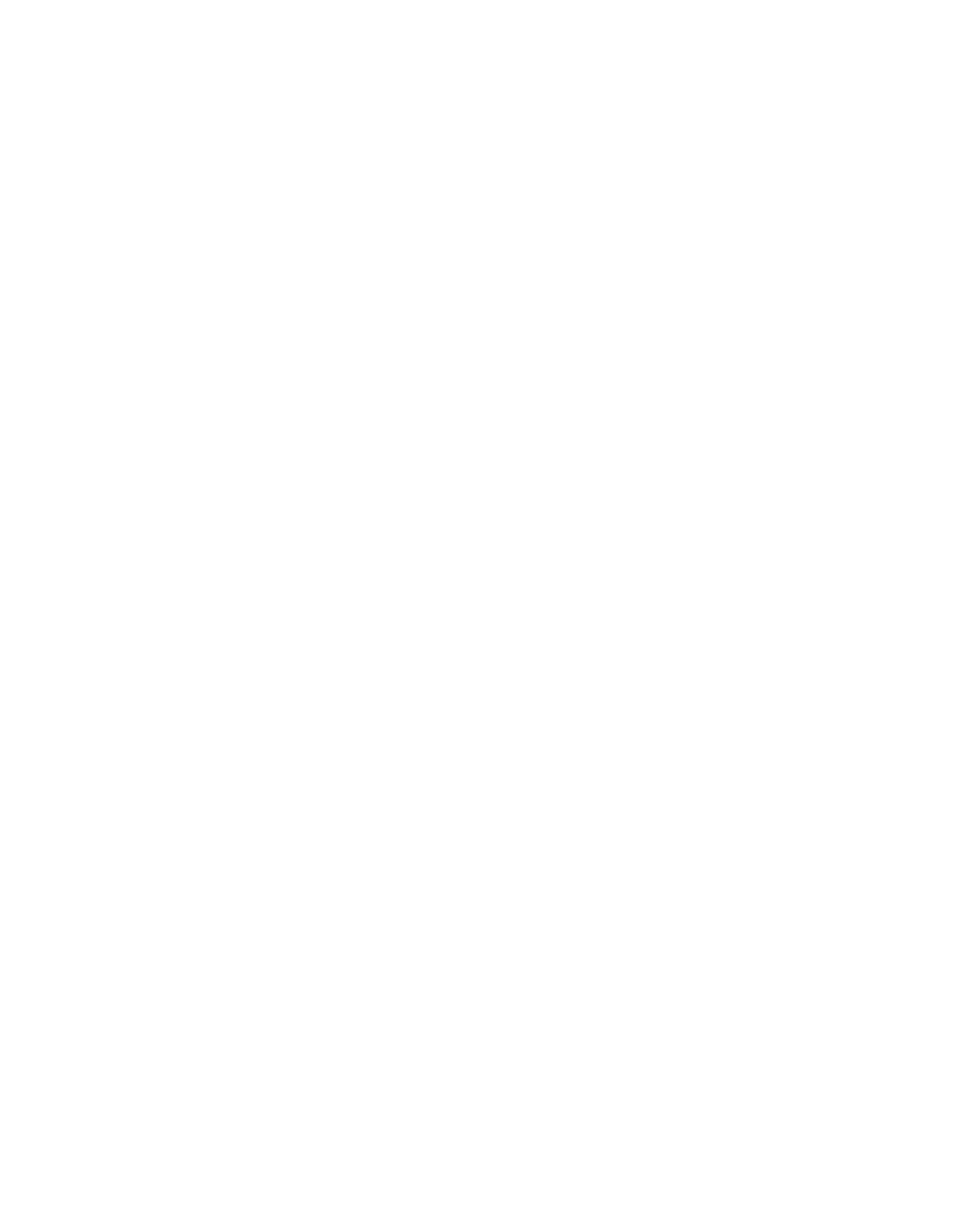# **Chapter 5, Processing Claims and Managing Acquired Properties**

#### **In this Chapter**

This chapter contains the following topics:

- [5-01, Submitting the REOgram](#page-50-0)
- [5-02, Home Equity Conversion Mortgage](#page-52-0) Loan-Specific Mortgage Insurance [Claim Requirements](#page-52-0)
- [5-03, Acquired Properties](#page-52-1)
- [5-04, Property Management](#page-53-0)
- [5-05, Submitting Special Remittances](#page-55-0)

# <span id="page-50-0"></span>**5-01, Submitting the REOgram (12/12/2018)**

The servicer must report an eBoutique Action Code 70 and submit an REOgram to the SF Credit Ops division or its delegate (see [7-03, List of Contacts\)](#page-82-0) within 24 hours after the date of a foreclosure sale or the execution of a deed-in-lieu of foreclosure for all reverse mortgage loans.

NOTE: *Fannie Mae will not accept the servicer's REOgram until an eBoutique Action Code 70 liquidating the mortgage loan is reported.*

Failure to timely submit the REOgram and report the related eBoutique Action Code may result in Fannie Mae's

- assessment of a \$100 compensatory fee for each day it is late, and/or
- application of any other available and appropriate remedies.

Fannie Mae will not impose a compensatory fee if it determines there is a reasonable explanation for the delay.

After the servicer submits an REOgram, it must monitor the property's status to ensure that it files the final expense reimbursement claim in a timely manner. The servicer must refer to [2-06, Submitting Expense Reimbursement Claims](#page-15-0) for detailed requirements to submit its final expense reimbursement claim to Fannie Mae.

This topic contains information on the following:

- Exception to Timing Requirement for Properties Located in Connecticut
- When the Property is Subject to Resale Restrictions

**Exception to Timing Requirement for Properties Located in Connecticut**

If the security property is located in Connecticut and the court orders a Foreclosure by Sale, the foreclosure sale may not be approved and the conveyance deed issued until 60 or more days after the actual foreclosure sale date. Fannie Mae cannot dispose of the property until after the sale is approved, so the servicer should wait until the court approves the sale and issues the deed to Fannie Mae, and then submit the REOgram to notify Fannie Mae about the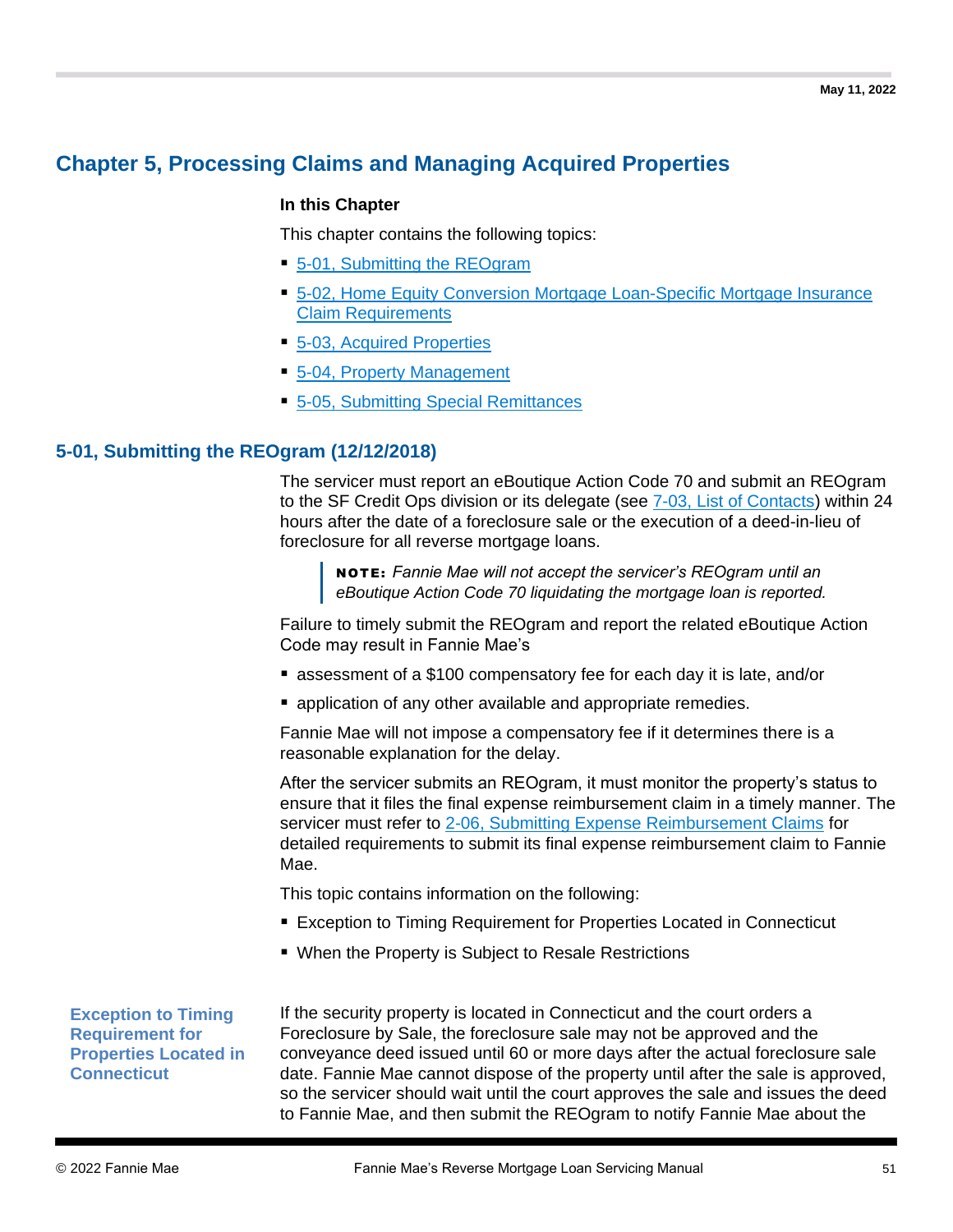property acquisition. The REOgram must then be sent within 24 hours after the servicer learns the foreclosure sale has been approved.

#### **When the Property Is Subject to Resale Restrictions**

With respect to all resale restrictions, the servicer represents and warrants that upon transfer of the property to Fannie Mae,

- all required notices have been given in an appropriate manner, and
- the foreclosure (or deed-in-lieu of foreclosure) complies with the requirements of the applicable resale restrictions.

The servicer must indicate on the REOgram if the property is subject to resale restrictions that survive foreclosure or the acceptance of a deed-in-lieu of foreclosure.

If the resale restrictions do not survive foreclosure (or the expiration of any applicable redemption period) or acceptance of a deed-in-lieu of foreclosure, the servicer represents and warrants that all actions necessary for the resale restrictions to terminate have been taken.

## **Related Announcements**

The table below provides references to the Announcements that have been issued that are related to this topic.

| <b>Announcements</b>     | <b>Issue Date</b> |
|--------------------------|-------------------|
| Announcement RVS-2018-04 | December 12, 2018 |
| Announcement RVS-2018-01 | April 11, 2018    |
| Announcement RVS-2015-01 | March 25, 2015    |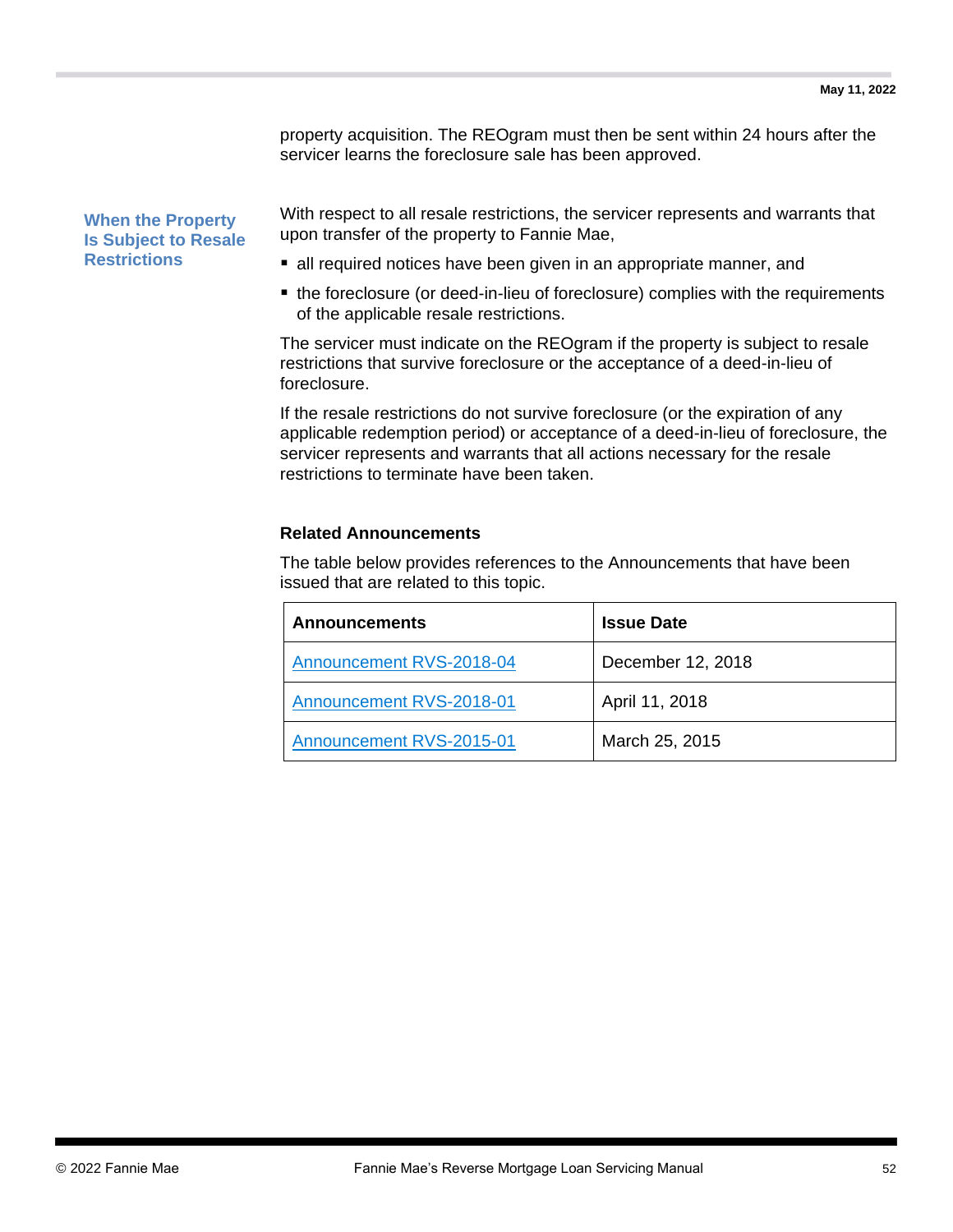# <span id="page-52-0"></span>**5-02, Home Equity Conversion Mortgage Loan-Specific Mortgage Insurance Claim Requirements (04/11/2018)**

Generally, Fannie Mae is able to source reverse mortgage loan claim documentation directly from HUD's HERMIT system in an effort to reduce the amount of documentation the servicer must provide when submitting reimbursement claims. However, there are specific situations in which the servicer is required to provide all of the claim documentation to Fannie Mae.

| If the HUD claim                                                              | Then the servicer must submit a copy of the                                                                         |  |
|-------------------------------------------------------------------------------|---------------------------------------------------------------------------------------------------------------------|--|
| is paper-based (i.e., not<br>filed in HERMIT)                                 | original HUD claim and any supplemental claim forms to<br>Fannie Mae within five business days of filing the claim. |  |
| is determined to be an<br>assignment claim (also<br>known as a type 22 claim) | HUD claim and AOP to Fannie Mae within five business<br>days of filing the claim.                                   |  |
| is determined to be a profit<br>claim (also known as a<br>negative claim)     | HECM claims worksheet within five business days of a<br>negative claim identification.                              |  |

The servicer must provide any other documentation to Fannie Mae upon request.

All claim documentation must be remitted to Fannie Mae utilizing the FTP link in Fannie Mae's servicing solutions system.

NOTE: *Servicers that are not yet set up to utilize the FTP must contact HECM Billing (see [7-03, List of Contacts\)](#page-82-0) for assistance.*

Refer to the *Servicing Guide* [E-4.5-02, Filing MI Claims for FHA Mortgage Loans](https://www.fanniemae.com/content/guide/servicing/e/4.5/02.html) for additional information on filing claims for FHA mortgage loans.

#### **Related Announcements**

The table below provides references to the Announcements that have been issued that are related to this topic.

| ∣ Announcements          | <b>Issue Date</b> |
|--------------------------|-------------------|
| Announcement RVS-2018-01 | April 11, 2018    |

# <span id="page-52-1"></span>**5-03, Acquired Properties (05/28/2014)**

When a property that secures any reverse mortgage loan is acquired by foreclosure or acceptance of a deed-in-lieu and it cannot be conveyed to the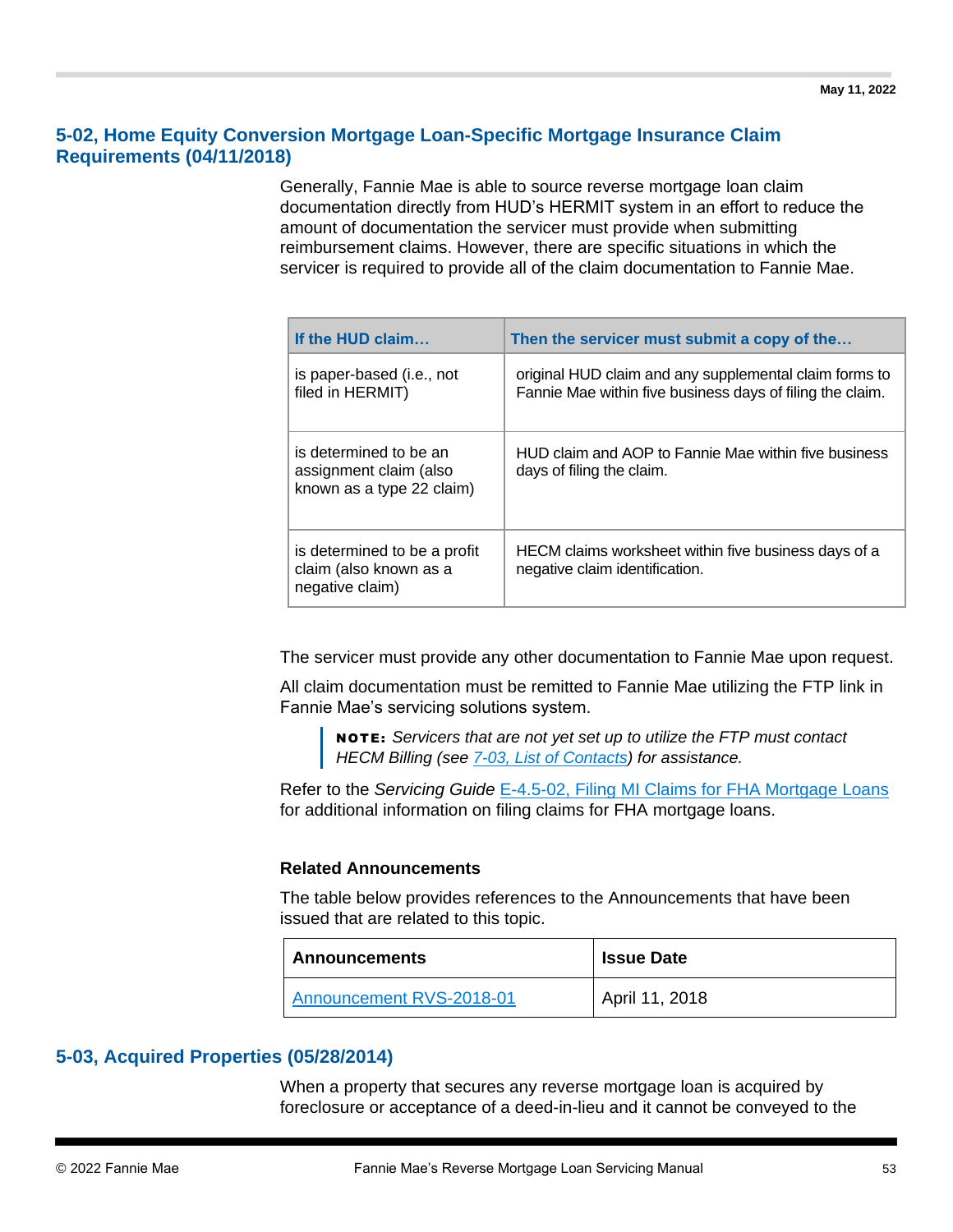insurer or guarantor, Fannie Mae will be responsible for all functions related to the disposition of the property once the servicer notifies Fannie Mae of the property acquisition.

Fannie Mae also may require the servicer to purchase an acquired property that is not marketable because the servicer failed to detect and correct a title deficiency—particularly when Fannie Mae has lost a sale, Fannie Mae is experiencing significant delays in marketing the property, or Fannie Mae has identified that the servicer's performance shows a pattern of deficiencies.

## <span id="page-53-0"></span>**5-04, Property Management (09/18/2018)**

Once Fannie Mae receives the REOgram notifying Fannie Mae about a property acquisition, Fannie Mae will designate a broker, agent, or property management company to oversee certain property management responsibilities and assume responsibility for the payment of HOA, condo association or co-op corporation fees and assessments, ground rents and property taxes.

The servicer must ensure the deed is recorded so that the tax rolls will be changed to reflect Fannie Mae's ownership of the property. However, the servicer is not responsible for the payment of any additional HOA, condo association or co-op corporation fees and assessments, ground rents or real property taxes after Fannie Mae acquires the property, unless otherwise instructed by Fannie Mae.

Under certain circumstances, Fannie Mae also may request the servicer to perform some property management functions that usually would be assigned to a broker, agent, or property management company. However, all repair and marketing costs involved in the disposition of the property must be approved by Fannie Mae.

The following table describes the property insurance requirements for Home Keeper and HECM loans following foreclosure or execution of a deed-in-lieu of foreclosure.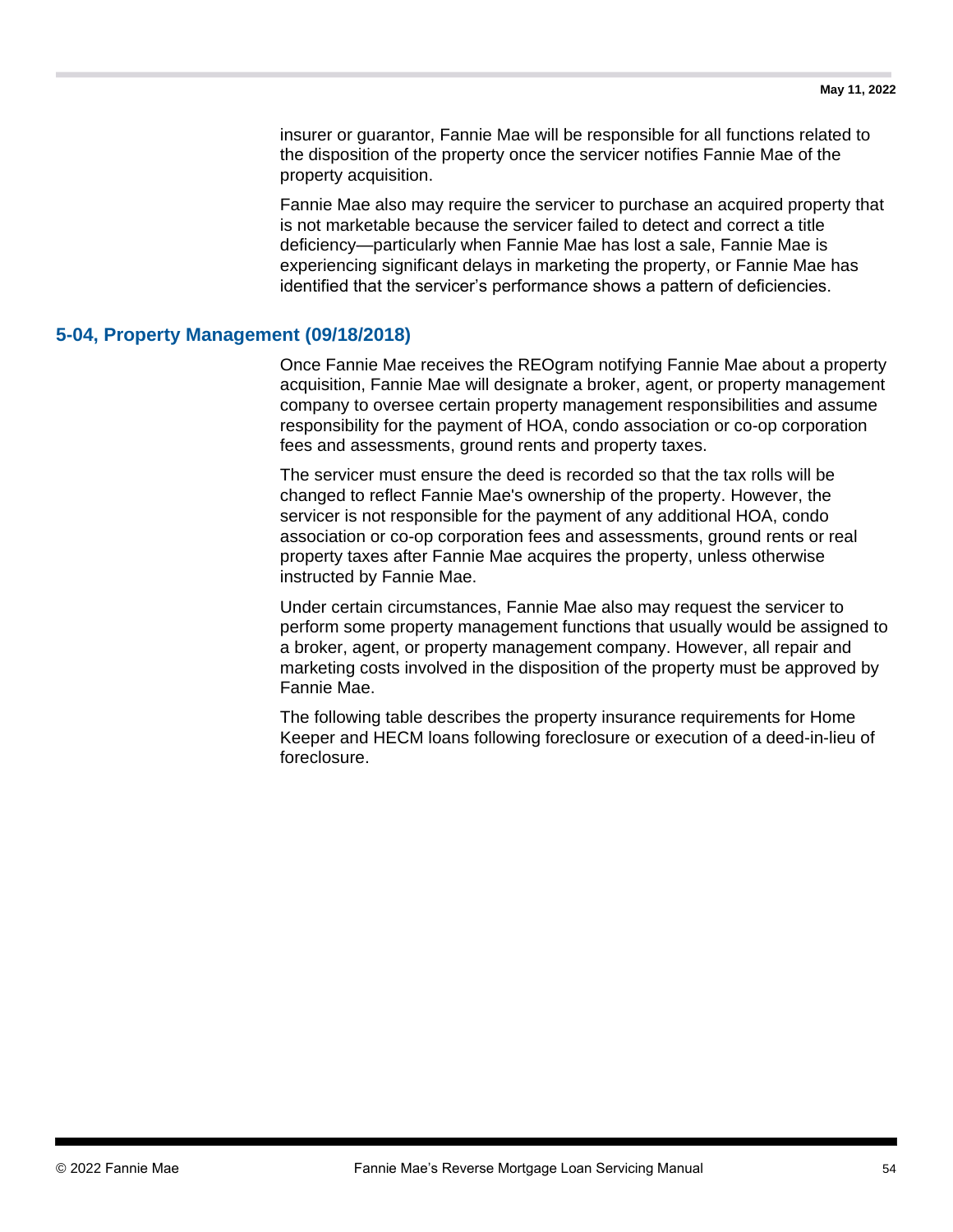| For<br>The servicer must           |                                                                                                                                                                                                                                                                                                                                                                                                                                                                                                                                                                                                                                                                                                                                                                                                                                                                                                                                                                                                                                                                                                                                                                                                                                                                                                                                                                                                                                                                                                                                                                                                                                                                                                                                                                    |
|------------------------------------|--------------------------------------------------------------------------------------------------------------------------------------------------------------------------------------------------------------------------------------------------------------------------------------------------------------------------------------------------------------------------------------------------------------------------------------------------------------------------------------------------------------------------------------------------------------------------------------------------------------------------------------------------------------------------------------------------------------------------------------------------------------------------------------------------------------------------------------------------------------------------------------------------------------------------------------------------------------------------------------------------------------------------------------------------------------------------------------------------------------------------------------------------------------------------------------------------------------------------------------------------------------------------------------------------------------------------------------------------------------------------------------------------------------------------------------------------------------------------------------------------------------------------------------------------------------------------------------------------------------------------------------------------------------------------------------------------------------------------------------------------------------------|
| Home Keeper<br>mortgage loans<br>٠ | ensure Fannie Mae is named on the property insurance policy<br>• continue to advance funds to pay for insurance premiums, and<br>maintain property insurance coverage until the property appears<br>on the Vacancy Report in Home Tracker®, and<br>follow the requirements for conventional first lien mortgage loans<br>related to the cancelation of property insurance coverage once the<br>property appears on the Vacancy Report in Home Tracking found<br>in Servicing Guide E-4.4-01, Continuing or Canceling Poperty<br><b>Insurance Coverage.</b>                                                                                                                                                                                                                                                                                                                                                                                                                                                                                                                                                                                                                                                                                                                                                                                                                                                                                                                                                                                                                                                                                                                                                                                                         |
| <b>HECMs</b>                       | cancel the property insurance policy upon foreclosure sale or<br>execution of a deed-in-lieu of foreclosure,<br><b>NOTE:</b> If the insurance carrier is not willing to cancel the<br>policy because Fannie Mae is not the named insured, the<br>servicer must first request cancellation of Fannie Mae's<br>mortgagee interest and removal of its name from the<br>policy before requesting cancellation of the property<br>insurance policy.<br>• place a property insurance policy on the acquired property ("REO<br>hazard insurance") in accordance with HUD guidelines and up to<br>the HUD foreclosure appraisal or deed-in-lieu property valuation<br>amount, as applicable,<br><b>NOTE:</b> In the event the servicer is unable to obtain a<br>property valuation due to circumstances outside its<br>control, it must place a property insurance policy on the<br>acquired property in accordance with HUD guidelines<br>and up to the UPB amount.<br>• provide all requested documentation and copies of property<br>insurance proceed checks to Fannie Mae or its delegate for filing<br>of property insurance claims,<br>request reimbursement from Fannie Mae for REO property<br>insurance premiums via Property 360,<br>ensure that REO property insurance premium invoices are<br>included in the HUD claim package in accordance with HUD<br>guidelines, and<br>cancel the REO property insurance policy within 14 days of receipt<br>of the HUD claim package from Fannie Mae or its delegate.<br><b>NOTE:</b> The servicer is authorized to add HECM REO<br>property insurance to its existing REO insurance policy<br>as long as such policy is consistent with HUD quidelines.<br>Additionally, Fannie Mae will maintain liability insurance |

Fannie Mae or its delegate may contact the servicer to obtain information about any applicable property insurance policy and carrier(s) and any recent property inspections completed by the servicer. The servicer must provide all requested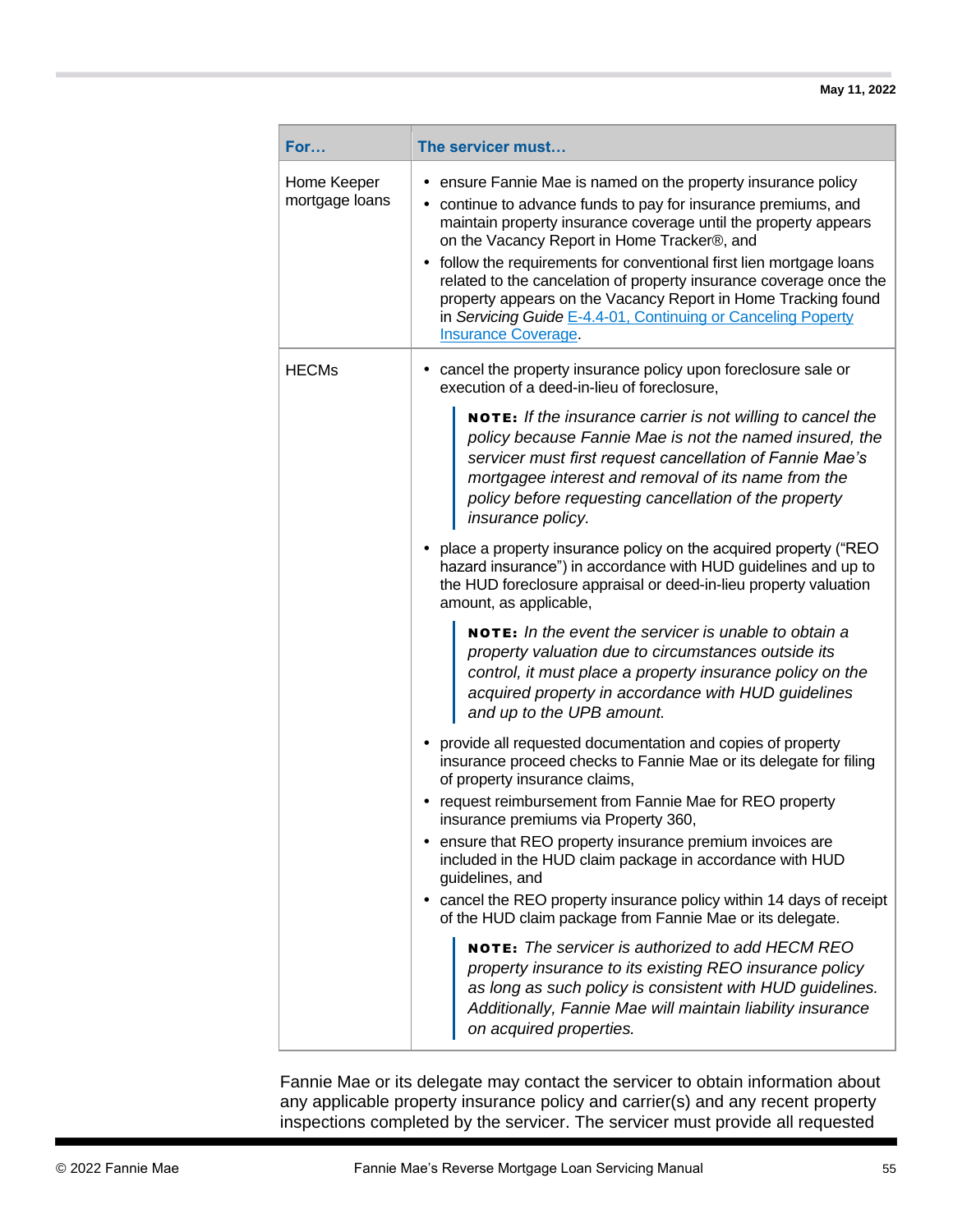information or documentation to Fannie Mae or its delegate within three business days.

If the servicer cancels the insurance policy prematurely and damages are later found, the servicer must make Fannie Mae whole for any losses or fees relating to the property damages.

NOTE: *The servicer cannot issue any insurance loss proceeds to pay fees to its property recovery firm or any other servicer expenses, and Fannie Mae will not reimburse fees for any property recovery firm engaged by the servicer or for any other related servicer expenses.*

The servicer must not submit a request for reimbursement of the REO property insurance premium until expiration or cancellation of the policy, as applicable.

The servicer must refer to [5-05, Submitting Special Remittances \(04/11/2018\)](#page-55-0) for detailed requirements to remit insurance loss proceeds to Fannie Mae.

#### **Related Announcements**

The table below provides references to the Announcements that have been issued that are related to this topic.

| <b>Announcements</b>     | <b>Issue Date</b>  |
|--------------------------|--------------------|
| Announcement RVS-2018-03 | September 18, 2018 |
| Announcement RVS-2018-02 | July 11, 2018      |
| Announcement RVS-2018-01 | April 11, 2018     |
| Announcement RVS-2015-03 | October 14, 2015   |
| Announcement RVS-2015-01 | March 25, 2015     |

# <span id="page-55-0"></span>**5-05, Submitting Special Remittances (04/11/2018)**

The servicer must report special remittances for reverse mortgage loans to Fannie Mae through the CRS.

The following table describes the servicer's responsibilities related to remitting any insurance loss proceeds it receives.

| <b>The servicer must</b>                                                                                                                                                                                                                        |
|-------------------------------------------------------------------------------------------------------------------------------------------------------------------------------------------------------------------------------------------------|
| Remit to Fannie Mae the remaining balance of any insurance loss proceeds that<br>the servicer is maintaining on a mortgage loan that is liquidated through<br>foreclosure or execution of a deed-in-lieu within 30 days of issuing the REOgram. |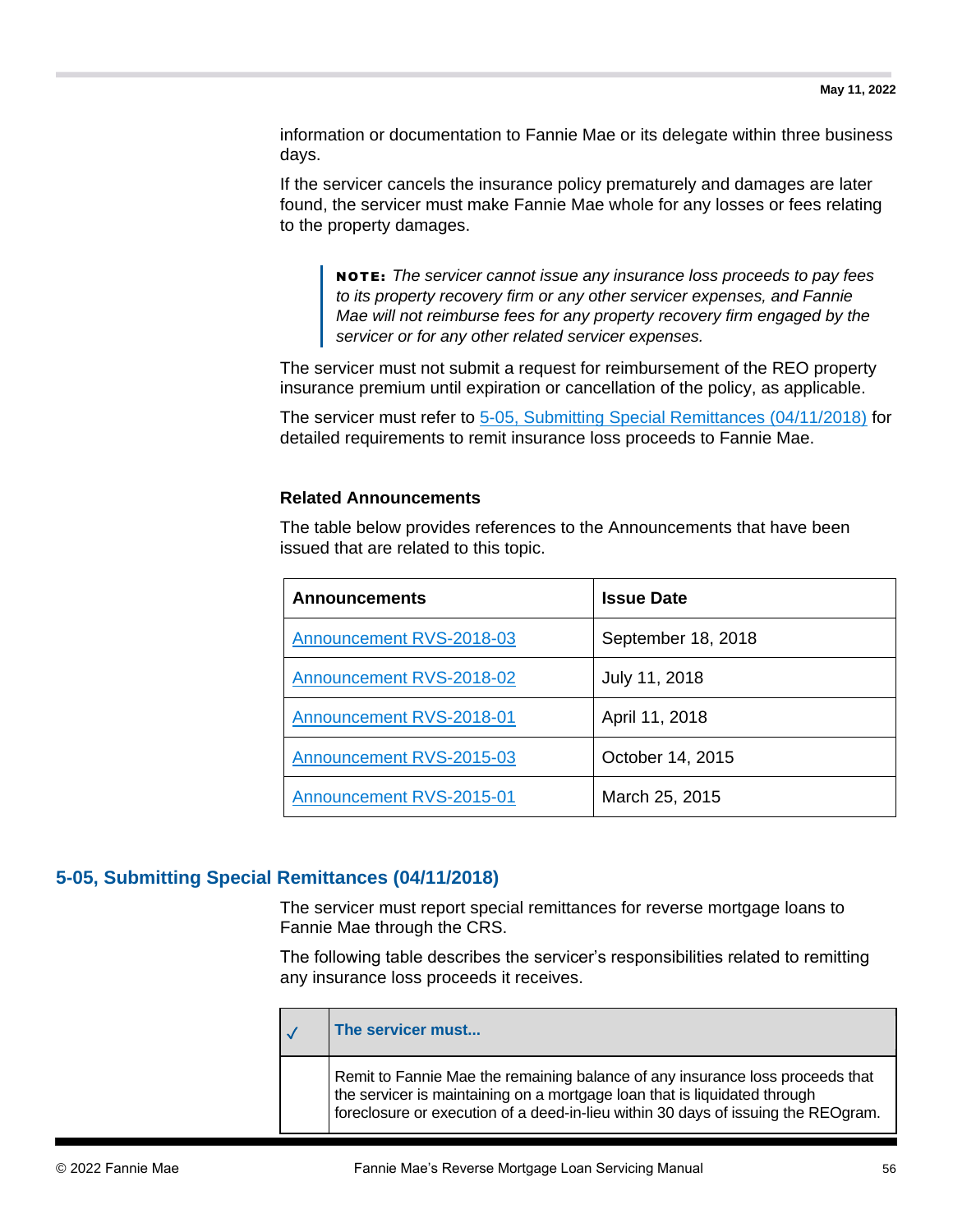| $\mathcal{A}$ | The servicer must                                                                                                                                                                          |
|---------------|--------------------------------------------------------------------------------------------------------------------------------------------------------------------------------------------|
|               | Wire any funds received from any insurance loss proceeds that was a result of a<br>claim filed by Fannie Mae's property recovery firm to Fannie Mae within 10<br>business days of receipt. |

When the servicer receives the refund of the unearned REO property insurance premium from the property insurer, it must immediately remit the funds to Fannie Mae as a special remittance via CRS. However, if Fannie Mae has not reimbursed the servicer for all of its outstanding foreclosure expenses, the servicer may keep the REO property insurance premium refund and show it as a credit on the request for expense reimbursement that it submits to request reimbursement of its outstanding expenses for the mortgage loan.

NOTE: *This does not pertain to property insurance proceeds, but only premium refunds.*

In the event of a third-party sale, the servicer must remit the amount Fannie Mae is due as a special remittance via CRS within five business days of receipt of the proceeds, using remittance code 311. The servicer must not net expenses from the third-party proceeds prior to remittance via CRS.

### **Related Announcements**

The table below provides references to the Announcements that have been issued that are related to this topic.

| <b>Announcements</b>     | <b>Issue Date</b> |
|--------------------------|-------------------|
| Announcement RVS-2018-01 | April 11, 2018    |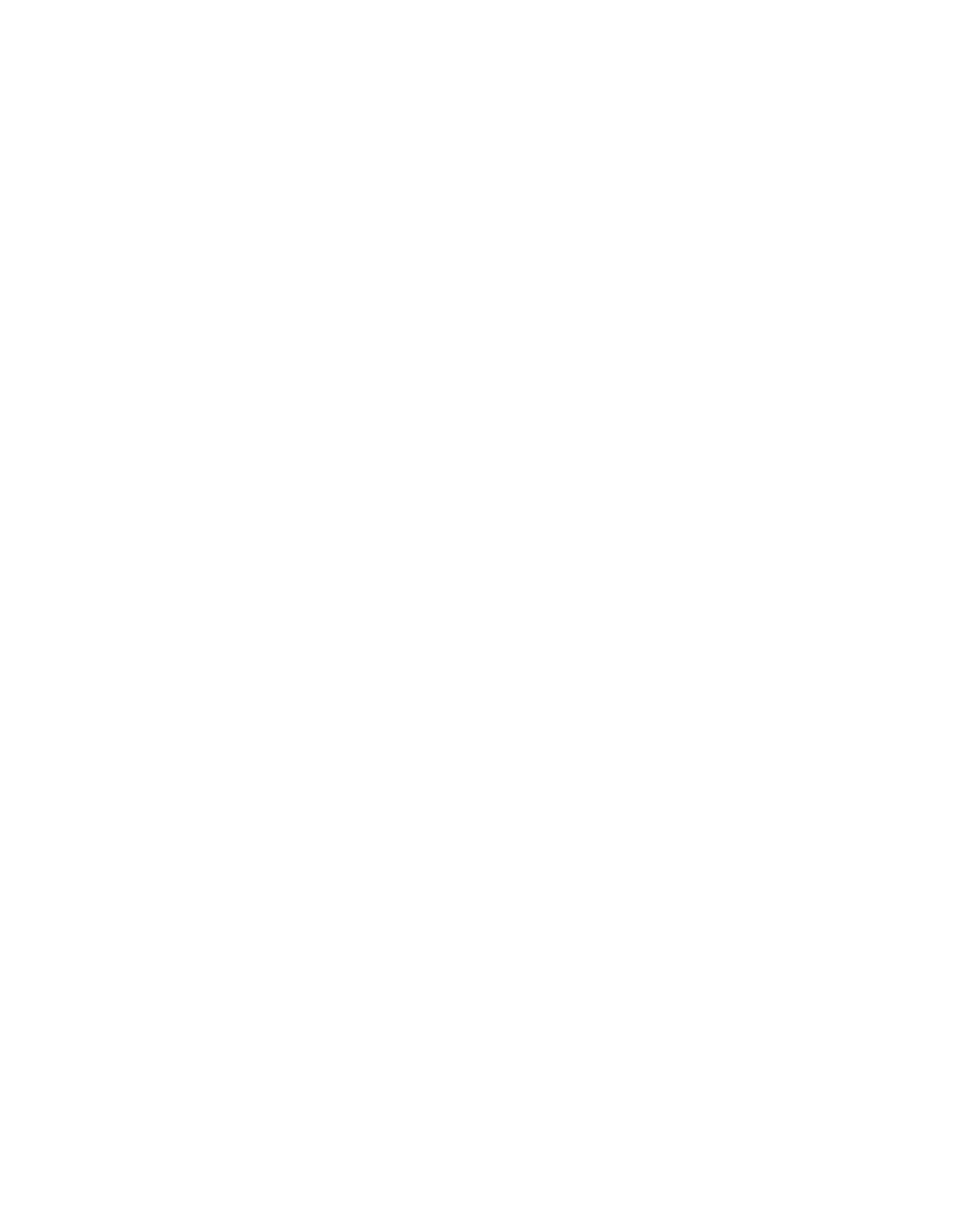# **Chapter 6, Reporting through eBoutique**

# **In this Chapter**

This chapter contains the following sections:

- [6-01, Reporting Specific Transactions to Fannie Mae](#page-58-0)
- [6-02, eBoutique Reports](#page-72-0)

# <span id="page-58-0"></span>**6-01, Reporting Specific Transactions to Fannie Mae**

This section contains the following topics:

- 6-01-01, Reporting Specific Transactions
- 6-01-02, Payment Change Transactions
- 6-01-03, General Servicing Transactions
- 6-01-04, Servicing Transfer Transactions
- 6-01-05, Trial Balance Transactions

# **6-01-01, Reporting Specific Transactions (03/25/2015)**

Fannie Mae's reverse mortgage loan reporting system, eBoutique, is a webbased application that provides access to the Fannie Mae reverse mortgage loan database, which includes information about each reverse mortgage loan in a servicer's portfolio. Fannie Mae carries multiple balances for each mortgage loan:

- total mortgage loan balance,
- amount in any repair set-aside,
- amount in any T&I set-aside,
- amount in any line of credit, and
- amount of any draws made at closing.

When the servicer transmits transaction records to Fannie Mae, eBoutique will evaluate the data and respond to the servicer with the results. The system will update the database for each error-free transaction by debiting or crediting the appropriate balance or by transferring an amount from one balance to another. If the system notifies the servicer about an erroneous transaction, the servicer can correct the error and resubmit the rejected transaction.

eBoutique enables Fannie Mae to process servicing transactions on the same day the servicer transmits them to Fannie Mae—up until 2:00 p.m. (eastern time) on the last calendar day of each month. Any transaction that Fannie Mae receives after this cut-off time will be processed with the following month's activity as a "prior-period" adjustment. As a result of the daily processing, Fannie Mae is able to have its records updated at the close of business on the last day of the month and to disburse servicing fees and mortgage insurance to the servicer by the third business day of the following month.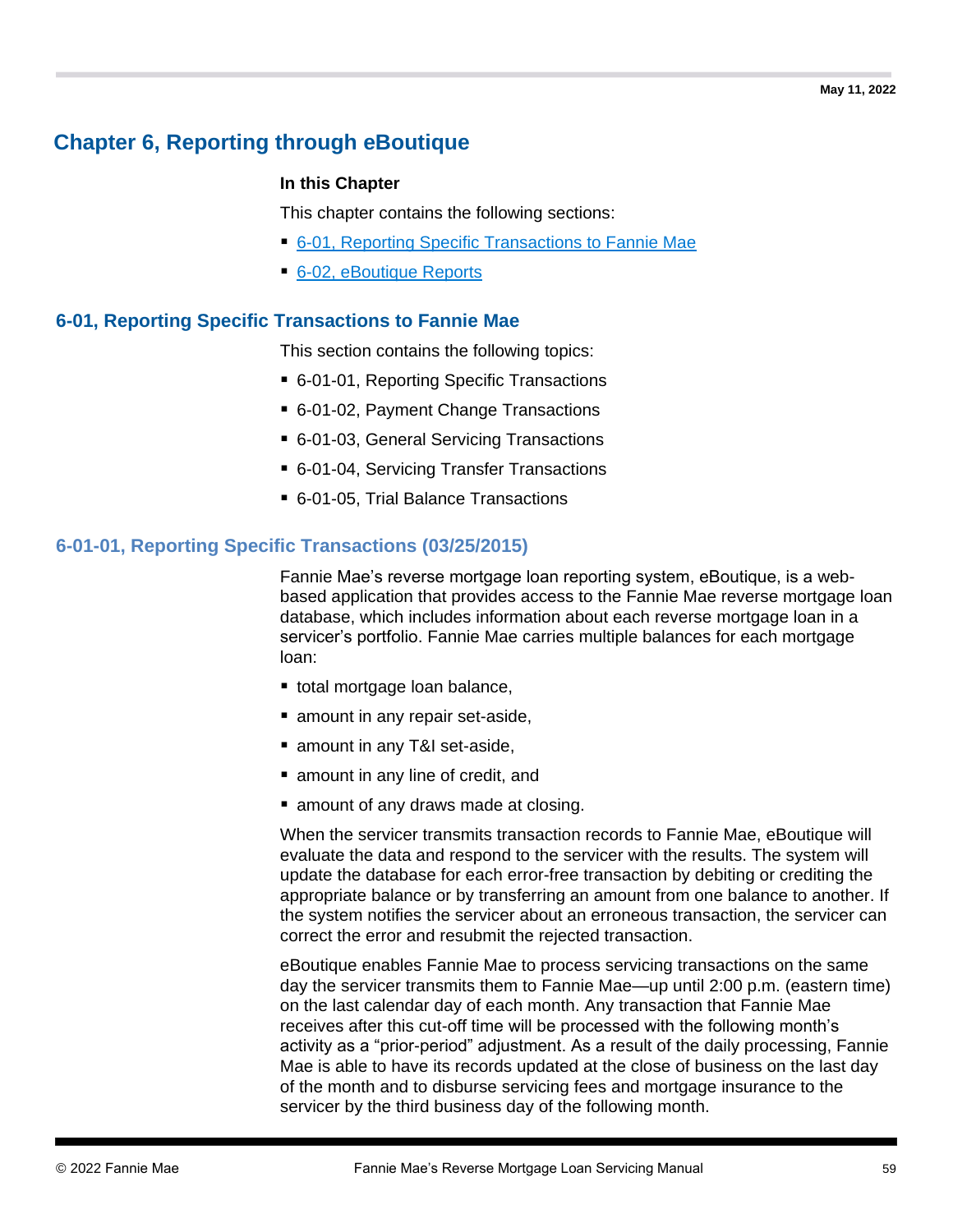The servicer must report mortgage loan-level detail for reverse mortgage loans to Fannie Mae as each specific activity occurs (see [5-01, Submitting the REOgram](#page-50-0) for additional information). The types of activity that must be reported for an individual mortgage loan are summarized under five different transaction types:

- payment plans,
- partial prepayments,
- "unscheduled" payments to the borrower,
- mortgage loan status maintenance, and
- payoffs.

Each transaction type has its own action reporting codes to describe specific activities associated with that type of transaction. The servicer must also submit trial balance information for its reverse mortgage loan portfolio and report transfers of servicing involving reverse mortgage loans to Fannie Mae.

#### **Related Announcements**

The table below provides references to the Announcements that have been issues that are related to this topic.

| Announcements            | <b>Issue Date</b> |
|--------------------------|-------------------|
| Announcement RVS-2015-01 | March 25, 2015    |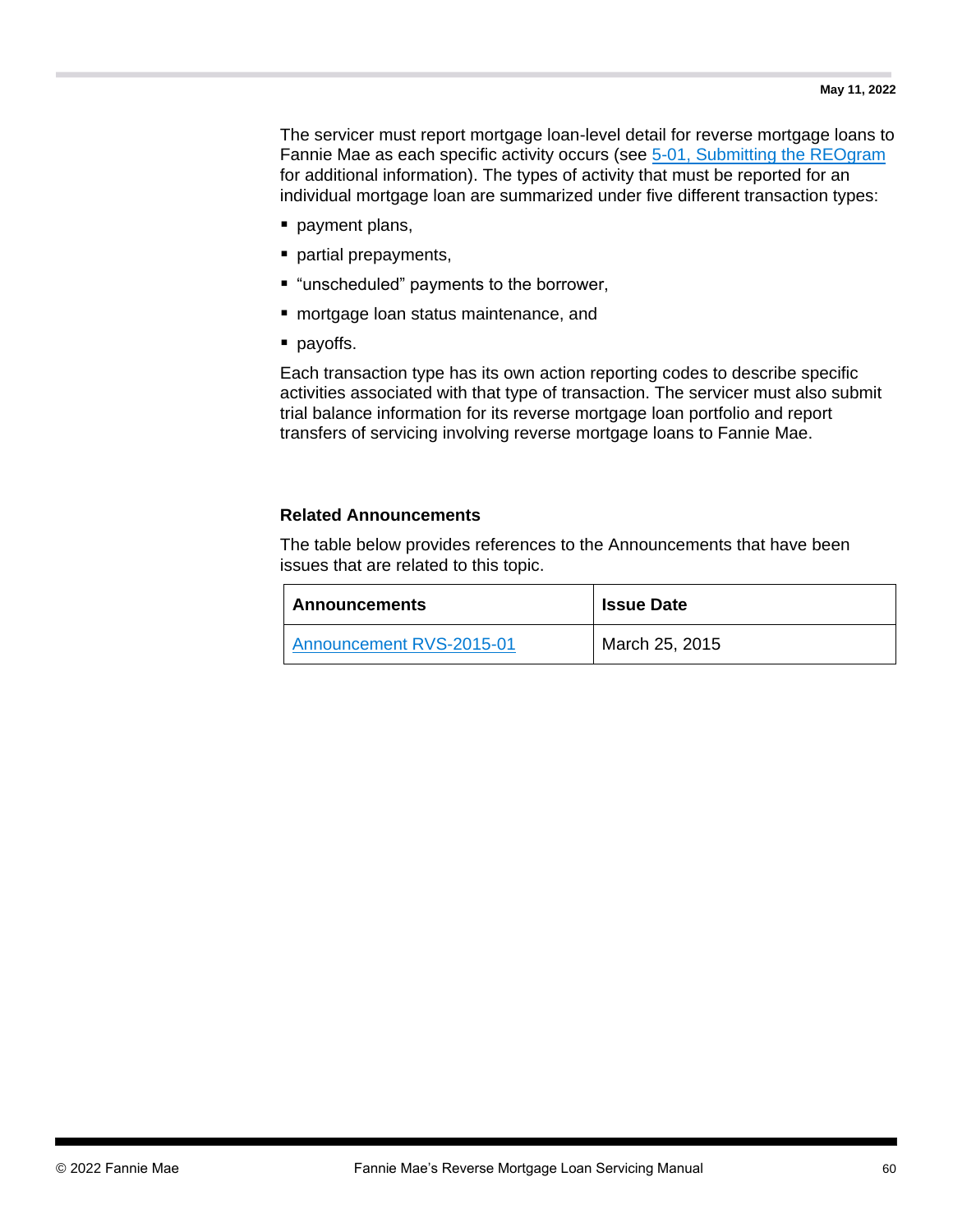# <span id="page-60-0"></span>**6-01-02, Payment Change Transactions (05/28/2014)**

As soon as the servicer receives the borrower's acknowledgment of the terms of a requested payment plan change, the change must be reported to Fannie Mae. A payment plan change may involve a change from one payment plan to another or a change in the terms of the borrower's payment plan.

The servicer must report both the new payment plan or terms and the reason for the change in the following manner:

- Payment plans must be identified as one of the following:
	- 1) a term payment plan (for HECM loans only),
	- 2) a tenure payment plan,
	- 3) a modified term payment plan (for HECM loans only),
	- 4) a modified tenure payment plan, or
	- 5) a line of credit payment plan.
- The reason for the change must be identified as one of the following:
	- 1) access growth for T&I,
	- 2) access growth for repairs,
	- 3) access growth for purchase adjustment, or
	- 4) borrower's request.

This topic contains information on the following:

- Change from One Plan to Another
- Change in Terms of Existing Plans
- Change in Withholding Amount

### **Change from One Plan to Another**

If the borrower is changing from one payment plan to another, the servicer must indicate the new payment plan and the reason for the change when it reports the payment plan change transaction. The additional information that the servicer will need to report will depend on the type of new payment plan the borrower selected, and on whether the servicer is making T&I payments on the borrower's behalf.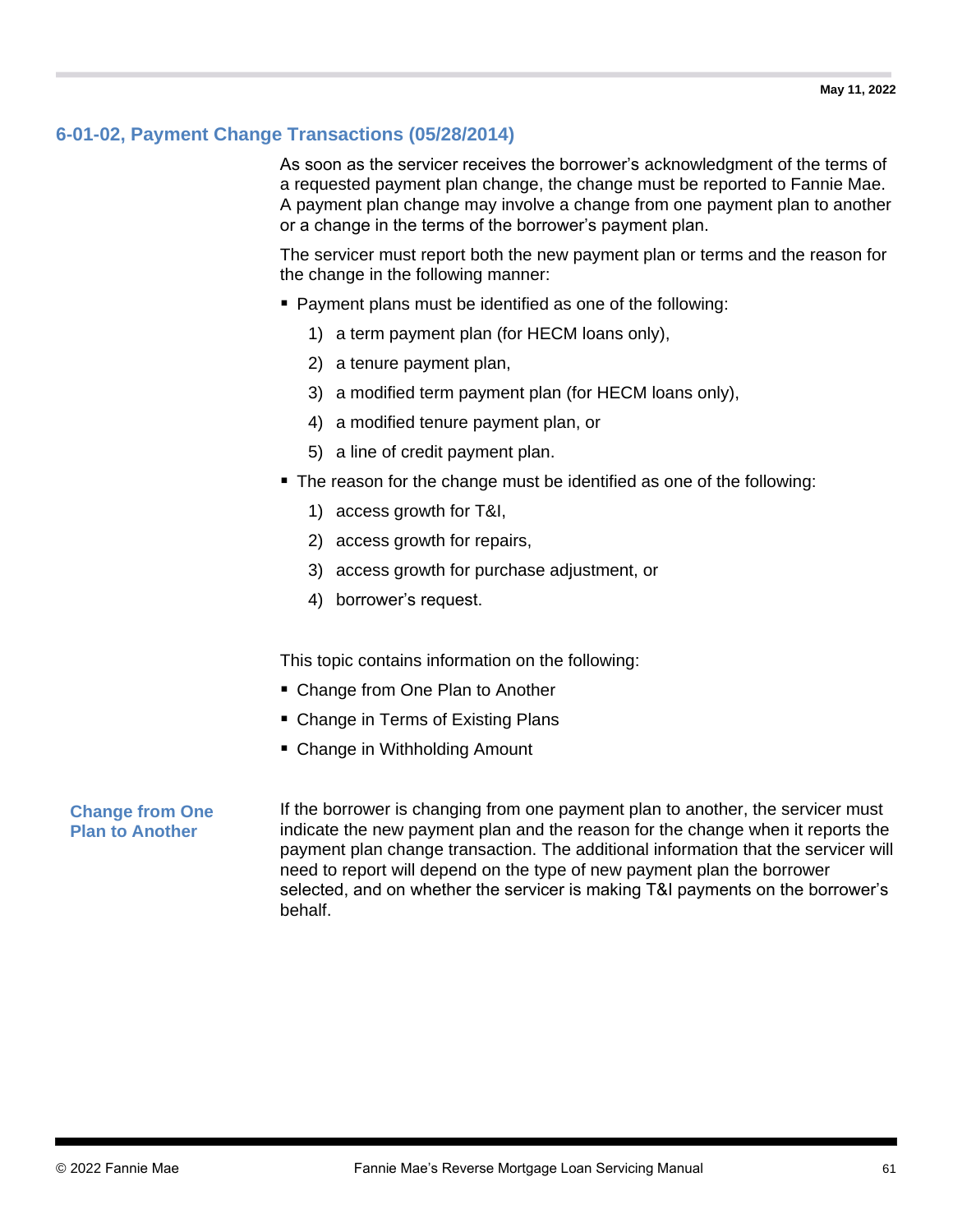| If the new<br>payment plan<br>is a | Then the servicer must indicate                                                                                                                                                                                                                                                                                                                                                                                                                          |
|------------------------------------|----------------------------------------------------------------------------------------------------------------------------------------------------------------------------------------------------------------------------------------------------------------------------------------------------------------------------------------------------------------------------------------------------------------------------------------------------------|
| term payment<br>plan               | • the number of remaining months during which the borrower should<br>receive scheduled payments;<br>• the amount of the scheduled payments;<br>• the effective date of the plan change; and<br>• the amount (or percentage) to be withheld and the beginning and<br>ending dates for the withholding if the servicer is withholding funds<br>from the scheduled payments to make T&I payments.                                                           |
| tenure payment<br>plan             | • the amount of the scheduled monthly payment to the borrower;<br>• the effective date of the plan change; and<br>• the amount (or percentage) to be withheld and the beginning and<br>ending dates for the withholding if the servicer is withholding funds<br>from the scheduled payments to make T&I payments.                                                                                                                                        |
| modified term<br>payment plan      | • the number of remaining months during which the borrower should<br>receive scheduled payments;<br>• the amount of the borrower's line of credit reserve;<br>• the amount of the scheduled payments;<br>• the effective date of the plan change; and<br>• the amount (or percentage) to be withheld and the beginning and<br>ending dates for the withholding if the servicer is withholding funds<br>from the scheduled payments to make T&I payments. |
| modified tenure<br>payment plan    | • the amount of the scheduled monthly payment to the borrower;<br>the amount of the borrower's line of credit reserve;<br>٠<br>the effective date of the plan change; and<br>$\bullet$<br>• the amount (or percentage) to be withheld and the beginning and<br>ending dates for the withholding if the servicer is withholding funds<br>from the scheduled payments to make T&I payments.                                                                |
| line of credit<br>payment plan     | the amount of the borrower's line of credit reserve, and<br>• the effective date of the plan change.                                                                                                                                                                                                                                                                                                                                                     |

#### **Change in Terms of Existing Plans**

There may be instances in which a borrower requests a change in the terms of his or her existing payment plan or the servicer initiates a change to recover advances it made or to give the borrower credit for monies he or she is due. Generally, these payment changes should be reported in the same way that the servicer reports a change from one plan to another, except that the servicer should indicate the borrower's existing payment plan when it reports the payment plan change transaction (since the same plan will remain in effect, albeit with modified terms).

| <b>Change in</b>          | The servicer generally withholds an amount from the borrower's scheduled |
|---------------------------|--------------------------------------------------------------------------|
| <b>Withholding Amount</b> | monthly payment only if the borrower requests the servicer to make T&I   |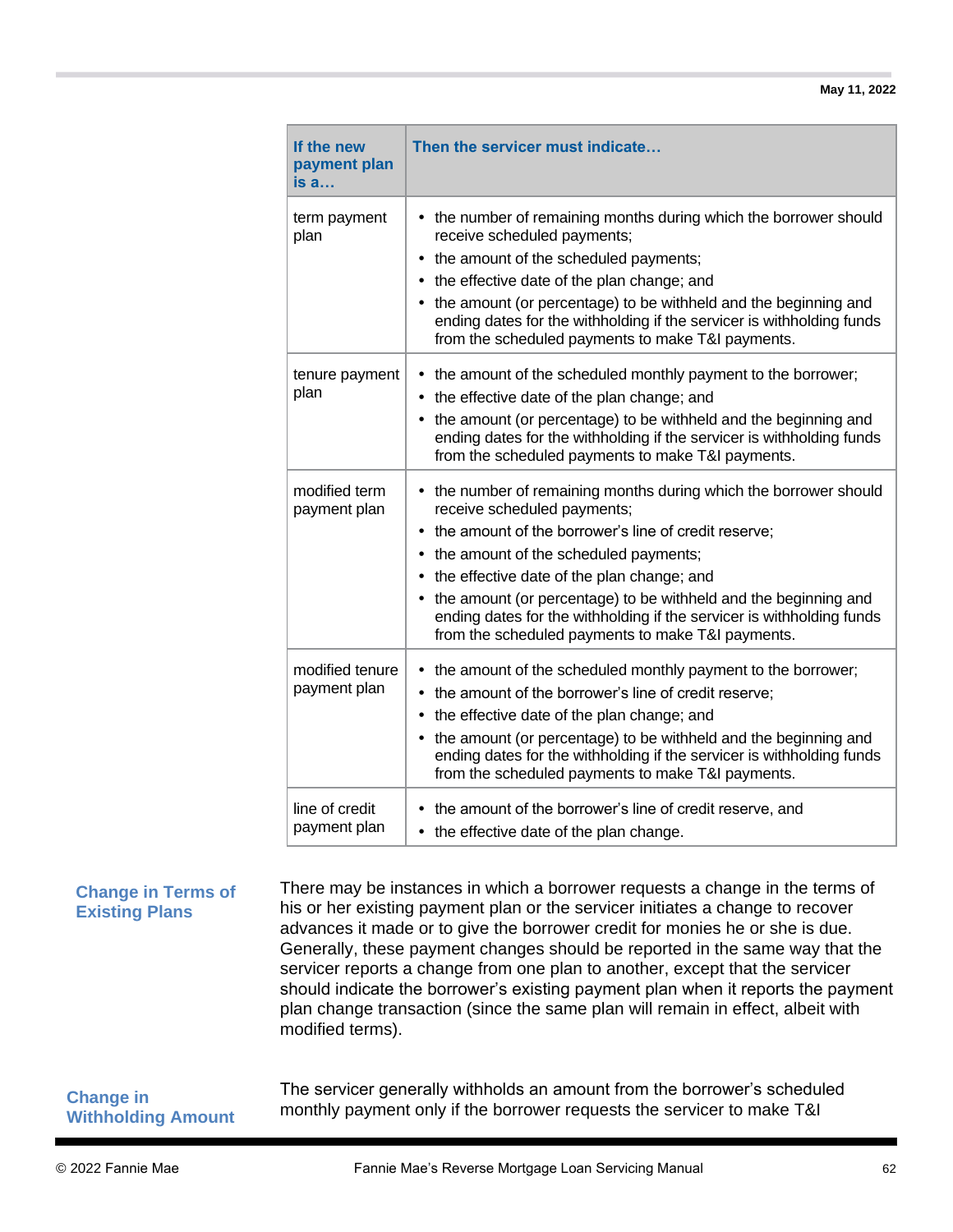payments on his or her behalf. The servicer may also assume responsibility for making these payments—and withhold the appropriate amount from the borrower's scheduled payments—if the borrower fails to pay T&I payments that he or she agreed to pay. There will also be occasions in which a servicer that has been withholding funds from the borrower's scheduled payment to make T&I payments on the borrower's behalf will no longer need to do so.

To begin withholding funds from a borrower's scheduled payments, the servicer should report a payment plan change to reflect the amount (or percentage) to be withheld and the beginning and ending dates for the withholding, following the general procedures for reporting changes from one payment plan to another. Should the servicer need to discontinue its withholding for T&I payments, it should report a payment plan change, showing the appropriate scheduled monthly payment and indicating a "zero" withholding amount.

# <span id="page-62-0"></span>**6-01-03, General Servicing Transactions (12/12/2018)**

There are four types of general servicing transactions that the servicer must report to Fannie Mae:

- A partial prepayment occurs when the borrower submits funds to be applied toward repayment of the mortgage loan debt.
- An "unscheduled" payment occurs when the borrower requests a draw against the line of credit or when the servicer removes funds from a set-aside account.
- Mortgage loan status maintenance occurs when there has been a change in the mortgage loan status, which may mean that payments to the borrower will need to be stopped or resumed, that action has been taken to liquidate the mortgage loan, that the borrower has declared bankruptcy, etc.
- A payoff occurs when the borrower (or his or her estate) repays the mortgage loan debt in full; a repurchase occurs when the servicer fulfills a contractual obligation by repurchasing the mortgage loan from Fannie Mae.

This topic contains information on the following:

- Partial Prepayment Transactions
- Unscheduled Payment Transactions
- Mortgage Loan Status Maintenance Transactions
- Payoff and Repurchase Transactions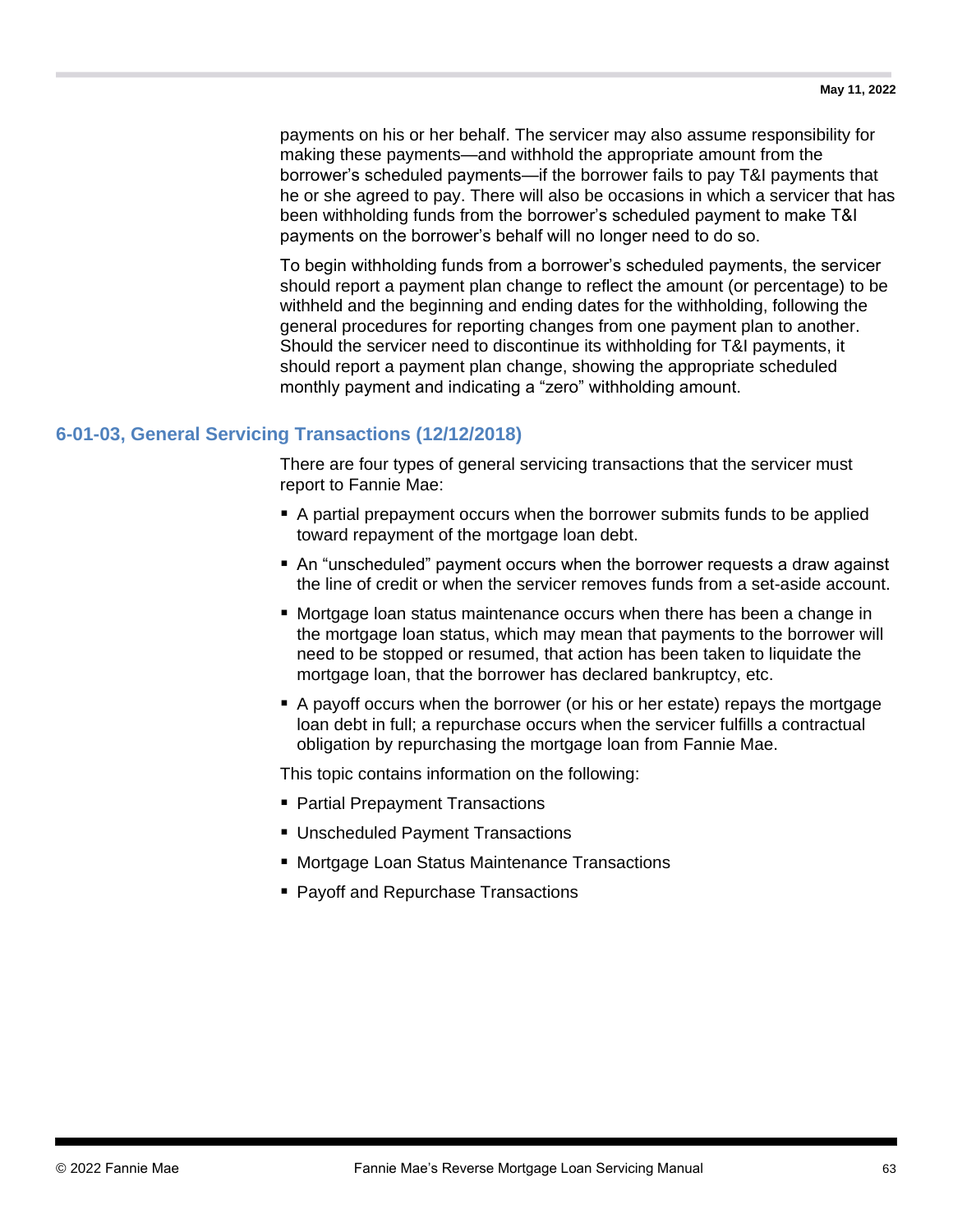## **Partial Prepayment Transactions**

The servicer must perform the actions required in the following table when any partial prepayments are received from the borrower.

| The servicer must                                                                                                                                                                                         |  |
|-----------------------------------------------------------------------------------------------------------------------------------------------------------------------------------------------------------|--|
| Report the prepayments received to Fannie Mae.                                                                                                                                                            |  |
| Remit the funds to Fannie Mae within 24 hours of receipt.                                                                                                                                                 |  |
| Provide the following information to Fannie Mae:<br>• the amount of the prepayment,<br>• the eBoutique action code that is associated with the transaction, and<br>• the effective date of the repayment. |  |

Any partial prepayment received from the borrower will decrease the balance of the mortgage loan (and increase the borrower's net principal limit). The servicer must select from the eBoutique action codes described in the following table to instruct Fannie Mae about the application of the repayment.

| eBoutique<br><b>Action Code</b> | Is used to indicate that the prepayment must be                                                                                                                       |
|---------------------------------|-----------------------------------------------------------------------------------------------------------------------------------------------------------------------|
| 80                              | • applied to reduce the mortgage loan balance for an FHA HECM<br>unless the borrower has a line of credit payment plan (in which<br>case, Code 81 should be used), or |
|                                 | • used to reduce the mortgage loan balance for a Home Keeper<br>mortgage loan if the borrower has a tenure payment plan.                                              |
| 81                              | applied to increase the borrower's net line of credit.                                                                                                                |
| 82                              | applied to increase the repair set-aside account.                                                                                                                     |
| 83                              | applied to increase the T&I set-aside account.                                                                                                                        |
| 84                              | applied to increase the first year's property charges set-aside<br>account.                                                                                           |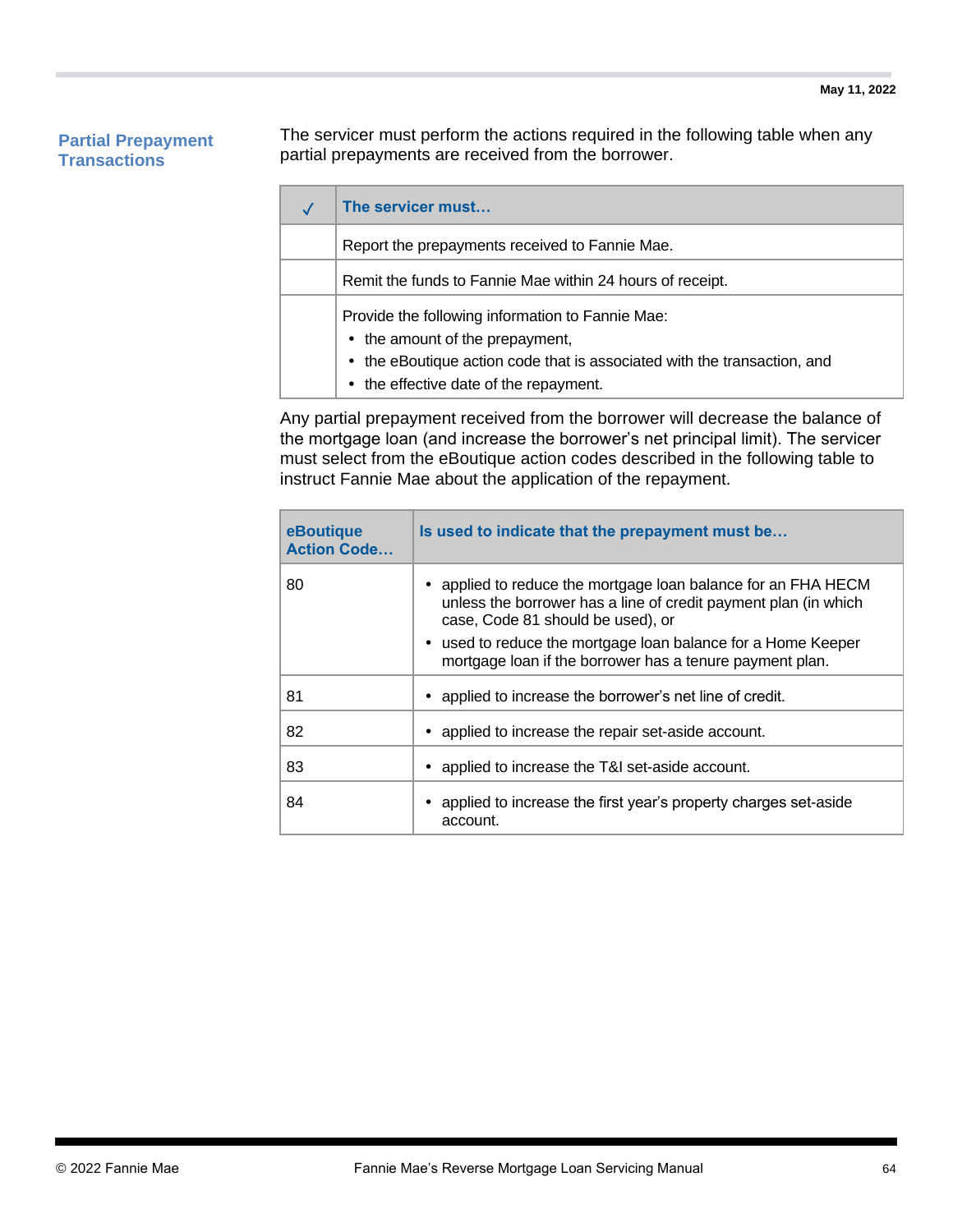# **Unscheduled Payment Transactions**

The servicer must report any unscheduled payments it makes to the borrower or to another party on the borrower's behalf. The servicer must also provide the following additional information to Fannie Mae:

- the amount of the unscheduled payment,
- the eBoutique action code that is associated with the transaction, and
- the effective date of the unscheduled payment.

An unscheduled payment will increase the borrower's mortgage loan balance (and decrease the borrower's net principal limit). The servicer must select from the eBoutique action codes described in the following table to instruct Fannie Mae about the purpose of the unscheduled payment.

| eBoutique<br><b>Action</b><br>Code | Is used to indicate that the unscheduled payment is related to                                                                                                                                                                                                                         |
|------------------------------------|----------------------------------------------------------------------------------------------------------------------------------------------------------------------------------------------------------------------------------------------------------------------------------------|
| 41                                 | an interim payment for repair work, which the servicer is authorized to use<br>to reduce the repair set-aside account.                                                                                                                                                                 |
|                                    | This action code cannot reduce the set-aside to zero. A different action<br>code is used for the final payment.                                                                                                                                                                        |
| 42                                 | an interim payment of the first year's property charges, which the servicer<br>is authorized to use to reduce the first year's property charges set-aside<br>account.                                                                                                                  |
|                                    | This action code cannot reduce the set-aside to zero. A different action<br>code is used for the final payment.                                                                                                                                                                        |
| 43                                 | taxes or insurance premiums the servicer is paying on the borrower's<br>behalf, which the servicer is authorized to use to reduce the T&I set-aside<br>account.                                                                                                                        |
| 44                                 | a draw the borrower requested from his or her net line of credit, which the<br>servicer is authorized to use to reduce the borrower's credit line.                                                                                                                                     |
| 45                                 | the final payment for repair work, which the servicer is authorized to use to<br>reduce the repair set-aside account.<br>The system will apply any remaining funds to the net line of credit.                                                                                          |
| 46                                 | the final payment of the first year's property charges, which the servicer is<br>authorized to use to reduce the first year's property charges set-aside<br>account.<br>The system will apply any remaining funds to the net line of credit.                                           |
| 47                                 | the fee for any appraisal report the borrower is required to obtain in<br>connection with the acceleration of the debt, which the servicer is<br>authorized to use to establish an appraisal fee set-aside account, and thus<br>will be added to the borrower's mortgage loan balance. |
| 48                                 | an advance to prevent a tax lien from being placed because the borrower<br>failed to pay the real estate taxes for the security property, which the<br>servicer is authorized to use to reduce the borrower's line of credit if it<br>includes enough funds to make the payment.       |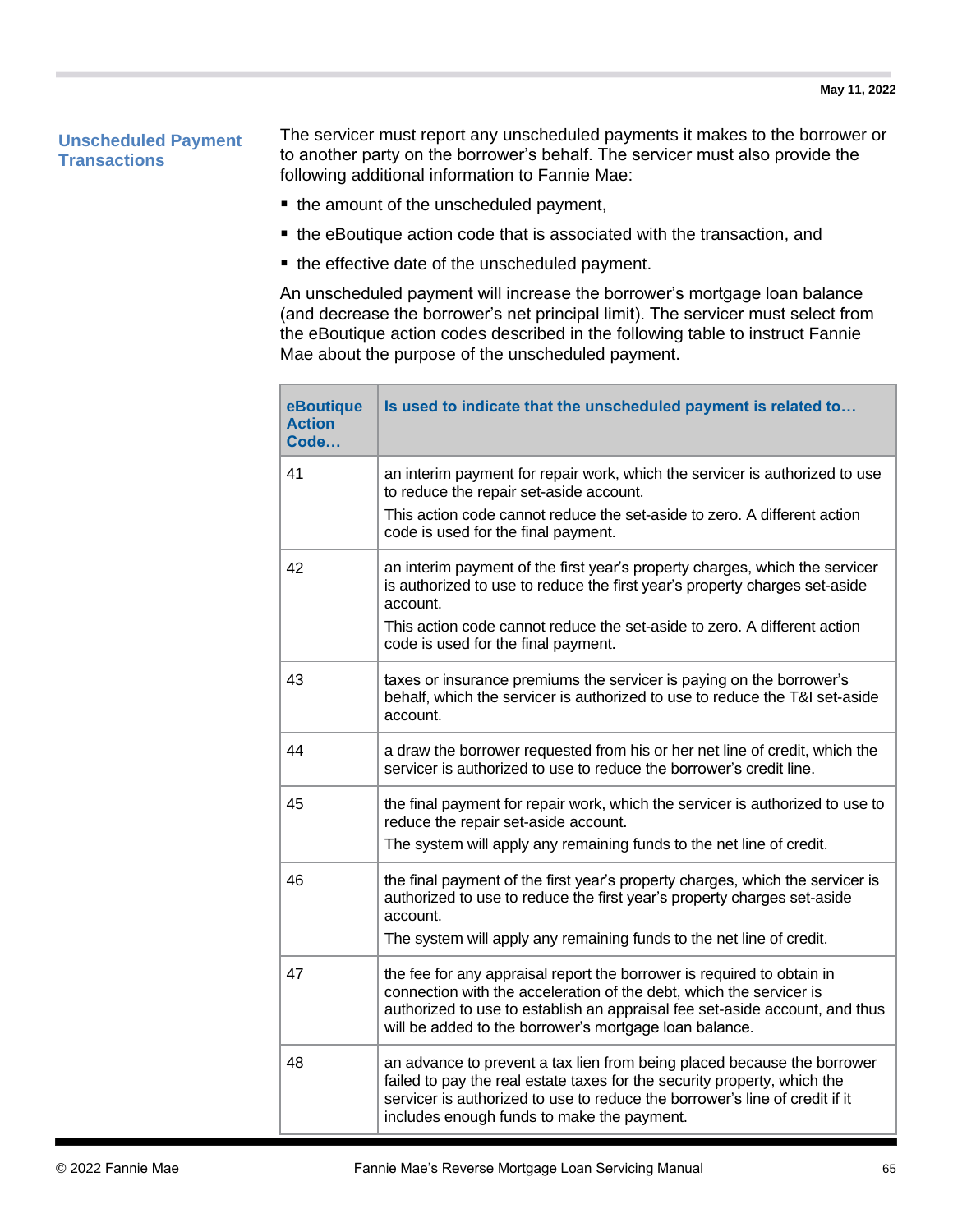| eBoutique<br><b>Action</b><br>Code | Is used to indicate that the unscheduled payment is related to                                                                                                             |
|------------------------------------|----------------------------------------------------------------------------------------------------------------------------------------------------------------------------|
| 49                                 | a fee that is charged to the borrower for processing a payment plan<br>change request, which the servicer is authorized to use to reduce the<br>borrower's line of credit. |

The servicer must select from the eBoutique action codes described in the following table to instruct Fannie Mae about the purpose of the unscheduled payment used for servicer reimbursements.

| eBoutique<br><b>Action Code</b> | Is used to reimburse the servicer for an unscheduled payment<br>that relates to a fee that is charged to the borrower for<br>processing |
|---------------------------------|-----------------------------------------------------------------------------------------------------------------------------------------|
| 90                              | unscheduled taxes, which the servicer is authorized to use to reduce<br>the borrower's line of credit.                                  |
| 91                              | unscheduled insurance, which the servicer is authorized to use to<br>reduce the borrower's line of credit.                              |
| 92                              | an unscheduled inspection, which the servicer is authorized to use to<br>reduce the borrower's line of credit.                          |
| 93                              | an unscheduled appraisal, which the servicer is authorized to use to<br>reduce the borrower's line of credit.                           |
| 94                              | unscheduled property preservation, which the servicer is authorized to<br>use to reduce the borrower's line of credit.                  |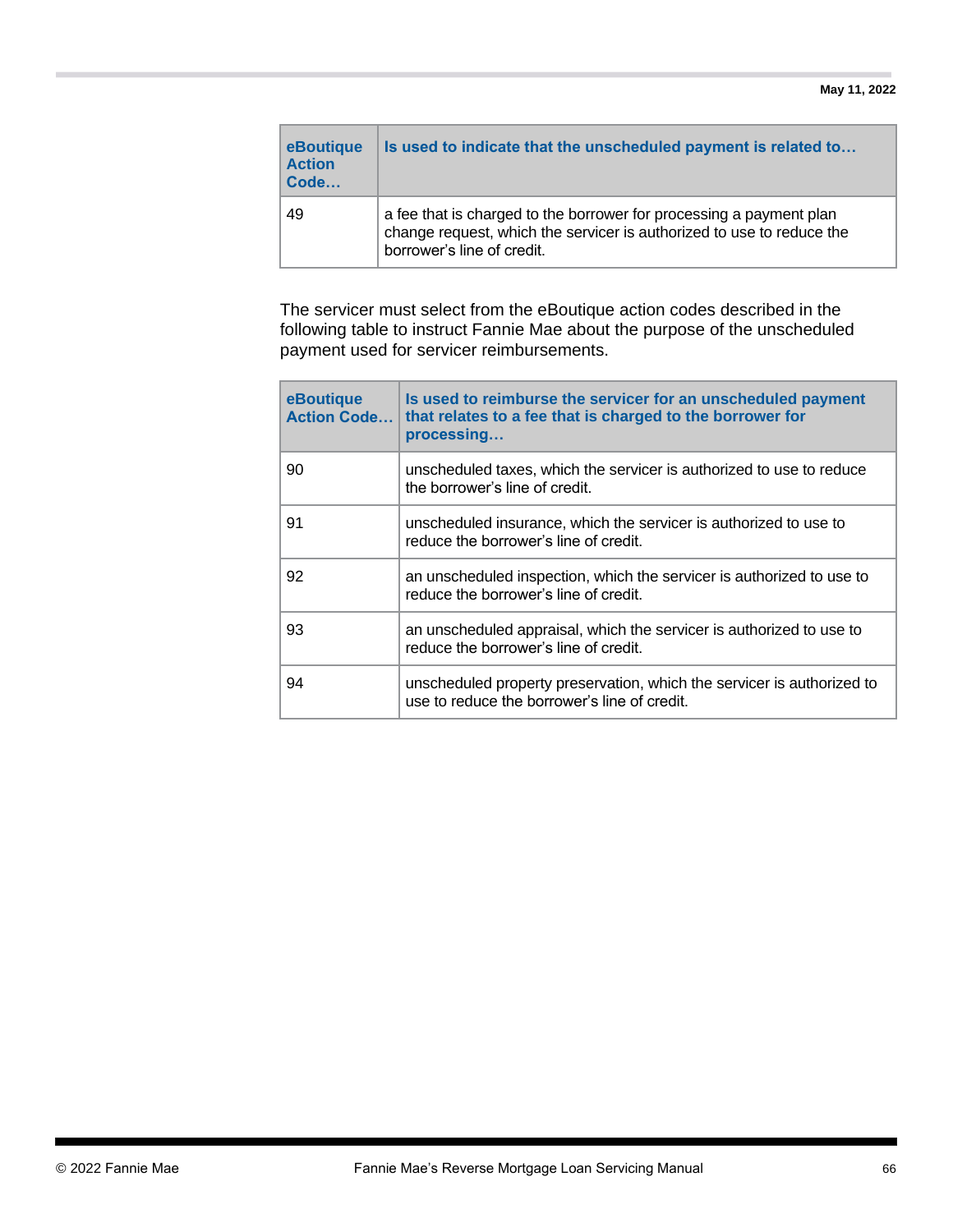### **Mortgage Loan Status Maintenance Transactions**

The servicer must report mortgage loan status maintenance transactions to Fannie Mae as they occur. Mortgage loan status maintenance transactions relate to the

- suspension or resumption of the borrower's scheduled payments,
- initiation of bankruptcy or other litigation,
- referrals to a law firm for foreclosure action or acceptance of a deed-in-lieu,
- referrals to HUD for a determination of whether to accelerate the debt,
- issuance of a demand for repayment, or
- **E** liquidation of the mortgage loan.

When reporting a mortgage loan status maintenance transaction, the servicer must report one of the eBoutique action codes described in the following table to provide a more detailed explanation of the exact status of the mortgage loan. The servicer may report different action codes eBoutique for the mortgage loan from time to time.

| eBoutique<br><b>Action</b><br>Code | Is used to notify Fannie Mae that the                                                                                                                                                                                                        |  |
|------------------------------------|----------------------------------------------------------------------------------------------------------------------------------------------------------------------------------------------------------------------------------------------|--|
| 01                                 | borrower has requested suspension of his or her scheduled payments for a<br>period of time and that Fannie Mae should cease its automatic<br>disbursement of these payments as of the effective date the servicer<br>specifies.              |  |
| 02                                 | borrower has requested the resumption of previously suspended scheduled<br>payments and that Fannie Mae should once again begin its automatic<br>disbursement of these payments as of the effective date the servicer<br>specifies.          |  |
|                                    | This code can also be used to notify Fannie Mae that it can once again<br>make any scheduled payments to a borrower that it had suspended when<br>the demand for repayment was issued, because the borrower has cured his<br>or her default. |  |
| 11                                 | mortgage loan has been referred to foreclosure due to the borrower's death.                                                                                                                                                                  |  |
| 12                                 | mortgage loan has been referred to foreclosure due to the borrower's non-<br>occupancy of the property.                                                                                                                                      |  |
| 13                                 | mortgage loan has been referred to foreclosure due to unpaid T&I.                                                                                                                                                                            |  |
| 14                                 | mortgage loan has been referred to foreclosure due to other reasons.                                                                                                                                                                         |  |
| 15                                 | borrower declared bankruptcy or that other litigation involving the borrower<br>or the security property was initiated on the date the servicer specifies.                                                                                   |  |
| 50                                 | Home Keeper mortgage loan has been accelerated or a HECM loan was<br>referred to HUD for a decision to accelerate the debt, as the result of any<br>default other than the nonpayment of T&I on the date the servicer specifies.             |  |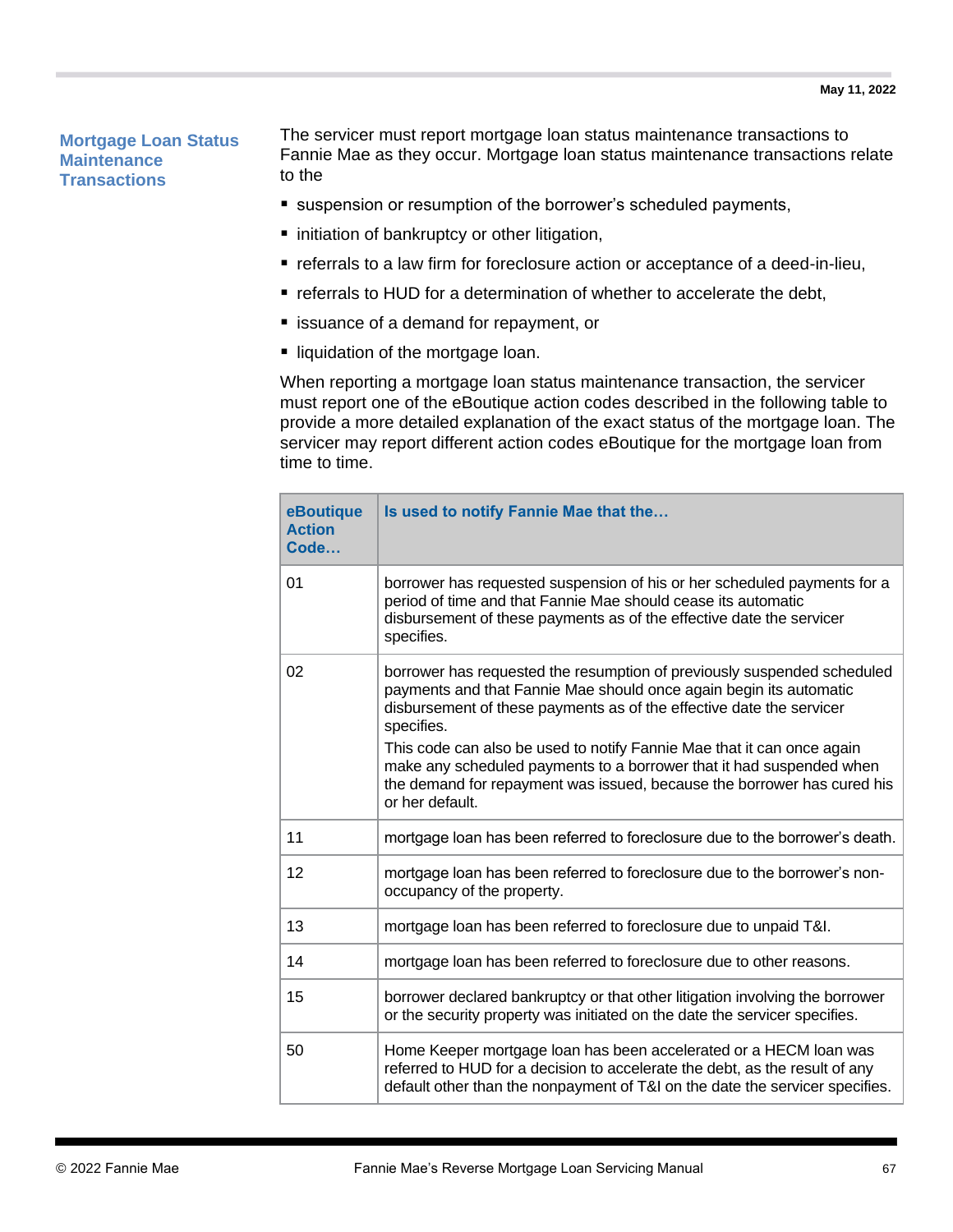| eBoutique<br><b>Action</b><br>Code | Is used to notify Fannie Mae that the                                                                                                                                                                                                                                                                                               |  |
|------------------------------------|-------------------------------------------------------------------------------------------------------------------------------------------------------------------------------------------------------------------------------------------------------------------------------------------------------------------------------------|--|
| 51                                 | Home Keeper mortgage loan has been accelerated or a HECM loan was<br>referred to HUD for a decision to accelerate the debt as the result of the<br>borrower's failure to make T&I payments on the date the servicer specifies.                                                                                                      |  |
| 52                                 | HECM loan was referred to HUD for a decision to accelerate the debt as the<br>result of other reasons on the date the servicer specifies.                                                                                                                                                                                           |  |
| 53                                 | HECM loan was referred to HUD for a decision to accelerate the debt;<br>however, the servicer is setting up a repayment plan to clear the default.                                                                                                                                                                                  |  |
| 55                                 | Loan was called due and payable. Payment was issued for a Home Keeper<br>mortgage loan or that a Repayment Notice was issued for a HECM loan on<br>the date the servicer specifies.                                                                                                                                                 |  |
| 56                                 | HECM loan was referred to HUD for a decision to accelerate the debt as<br>result of borrower's non-occupancy of the property on the date the servicer<br>specifies.                                                                                                                                                                 |  |
| 57                                 | HECM loan was referred to HUD for a decision to accelerate the debt as the<br>result of borrower's non-payment of T&I on the date the servicer specifies.<br>NOTE: If the servicer subsequently enters into a<br>repayment plan that meets HUD guidelines, then action<br>code 53 (repayment plan) should be reported to eBoutique. |  |
| 58                                 | HECM loan was referred to HUD for a decision to accelerate the debt as the<br>result of other reasons on the date the servicer specifies.                                                                                                                                                                                           |  |
| 70                                 | property was acquired at a foreclosure sale or through the recording of a<br>deed-in-lieu of foreclosure on the date the servicer specifies.                                                                                                                                                                                        |  |
| 71                                 | third party acquired the property at a foreclosure sale on the date the<br>servicer specifies, as well as to notify Fannie Mae that a "short" payoff was<br>finalized on the date the servicer specifies.                                                                                                                           |  |
| 72                                 | HECM loan has been liquidated and assignment to HUD has occurred on<br>the date the servicer specifies.                                                                                                                                                                                                                             |  |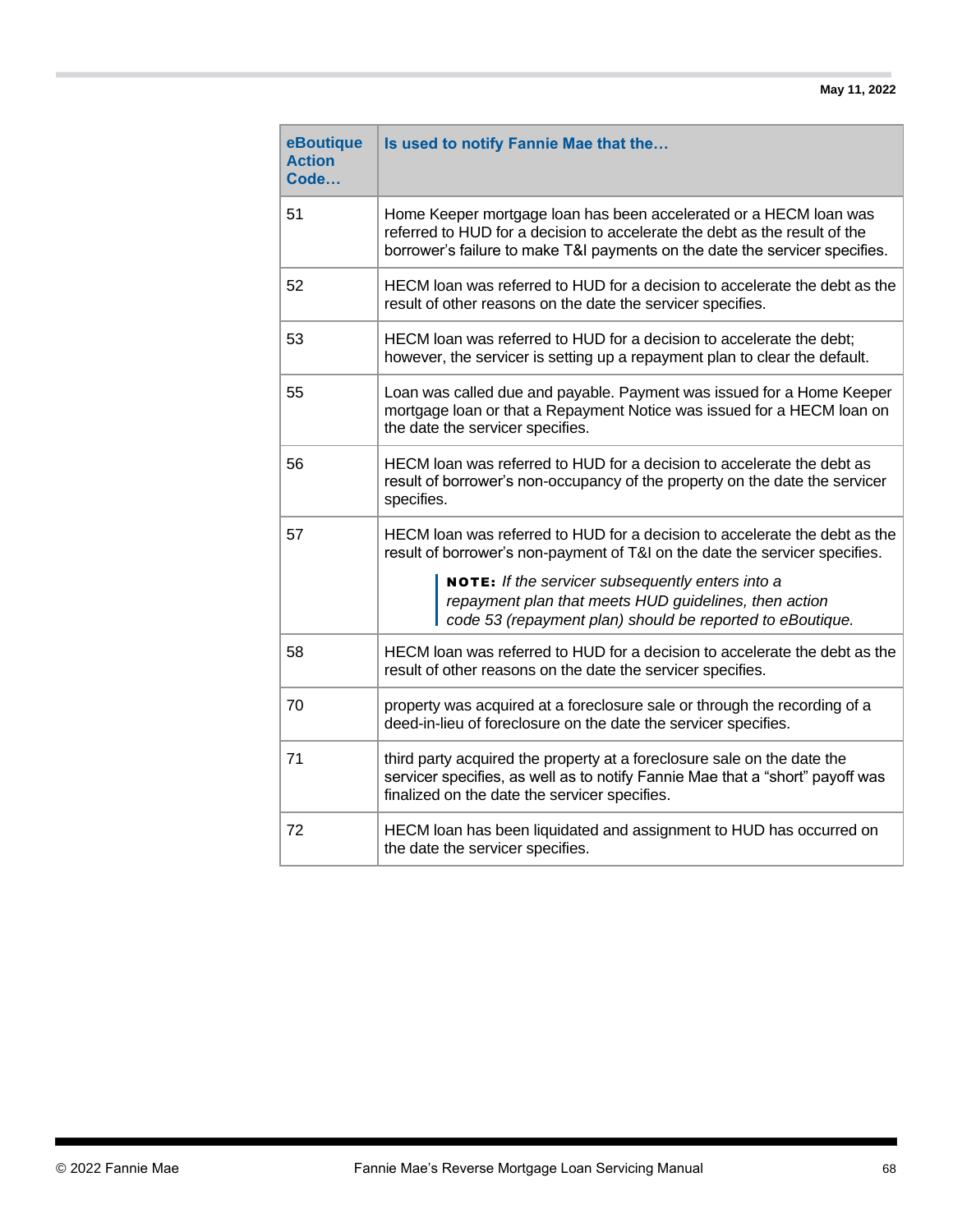## **Payoff and Repurchase Transactions**

The servicer must report the borrower's payment of the mortgage loan in full or the servicer's repurchase of the mortgage loan from Fannie Mae on the same day it transmits the funds to Fannie Mae.

NOTE: *Payoff proceeds cannot be processed after the 2:00 p.m. (eastern) system cutoff time on the last day of the month; therefore, Fannie Mae will process any payoff proceeds received after the cutoff on that day as a "prior-period" adjustment in the following month.*

The servicer must provide the following additional information to Fannie Mae:

- the amount received from the borrower for a payoff transaction,
- the amount of repurchase proceeds that will be drafted from the servicer's custodial account,
- the reason for a payoff, and
- the effective date of the payoff or repurchase.

The borrower's payment in full of the debt will set both the borrower's mortgage loan balance and net principal limit to zero.

The servicer must select from the eBoutique action codes described in the following table to describe a mortgage loan payoff or repurchase.

| eBoutique<br><b>Action</b><br>Code | Is used to indicate that the                                                                                                              |
|------------------------------------|-------------------------------------------------------------------------------------------------------------------------------------------|
| 31                                 | mortgage loan was paid off on the effective date the servicer specifies as<br>the result of the borrower's death.                         |
| 32                                 | mortgage loan was paid off on the effective date the servicer specifies as<br>the result of the borrower's move to a different residence. |
| 33                                 | mortgage loan was paid off on the effective date the servicer specifies<br>and that the borrower will continue to reside in the property. |
| 34                                 | mortgage loan was paid off on the effective date the servicer specifies for<br>any other reason for termination.                          |
| 35                                 | mortgage loan was paid off on the effective date the servicer specifies,<br>but the servicer is not aware of the reason for the payoff.   |
| 65                                 | servicer is repurchasing the mortgage loan from Fannie Mae as of the<br>effective date the servicer specifies.                            |
| 66                                 | mortgage loan has been refinanced as of the effective date the servicer<br>specifies.                                                     |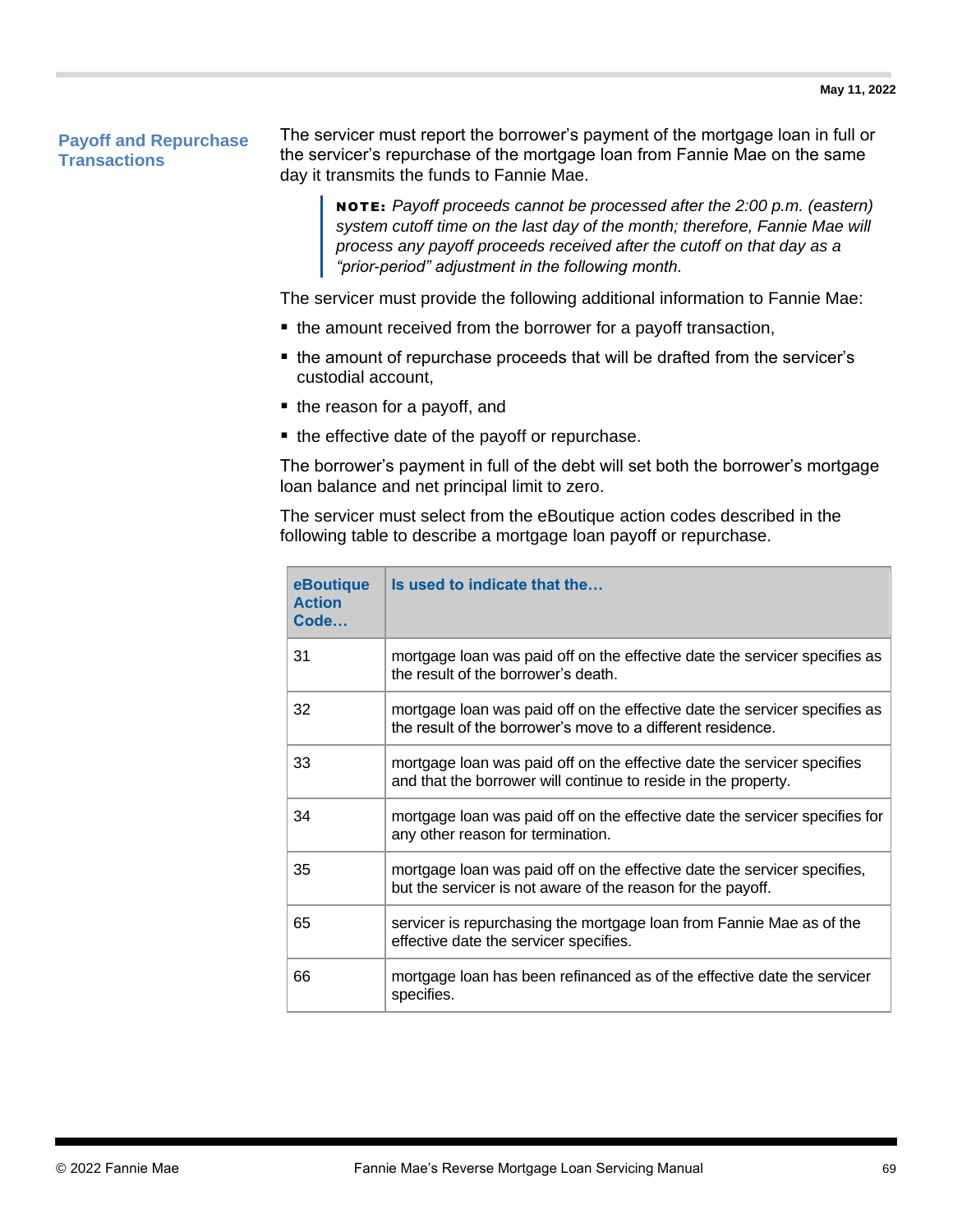#### **Related Announcements**

The table below provides references to the Announcements that have been issued that are related to this topic.

| <b>Announcements</b>     | <b>Issue Date</b> |
|--------------------------|-------------------|
| Announcement RVS-2018-04 | December 12, 2018 |
| Announcement RVS-2018-01 | April 11, 2018    |

# **6-01-04, Servicing Transfer Transactions (05/28/2014)**

Once a transfer of servicing for some or all of the servicer's reverse mortgage loans is approved by Fannie Mae, the servicer must notify Fannie Mae to transfer the mortgage loans from the transferor to the transferee servicer in eBoutique. This notification can relate to all of the servicer's reverse mortgage loans, all of the servicer's Home Keeper mortgage loans, all of the servicer's HECM loans, or selected reverse mortgage loans of either type.

The servicer's notification (which is the file format) for a servicing transfer transaction must include the following, which can be found within eBoutique under the "help" option:

- **Transaction designator 05 (which identifies the transaction as Servicer** Transfer).
- The nine-digit Fannie Mae transferor and transferee servicer numbers.
- **Transfer option (which identifies the mortgage loans to be transferred).**  $1 = All$ , 2=All HECM, 3=All Home Keeper (HKM), or 4=Specific Loan.
- Fannie Mae loan number (for each loan to be transferred if transfer option).
- Effective date of the servicing transfer. (YYYYMMDD).
- Delete loan indicator.

#### **6-01-05, Trial Balance Transactions (04/11/2018)**

The servicer is required to complete and submit its trial balance transaction files to Fannie Mae via eBoutique by the sixth calendar day of each month. eBoutique will perform a reconciliation of mortgage loan balance record differences in the trial balance transaction file and produce two reports:

- Report 28 Trial Balance Reconciliation Exception, and
- Report 29 Trial Balance UPB Compare.

The trial balance comparison transaction must identify

- the servicer's nine-digit Fannie Mae seller/servicer identification number,
- the subservicer's nine-digit Fannie Mae seller/servicer identification number (if applicable),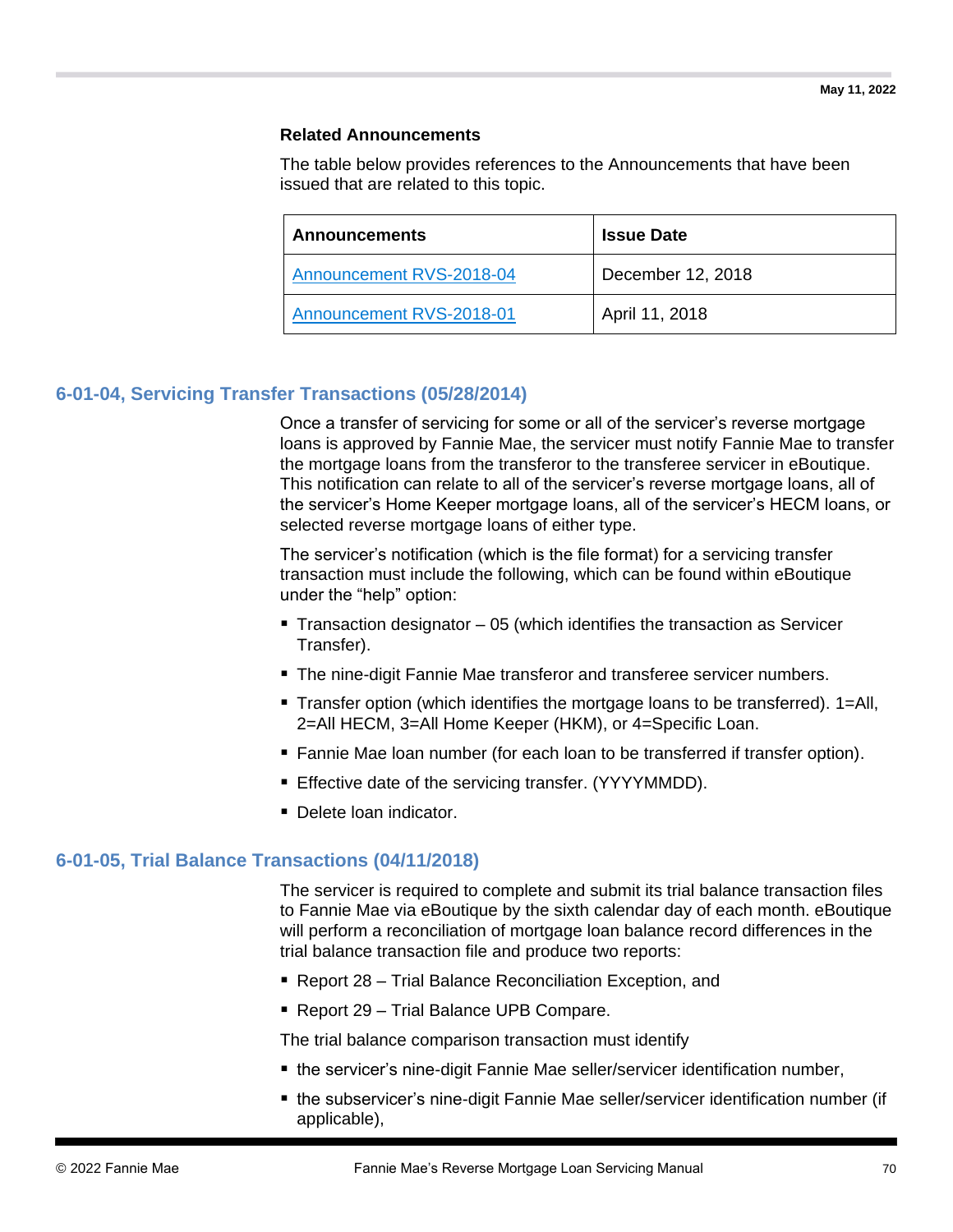- the Fannie Mae mortgage loan number of each mortgage loan, and
- the reporting period (or effective date) of the trial balance.

For each mortgage loan identified on the trial balance, the following information must be provided:

- type of payment plan,
- mortgage loan balance,
- current interest rate,
- net principal limit,
- line of credit reserve (if applicable),
- net line of credit (if applicable),
- first year property charge set-aside (if applicable),
- T&I set-aside (if applicable),
- $\blacksquare$  repair set-aside (if applicable),
- servicing fee set-aside,
- scheduled payment (if applicable),
- $\blacksquare$  indicator (C = Complete or P = Partial), and
- tolerance level.

After the servicer submits its trial balance transaction, the system will perform reconciliation and respond with the results. The results will be displayed on Report 28 – Trial Balance Reconciliation Exception. The following table describes results of the eBoutique analysis.

| If                                                                                                      | Then                                                                                                                                                                                                                          |
|---------------------------------------------------------------------------------------------------------|-------------------------------------------------------------------------------------------------------------------------------------------------------------------------------------------------------------------------------|
| there are no differences between<br>Fannie Mae's records and the<br>information the servicer submitted, | the following message will appear: "Of the loan<br>attributes entered, none were found to differ."                                                                                                                            |
| there are differences between<br>Fannie Mae's records and the<br>information the servicer submitted,    | the reconciliation report will show the difference<br>between the data the servicer showed in its trial<br>balance and that in Fannie Mae's database,<br>identifying the individual components that need to<br>be reconciled. |

In addition, the servicer must reconcile the mortgage loan balances under a separate report, Report 29 – Trial Balance UPB Compare. The servicer is also required to provide additional data fields for mortgage loans with balance differences on this report. To facilitate this, two new reports—the Reverse Mortgage Detail Report and the Reverse Mortgage Summary Report—have been created and must be completed by the servicer. These new reports, along with the Reverse Mortgage Reports Category Definitions, a defined list of fields used in the reports, are available on eBoutique on Fannie Mae's website. The servicer must e-mail the completed encrypted reports by the 20th calendar day of the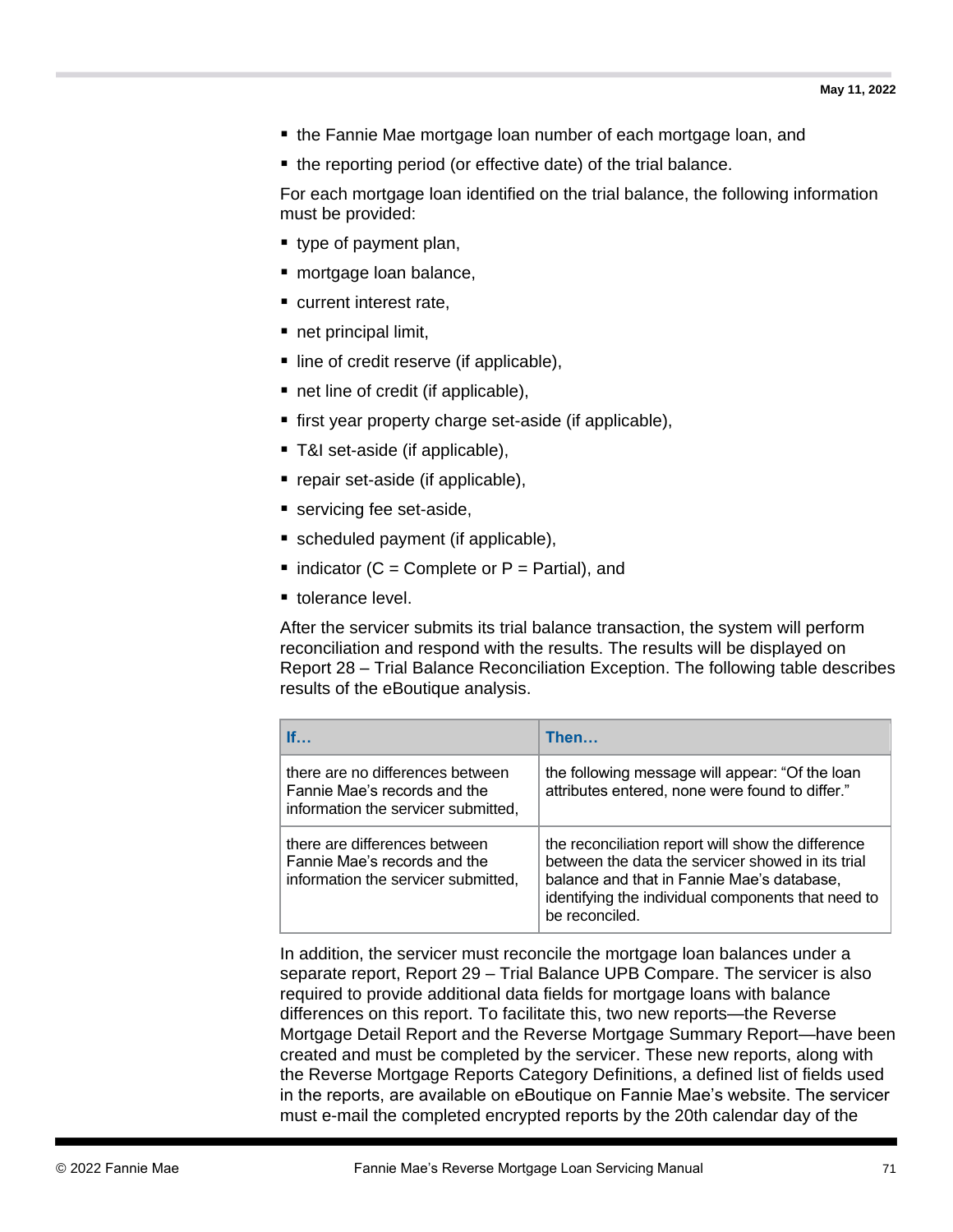month to its Reverse Mortgage Loan Servicing Representative (see [7-03, List of](#page-82-0)  [Contacts\)](#page-82-0).

This topic contains information on the following:

- Reconciliation Requirements
- Assessments for Non-Compliance with Reporting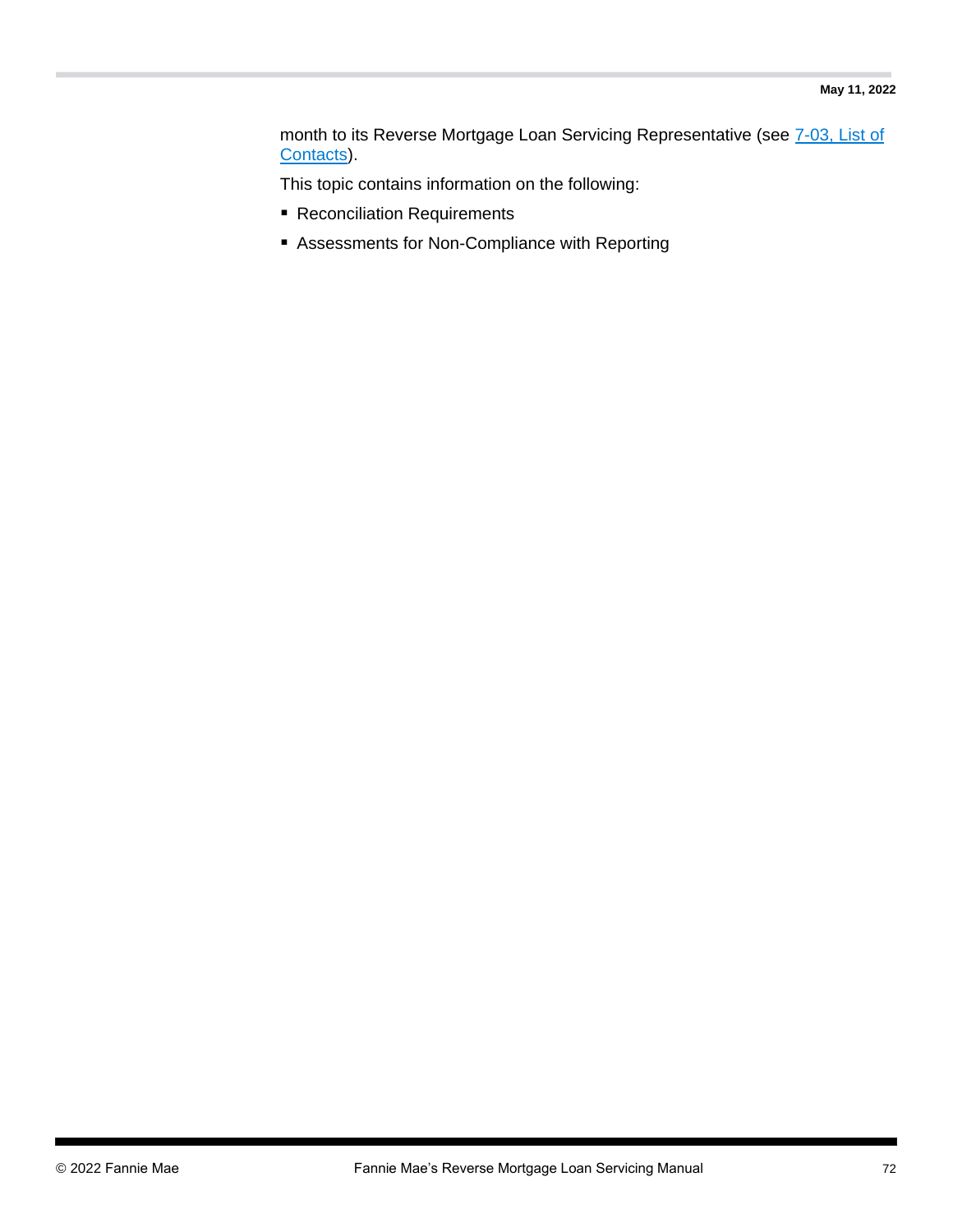#### **Reconciliation Requirements**

Any mortgage loan identified and reported with a balance difference greater than \$250 must be reconciled within 90 days from the date the difference was identified and reported. Fannie Mae may issue repurchase letters for mortgage loans that remain unreconciled at the expiration of the 90-day resolution period.

The servicer must, on a monthly basis, reconcile the month-end mortgage loan status from its servicing system of record to the mortgage loan status reported on the Data Extract Download Report (Report 35), and immediately correct any discrepancies between the two systems.

The servicer must submit a copy of the report indicating the mortgage loan status from its system of record, along with any discrepancies, to Fannie Mae by the 7<sup>th</sup> business day of each month.

If a servicer fails to comply with any of the above reporting requirements, or if an incomplete report is received, the following fees may be assessed:

- \$500 for the first occurrence in a 12-month period.
- \$750 for the second occurrence in a 12-month period.
- \$1,000 for the third occurrence in a 12-month period.
- A fourth occurrence in a 12-month period may result in a transfer of servicing by Fannie Mae.

#### **Related Announcements**

The table below provides references to the Announcements that have been issued that are related to this topic.

| ∣ Announcements          | <b>Issue Date</b> |
|--------------------------|-------------------|
| Announcement RVS-2018-01 | April 11, 2018    |

**Assessments for Non-Compliance with Reporting**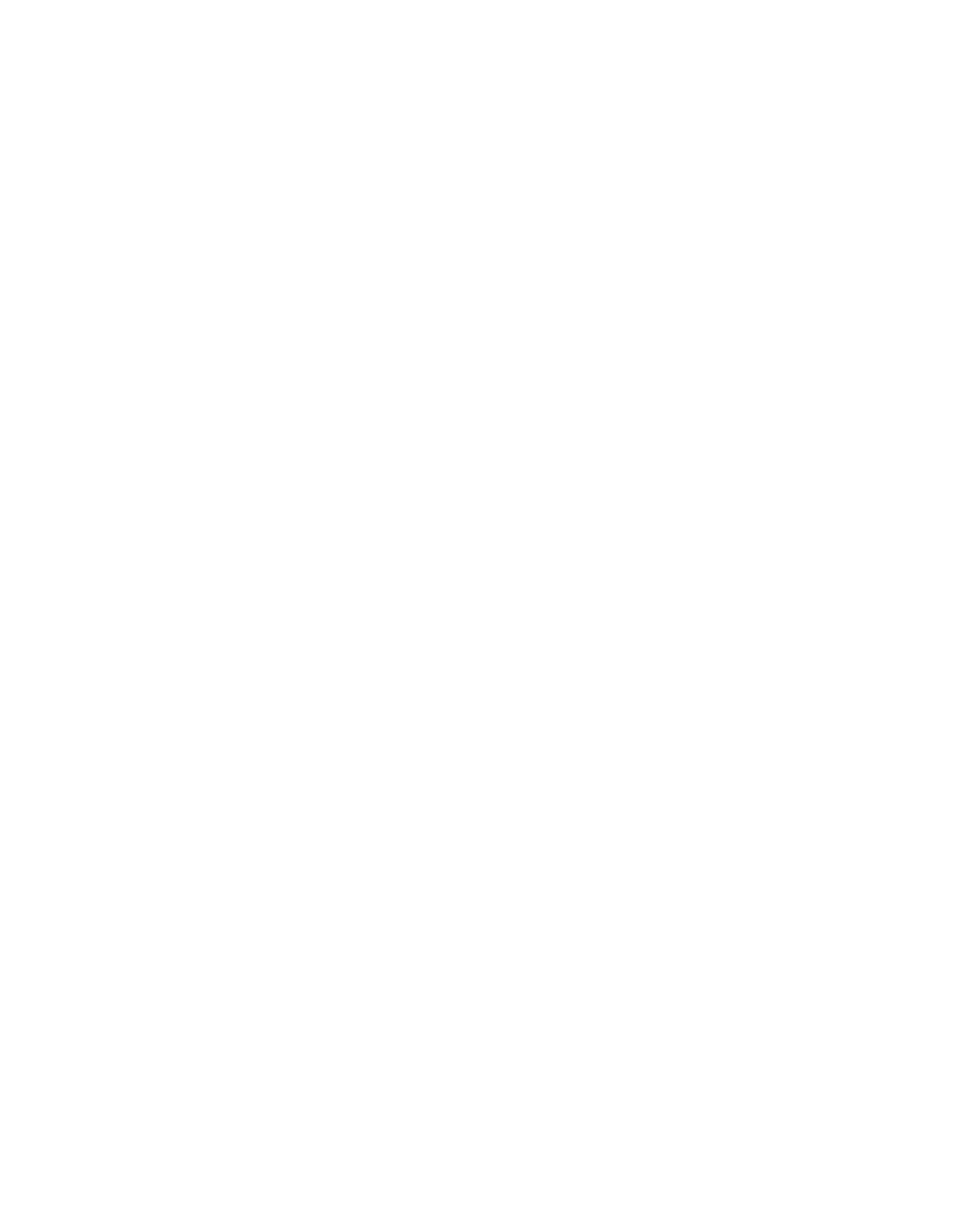## **6-02, eBoutique Reports**

This section contains the following topic:

■ 6.2-01, Fannie Mae-Generated Reports

#### **6-02-01, Fannie Mae-Generated Reports (05/28/2014)**

A servicer of reverse mortgage loans must have servicing systems in place that enable it to track reverse mortgage loan activity and report that activity to Fannie Mae each month. Fannie Mae expects the servicer to reconcile its records to the reports Fannie Mae provides each month; therefore, at a minimum, the servicer's system must be able to track

- mortgage loan balances,
- **E** disbursements to borrowers,
- servicing fee payments,
- interest accruals, and
- line of credit activity.

eBoutique produces a number of reports to assist a servicer in tracking its mortgage loan activity and reconciling its records to Fannie Mae's. On a daily basis, a servicer is able to obtain a cash report that it can use to reconcile its custodial accounts. Then, on the morning after Fannie Mae's month-end processing is completed, the servicer can obtain a series of reports that summarize the status of the servicer's reverse mortgage loan portfolio.

This topic contains information on the following:

- **Daily Disbursement Reconciliation Reports**
- Monthly Reports

| <b>Daily Disbursement</b><br><b>Reconciliation Reports</b> | The Disbursement Reconciliation Reports show disbursements of scheduled<br>payments, unscheduled payments, partial prepayments/payoffs, servicing fees,<br>and mortgage insurance premiums, as well as adjustments to additional<br>scheduled payments. It is available after the ACH process is completed each<br>day. This enables the servicer to view the ACH activity Fannie Mae disbursed<br>and use it in reconciling bank statements. |
|------------------------------------------------------------|-----------------------------------------------------------------------------------------------------------------------------------------------------------------------------------------------------------------------------------------------------------------------------------------------------------------------------------------------------------------------------------------------------------------------------------------------|
| <b>Monthly Reports</b>                                     | A number of reports are available to the servicer on a scheduled basis each<br>month, generally immediately following the completion of Fannie Mae's month-<br>end processing. The following table describes some of the reports that are<br>available.                                                                                                                                                                                       |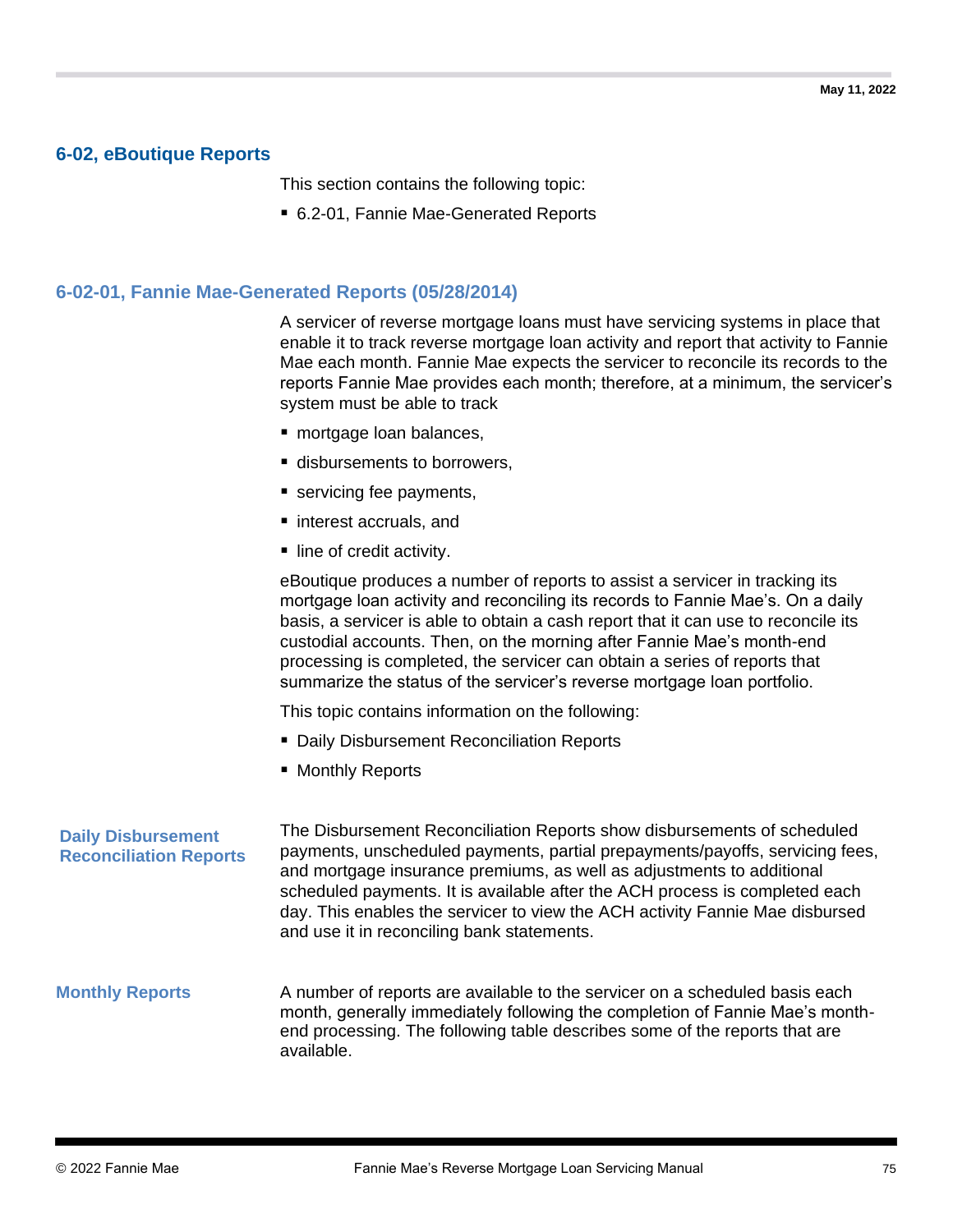| <b>Report Name</b>                                                        | <b>Description</b>                                                                                                                                                                                                                                                                                                                                                                                                                                                                                                                                                                                                                                                                                                                                                                                                                                                                                                                                                                                                                                                                                                   |
|---------------------------------------------------------------------------|----------------------------------------------------------------------------------------------------------------------------------------------------------------------------------------------------------------------------------------------------------------------------------------------------------------------------------------------------------------------------------------------------------------------------------------------------------------------------------------------------------------------------------------------------------------------------------------------------------------------------------------------------------------------------------------------------------------------------------------------------------------------------------------------------------------------------------------------------------------------------------------------------------------------------------------------------------------------------------------------------------------------------------------------------------------------------------------------------------------------|
| Monthly Disbursement<br><b>Reconciliation Reports</b>                     | These reports summarize the disbursements of scheduled<br>payments, unscheduled payments, servicing fees, mortgage<br>insurance premiums, total reimbursements, partial<br>prepayments/payoffs, and adjustments to additional<br>scheduled payments that appear on all of the daily<br>Disbursement Reconciliation Reports.                                                                                                                                                                                                                                                                                                                                                                                                                                                                                                                                                                                                                                                                                                                                                                                          |
| Net Principal Limit (Report<br>3) and Line of Credit<br>Report (Report 4) | These reports show all monthly activity that affects the net<br>principal limit or line of credit balances for all of the reverse<br>mortgage loans in the servicer's portfolio. The servicer may<br>also request this report for specific mortgage loans or for a<br>specific date range only by contacting Fannie Mae's SF Ops<br>Master Servicing (see 7-03, List of Contacts).                                                                                                                                                                                                                                                                                                                                                                                                                                                                                                                                                                                                                                                                                                                                   |
| Loan Adjustment Report<br>(Report 5)                                      | This report shows all of the adjustments and reversals for the<br>required reporting period. The report is generated if<br>adjustments to the servicer's monthly activities have been<br>processed.                                                                                                                                                                                                                                                                                                                                                                                                                                                                                                                                                                                                                                                                                                                                                                                                                                                                                                                  |
| Portfolio Loan Balance<br>Report (Report 6 and<br>Report 7)               | This report, which is available in a detailed or summary<br>format, shows mortgage loan-level detail for all of the<br>components of the mortgage loan balances for the servicer's<br>reverse mortgage loan portfolio for any given month, any<br>action codes that affected the balances in that month, the<br>beginning mortgage loan balance, any activities made during<br>the reporting period, and the ending balance. The servicer<br>should use this report for detail to review the beginning<br>balance, interest on the beginning balance, mortgage<br>insurance premiums on beginning balance, scheduled<br>payment, interest on scheduled payment, mortgage<br>insurance premiums on scheduled payment, unscheduled<br>payment(s), interest on unscheduled payments, mortgage<br>insurance premiums on unscheduled payment, partial<br>prepayment, interest on partial prepayment, mortgage<br>insurance premiums on partial prepayment, service fee,<br>interest on adjustment to mortgage loan balance, mortgage<br>insurance premiums on adjustment to mortgage loan<br>balance, and ending balance. |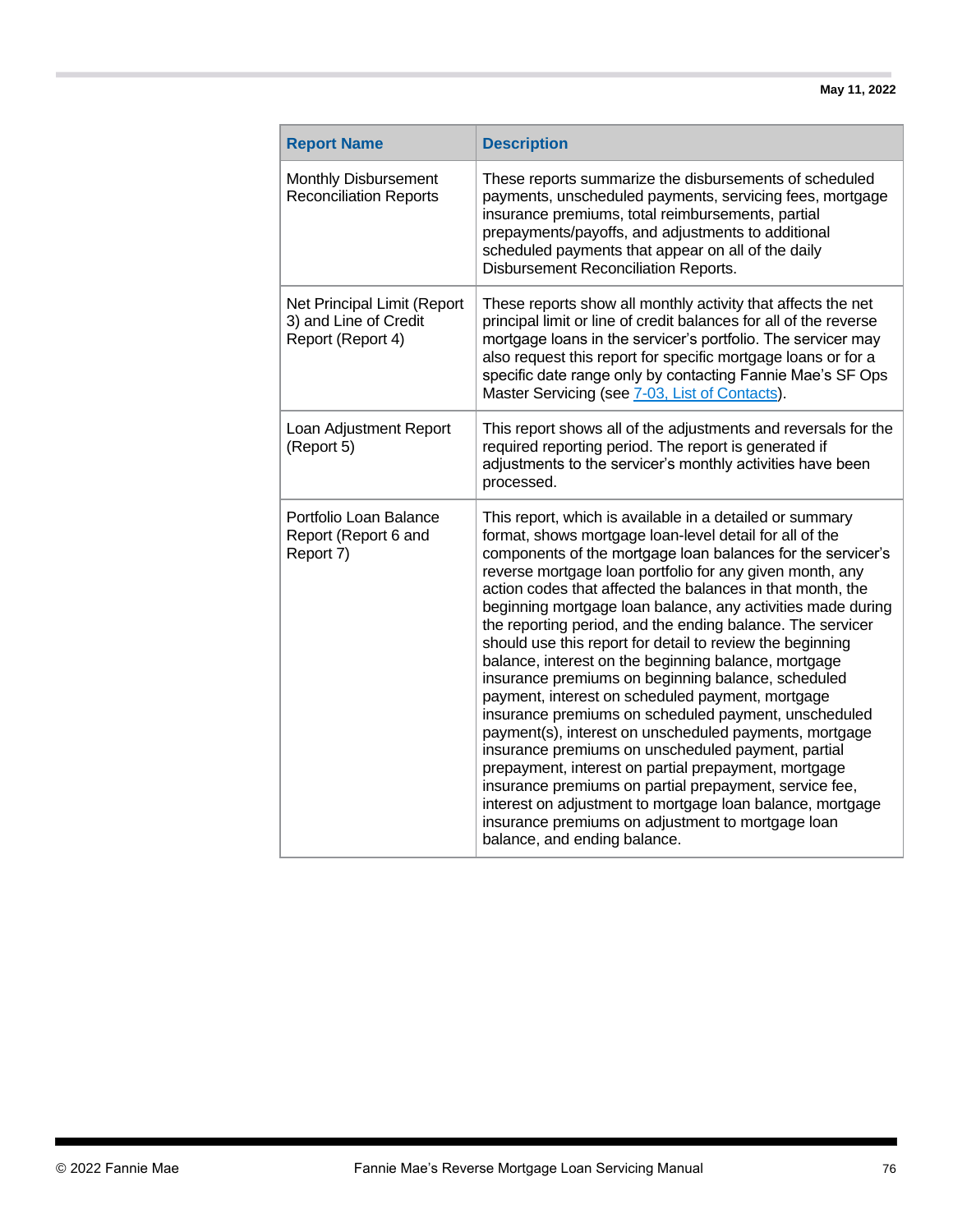| <b>Report Name</b>                                                                       | <b>Description</b>                                                                                                                                                                                                                                                                                                                                                                                                                                                                                                                                                                                                                                                                                                                                                                                                                                                                                                                                                                   |
|------------------------------------------------------------------------------------------|--------------------------------------------------------------------------------------------------------------------------------------------------------------------------------------------------------------------------------------------------------------------------------------------------------------------------------------------------------------------------------------------------------------------------------------------------------------------------------------------------------------------------------------------------------------------------------------------------------------------------------------------------------------------------------------------------------------------------------------------------------------------------------------------------------------------------------------------------------------------------------------------------------------------------------------------------------------------------------------|
|                                                                                          | The servicer should use the Loan Balance Report Summary<br>to review the activities posted for each mortgage loan during<br>the month and to identify those for which the servicer's and<br>Fannie Mae's records have ending balance deficiencies. The<br>servicer must perform this reconciliation each month and<br>research (and resolve) the identified discrepancies in a timely<br>manner. Specifically, the servicer should compare the data<br>for these mortgage loan-level components—mortgage loan<br>interest rate; beginning balance; adjustments made during<br>the reporting period; amount of unscheduled payments; a<br>prepayment, payoff, or repurchase credited to the account;<br>amount of scheduled payment; interest accrued prior to<br>purchase; amount of mortgage insurance premium (for a<br>HECM loan only); interest accrued during the reporting<br>period; servicing fee; and ending balance-as well as the<br>total portfolio mortgage loan count. |
| Servicer Portfolio<br><b>Summary Report (Report</b><br>19)                               | This report shows the beginning balance, mortgage loan<br>count, mortgage loans added, mortgage loans removed,<br>monthly activity, ending balances, and other statistics for the<br>servicer's reverse mortgage loan portfolio.                                                                                                                                                                                                                                                                                                                                                                                                                                                                                                                                                                                                                                                                                                                                                     |
| <b>Reconciliation Exception</b><br>Report (Report 28)                                    | This report shows the differences in mortgage loan balances<br>that are identified by the monthly comparison between the<br>trial balance the servicer submits and the balances in Fannie<br>Mae's database. Only those mortgage loans that have a<br>component that needs to be reconciled are included in the<br>report.                                                                                                                                                                                                                                                                                                                                                                                                                                                                                                                                                                                                                                                           |
| Reverse Mortgage Rate<br><b>Changes Report (Report</b><br>8)                             | This report shows the new interest rate calculation for all<br>mortgage loans that have scheduled interest rate changes in<br>the next reporting period. This report is available to the<br>servicer on the second business day of each month. If the<br>servicer disagrees with Fannie Mae's calculated rates, it<br>should use this report as a turnaround document, making<br>appropriate changes and transmitting it to Fannie Mae on the<br>next business day after the servicer obtained the report.                                                                                                                                                                                                                                                                                                                                                                                                                                                                           |
| Reverse Mortgage Rate<br>Changes Report - Newly<br><b>Purchased Loans (Report</b><br>8B) | This report shows the new interest rate calculation for all<br>mortgage loans that have scheduled interest rate changes in<br>the next reporting period. The report for newly purchased<br>mortgage loans is generated on the last business day at the<br>end of the month-end process and will be available starting<br>the subsequent first business day.                                                                                                                                                                                                                                                                                                                                                                                                                                                                                                                                                                                                                          |
| <b>Early Warning Report</b><br>(Report 21)                                               | This report identifies problems or items that may need<br>attention before they are updated. This report will display all<br>mortgage loans that have one of the following:<br>UPB equal to or greater than 95% of the maximum claim<br>amount,<br>net principal limit equal to or less than zero, or<br>line of credit balance less than or equal to \$50.00.<br>$\bullet$                                                                                                                                                                                                                                                                                                                                                                                                                                                                                                                                                                                                          |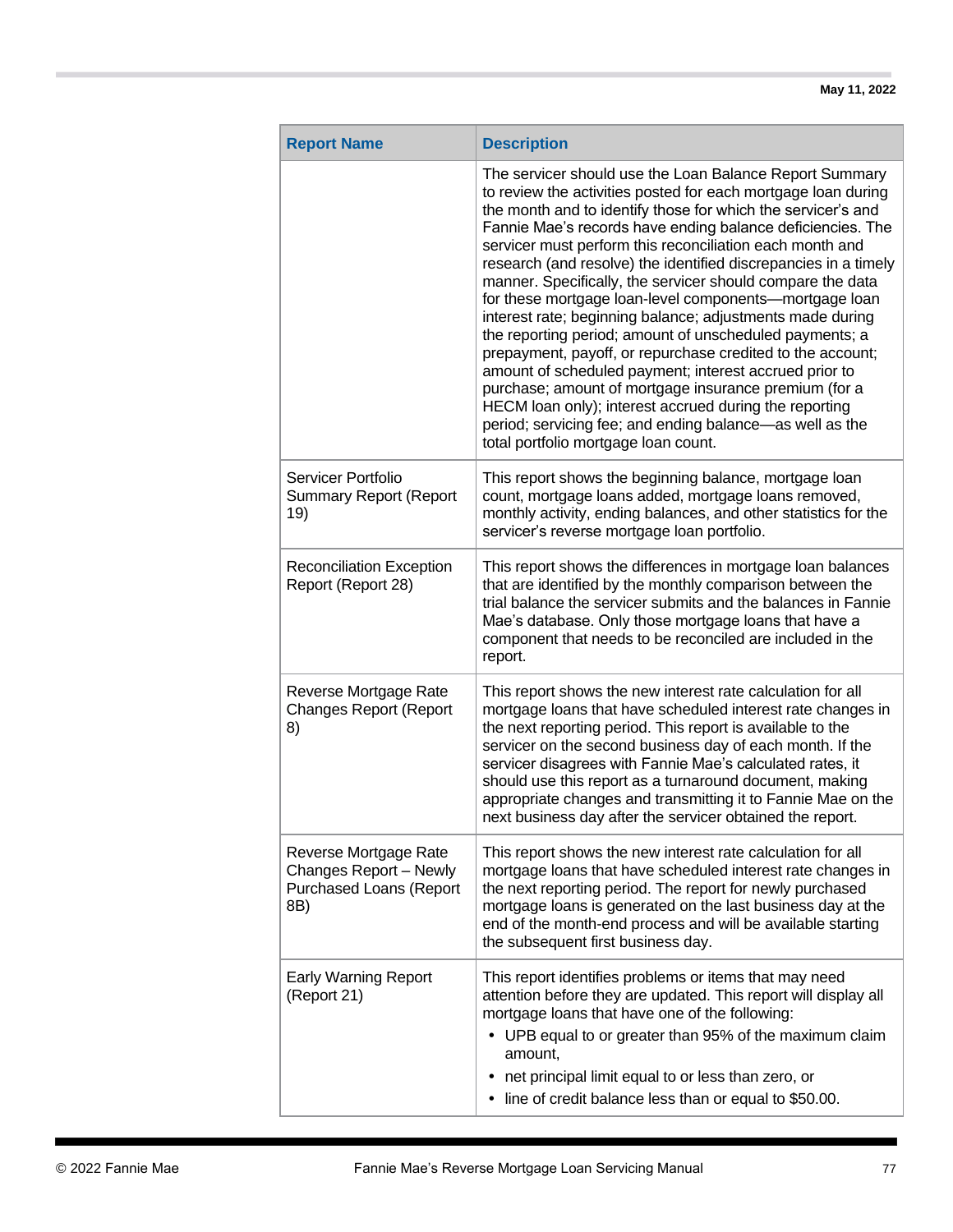| <b>Report Name</b>                                                         | <b>Description</b>                                                                                                                                                                                                         |
|----------------------------------------------------------------------------|----------------------------------------------------------------------------------------------------------------------------------------------------------------------------------------------------------------------------|
| <b>First Year Property Charge</b><br><b>Rollover Report (Report</b><br>20) | This report lists the mortgage loans that will reach their one-<br>year anniversary in the following reporting month, and still<br>have a balance in their First Year Property Charge Set-aside.                           |
| <b>Servicing Transactions</b><br>Upload Report (Report 26)                 | This report displays the status transactions submitted daily<br>through the upload process on the Servicing Transactions file<br>upload format.                                                                            |
| <b>Servicing Transfer Data</b><br>Log Report (Report 27)                   | This report displays the status of the transaction submitted,<br>through the upload process, as part of a servicing transfer<br>request.                                                                                   |
| <b>Trial Balance UPB</b><br><b>Compare Report (Report</b><br>29)           | This report lists all mortgage loans by servicer number that<br>were found to be out of balance during a specific reporting<br>period in the Trial Balance Reconciliation Exception Report<br>for the Loan Balance amount. |
| <b>Trial Balance Upload</b><br>Report (Report 31)                          | This report lists the rejected mortgage loans that are<br>submitted through the upload process in the Trial Balance<br>File.                                                                                               |
| Monthly Servicer Data<br><b>Extract Download Report</b><br>(Report 35)     | This extract is a file of all mortgage loans belonging to each<br>servicer.                                                                                                                                                |
| <b>Scheduled Payment</b><br><b>Rejection Report (Report</b><br>39)         | This report lists all scheduled payments that were rejected for<br>exceeding the maximum claim amount.                                                                                                                     |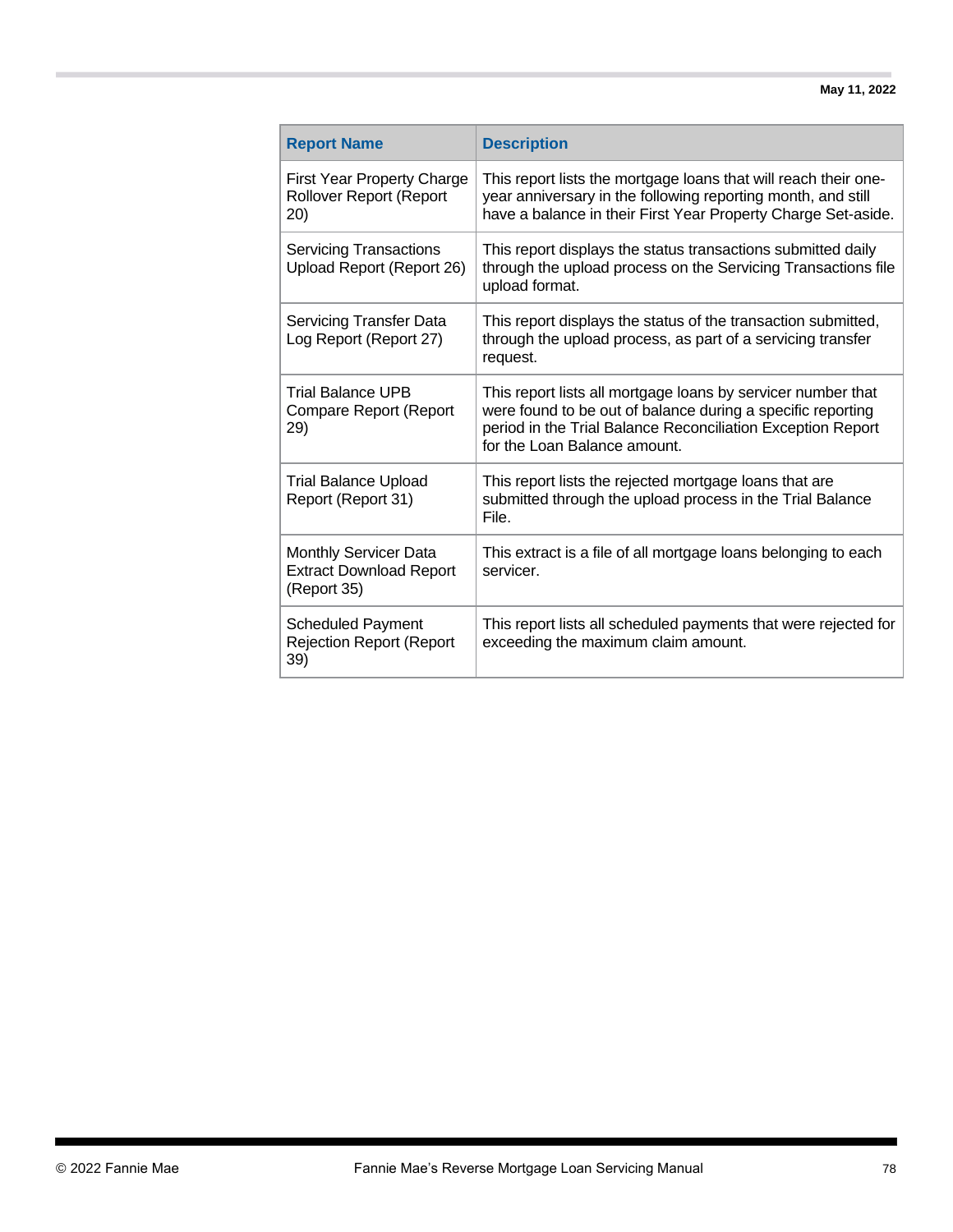# **Chapter 7, Quick Reference Materials**

## **In this Chapter**

This chapter contains the following topics:

- [7-01, Glossary](#page-78-0)
- [7-02, Table of Abbreviations and Acronyms](#page-81-0)
- [7-03, List of Contacts](#page-82-0)

## <span id="page-78-0"></span>**7-01, Glossary (04/11/2018)**

| <b>Term</b>                               | <b>Definition</b>                                                                                                                                                                                                                                                                                                                                             |  |
|-------------------------------------------|---------------------------------------------------------------------------------------------------------------------------------------------------------------------------------------------------------------------------------------------------------------------------------------------------------------------------------------------------------------|--|
| eBoutique™                                | A web-based application that provides access to the Fannie Mae reverse mortgage loan<br>database, which includes information about each reverse mortgage loan in a servicer's<br>portfolio.                                                                                                                                                                   |  |
| First year property charges<br>set-aside  | Funds that are "netted out" of the borrower's principal limit for a reverse mortgage loan if<br>the borrower asks the servicer to pay tax or insurance premiums on his or her behalf<br>and the amount to be assessed during the first year cannot be withheld from payments<br>that are made to the borrower.                                                |  |
| Home Equity Conversion<br>Mortgage (HECM) | An FHA-insured reverse mortgage loan that permits homeowners who are at least 62<br>years of age to withdraw their cash equity from their home.                                                                                                                                                                                                               |  |
| Home Keeper Mortgage<br>Loan              | Fannie Mae's conventional reverse mortgage loan product.                                                                                                                                                                                                                                                                                                      |  |
| Line of credit payment plan               | A reverse mortgage loan payment plan available for FHA HECM loans that provides for<br>payments to be made to the borrower whenever he or she requests a disbursement.<br>The borrower specifies the amount of the disbursement (or draw) each time he or she<br>requests a payment.                                                                          |  |
| Property 360™                             | A web-based application that allows servicers of reverse mortgage loans to submit<br>qualified expenses for reimbursement.                                                                                                                                                                                                                                    |  |
| Maximum claim amount                      | The lesser of the appraised value of a property and the maximum loan amount that FHA<br>can insure for a one-family residence in the area where the property is located; a<br>component that is used in determining a borrower's principal limit for an FHA HECM<br>loan.                                                                                     |  |
| Modified tenure payment<br>plan           | A reverse mortgage loan payment plan available for FHA HECM loans that provides for<br>the borrower to set aside part of his or her principal limit at origination to establish a line<br>of credit that can be drawn on at any time and to receive the rest of the principal limit in<br>the form of scheduled equal monthly installments over a fixed term. |  |
| Modified term payment plan                | A reverse mortgage loan payment plan available for FHA HECM loans that provides for<br>the borrower to set aside part of his or her principal limit at origination to establish a line<br>of credit that can be drawn on at any time and to receive the rest of the principal limit in<br>the form of scheduled equal monthly installments over a fixed term. |  |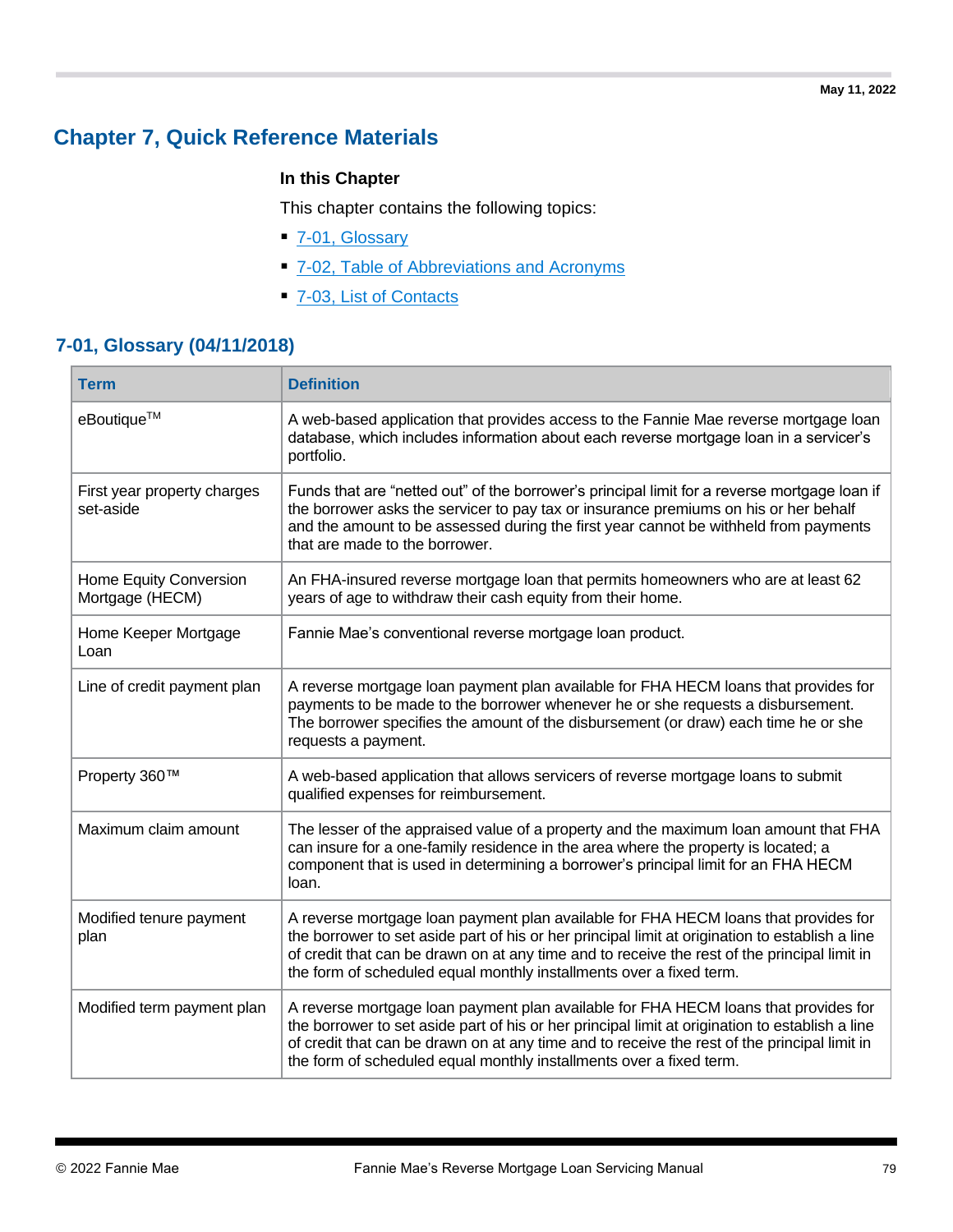| <b>Term</b>                           | <b>Definition</b>                                                                                                                                                                                                                                                                                                                                                                                                                                                                           |
|---------------------------------------|---------------------------------------------------------------------------------------------------------------------------------------------------------------------------------------------------------------------------------------------------------------------------------------------------------------------------------------------------------------------------------------------------------------------------------------------------------------------------------------------|
| Net line of credit                    | The amount of a borrower's line of credit for a reverse mortgage loan that is available to<br>be withdrawn at any specific point in time. At origination, it will be equal to the original<br>line of credit less any set-asides for repairs or first year property charges. At other times,<br>it will be equal to the original line of credit less any set-asides or previous draws the<br>borrower has made.                                                                             |
| Net principal limit                   | The amount of money available to a borrower who has a reverse mortgage loan at any<br>specific point in time. It will be equal to the principal limit less the sum of any payments<br>made to the borrower, any financed closing costs, the servicing fee allocation, and any<br>set-asides, plus the amount of any repayments the borrower has made.                                                                                                                                       |
| Notice of immediate payment           | The notice that the servicer sends to a borrower who has a Home Keeper reverse<br>mortgage loan to call the mortgage loan due and payable because the borrower no<br>longer occupies the property as a principal residence or has otherwise defaulted under<br>the terms of the mortgage loan.                                                                                                                                                                                              |
| Original line of credit               | A borrower's total line of credit for a reverse mortgage loan, including any funds that<br>must be used for specific purposes. It is equal to the principal limit plus any set-asides<br>for repairs or first year property charges.                                                                                                                                                                                                                                                        |
| Payment plan                          | The manner in which the loan proceeds for a reverse mortgage loan are paid out to the<br>borrower.                                                                                                                                                                                                                                                                                                                                                                                          |
| Principal limit (Report 31)           | The total borrowing power that is available to a borrower when a reverse mortgage loan<br>is originated. The amount of cash that is available when a Home Keeper mortgage loan<br>is originated (which is called the "principal limit") is a function of the age and number of<br>borrowers, the value of the property, and (for some older mortgage loans originated<br>before August 10, 2000) whether the borrower chose an equity share feature.                                        |
| Regularly amortizing<br>mortgage loan | A collective term that Fannie Mae uses to differentiate "forward" mortgage loans from<br>reverse mortgage loans. Mortgage loans that fall into this category include fully<br>amortizing mortgage loans, partially amortizing mortgage loans (such as balloon<br>mortgage loans or mortgage loans with an interest-only feature), and mortgage loans<br>that provide for the deferment of interest accruals during any portion of the mortgage<br>term (by allowing negative amortization). |
| REOgram                               | An automated notice that a property has been acquired by foreclosure or acceptance of<br>a deed-in-lieu of foreclosure, which serves as an early warning system for potential<br>property dispositions.                                                                                                                                                                                                                                                                                     |
| Repair set-aside                      | An amount that is "netted out" of a borrower's principal limit for a reverse mortgage loan,<br>which is then set aside to pay for required repair work as it is completed.                                                                                                                                                                                                                                                                                                                  |
| Repayment notice                      | The notice that the servicer sends to a borrower who has an FHA HECM to call the<br>mortgage loan due and payable because the borrower no longer occupies the property<br>as a principal residence or has otherwise defaulted under the terms of the mortgage<br>loan.                                                                                                                                                                                                                      |
| Repayment Plan                        | An arrangement made to repay delinquent installments or advances; formal repayment<br>plans are called relief provisions.                                                                                                                                                                                                                                                                                                                                                                   |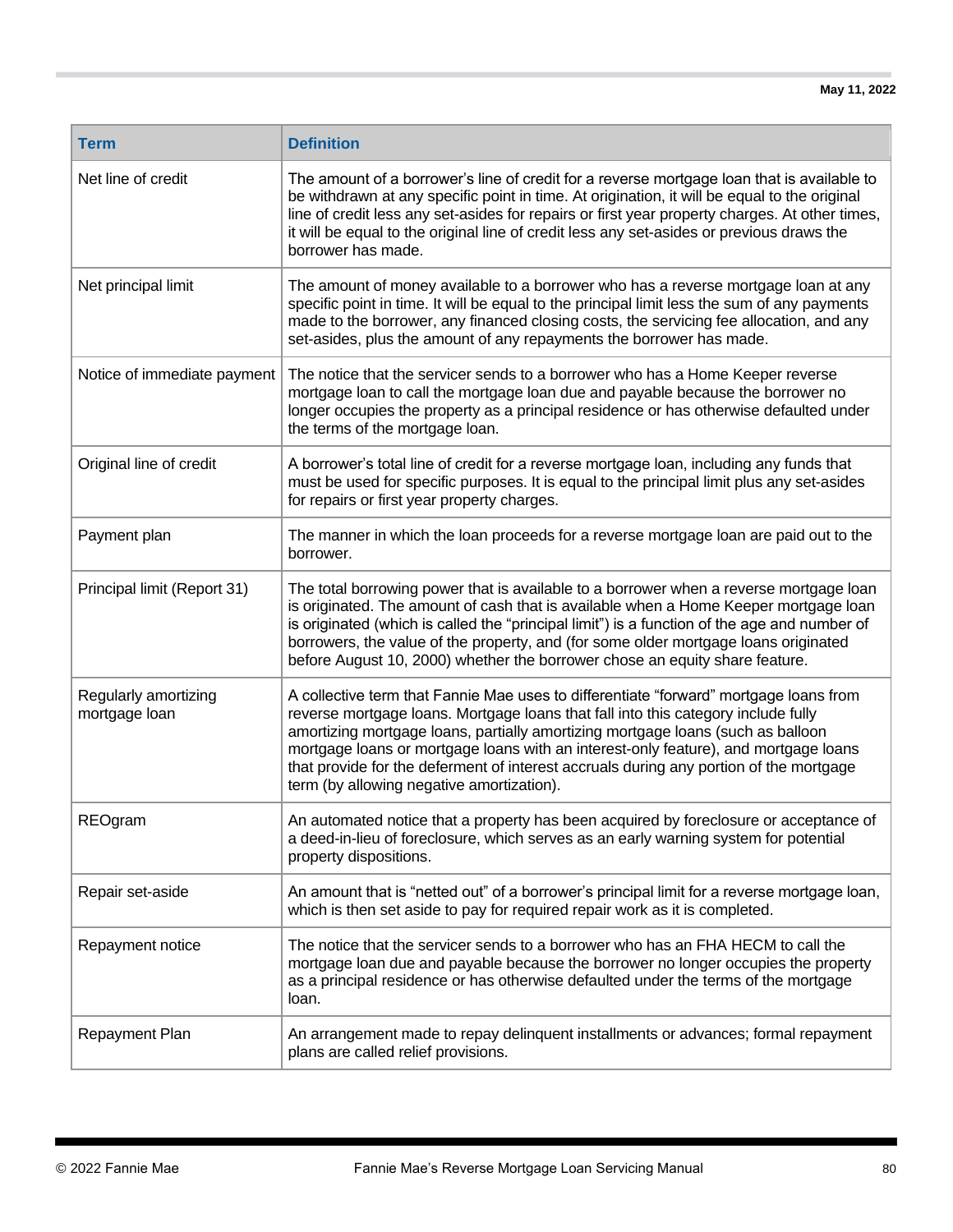| <b>Term</b>                | <b>Definition</b>                                                                                                                                                                                                                                                                                                                                                                                                                                                                                                                                                                                                                       |
|----------------------------|-----------------------------------------------------------------------------------------------------------------------------------------------------------------------------------------------------------------------------------------------------------------------------------------------------------------------------------------------------------------------------------------------------------------------------------------------------------------------------------------------------------------------------------------------------------------------------------------------------------------------------------------|
| Reverse mortgage loan      | A mortgage loan for which the borrower receives the proceeds based on the terms of a<br>payment plan that he or she selects, rather than as a lump sum at loan closing. The<br>mortgage loan usually is repaid in one payment (from the proceeds of the sale of the<br>house or from the settlement of the borrower's estate), rather than through periodic<br>payments. The mortgage loan is not due and payable as long as the borrower occupies<br>the property as a principal residence and does not violate any of the mortgage loan<br>covenants.                                                                                 |
| Scheduled payment          | A reverse mortgage loan payment that is made to a borrower under the terms of a<br>payment plan that calls for payments to be made at stated intervals over a defined term<br>or until the borrower no longer occupies the property as a principal residence or<br>otherwise defaults under the terms of the mortgage loan; the payment that is due for any<br>given month (or any given biweekly payment period) for a regularly amortizing mortgage<br>loan.                                                                                                                                                                          |
| Set-aside                  | Funds for a specified use that are "netted out" when determining a borrower's principal<br>limit for a reverse mortgage loan. Uses for a set-aside include the payment of expenses<br>for repairs that were required as a condition of originating the mortgage loan and<br>accruals to pay first year property charges (if the borrower wants the servicer to pay<br>them and they cannot be withheld from payments made to the borrower).                                                                                                                                                                                             |
| <b>Special Remittances</b> | Additional monies that are due to Fannie Mae for a specific purpose related to an<br>individual mortgage loan. Some examples are the sales or redemption proceeds related<br>to acquired properties, repurchase or loss reimbursement proceeds, insurance premium<br>refunds, rental payments for an acquired property, deficiency settlements, and property<br>insurance recoveries.                                                                                                                                                                                                                                                   |
| Tenure conversion factor   | A factor that is used to determine the new payments for a Home Keeper reverse<br>mortgage loan when a borrower changes to a payment plan that provides for scheduled<br>payments. It is the ratio of the maximum monthly tenure payment available to the<br>borrower at origination to the maximum line of credit available to that same borrower at<br>origination.                                                                                                                                                                                                                                                                    |
| Tenure payment plan        | A reverse mortgage loan payment plan available for FHA HECM loans that provides for<br>the borrower to receive scheduled equal monthly installments beginning on the first day<br>of the month after loan closing and continuing over time.                                                                                                                                                                                                                                                                                                                                                                                             |
| Term payment plan          | A reverse mortgage loan plan available for FHA HECM loans that provides for the<br>borrower to receive scheduled equal monthly installments over a fixed term.                                                                                                                                                                                                                                                                                                                                                                                                                                                                          |
| Unscheduled payment        | A reverse mortgage loan payment that is made to a borrower under a line of credit<br>payment plan, which is determined by the borrower's request for a specific payment<br>amount to be paid on a specific date; any payment that the servicer deducts from the<br>borrower's line of credit for a reverse mortgage loan to make payments on the<br>borrower's behalf (for example, to pay for repairs or T&I payments); a payment that<br>Fannie Mae receives from a borrower who has a regularly amortizing mortgage loan,<br>which represents funds being paid for a reason other than to make the scheduled<br>payment that is due. |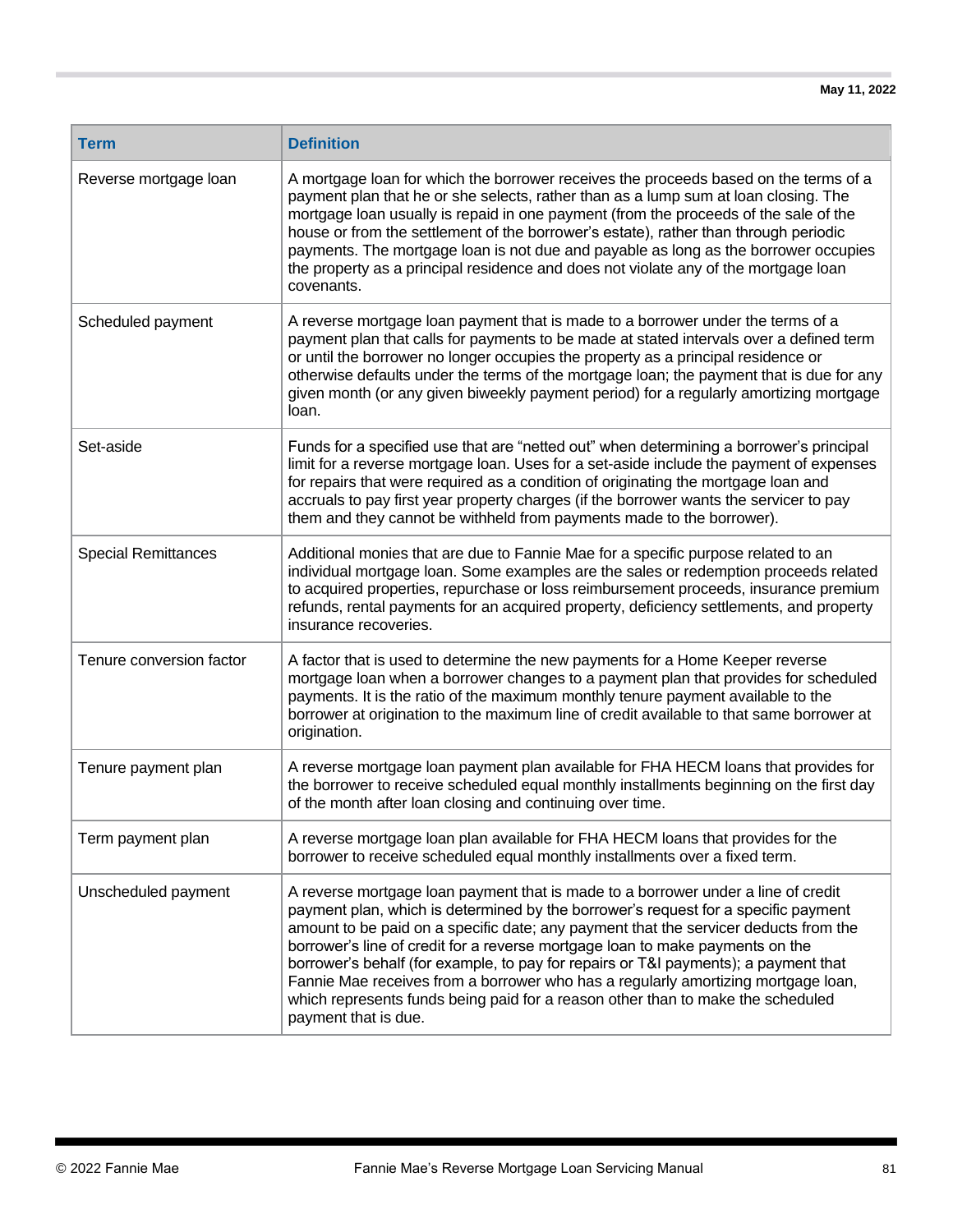# <span id="page-81-0"></span>**7-02, Table of Abbreviations and Acronyms (12/08/2021)**

| <b>Term</b>             | <b>Definition</b>                                      |
|-------------------------|--------------------------------------------------------|
| <b>ACH</b>              | <b>Automated Clearing House</b>                        |
| <b>AOP</b>              | Advice of Payment                                      |
| <b>ARM</b>              | adjustable-rate mortgage loan                          |
| <b>CMT</b>              | <b>Constant Maturity Treasury</b>                      |
| <b>CRS</b>              | Cash Remittance System                                 |
| <b>FHA</b>              | Federal Housing Administration                         |
| <b>FTP</b>              | <b>File Transfer Portal</b>                            |
| <b>HECM</b>             | Home Equity Conversion Mortgage                        |
| <b>HERMIT</b>           | Home Equity Reverse Mortgage Information Technology    |
| <b>HOA</b>              | Homeowner's Association                                |
| <b>HUD</b>              | Department of Housing and Urban Development            |
| <b>IRS</b>              | <b>Internal Revenue Service</b>                        |
| <b>LIBOR</b>            | London Interbank Offered Rate                          |
| <b>MBS</b>              | mortgage-backed security                               |
| <b>MRC</b>              | Mortgage Resource Center, Inc.                         |
| <b>P&amp;I</b>          | principal and interest                                 |
| <b>PUD</b>              | planned unit development                               |
| <b>REO</b>              | real estate owned                                      |
| <b>SF CPM</b>           | Fannie Mae's Single-Family Credit Portfolio Management |
| <b>SF Credit Ops</b>    | Fannie Mae's Single-Family Credit Operations           |
| SF Ops Master Servicing | Fannie Mae's Single-Family Operations Master Servicing |
| T&I                     | taxes and insurance                                    |
| <b>UPB</b>              | unpaid principal balance                               |